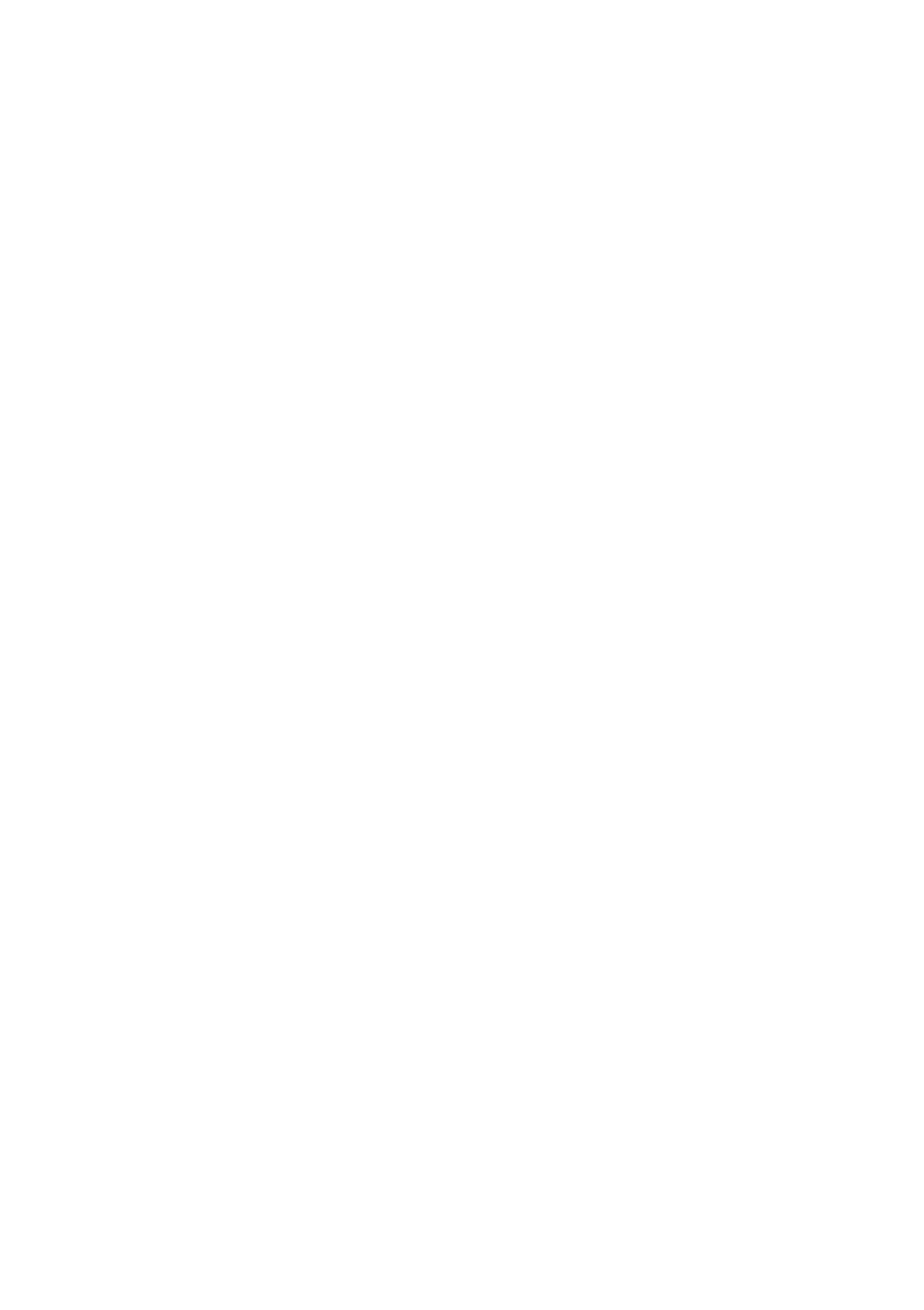

# Re-imagining Australia: Migration, culture, diversity

Practical suggestions on the challenges and opportunities ahead

Essays by Anne Aly, Colin Barnett, Farida Fozdar, Geoff Gallop, Paul J. Maginn, Mike Nahan, Juliet Pietsch, Benjamin Reilly, Shamit Saggar, Samina Yasmeen, Edward Zhang

Edited by Shamit Saggar and Anna Zenz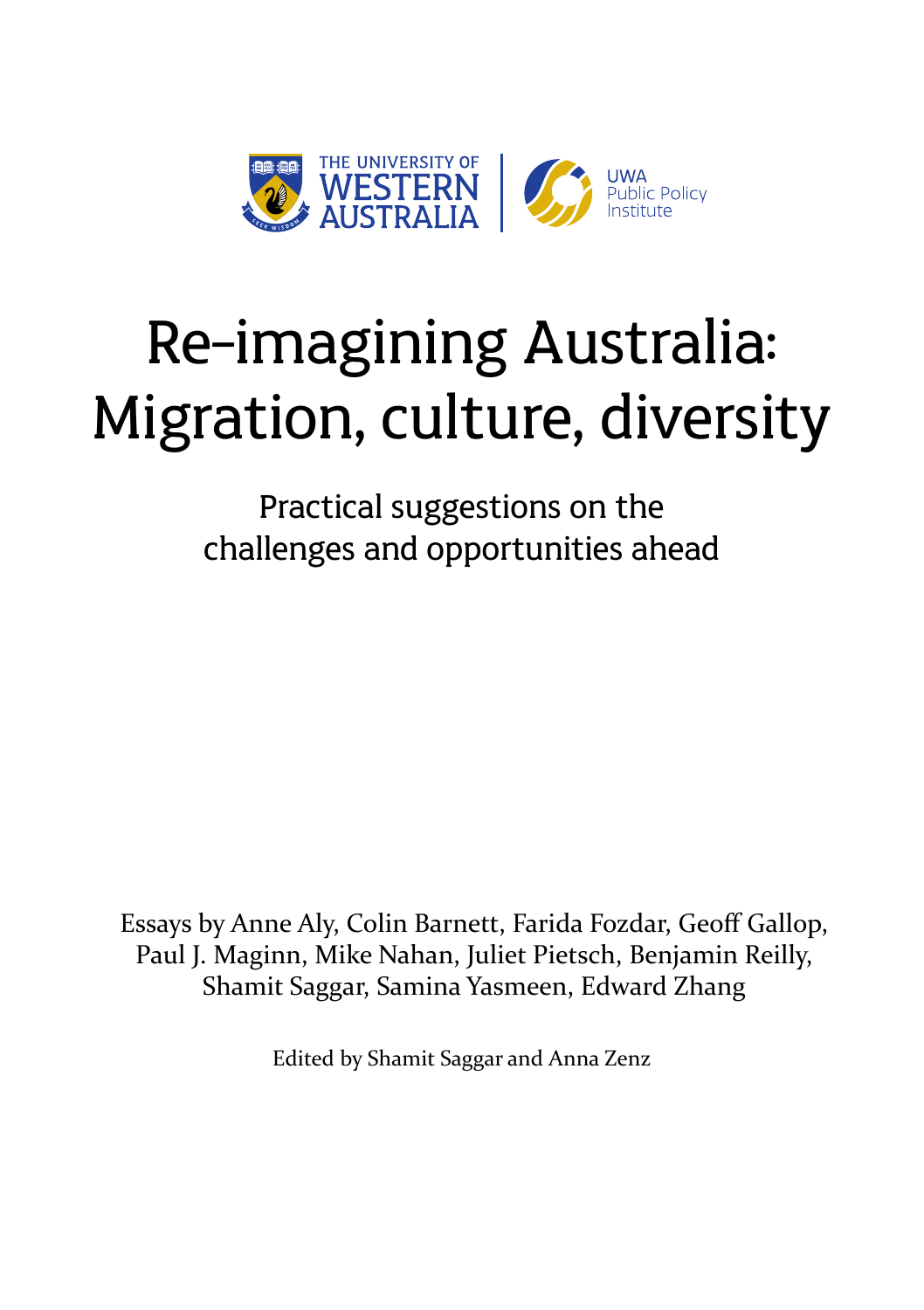Copyright © the authors; used with permission.

These works are copyright. Apart from any fair dealing for the purposes of private study, criticism or review, as permitted by the Copyright Act, no part may be reproduced by any process without written permission.

Any view or opinion expressed in this publication is that of its author, and does not necessarily represent the position of the author's affiliate organisations, The University of Western Australia or UWA Public Policy Institute.

First published in 2020 by: UWA Public Policy Institute The University of Western Australia M475, 35 Stirling Highway CRAWLEY WA 6000

Design, typesetting and printing: UniPrint, The University of Western Australia.

ISBN: 978-1-74052-978-5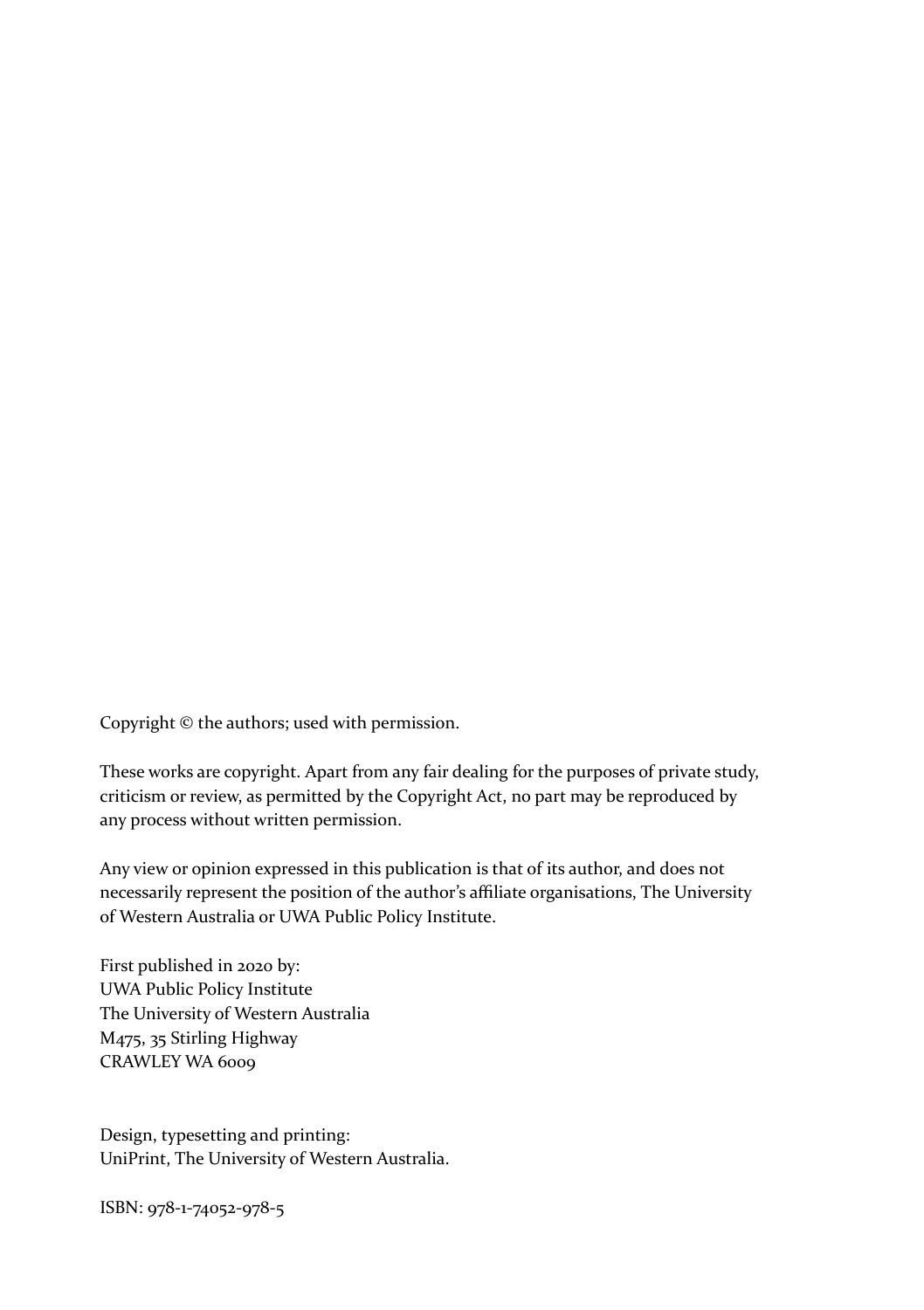### Contents

| Foreword<br>Jane den Hollander, Vice-Chancellor                                                                                     | 7  |
|-------------------------------------------------------------------------------------------------------------------------------------|----|
| Introduction<br>Shamit Saggar                                                                                                       | 9  |
| Combatting radicalisation in Australia<br>Anne Aly                                                                                  | 13 |
| What middle Australia might think about immigration<br>Colin Barnett                                                                | 21 |
| Community cohesion choices<br>Farida Fozdar                                                                                         | 25 |
| Democracy, human rights and multiculturalism: can there be<br>a consensus?<br>Geoff Gallop                                          | 33 |
| In what sense is Australia a multicultural society?<br>Planning for/with multiculturalism<br>Paul J. Maginn                         | 41 |
| Multiculturalism in Australia: the triumph of self interest<br>Mike Nahan                                                           | 49 |
| Australian ethnic change and political inclusion: finding strength<br>in diversity in responding to global crises<br>Juliet Pietsch | 57 |
| An immigration economy that lacks ethnic diversity in its politics<br>and government<br>Benjamin Reilly                             | 65 |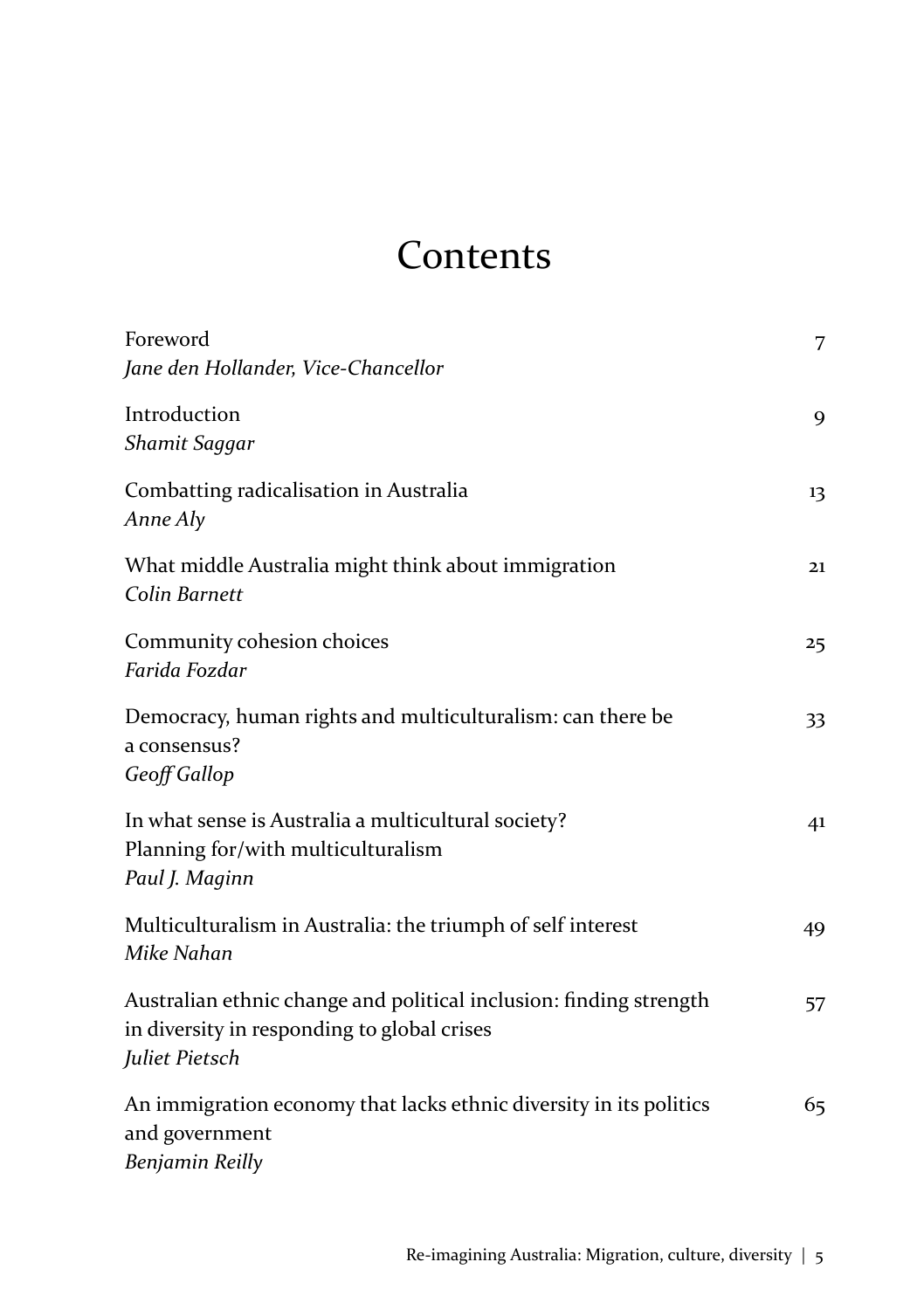| Is Australia at ease with itself?<br>Shamit Saggar               | 71  |
|------------------------------------------------------------------|-----|
| Australia's Muslim story: Future opportunities<br>Samina Yasmeen | 79  |
| Can business support multicultural inclusion?<br>Edward Zhang    | 85. |
| About UWA PPI                                                    | 93  |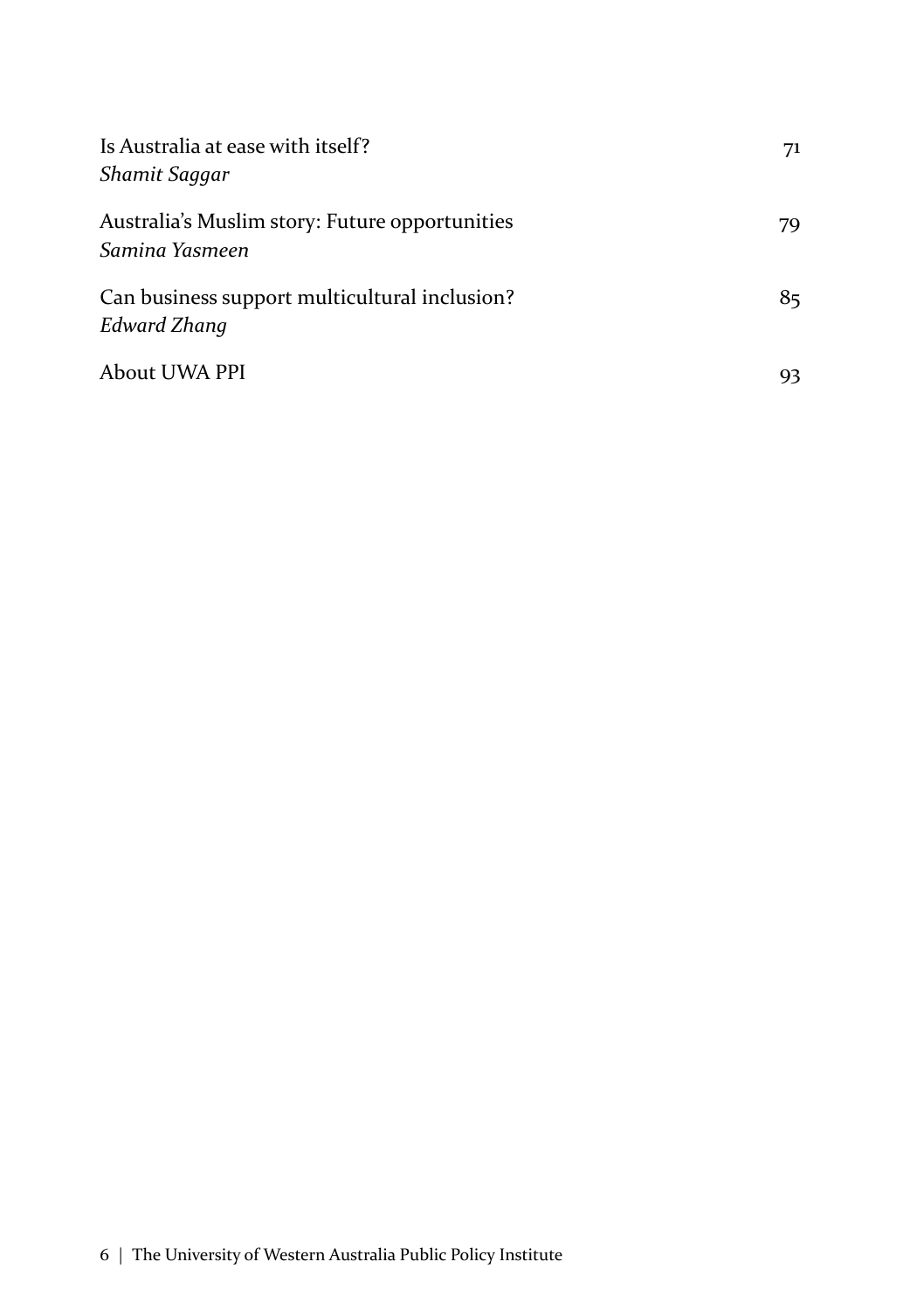### Foreword

### Professor Jane den Hollander AO Vice-Chancellor



Australia is a truly extraordinary country.

It comprises vibrant Indigenous peoples whose understanding of the continent and cumulative knowledge has only begun to be recognised across all communities. The country is equally well known for its European colonial settlers – Anglo-Celtic and beyond – who fashioned much of Australia's modern popular imagine. And Australia has, in the past few decades, become home to very many

newcomers from Asia, Africa, the Middle East and the Pacific.

Australian multiculturalism is today a lived reality on a substantial scale. In that sense, the country is rapidly becoming a cross-section of a very large part of the globe, possibly second only to the United States as a great microcosm nation. These recent changes have significant implications for how Australia is viewed by others, drawing on our own imagination of what it is to be Australia.

This timely collection of essays, published by the UWA Public Policy Institute, is designed to shed light on this debate. The ideas, reflections and suggestions in the pages that follow should start fresh discourse here in Western Australia, where regrettably it is all too common to pick up elements of discussions from our eastern states.

The University of Western Australia has an important role as a civic partner in shaping a successful WA society. Instilling evidence and examples of successful practice into debates about the State's future marks out the role of UWA's Public Policy Institute.

The State's ethnic, cultural and linguistic composition has changed enormously and will continue to do so. These are changes that are experienced every day across neighbourhoods, schools, workplaces, public services and businesses. Hence it is vital to understand the ingredients of successful social cohesion, cultural diversity and fairness for us all. I am confident that the ideas and proposals in *Re-Imagining Australia* will help us to do that.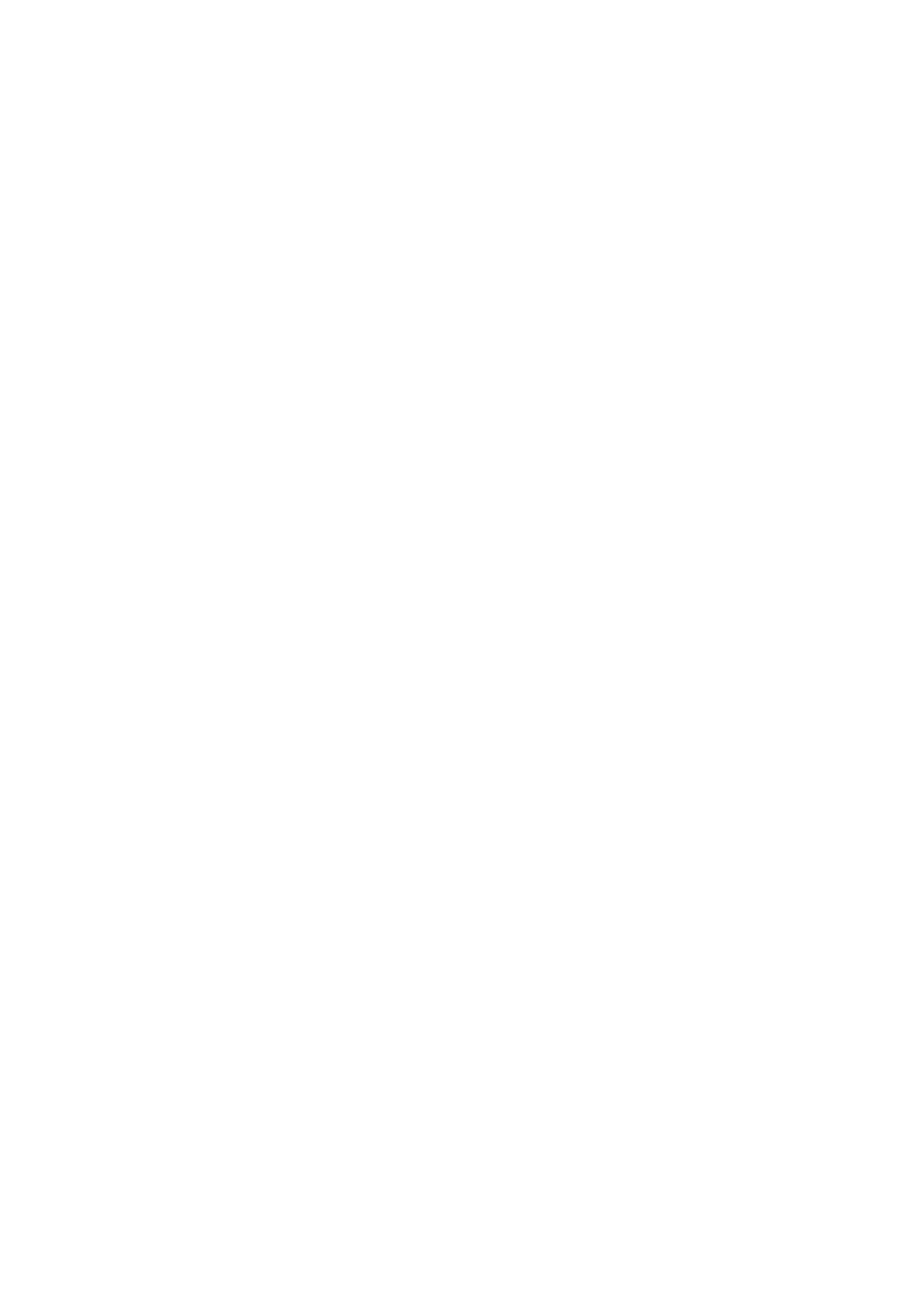# Introduction

### Shamit Saggar



The central idea that inspired *Re-imagining Australia* is that Australia's ethnic composition is changing at such a rapid rate that very few of the policy implications have been systematically examined. The purpose is to promote such a debate and to ensure that there is traction behind the arguments presented here. It is important that academic researchers and policymakers can build on the publication and develop better ways to test and measure future changes in the economy and society.

The UWA Public Policy Institute exists to commission fresh perspectives based on original research that are genuinely capable of improving people's lives. Government, businesses and non-profits are acutely aware of how the country's ethnic mix is changing, and yet often lack access to research findings that can help them manage and take advantage in response. For instance, the Asian, African, Middle Eastern and Pacific Island origins of many newer communities create the potential for new commercial opportunities on one hand, but on the other hand, rather less is known about the precise measures needed to concentrate efforts while not limiting the ambition of settled communities.

Several debates are advanced by the contributors in this publication – and four stand out concerning the economics of mass migration, national stories and symbols, social relationships, and the implications for political leadership.

First, Australia's arrival in the club of mass migration receiving countries in the past three decades roughly matches the stories of other developed economies. The economics of meeting skill shortages through immigration (often at both ends of the skills range) is commonplace across OECD countries and has been a driver of improved productivity, non-inflationary growth and labour market flexibility. Australia's reliance on these migration flows has reached very significant levels and most evidence points to the new workers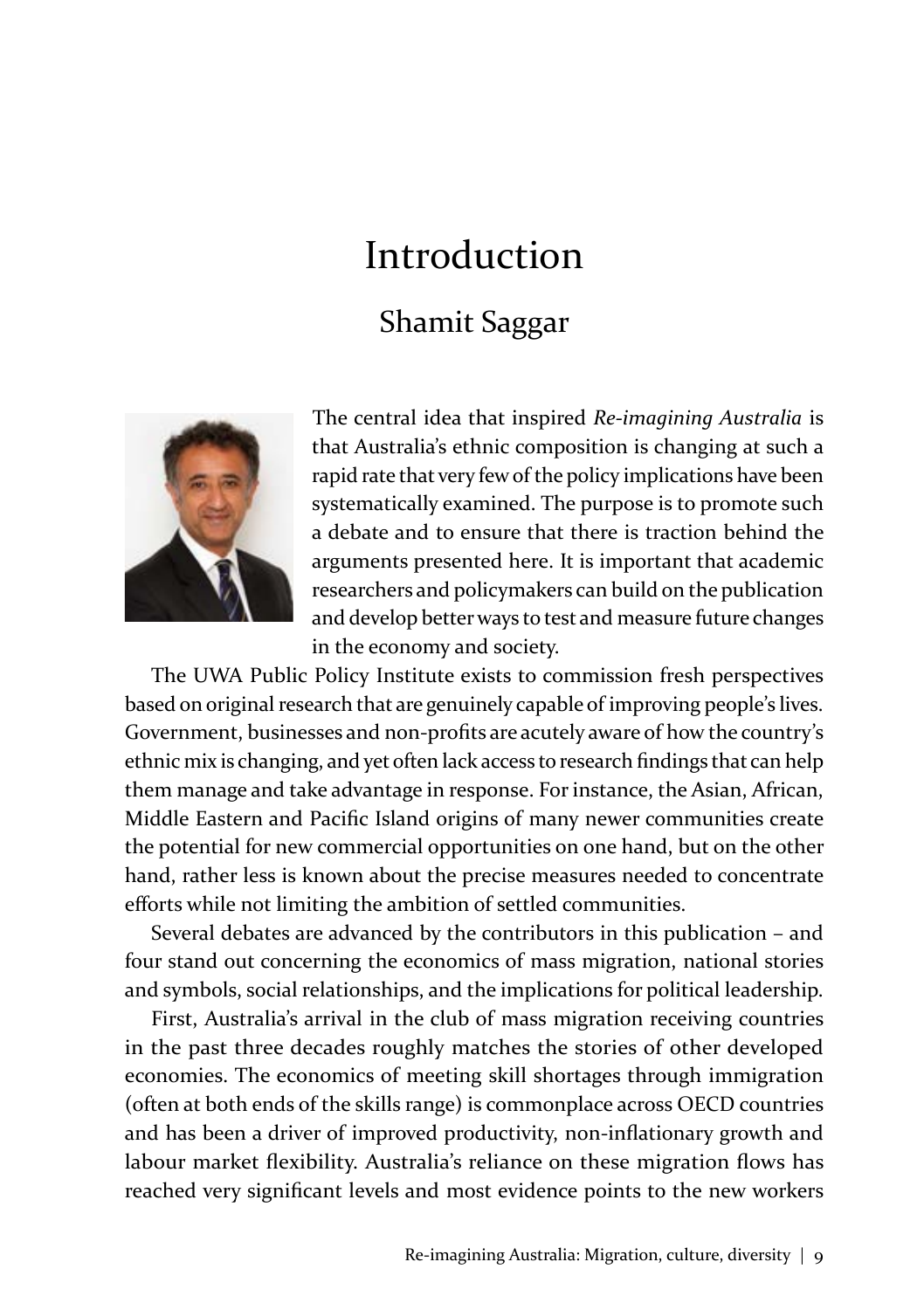#### *Introduction*

having a complementary effect overall so that new jobs and dynamic new sectors are created.

The debate over economics does not stop at how large or small the benefits are. Indeed, there are big, unresolved questions about prosperous countries turning to immigrants for utilitarian reasons. It can lead to a mindset that sees immigrants' value solely in terms of how much more prosperous they make us. It can thwart any appetite for engaging with cultural diversity. And there is a risk that a utilitarian model inaccurately describes the ambition and aspirations of second and third generations who naturally seek to advance like anyone else.

Secondly, there is a big theme around national stories and symbols – about, in other words, what we explicitly celebrate and implicitly value as essentially Australian. Almost every national hero or heroine, business leader, senior politician or celebrity tends to be drawn from Australia's very long White Australia history. The obvious explanation for this skewed picture is that insufficient time has elapsed since the end of that era to expect very big changes to national portrayals of Australia. But in fact almost half a century has produced glacial changes in top roles in business, the professions and politics, whereas portrayals of ethnic diversity in mass entertainment are now racing ahead.

The country as an immigrant nation is a fixed feature of popular imagination but this is mostly linked to successive waves of white European influxes. Grafting non-white, non-European migration onto that base contains the possibility that the latest waves are seen as inherently the same as earlier ones so that assimilation is the only viable way of belonging.

What if Australians are not as good at embracing, trusting and championing ethnic difference as we assume that they are? It is a chilling question to pose. For the left it presents a real challenge to existing ideas and policies that are designed to widen and deepen social inclusion. For the right, the upshot is that nominally colourblind politics and policies may have to be rethought.

The roots of disadvantage (and the despondency and dismay that accompanies it) may be set considerably deeper than imagined, such that a concerted effort to talk about ethnicity and race is the most important step to take. In Australia – of all countries – this is a very substantial undertaking.

The complexion of national politics and politicians undoubtedly singles out Australia where the absence of non-white faces is now widely commented on. It suggests that there are real tensions within and across our arrangements for political recruitment. Some have suggested that this reflects 'imputed discrimination' – the idea that party electors, managers and gatekeepers collectively fear a backlash from mostly white electorates, so they act in a way that is consistent with (their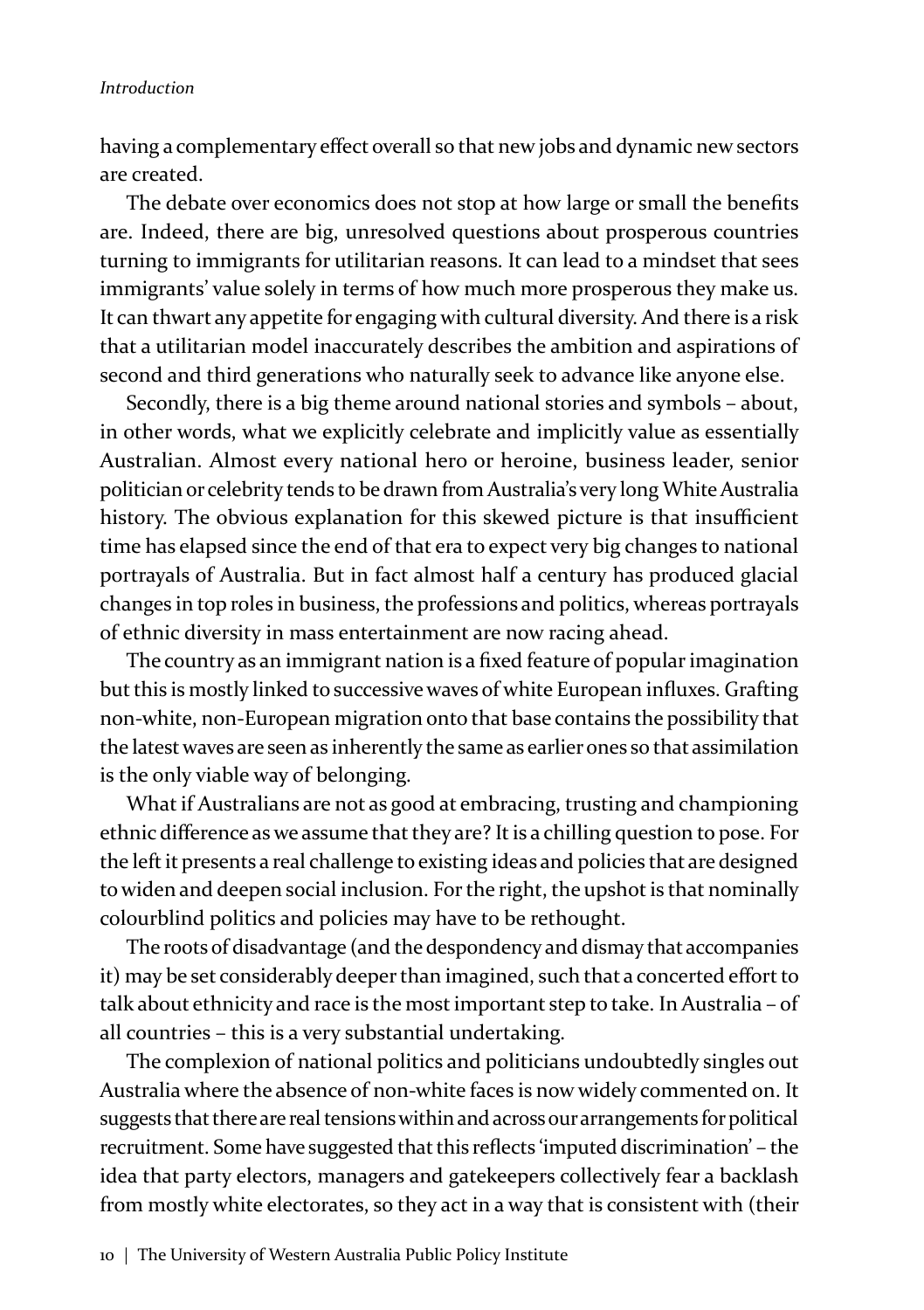understanding) of the prejudices of others. The reputational damage that is done by this form of discrimination is a very serious concern.

Thirdly, several contributors have written about the quality and texture of social cohesion. An important debate has raged in recent years about the extent to which societies experiencing rapid ethnic change are successfully able to maintain social solidarity among their people. Some have warned that none of this should be taken for granted, arguing that not only do 'birds of a feather flock together' but also that the competition for jobs, schools and neighbourhoods can quickly become racialised. These political divisions are of course already part of our political tradition but what is less clear is how ethnic and racial identity politics can affect Australian politics.

International evidence generally points to diversity and solidarity being connected but, more importantly, affected by inequality. In poorer, deprived areas, whites and non-whites typically trust each other less than in better-off areas. But the reason has less to do with ethnic or racial differences since it is common for everyone to be less trusting of those in poorer places as compared with prosperous ones.

Ethnic change as it is seen from middle Australia matters because of how the nation's mainstream political parties address ethnic disparities in outcomes in health, housing, employment, education and personal security. This kind of politics for the most part is unfamiliar in Australia.

Finally, as several writers have attested, the politics of ethnic change touches all parts of the political landscape. There are major implications for economic policy, social policy, environmental policy, ageing policy, early years policy, trade policy, foreign policy and so forth. In that respect, the chapters included here touch on only a few of these policy fields and encourage readers to think about the wider implications.

One simple example should suffice to make this point. Many ethnic minority groups in Australia are, relative to their white counterparts, characterised by larger family sizes and a tilt towards multi-generational living. They may wish to buy or rent very different kinds of homes; they may have very different social care needs for their elderly; they may seek neighbourhoods and use transport that maximises their connections with densely-knit families.

The upshot is that ethnic diversity touches much of what governments are tasked to do. It is better to think of Australia's changing character not one piece at a time but rather as a source of nourishment and reordering across the board. Imagine a Prime Minister making appointments to their government and to arms-length agencies in which these challenges were written into every role.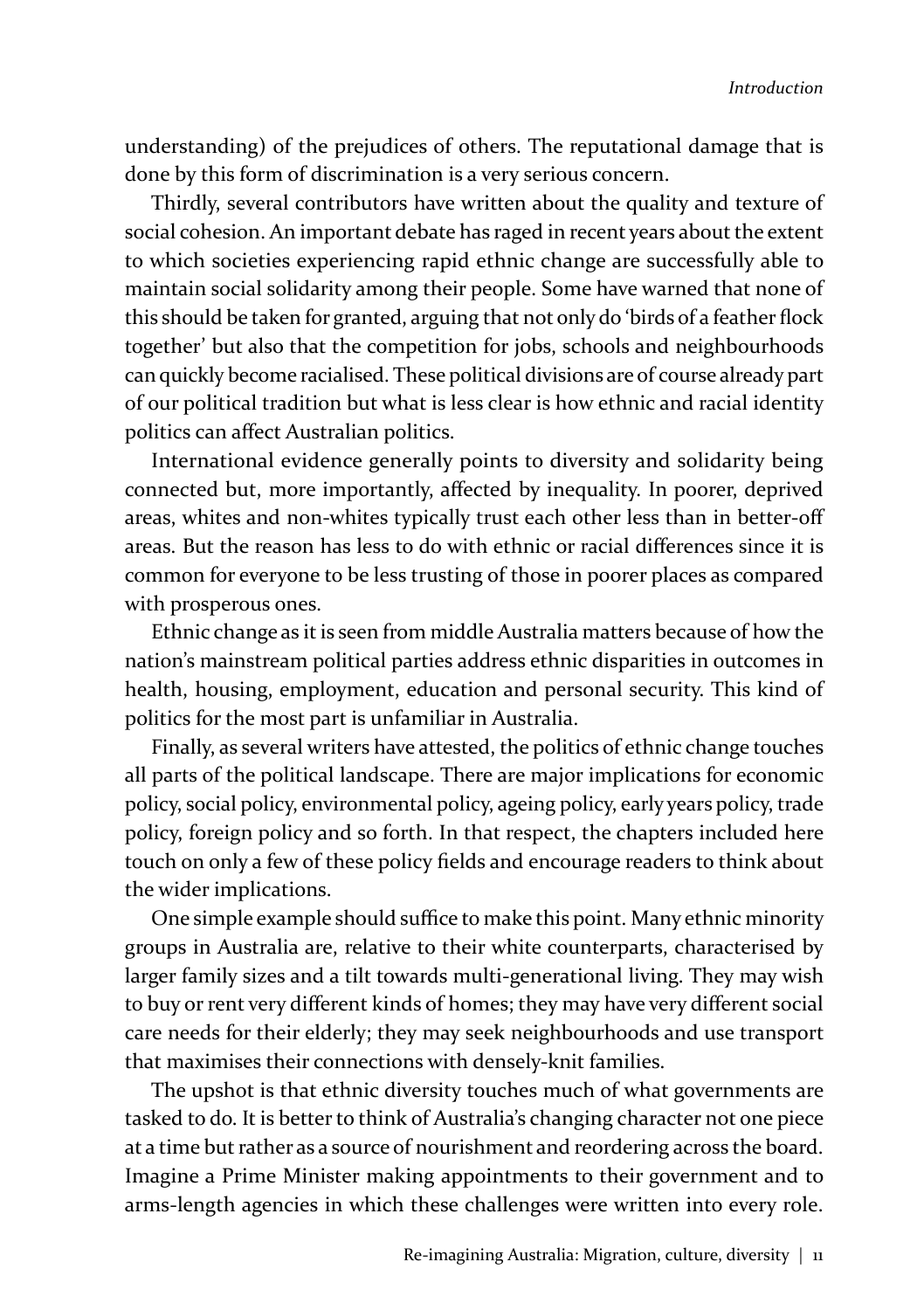#### *Introduction*

Imagine then, a Home Affairs ministerial role being the perfect test bed for a successful Foreign Affairs ministerial appointment, and vice-versa.

These essays are not answers set in stone, but instead thought pieces to stimulate wider debate about the challenges and the role of government. The arguments presented in this volume are themselves diverse and reflect varying ideological persuasions and personal experiences.

We hope that *Re-imagining Australia* meets the audience's thirst to be better informed and, in doing so, endorses UWA's important role in shaping evidencebased public policy that improves people's lives.

Finally, I would like to thank the UWA PPI staff for their efforts in producing this volume and also Maria Osman (a member of the UWA PPI Advisory Board) for her advice in shaping its contents.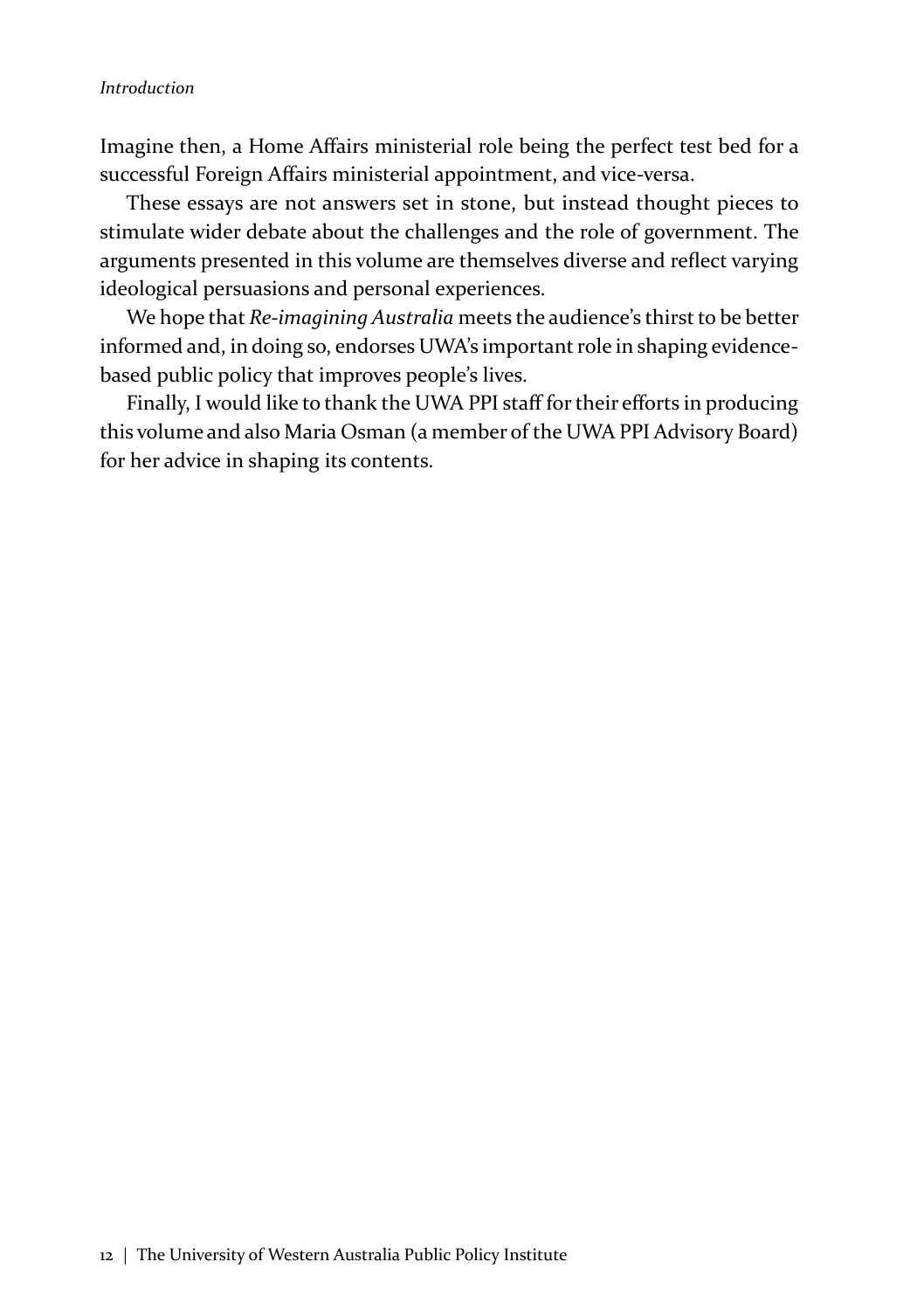### Combatting radicalisation in Australia Anne Aly



To say that we live in a turbulent and rapidly changing world may be stating the obvious given recent events at the time of writing. As we enter the second decade of the 2000s, a global pandemic has swept through Europe, Asia, North America and our own fortress, Australia. The novel virus named severe acute respiratory syndrome coronavirus 2 does not respect borders. It does not discriminate and it has devastated the global economy. It cannot be shot at, bombed, arrested, turned back or sent home. Our frontline

of defense does not wear army fatigues and carry a gun. The virus is a stark reminder that contemporary threats to security and wellbeing come from unconventional sources.

Today's security environment is characterised by diverse threats and a broader range of actors. While interstate conflict continues to be an enduring factor, it is no longer the defining concern for international and national security. Intrastate conflict and the collapse of fragile states, climate change, mass population displacement, extreme economic events, cyber security, energy and resource security, transnational organised crime, terrorism and pandemics are likely to continue to present as primary current and future concerns. Consequently, states are no longer the only or even the major actors in the international security landscape. Non-state actors, individuals, non-government organisations and private corporations play a larger role in conflict and security now than they have in the past.

As new challenges emerge, individuals, communities, states and the international security apparatus need to find new ways of meeting them. In the fight against terrorism, Western allies deployed conventional warfare against a non-conventional enemy in the, perhaps, naïve belief that terrorism could be defeated by bombs and bullets. The prolonged war on terror failed to eradicate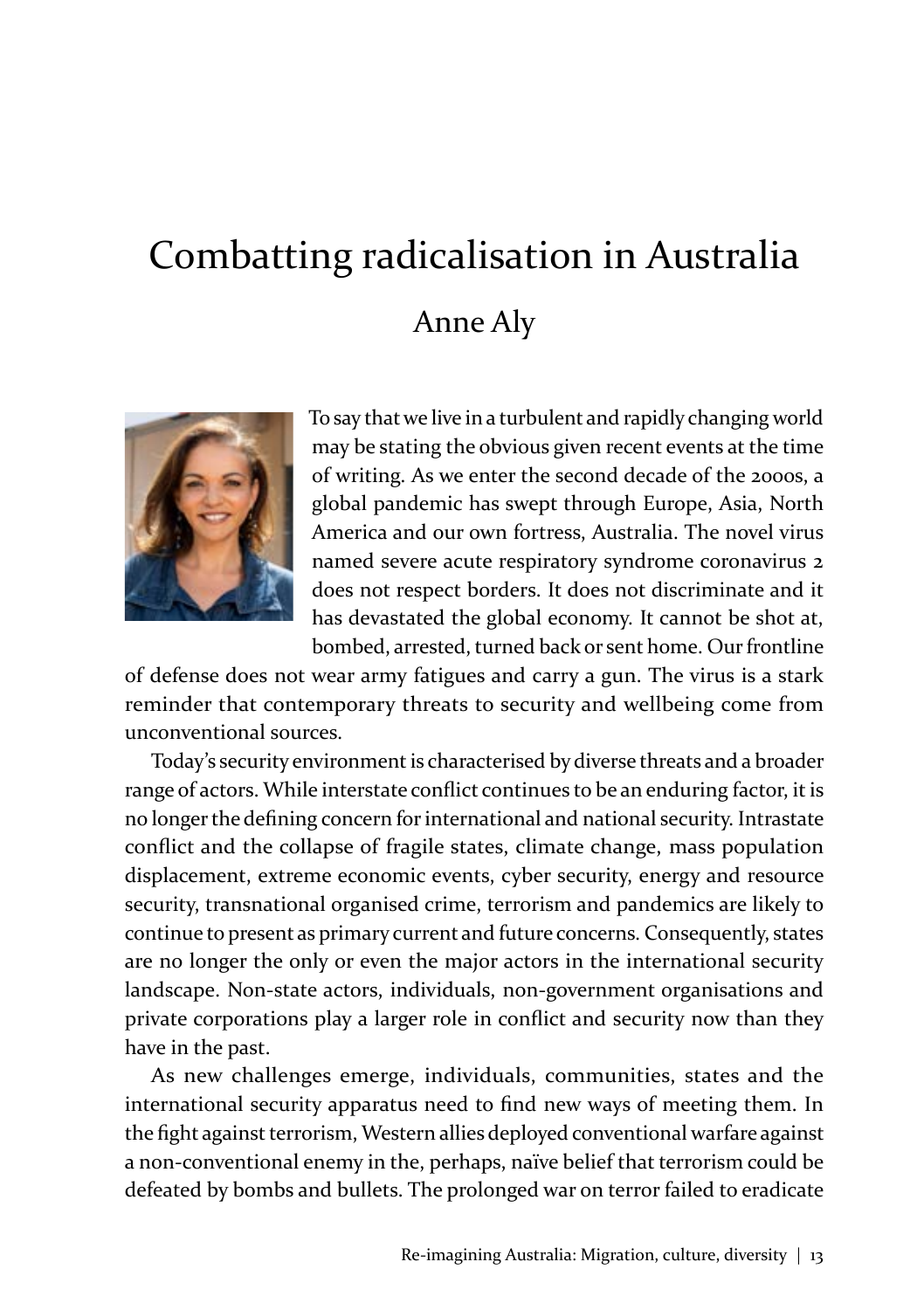the threat of international terrorism. It is reasonable to deduce that the 'War on Terror' has actually led to a proliferation in the use of terrorist tactics by non-state actors in conflicts. In fragile states and those currently in conflict, indiscriminate terror attacks have become part of warfare. The wisdom of employing a conventional 'hard' military response against an unconventional enemy whose regenerative capacity relies on its ability to employ 'soft' strategies of influence and mobilisation has, rightly, been questioned.

Terrorism has been part of the human story since time immemorial. From the Sicaari in the first century through to the Ismaili Nizaris (widely known as the Assassins) of the 13th century, to the Weathermen Underground in the 1970s, Al Qaeda, ISIS and the rising violent far-right, acts of violence by individuals and groups of individuals in the name of a cause have been a part of the human story. At times terrorism has taken on political shades and at other times religion or ideology have been used to justify indiscriminate attacks. The scholar David Rapoport<sup>1</sup> distinguishes four waves of modern terrorism, each wave precipitated by social and political circumstances and characterised by a pattern of internationalisation of terrorist activity across several states with similarities in objectives and tactics. The Anarchist wave, the first of Rapoport's waves, was prevalent between the 1880s and the 1920s and was preceded by the invention of the printing press, which allowed the European Anarchists to spread their anti-authoritarian ideology throughout Europe, the United States and parts of Asia. The Anti-Colonial Wave between the 1920s and1960s followed the end of the Second World War and was borne out of the self-determination campaigns in Africa, Asia and the Middle East. The New Left wave from the 1960s to the1990s was initiated by the Vietnam War and widespread opposition to the West. The fourth and final of Rapoport's four waves, the Religious Wave, gained momentum in the late 1970s and persists in different forms today.

The driving ideology at the basis of the Anarchist doctrine was the belief that violence and terror were necessary to achieve social change. Violence was an act of creative destruction through which the Anarchist movement could destroy the state and create an alternative society based on the principles of statelessness and anti-authoritarianism.

The use of violence to destroy or deconstruct the status quo and create 'new worlds' is a common thread that runs through all the waves of terrorism. The Anti-Colonial movement sought to mobilise revolution against the established

David Rapoport, 'The Four Waves of Rebel Terror and September 11', in, Charles Kegley Jr. (ed.), *The New Global Terrorism: Characteristics, Causes, Controls*. Pearson 2003, p. 36–53.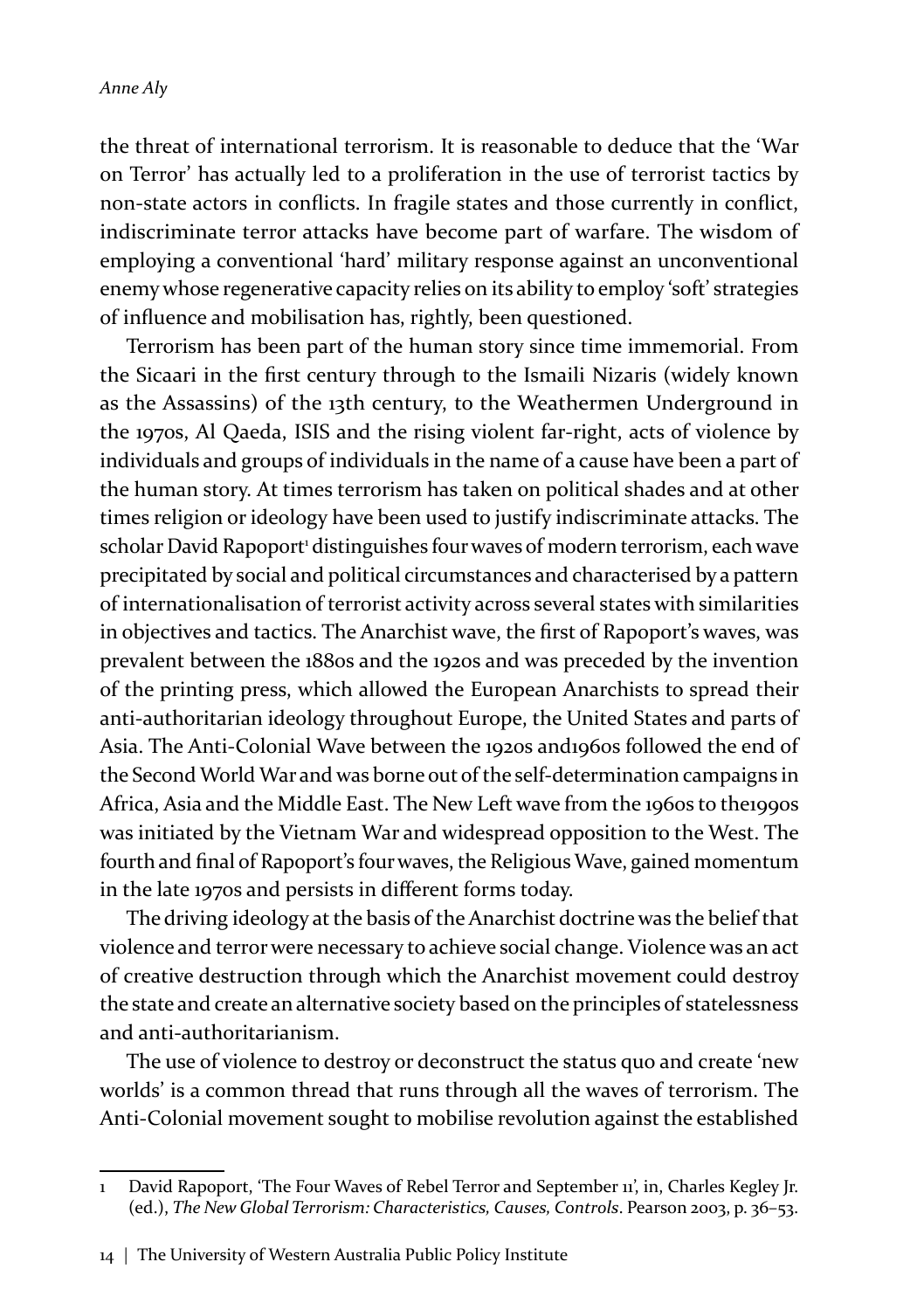rulers. The New Left were radical Marxists who wanted to force the collapse of capitalism. Among the terrorist groups that emerged during the religious wave of terrorism, apocalyptic groups such as Aum Shinrikyo have claimed responsibility for attacks. The organisation known variably as ISIS, ISIL or Daesh, claimed its mission to be the establishment of the Caliphate in the Arab World. While not strictly apocalyptic, the violent jihadist movement was initially conceived in the age of imperialism with the aim of establishing an Islamic order and eradicating secular rule in Arab countries.

Apocalypse, changing the world order, anarchy and revolution continue to drive terrorism in its various forms. Since 2001 and the ensuing war on terror, a fifth wave of terrorism has emerged that continues these themes and calls for a revolution of sorts.

### **The violent right-wing**

The term 'violent right-wing' refers to a broad range of beliefs and movements associated with far-right political and social ideologies. On its own, it offers little more than a broad-brush branding of an increasingly prevalent mobiliser for acts of violence and terror such as the Christchurch shootings. Within the broad category of right-wing terrorism sits white nationalism, neo-Nazism, eco-fascism, white separatism, ethnocentrism and patriot/militia movements, among others. Some scholars include the Christian Identity Movement and antiabortion extremism while others argue that a contemporary typology of right-wing extremism should differentiate at least two main categories: racist extremism and anti-government extremism. Across all types of right-wing extremism, the mobilising narrative centres on a perceived threat and the justification for violence through acts of 'accelerationism' – prompting the collapse of the government by creating political tensions, schisms and crises. Variably, right-wing terrorist actors may also be motivated by narratives of Satanism, violent misogyny and Great Replacement conspiracies. According to the Great Replacement conspiracy, mass migration and lower birth rates among white races are a matter of purposeful design with the ultimate aim of destroying the white race altogether.

In 2008, the number of right-wing domestic terrorist incidents in the United States doubled. Racially motivated crimes also increased as did the scope of militia organising. Violent right-wing terrorism has since grown to overtake the threat of violent jihadist terrorism in the United States. In 2018 alone violent right-wing attacks caused fatalities in Florida, Pennsylvania, Washington, South Carolina, Texas, Kansas, Michigan, Alabama, Georgia, Tennessee and California.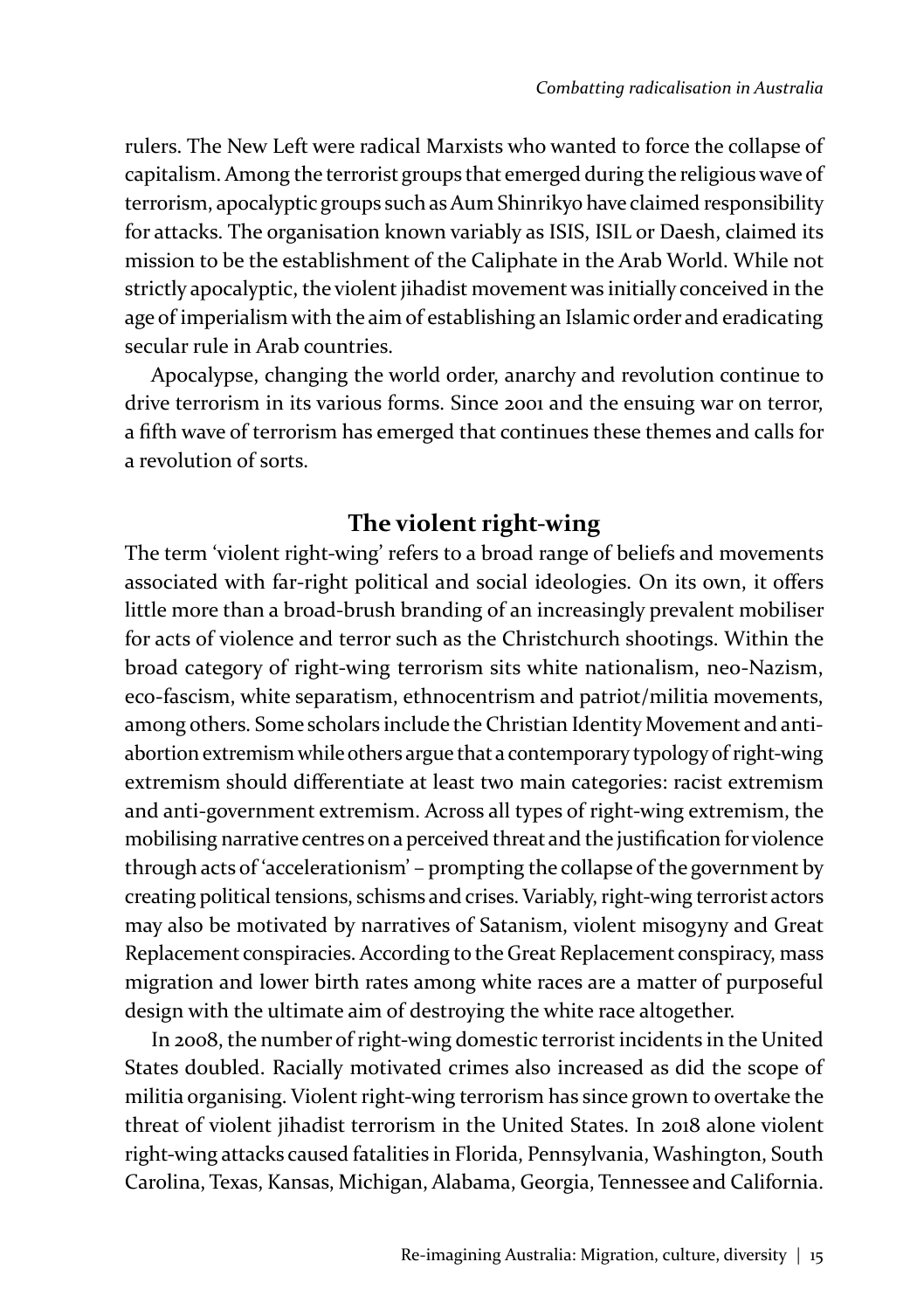In 2019 the world was rocked by the Christchurch terrorist attack that killed 51 Muslim worshippers at two mosques in the New Zealand city. The perpetrator, an Australian, left a white nationalist manifesto that identified him with some of the US and Europe's most notorious terrorist actors and details the extent to which he was motivated to act by his unquestionable belief in the Great Replacement conspiracy.

The Great Replacement has existed in various versions for a number of decades but has seen a contemporary resurgence originating in France with the French author Renaud Camus who wrote *Le Grand Remplacement* in 2012. He argues against immigration and identifies it as a global threat. Those sentiments are not just the domain of fringe elements that gather online in the dark spaces of the internet to share conspiracies in whispers. They are also echoed by politicians and media personalities who use their platforms to perpetuate notions of migrant invasions, demonise minorities and stereotype certain 'others' (most notably Muslims) as a threat.

#### **Australia's far-right extremism**

We might begin by asking what lies behind the resurgence in what is at best xenophobia and at worst outright violent racism. In Australia, the discursive construction of migrants has been and continues to be a defining feature of our media, political and public discourse. Since the 1800s cultural anxiety about immigration and immigrants has been described variably in terms of a peril, menace, evil, wave, tide or influx poised to invade, inundate, swamp or flood Australia and annihilate, oppress, obliterate or penetrate the invisible rabbitproof fences of racial and cultural homogeneity – the myth of 'White Australia'. Indeed, Australia's history is peppered with incidents of overt racism and a political discourse that seeks to take advantage of anxiety, insecurity and fear in order to maintain 'Fortress Australia'.

The advent of a novel 'enemy' in the COVID-19 pandemic, gives us reason to pause and reassess. Much has been written about how the health response involving social distancing, isolation and lock-downs has heralded a 'new way' of living. Workers have had to adjust to working from home and employers have had to accommodate this. Millions face unemployment and the current conservative government, nominally ideologically sceptical towards welfare, has had to embark on a program of sweeping social reforms. But our history offers a cautionary tale of how such crises can either bring us together or tear us apart.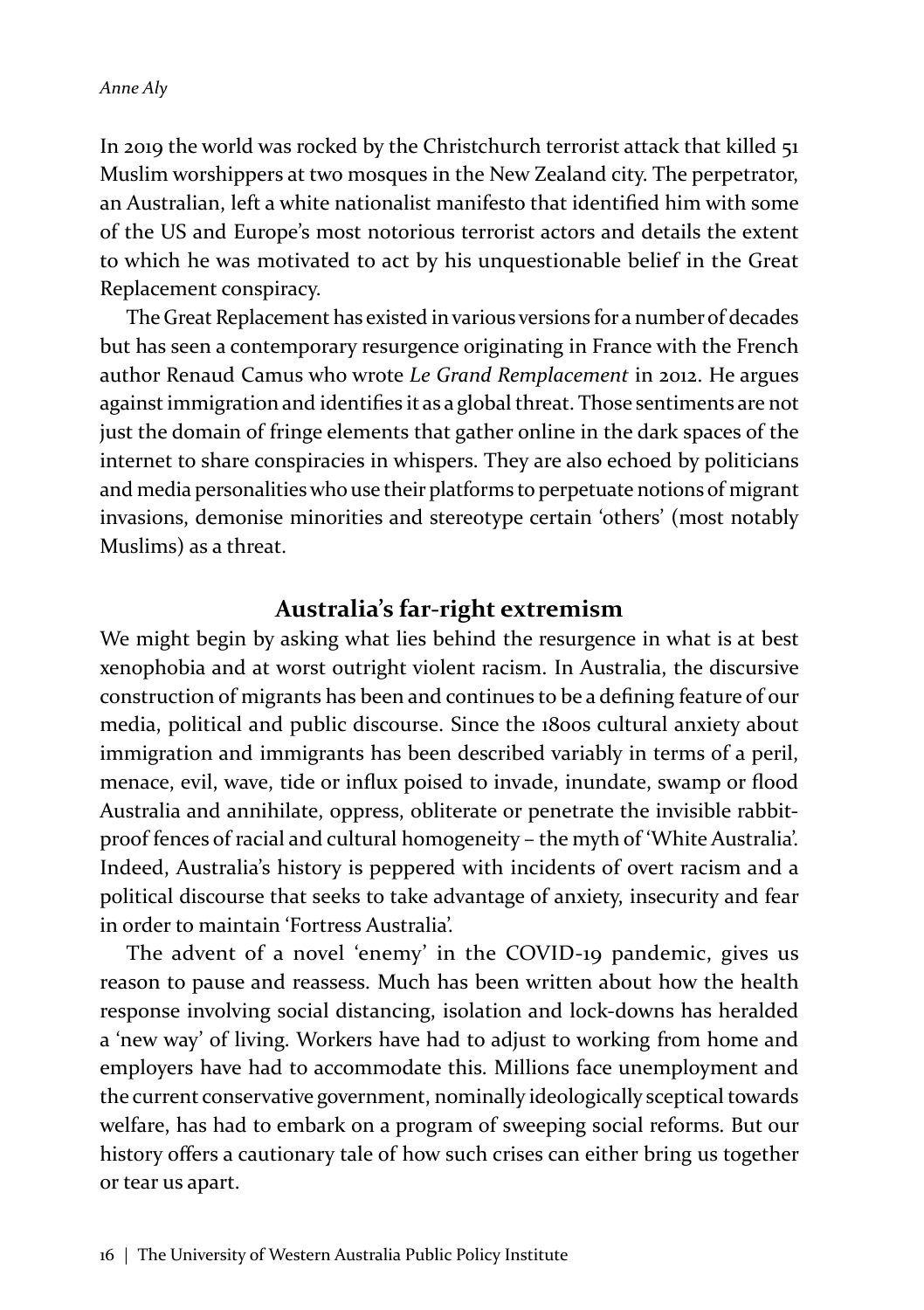Right-wing extremism thrives in economic and political climates characterised by recession, the outsourcing of jobs to migrant workers, and the perceived threat to national sovereignty. In the short months since the coronavirus was declared a global pandemic, far-right extremists in Australia have propagated a narrative that blames the crisis on minority groups and calls for mobilisation against these groups. They also attribute the government response to conspiratorial attempts to exert control over Australians while also promoting segregation and immigration restrictions. While these notions may seem to be the domain of fringe groups, they are also notions that are expressed by some elements of the current Australian parliament. Senator Pauline Hanson rose to notoriety on the back of her maiden speech which warned of an 'Asian invasion'. Her second term as a Senator over a decade later, re-presented the threat as Muslims. The former Senator Fraser Anning invoked the 'final solution' – a Nazi euphemism for the Holocaust – in his maiden speech calling for an end to immigration. The threat Australia faces is not personified in immigrant others, but in the very real mainstreaming of far-right ideologies that normalise ethnocentrism and xenophobia and reconstruct them as legitimate political concerns.

#### **Re-imagining Australia**

How might we re-imagine Australia as a nation that responds to crisis not with fear and xenophobia but in ways that challenge the far-right narrative and the dangers that it poses? One answer may lie in building on concepts of collective security.

Early conceptualisations of collective security were applied to peace-keeping collaborative programs between NATO and the United Nations. The traditional concept of collective conflict management focused on collaborative participation in formalised arrangements between international and regional organisations and individual states. A re-conceptualisation and broadening of this concept in the contemporary security context would focus on two inclusions: first, the inclusive participation of civil society groups, professional bodies and taskspecific international bodies; and secondly, the inclusion of *ad hoc*, informal and improvised collective action measures. New collaborative patterns of behaviour involve co-operative participation by private industry, regional and transnational task-specific forces, inter-governmental organisations and civil society organisations representing diverse security interests.

As the 'War on Terror' moved from the hot battlegrounds of Afghanistan and Iraq to the domestic domain, Western governments co-opted un-institutionalised, community-based and informal collective action against terrorism.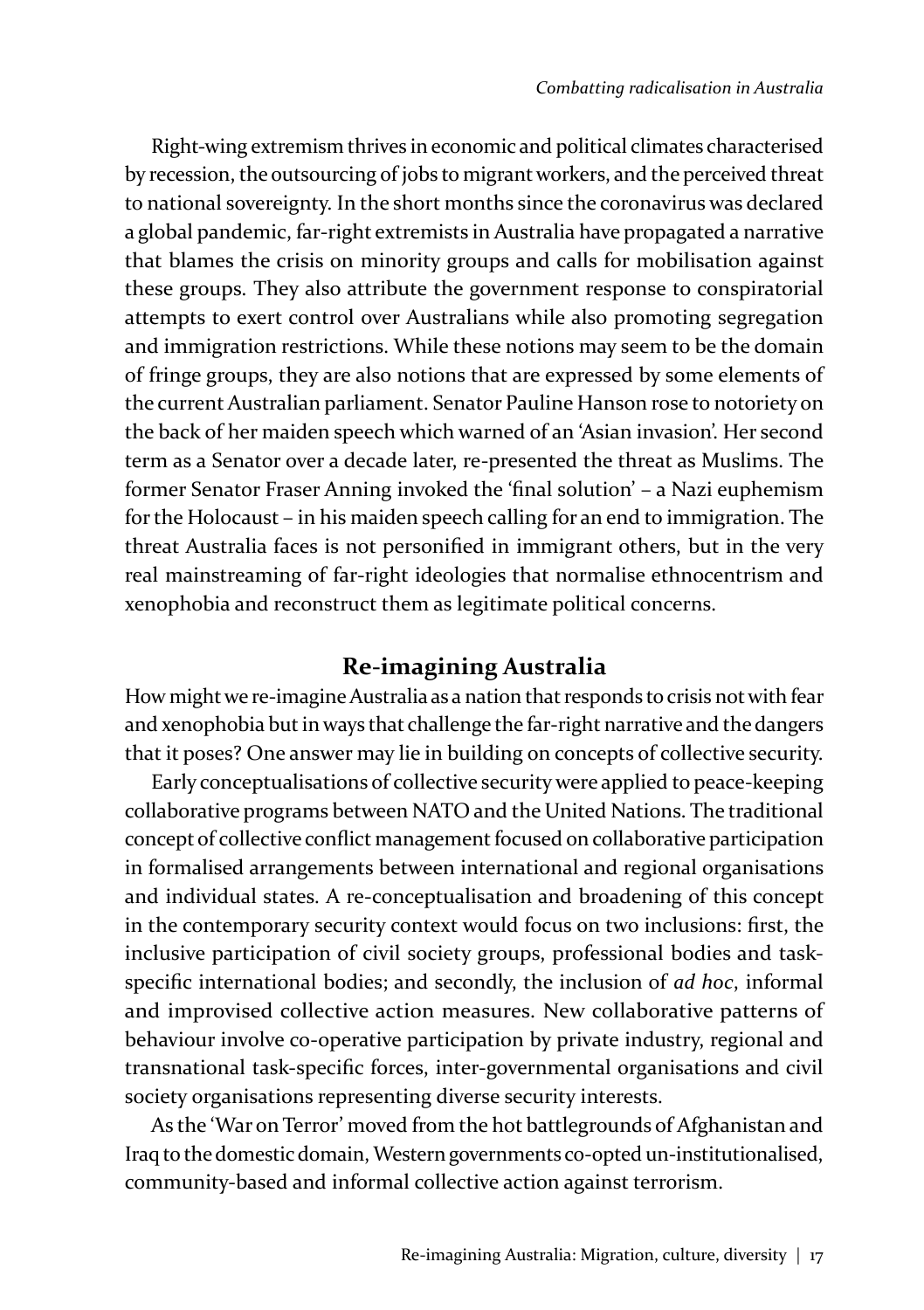The national security and counter terrorism strategies adopted by governments including Australia and the United Kingdom, to name just two, incorporate soft approaches and recognise the role that communities play in a comprehensive and multi-causal approach. Most commonly this is expressed in terms of building community resilience to violent extremism and terrorism. Australia's counterterrorism approach outlined in 2010 in *The Counter Terrorism White Paper: Securing Australia, Protecting our Community2* describes four elements: analysis, protection, response and resilience. While there have been several iterations of Australia's counter-terrorism policy since then, the four core strands remain constant. Resilience in the Australian strategy is 'building a strong and resilient Australian community to resist the development of any form of violent extremism and terrorism on the home front'. In 2011, the United States announced a refocusing of its counter terrorism strategy with an emphasis on preventing the diffusion of extremist ideologies within the United States. The earlier US *2003 National Strategy for Combating Terrorism<sup>3</sup>* focused on four elements of defeating, denying, diminishing and defending. The 'diminishing' element emphasised international partnerships to address conditions in which terrorism flourishes and on delegitimising terrorism through public information initiatives.

The need to build community resilience to terrorist ideologies has not gone unnoticed in the US. In 2009, the first Special Representative to Muslim Communities was appointed by the US Secretary of State tasked with engaging Muslims around the world to counter terrorist ideologies.

While there appears to be significant support for community-level collective measures against terrorism, there is a marked absence in the literature on citizen- and community-driven collaborative counter-terrorism activities. As noted, much of the literature offers an analysis of collective action in counterterrorism as formalised arrangements, although the parties may act in *ad-hoc*, informal or improvised ways. The literature on terrorism draws attention to the social situations in which public support for terrorism flourishes, and asserts that support for dissident terrorist activities is garnered in contexts where social, political or economic inequalities exist. For this reason, international efforts to counter terrorism through soft approaches target economic development, political reform, and the promotion of social and political equality in countries where terrorist groups are known to have significant public support. The  $9/11$ 

<sup>2</sup> Department of Prime Minister and Cabinet, *Counter-terrorism white paper: securing Australia, protecting our community*, Commonwealth of Australia, 2010.

<sup>3</sup> United States Government, *National Strategy for Combatting Terrorism*, United States Department of State Archive, February 2003.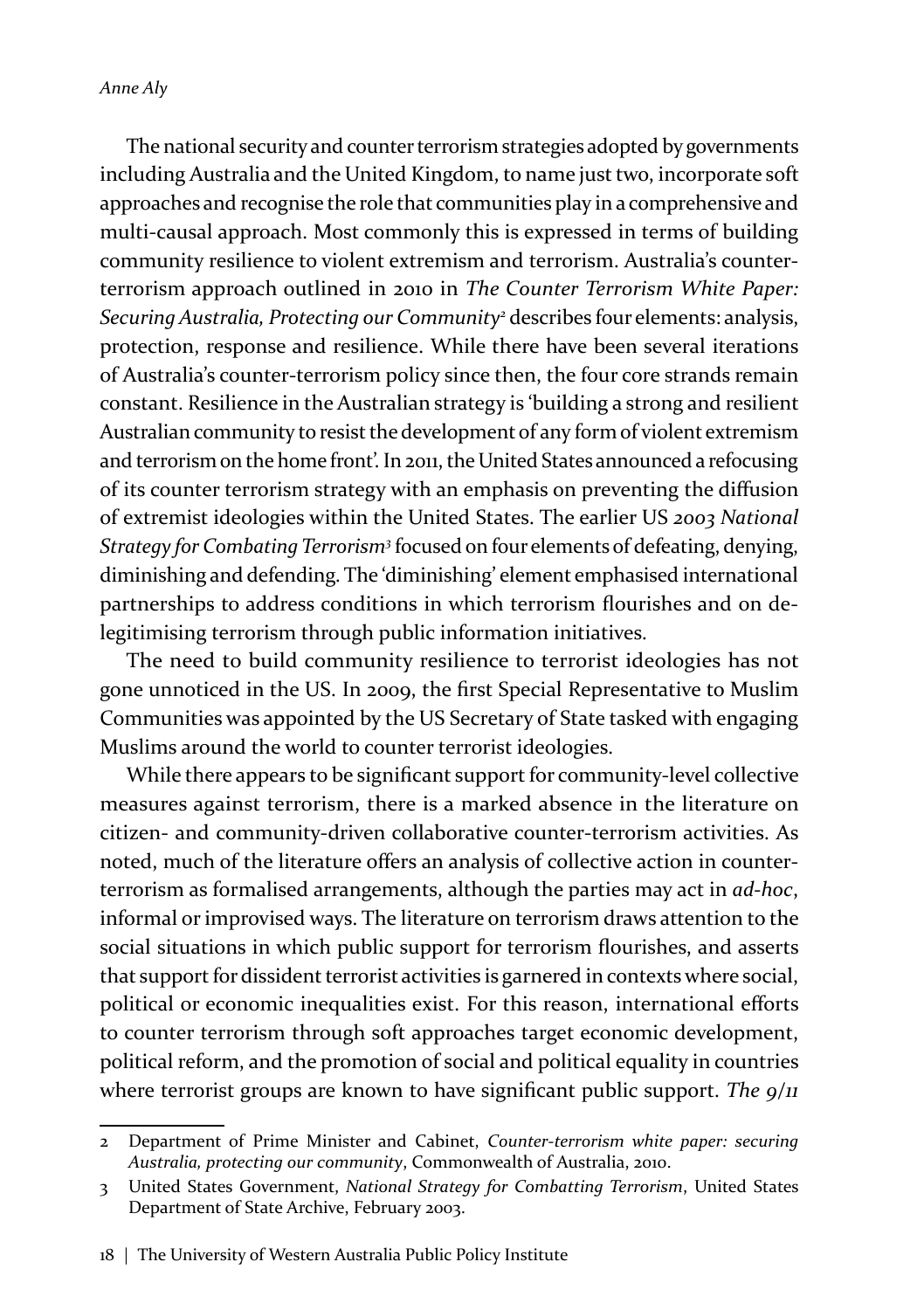*Commission Report: Final Report of the National Commission on Terrorist Attacks Upon the United States<sup>4</sup>* for example, supports the use of foreign aid as a means of addressing the proliferation of terrorist ideologies among the poor and disenfranchised. Such approaches are largely premised on the debatable assumption that poverty and social or political grievances manifest in terrorist movements and public support for terrorist activities.

In the domestic domain, the inclusion of elements such as prevention and resilience in national counter-terrorism strategies also target disenfranchised communities that are assumed to be more susceptible to radicalisation and extremism.

The responses outlined here demonstrate that a holistic approach to collective security which empowers civil society can be achieved. In the fight against Islamist extremism, governments in Australia, the UK and the US have reached out to Muslim communities and partnered with them in developing community-led approaches to radicalisation and extremism. The same level of engagement has not been forthcoming in response to the rising far-right terrorist threat. The same political leaders who called on Muslim communities to work together to stamp out violent jihadism, have been eerily silent on the far-right threat.

The political will to engage civil society in the fight against terrorism cannot afford to be selective. Doing so is not just counterproductive, it is dangerous. And importantly, it misses an opportunity to build on the tremendous outpouring of compassion that Australians have witnessed in the responses to the bushfire and coronavirus crises.

We can re-imagine an Australia where nation-building is an inclusive concept – not an exclusionary practice – and where the urgency of tackling far-right violent extremism is a priority for all sides. But to do so we need to reimagine and redirect the kind of political will that mobilised collective conflict management to counter violent jihadist terrorism to the threat of pernicious far-right ideologies.

*Dr Anne Aly MP is the Labor Federal Member for Cowan, Western Australia, in the Australian Parliament, and founder of People against Violent Extremism Inc ('PaVE'), an independent, non-government organisation committed to addressing violent extremism in Australia and the region.*

<sup>4</sup> United States Government, *The 9/11 Commission Report: Final Report of the National Commission on Terrorist Attacks Upon the United States*, US Government Printing Office 2002.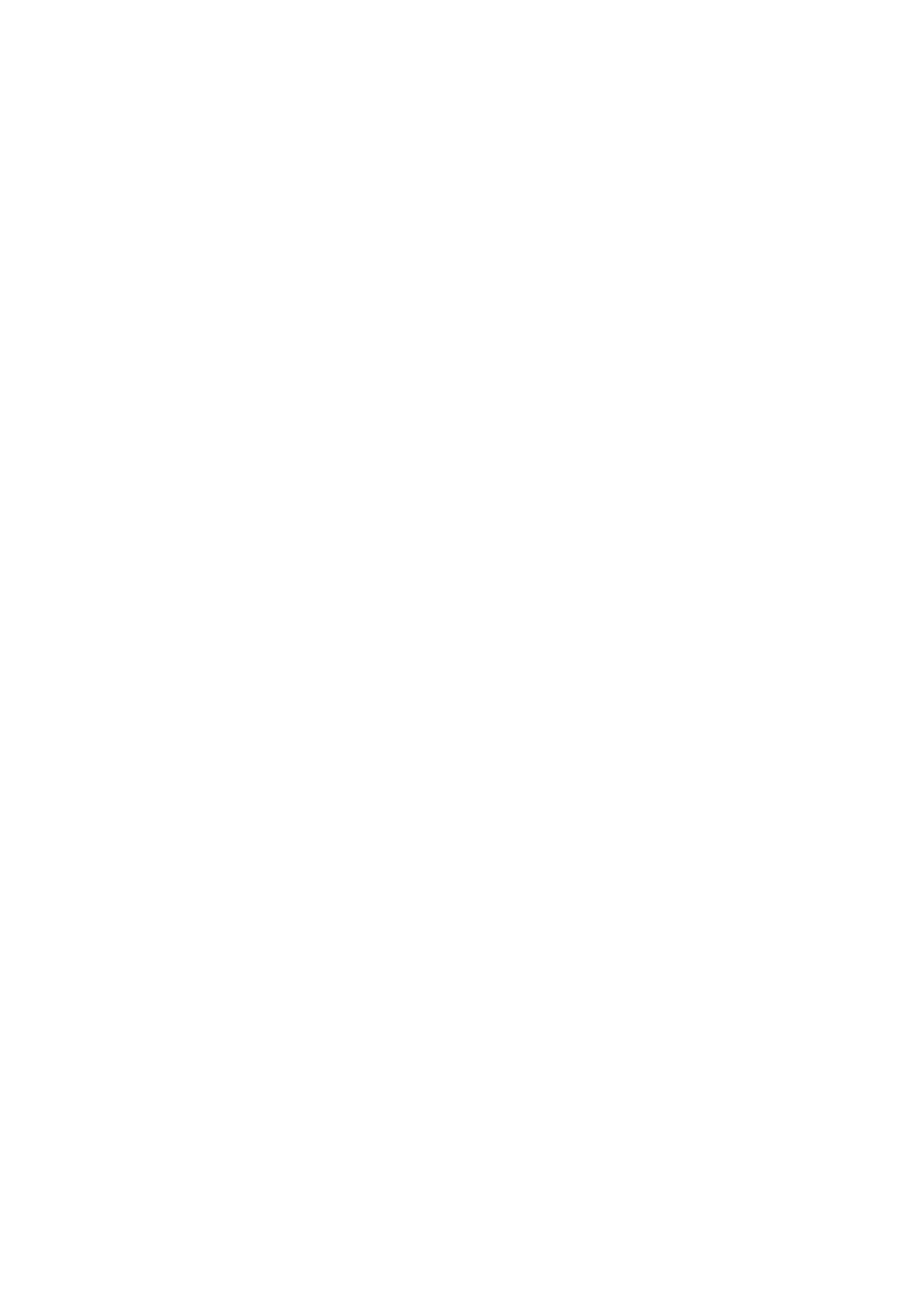### What middle Australia might think about immigration

### Colin Barnett



Australians have always felt safe living in an island nation and distant from the most troubled parts of the world. Even the coronavirus pandemic is unlikely to shatter our faith in isolation and will more likely reinforce it as we feel better off than those elsewhere.

Beyond physical isolation, the diversity of our population is a barrier against the extremes of nationalism, racism and religion that have been at the centre of many of the world's worst episodes of human suffering.

For most of us it is enough to be proud of who we are with an almost nostalgic trust in the Aussie ideals of 'fair go' and 'mateship'. This, plus a stable democracy, have given us an enviable system of education, health, public safety and social support. We know we are not perfect and we know there have been some dark moments in our past, but we still think this is the best place to be. So, say middle Australia!

We also like to see ourselves as a young and successful nation with its future before us. Our national anthem, *Advance Australia Fair*, exudes that brash confidence. And we are slowly heading along a path toward a reconciliation with 60,000 years of Aboriginal culture.

Such a sentimental Australia welcomes people from overseas and has always done so. A pragmatic Australia also understands that immigration has been a driving force for economic development and growth.

The history of Australia is very much the story of migration. Admittedly the first arrivals from England were reluctant convicts, then came free settlers to be followed by a more diverse group of fortune seekers during the gold rush years.

For modern Australia, it was the post-war migration of the 1950s and 1960s that set us on a path to a more outward-looking Australia. With a baby boom at home,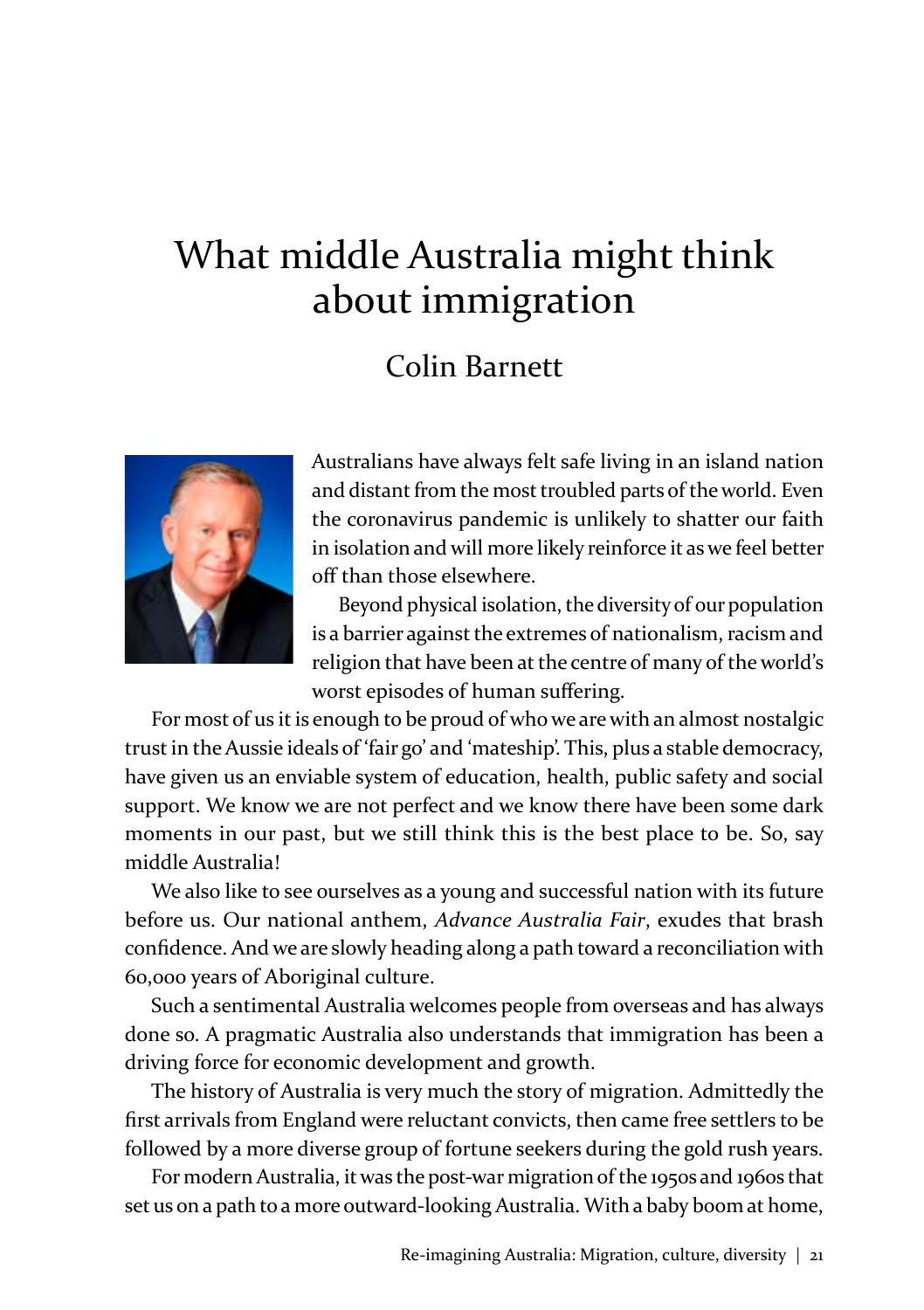of which I am a member, the population surged. The traditional migration from Britain increased, including many thousands of child migrants. The 'Salvo' boys at my school were presumed to be orphans and lived in a nearby Salvation Army home. They kept to themselves and we kept our distance. The truth is most of us were afraid of them. We did use the term 'Pommie', but only with great caution.

However, it was the European migration that really changed things. Suddenly there were large numbers of Italians, Greeks, Poles, Slavs, Jews and other ethnic groups in our midst. They had come from the extreme hardship of a Europe devastated by years of war. They were the 'new' Australians. A group of elderly Italian men once told me that they arrived by ship dressed in a suit and carrying a nice case with nothing in it. They then had to wait for years until they could afford to bring their wife and children to join them.

By the time I reached high school the new arrivals were our mates. Yes, there was derogatory name calling, but as often as not it was good humoured, and it went both ways. Australia now had a multicultural society.

The other shift was a post-war fascination with America. My father would say that America saved us at the Battle of the Coral Sea. For me, it was more about television – *The Mickey Mouse Club* and *The Space Race*. Australia now had a Pacific outlook with the ANZUS Treaty at the centre of our defence and foreign policy.

For Western Australia, the development of the remote Pilbara region was the big event of that time. It is heralded as a great economic achievement, yet it also had a social dimension. The Pilbara iron ore mines were developed to feed Japan's steel industry, just 15 years or so after the end of the Second World War. My father had fought against Japan and my uncle had been a prisoner of war on the infamous Burma railway. For them and their generation it was a confronting thought that Australia might establish closer ties with Japan. The fact that they agreed, even if reluctantly, was a remarkable achievement by the then political leadership. Australia now had a connection to Asia which over the following decades was to set the pattern for both economic and social change.

Migration from southeast Asia increased rapidly and then from China. In the 1990s Australia showed an ugly face as a recession at home somehow translated into an anti- Asian and, in particular, an anti-Chinese sentiment. This manifested itself at a political level through the formation of the One Nation Party. These events were offensive to most Australians and particularly so for Australians of Asian descent.

In the early years of this decade, the integrity of our borders came under challenge with a sharp increase of illegal immigration as asylum seekers undertook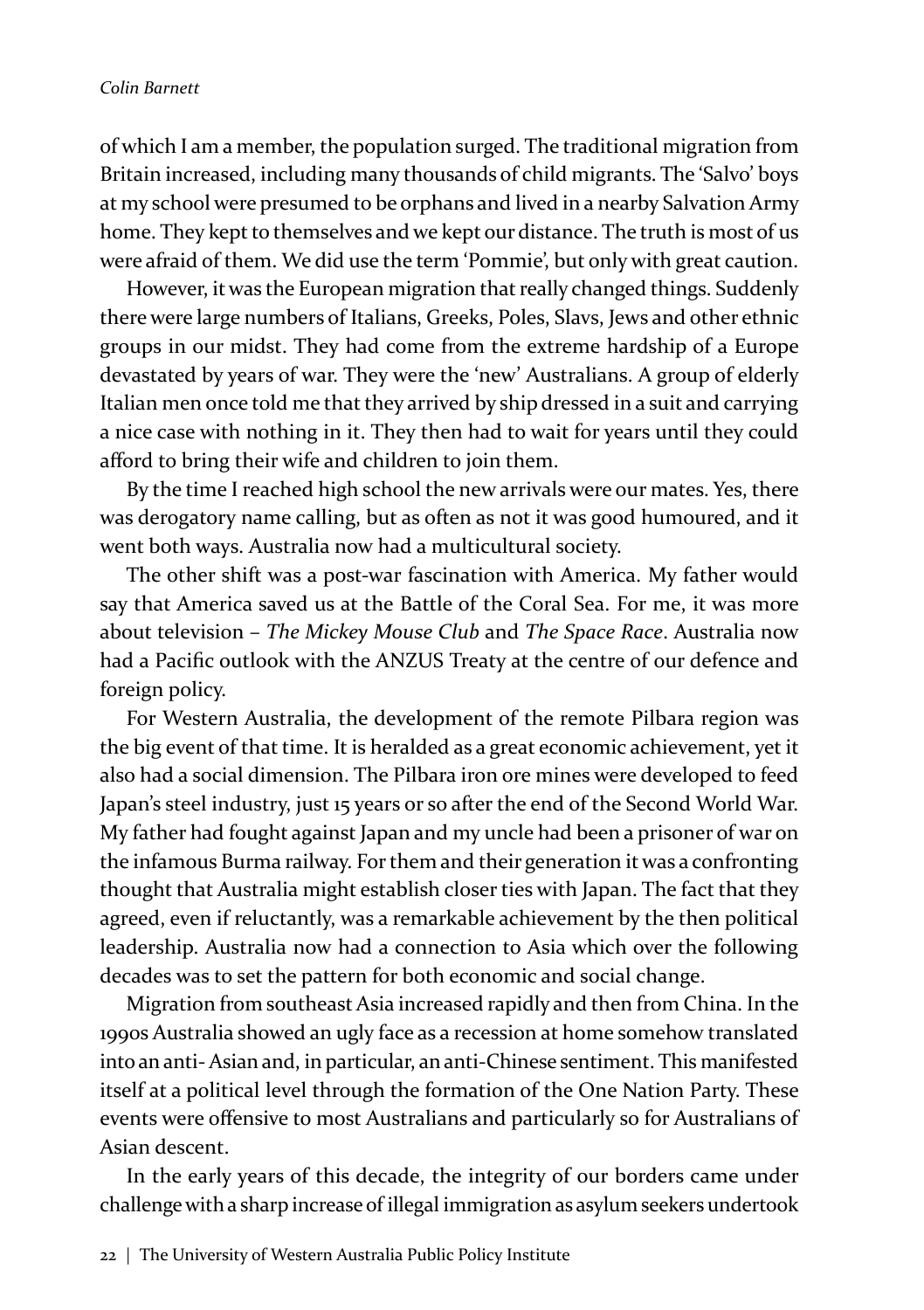a hazardous ocean voyage in a desperate attempt to reach Australia. This was a tragic time with at least 1,300 people drowning. The television coverage of men, women and children being smashed on the rocky cliffs of Christmas Island was shocking. This was a shameful day for everyone, though there was no clear consensus at the time as to what could be done to prevent a repeat.

In an earlier episode involving a ship by the name of *Tampa*, the then Prime Minister John Howard best captured the feelings of middle Australia when he said words to this effect: "We will decide who comes to Australia and the circumstances under which they come". The antagonism toward Asian migration has now gone as far as middle Australia is concerned. The restoration of border security has been essential in achieving that.

In more recent years, there has been an increase in the number of new arrivals from the Indian Ocean nations of Africa, the Middle East and the subcontinent. These are troubled parts of the world and there is understandably a level of apprehension among Australians, just as there has been in previous periods of migration. But just as in the past, these latest new Australians are quickly becoming part of our multicultural society while maintaining their own cultural heritage and religious beliefs.

Today, some 30 per cent of Australians were born overseas. That is well over seven million people. There have been over 900,000 refugees welcomed to Australia. That is something to be proud of. I have no doubt that Australia will continue to welcome people from all over the world and that they will contribute to our country, just like those before them. They will be part of that middle Australia which respects different cultures and religions, with the only caveat being that change needs to be properly managed and be at a moderate and consistent rate which is accepted by the broad majority of the Australian people.

*The Honourable Colin Barnett MLA is the former Premier of Western Australia, former Member for Cottesloe, and Member of the UWA Public Policy Institute's Advisory Board.*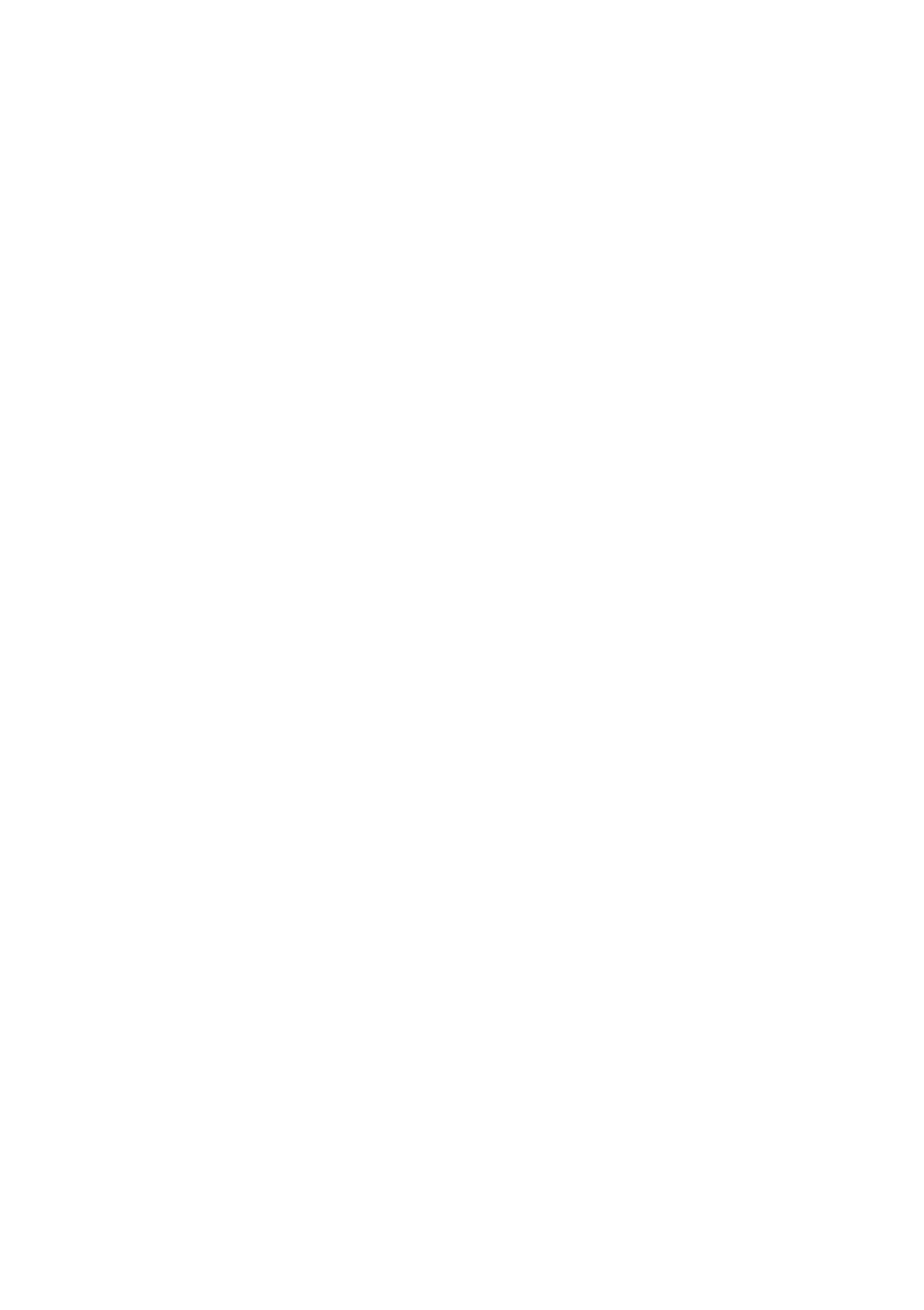### Community cohesion choices Farida Fozdar



To challenge our thinking about the categories of community and cohesion, and therefore the choices available to us, I wanted to entitle this thought piece: 'Why don't we care about Mahmoud Hussein?' Australians celebrated in 2015 when Australian journalist Peter Greste was freed from an Egyptian jail. Activists, government officials and the media pressured the Egyptian government to release Greste, who was being held without charge. Yet more than three years after being imprisoned, his colleague, Egyptian Mahmoud

Hussein, remains in jail. We cared about getting Greste out. Why don't we care about Mahmoud?

It is because our 'community', as we conceive it and for which we feel solidarity, is the nation-state, and Mahmoud is not a member. This entity, only around 400 years old, has become so all-pervasive in terms of where our allegiance and responsibility lies, that we cannot think of ourselves in terms of membership of other collectives. Yes, we may be part of a local football club, or a global religion or gaming community, or have a particular gender identity, but when it comes down to our sense of responsibility, it is to other Australians we turn. And this is written into legislation. This hit me personally when the Australian government negotiated the transfer of Australian passengers from the Costa Victoria cruise ship, on which we were passengers, from Italy to Perth. Passengers and crew who did not have proactive and powerful nation-states behind them are still on the ship, and Australia has made it clear it feels no responsibility for members of other nations on board ships currently at its ports. Our remit in this publication was to 'Re-imagine Australia', but I want to question why Australia is the unit of re-imagining, and whether we ought to be thinking about re-imagining the world instead.

So first we need to ask, is national solidarity a problem?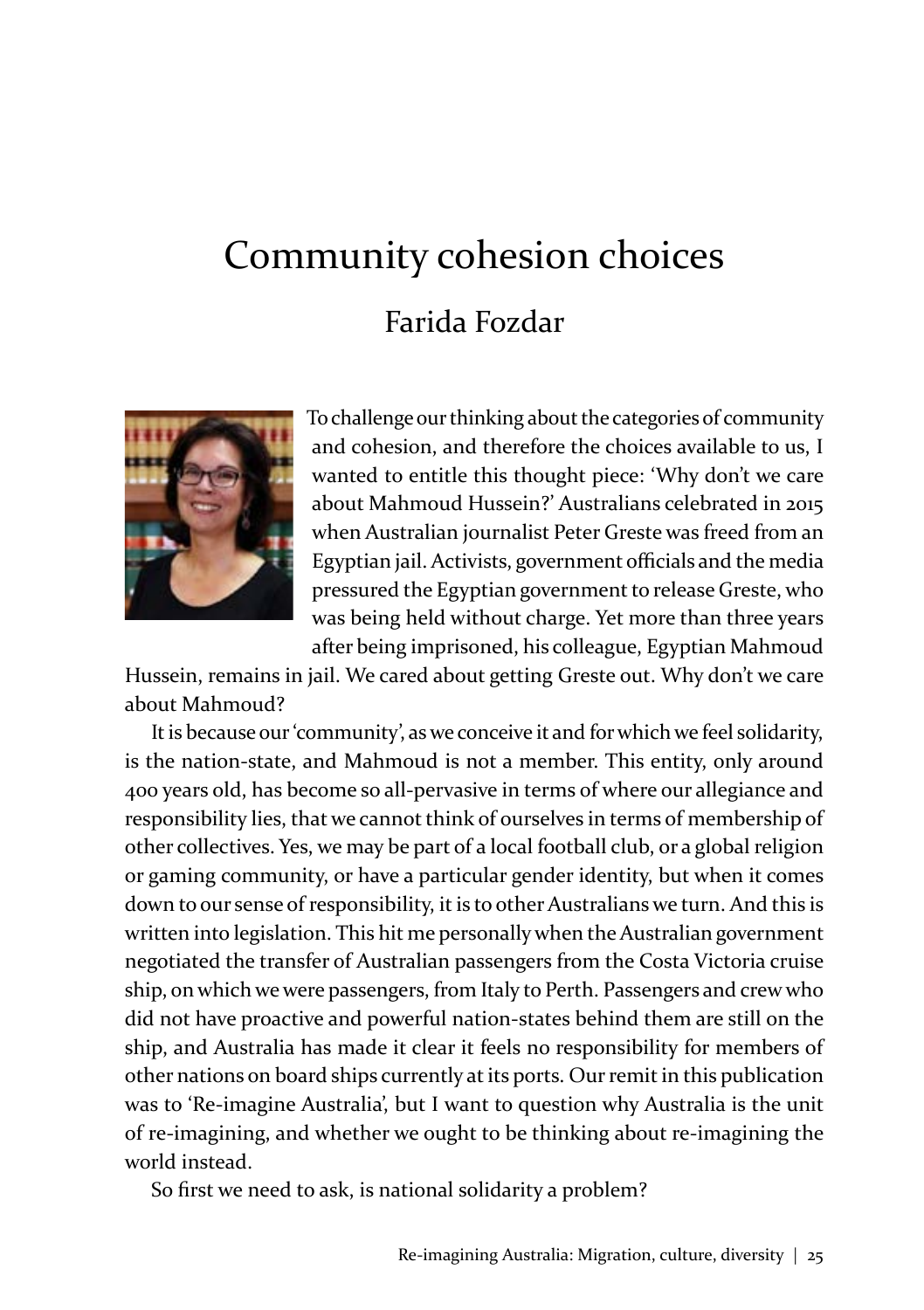#### *Farida Fozdar*

Anthony Appiah argued for our ethical obligations to strangers, suggesting our moral universe should extend beyond co-nationals, taking a cosmopolitan outlook, concerned about the welfare of all humans. But he also argued the nationstate remains necessary to protect human rights, and suggests the alternative, a world government or global state, is impractical.<sup>1</sup> Calhoun also emphasised the nation's value as the political structure through which human rights can be asserted and enforced, and where disadvantage and social injustice can be addressed.<sup>2</sup> There is a significant emotional element to membership too, both positive (in terms of affective bonds and a sense of belonging for members), but also negative (in terms of fear of loss of culture and privilege).

However others have argued a post-national world is the next natural step in social (and political and economic) evolution. There are problems with the structure of the nation-state in a globalised world, not least evident in the inadequacy of a coordinated response to Covid-19. Universal rights should apply to all, including freedom of movement, egalitarian principles of justice (fairness, equality of opportunity), access to opportunities for work, education and health care, and a recognition that people should not be advantaged, or disadvantaged, by the arbitrary fact of birthplace.

The European Union, the African Union, and similar meso-level collectives represent the beginnings of alternative models of political and economic cosmopolitanism, and the ability of individuals to hold dual, even multiple, citizenships, suggests the logic of the nation-state is breaking down. Capital, social networks, risk, media, organisations, goods – these all traverse national boundaries, but oddly, fellow feeling and community cohesion does not.

Why do we think other Australians deserve our care, and others do not? Why, through an accident of birth, or some luck with the immigration system, do we feel more 'communitas' or solidarity with these people? And does it really not matter if these people are migrants or do we in fact retain an ethnic allegiance to others which excludes those who do not share a particular heritage and culture, rather than a civic allegiance, to co-nationals?

<sup>1</sup> Kwame Anthony Appiah, *Cosmopolitanism: Ethics in a World of Strangers,* W. W. Norton, 2006. For examples of everyday Australians making the same argument see Farida Fozdar, 'No borders: Australians talking beyond the nation', *Journal of Language and Politics*, 16(3), 2017, p. 367–387.

<sup>2</sup> Craig Calhoun, *Nations Matter: Culture, History, and the Cosmopolitan Dream*, Routledge, 2007.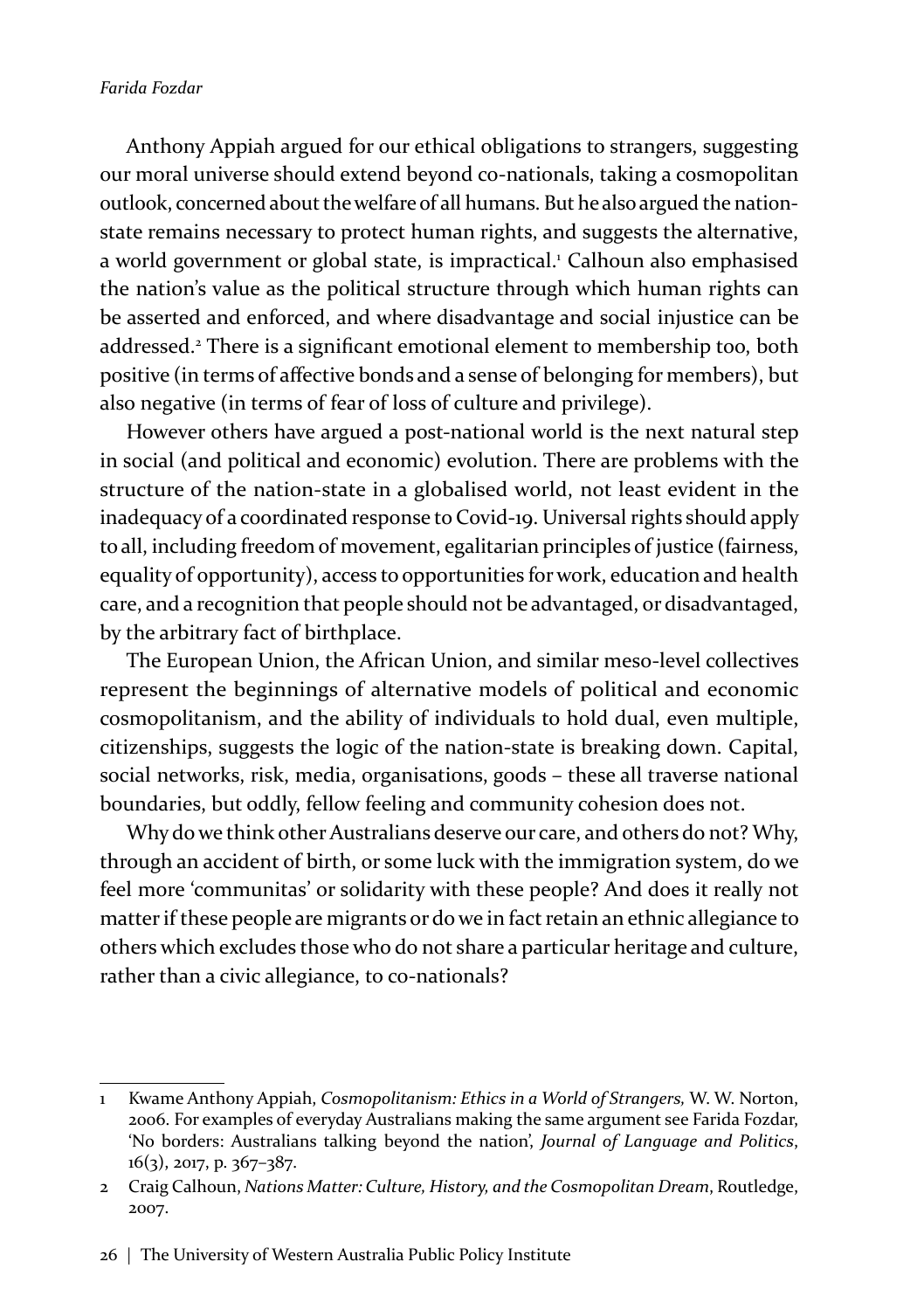### **What do we mean by community cohesion?**

Community cohesion, or more commonly in Australia 'social cohesion', is an ambiguous term – we all have a sense of what it means, but would be hard pressed to define it. Most definitions include characteristics of a collective such as common values and civic culture; social order and social control; solidarity and reductions in wealth disparity; recognition, inclusion and belonging for all; social networks and social capital; and attachment to a particular place or territory and identity.3

Social cohesion has positive and negative elements. Obviously it makes groups hold together, which has a range of benefits. However it can be the basis of in-group favouritism, and the corollary, exclusion and denigration of outgroup members.

It is because of this that social cohesion can be a fundamentally conservative concept, since it is applied to a particular collective, thus being embedded in assumptions about the relevant unit to which cohesion should apply, and because it emphasises the need for cohesion as opposed to diversity, variance, dispersion … even entropy. While it does not directly contrast with diversity, it is often talked about in contexts where the dangers of diversity are being articulated, as will be shown shortly.

### **Australian values**

Discussions about social cohesion frequently orient to the need for a set of shared values to ground diversity on a foundation of commonality. In my work, analysing politicians' speeches, and focus groups and survey data from ordinary Australians, the notion of 'Australian values' is found to be part of the national psyche and discourse, and fully supported by most of the population. It is seen as what makes the Australian community hold together. However, what those Australian values are differs person to person. Perhaps more importantly, the term is generally used for rhetorical effect. Politicians, for example, tend to use 'Australian values' to emphasise the threat presented by those who do not share them. It thus becomes a term of exclusion, rather than a concept holding us together. This may encourage a particular type of cohesion incompatible with multiculturalism.

Australia has a long history of suspicion of those seen as having different values. UWA PhD student Catherine Martin is tracking the use of exclusionary

<sup>3</sup> Andrew Markus and Ludmilla Kirpitchenko, 'Conceptualising social cohesion', in James Jupp, John Nieuwenhuysen and Emma Dawson (eds.), *Social cohesion in Australia*, CUP, 2007, p. 21–32.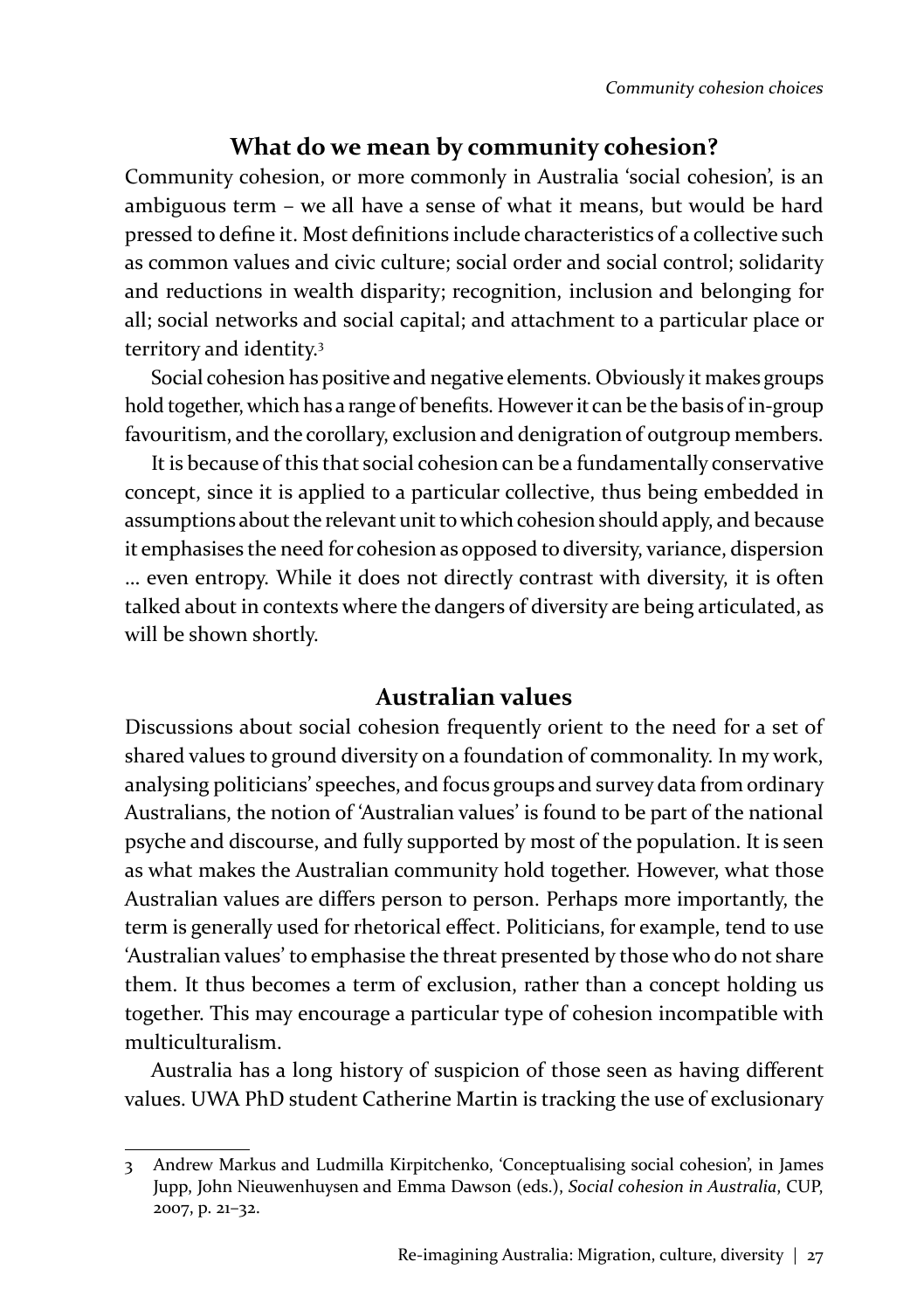metaphors used to refer to migrants over the last 150 years. Arguing against Asian migration, the *Sydney Morning Herald* in 1921 reported the need to 'safeguard' "against the incursion of peoples whose basic social, economic, and political ideas and standards are sufficiently different to make their presence in any large numbers … a danger to that social order" (*Sydney Morning Herald*, 15 November 1921). Here we see the same basic ideas that are currently circulating about the threat implied by those whose 'values' differ from 'ours', threatening the presumed social cohesion of a presumed homogenous society.

Concerns about the importance of values to ensure social (national) cohesion are part of a global trend, with a range of countries including the US, Germany, the Netherlands and Australia, implementing values-based citizenship tests and integration contracts over recent years. In Australia values questions have been included in the Australian Citizenship test since 2007, and additionally, since then, all long-term and some short-term visitors to Australia have been required to sign an Australian Values Statement. These were introduced in the context of fear of a loss of culture, to protect national identities from putative 'threats' such as terrorism, Muslims, asylum seekers, and globalisation more generally, and to ensure social cohesion in a context of global migration. Here, belonging to the nation and citizenship is no longer framed as being about civic rights, but as a commitment to a particular way of living.<sup>4</sup> And as Gassan Hage has shown us, it is the governing power of the charter/majority/white group that does the 'tolerating' of difference and decides the limits to that tolerating.

In a very large survey undertaken recently by the ABC<sup>5</sup>, the most important feature of 'being Australian' was identified by respondents as having respect for Australia's institutions and laws, followed closely by appreciation of the environment, feeling Australian, speaking English and being a citizen. 'Sharing the same values as most Australians' was lower on the list, but still important, with around 70 per cent in agreement. Yet a significant majority, around 80 per cent, also agreed that migrants can retain their own cultural values and still be 'Australian'. This suggests that there is no imperative to adopt Australian values.

<sup>4</sup> Maria Chisari, 'Testing citizen identities: Australian migrants and the Australian values debate', *Social Identities*, 21(6), 2015, p. 573–589.

<sup>5</sup> Annabel Crabb, *What makes an Australian? Probably not what you think*, ABC news, 22 October 2019, (reporting on the *Australia Talks* National Survey), https:// www.abc.net.au/news/2019-10-22/annabel-crabb-national-identity-what-makes-anaustralian/11623566.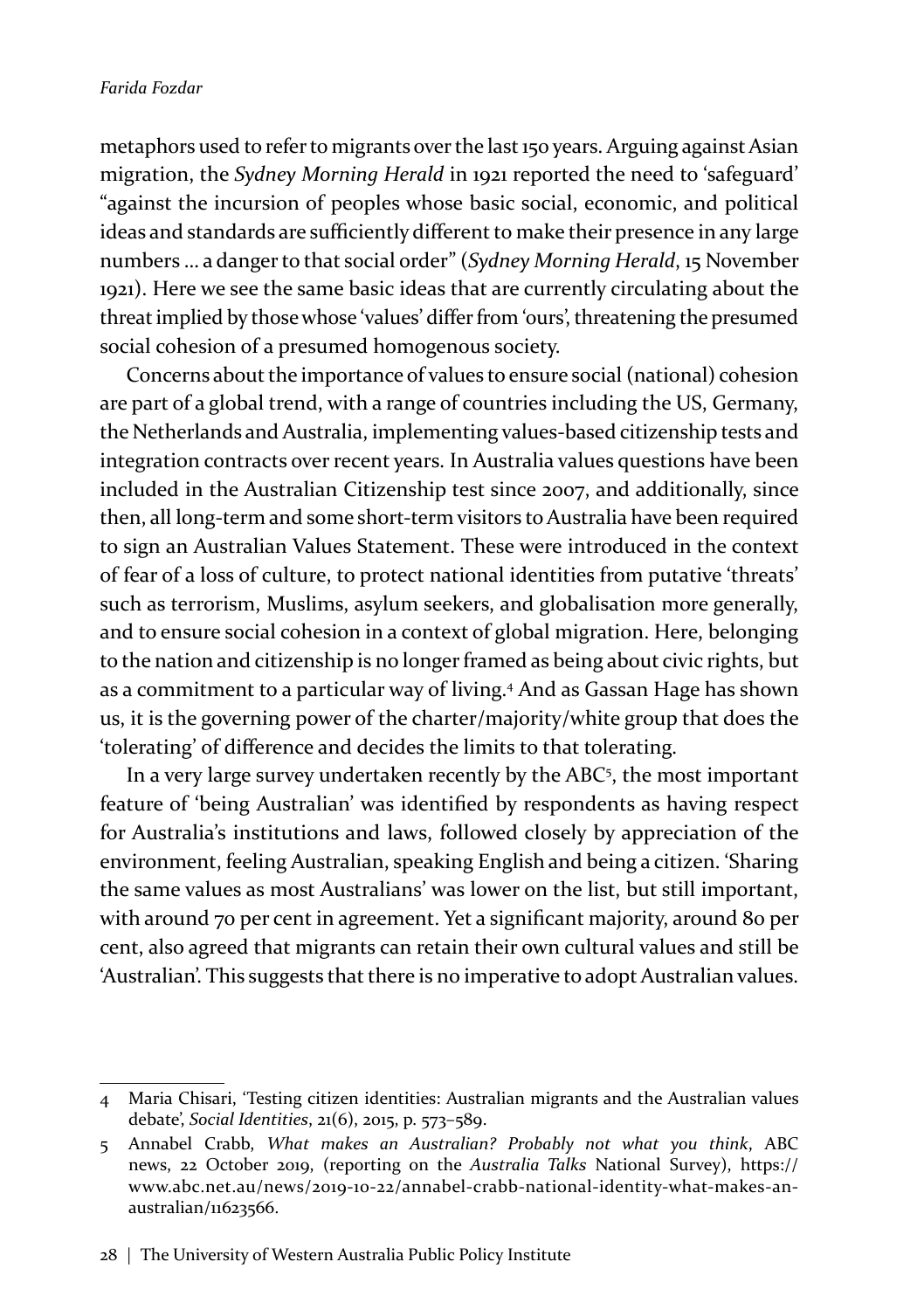What are these values? The Australian Values Statement states:

- » Australian society values respect for the freedom and dignity of the individual, freedom of religion, commitment to the rule of law, Parliamentary democracy, equality of men and women and a spirit of egalitarianism that embraces mutual respect, tolerance, fair play and compassion for those in need and pursuit of the public good.
- » Australian society values equality of opportunity for individuals, regardless of their race, religion or ethnic background.
- » The English language, as the national language, is an important unifying element of Australian society.

These are admirable, perhaps aspirational values (although language is not a value). In a survey I undertook a few years ago, 89 per cent of a representative sample agreed that this statement reflects Australian values, 79 per cent agreed migrants should have to sign the statement, and 49 per cent agreed that migrants should be deported if they breached the values. So Australians put a great deal of store in migrants following these values. Interestingly, another 49 per cent agreed that Australia should adapt these values if migrants can improve them, suggesting some willingness to change.

A range of political cartoons make the point that Australian values are variable, and that while certain values such as the fair go and egalitarianism are promoted in some contexts, they are ignored in others. Liberal politicians have used the term to support a range of positions, including linking Australian values to 'Western civilisation' and 'the First Fleet' while critiquing the 'politically correct' who seek to change them. They have called them 'Gospel values' that give us the 'best way to live', and argued that calls to change the date of Australia Day are against Australian values. Yet others say valuing diversity and a multicultural identity are fundamental to Australian values. The Labor party and Greens tend to emphasise diversity, respect and inclusion when talking about Australian values, as well as justice, fair play, secularity and human rights.

A single quote from Peter Dutton illustrates how Australian values are often used to divide: "Our diversity has enriched our nation, but it is not what holds us together. Rather, our success is underwritten by our values, our mutual understanding of our rights and responsibilities as citizens, our national language and our respect for each other, regardless of race, sex or religion … It's why Australians appreciate straight talking and reject political correctness and social engineering at odds with our heritage. It's why terrorists and extremists target our institutions and seek to foment dissent and disagreement among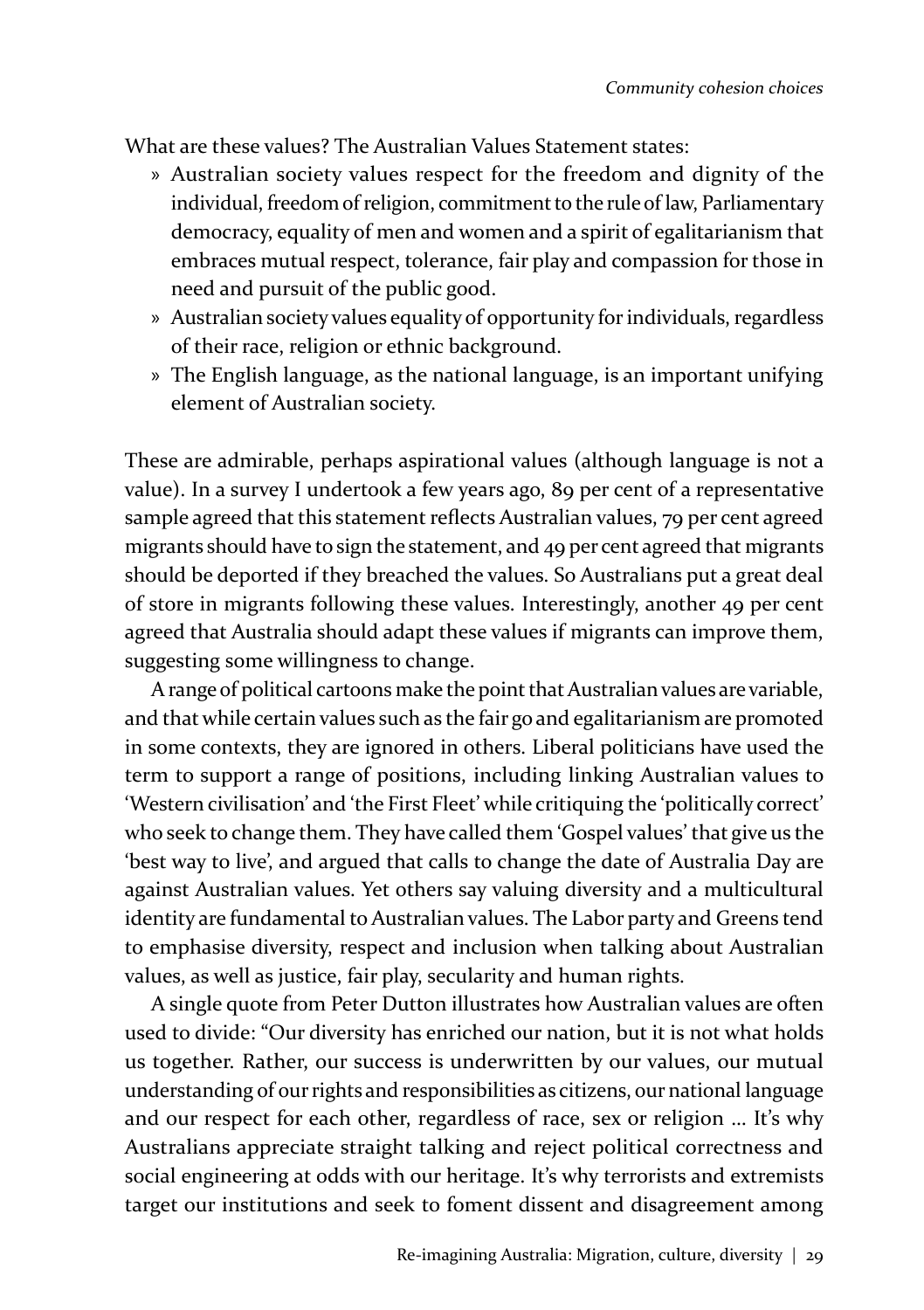us, but they will never succeed. And it is why, in an age of high-speed internet that enables people to live virtually in societies or social groups whose norms are at odds with our own, we need to nurture our core values." The assumption about what Australians appreciate and reject, the signalling of a shared heritage even though a majority are first or second generation migrants, the notion that disagreement is what terrorists and extremists seek to generate (implying disagreement is akin to extremism), the signalling of the enemy within whose 'norms are at odds with our own' – this is how values are used to divide. Indeed, what starts off as a call to civic nationalism, that connects us through shared commitment to political institutions and shared responsibilities and rights, turns into ethno-nationalism, calling all to a particular collective that excludes certain segments of the community. A further omission is that there is no recognition of Australia's Indigenous peoples in this quote, and it is rare for Aboriginal values to be identified as part of Australian values. Obviously these values are also aspirational rather than actual, for we know people are not treated equally regardless of sex, race or religion.

A final point. Just how Australian are Australian values? In a comparison of results from international surveys, psychologist Nick Haslam compared scores for values such as autonomy, egalitarianism, harmony, collectivism and so on, from 80 cultures. When comparing the deviation from the international average, he found that Australia has the second *least* distinctive culture – we are average in almost everything. So the values identified as 'Australian' are not actually distinctively Australian at all, indeed they are shared by many cultures. Haslam concludes "what is unique about Australian values is their averageness."6

<sup>6</sup> Nick Haslam, *Australian values are hardly unique when compared to other cultures*, The Conversation Australia, 1 May 2017, https://theconversation.com/australian-values-arehardly-unique-when-compared-to-other-cultures-76917.

<sup>30 |</sup> The University of Western Australia Public Policy Institute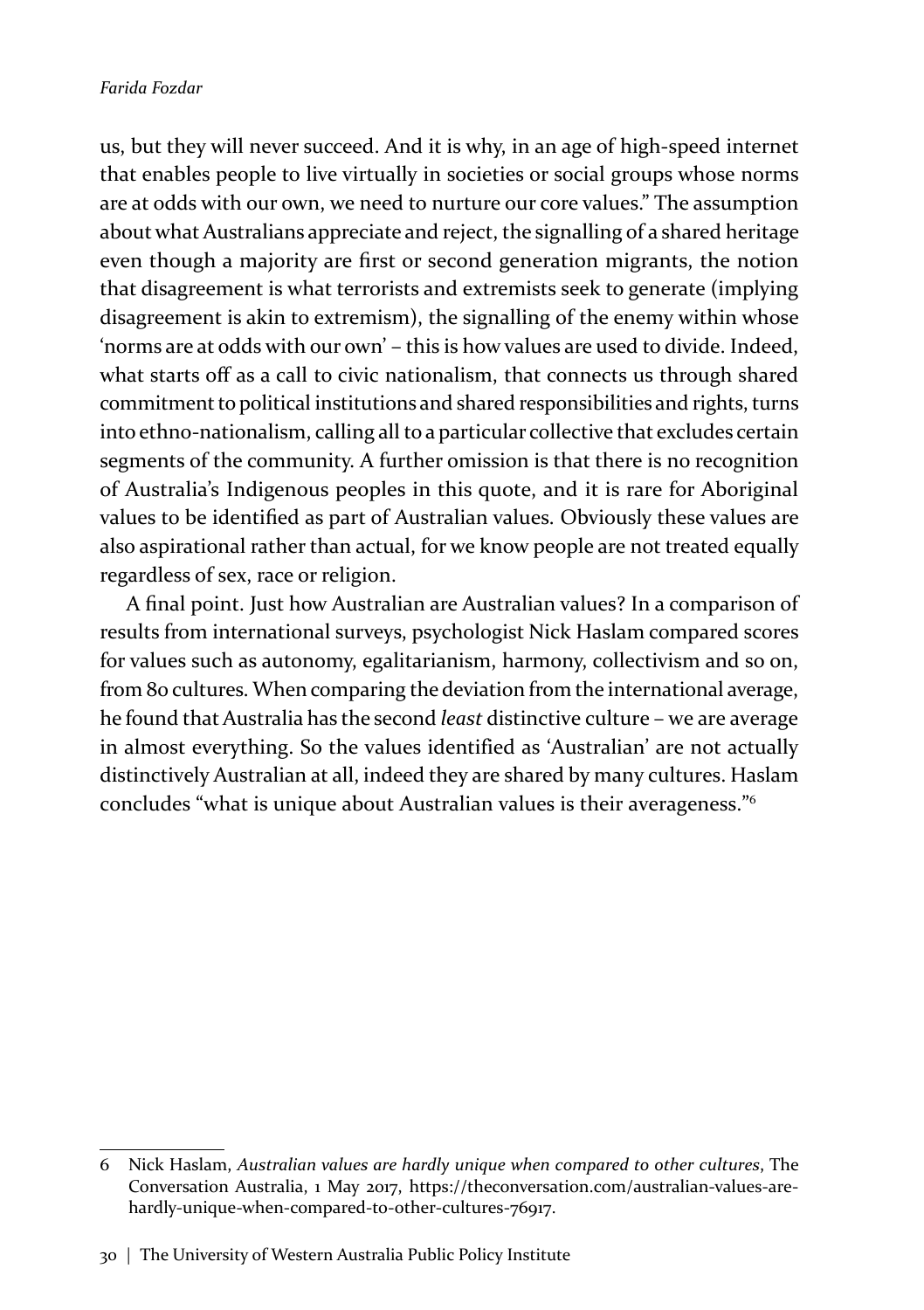So what options, apart from promoting the rather divisive idea of 'Australian values', do we have to engender cohesion? Very early on sociologists recognised that societies can hold together based on internal similarity, but others recognised that difference can also be the basis of cohesion, where different elements rely on each other for the collective to survive. We need to consider how our differences can be productively harnessed, for the benefit not just of Australia, but globally, to begin (continue) to develop global social cohesion. Here are some suggestions:

- » Support global initiatives that recognise the interconnectedness of the contemporary world system.
- » Recognise Australia's Indigenous peoples and value their contributions. Accepting the recommendations of the Statement from the Heart would be a start.
- » Promote a positive national identity framed around inclusion rather than exclusion through active political leadership and local engagement, but always recognising that national identity is secondary to a commitment to humanity generally.
- » Improve civics and citizenship education, the history, English, and other parts of the school curriculum in Australia, such that the benefits of diversity and awareness of global interconnection are prioritised.
- » Support grassroots initiatives that promote civic participation, intercultural interaction, and global awareness and engagement.
- » Engage in regional cooperation with countries in the Asia Pacific, without assuming a paternalistic orientation.
- » Continue to work towards social equity and equality of opportunity to create a more just society with less structural disadvantage.
- » Leverage migrant diasporas to build social, economic and political ties with countries of origin.

*Farida Fozdar is Associate Professor of Sociology at The University of Western Australia, Chair of the Culturally and Linguistically Diverse Working Group of the university's Inclusion and Diversity Committee and a Fellow of the UWA Public Policy Institute. Her research focuses on nationalism, cosmopolitanism, migration, race and ethnicity, refugee settlement, and racism.*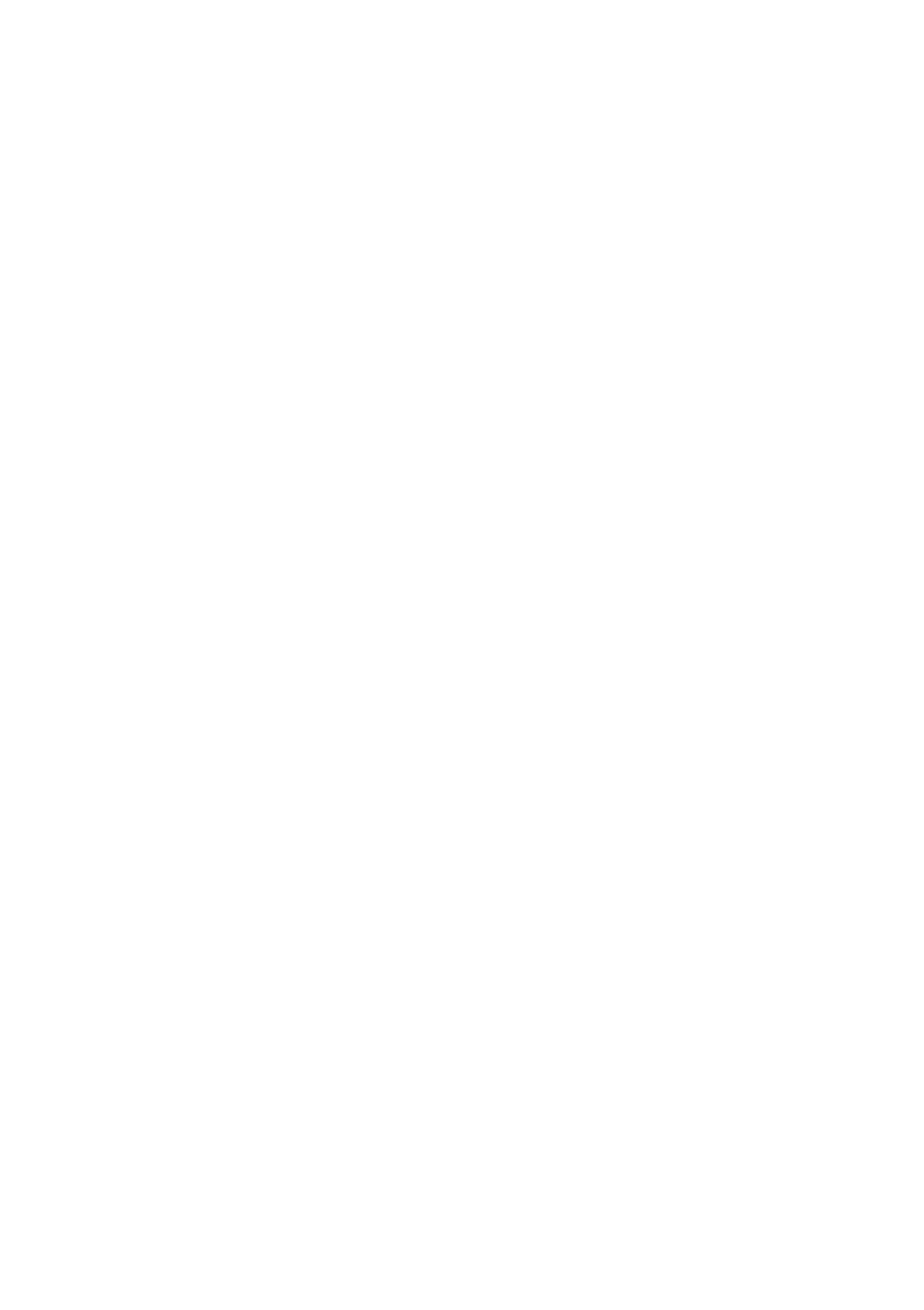### Democracy, human rights and multiculturalism: can there be a consensus?

### Geoff Gallop



It is often said the Australian condition is made up of three elements: Aboriginal and Torres Strait Island Australia; British or Anglo-Celtic Australia; and Migrant Australia.

In 1788 it all changed. The British came with their own interests and ideas of race, life and progress, adapting them as they saw fit to produce what was aptly called "a new Britannia in another world".<sup>1</sup> As knowledge about the opportunities offered by the newly created colonies spread, others started to come neither white or British;

for example, the Chinese, their members peaking around 40,000 during the 19<sup>th</sup> century gold rushes.

For the British holders of political and military power it was a diabolical mix – primitive and uncivilised people on the one side and barbarians from Asia on the other. From the point of view of the colonial objectives of racial purity, economic development and imperial security, something had to be done, and it was: White Australia and its bedfellows, Immigration Restriction and Assimilation were born. There were some who protested but they were lone voices.

These remained well into the 20<sup>th</sup> century, only to fall victim to new interests and ideas related to the nation and its future. The sources for these developments were many, baby-boomer radicalism being one and the prospects of new markets to the north being another. The alternative to White Australia – whatever different

<sup>1</sup> William Charles Wentworth, *Australasia – A Poem Written for The Chancellor's Medal at the Cambridge Commencement*, G and W.B. Whittaker, 1823. See also Humphrey McQueen, *A new Britannia: an argument concerning the social origins of Australian radicalism and nationalism*, Penguin, 1970.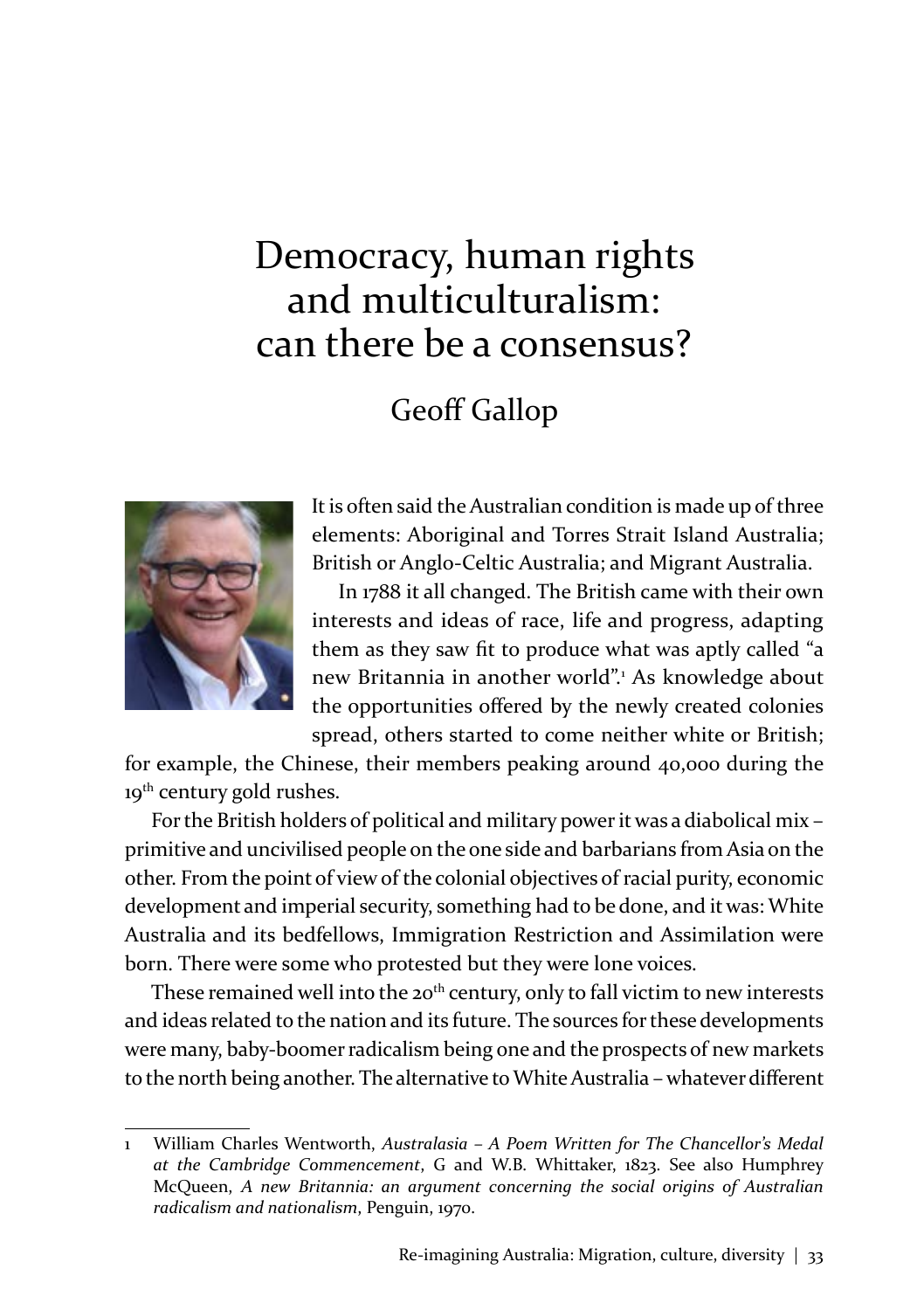#### *Geoff Gallop*

versions it took, moderate or radical – we called Multiculturalism, as had been the case in Canada. Lots of elements were involved, notably anti-racism, cultural pluralism, democratic pluralism, interculturalism and Asian engagement. Add to that perhaps, civic republicanism.

What we are talking about is an Australian approach to the issue of living with the differences generated by the co-existence of Aboriginal and Torres Strait Island, British and Migrant Australia. These differences take shape as a way of understanding the past, present and future, and become realised as cultures and communities with different modes of living and expression. Multiculturalism involves the development of an ideology and policies that we would hope will not only manage these differences in the interests of social harmony but also add the value diversity can bring to a nation, economically, socially and politically.<sup>2</sup> The achievement of a consensus policy in this area is difficult because the differing values associated with what we would call a left- or right-wing view of politics are part of the mix: nationalism versus cosmopolitanism.

### **Consensus framing and pluralism**

There are two senses in which we might understand the idea of consensus, one more narrowly political than the other, but both relevant for those serious about good public policy. Firstly, there's the obvious political point of seeking to maximise support for desired changes. That may mean some compromises are needed along the way: the 'two steps back to take one forward' phenomenon. Secondly, there's the endeavour to ensure the wide range of good ideas is fully incorporated into our thinking, thus avoiding the dangers of too much abstraction and the bad policy that can follow. In thinking through the issues related to multiculturalism, this second aspect is particularly important because we are dealing with universals *and* particulars, individuals *and* groups *and* nations, liberty *and* equality, and *all of* civil, political and social rights at the one time (or at least we should be, if we are seeking sustainable and just outcomes). So too are we faced with the tricky issue of working through the relationship between the majority and minorities, a challenge that can't be avoided if we support both democracy and human rights.

A shift from a cultural pluralism to a democratic pluralism is my focus. Democratic pluralism is a layered concept. It means starting with an understanding of the inevitability of difference, moving to a cultural pluralism that accepts and

<sup>2</sup> On that value-add, see Esther Rajadurai, *Success in diversity: the strength of Australia's multiculturalism*, discussion paper, The McKell Institute, December 2018.

<sup>34 |</sup> The University of Western Australia Public Policy Institute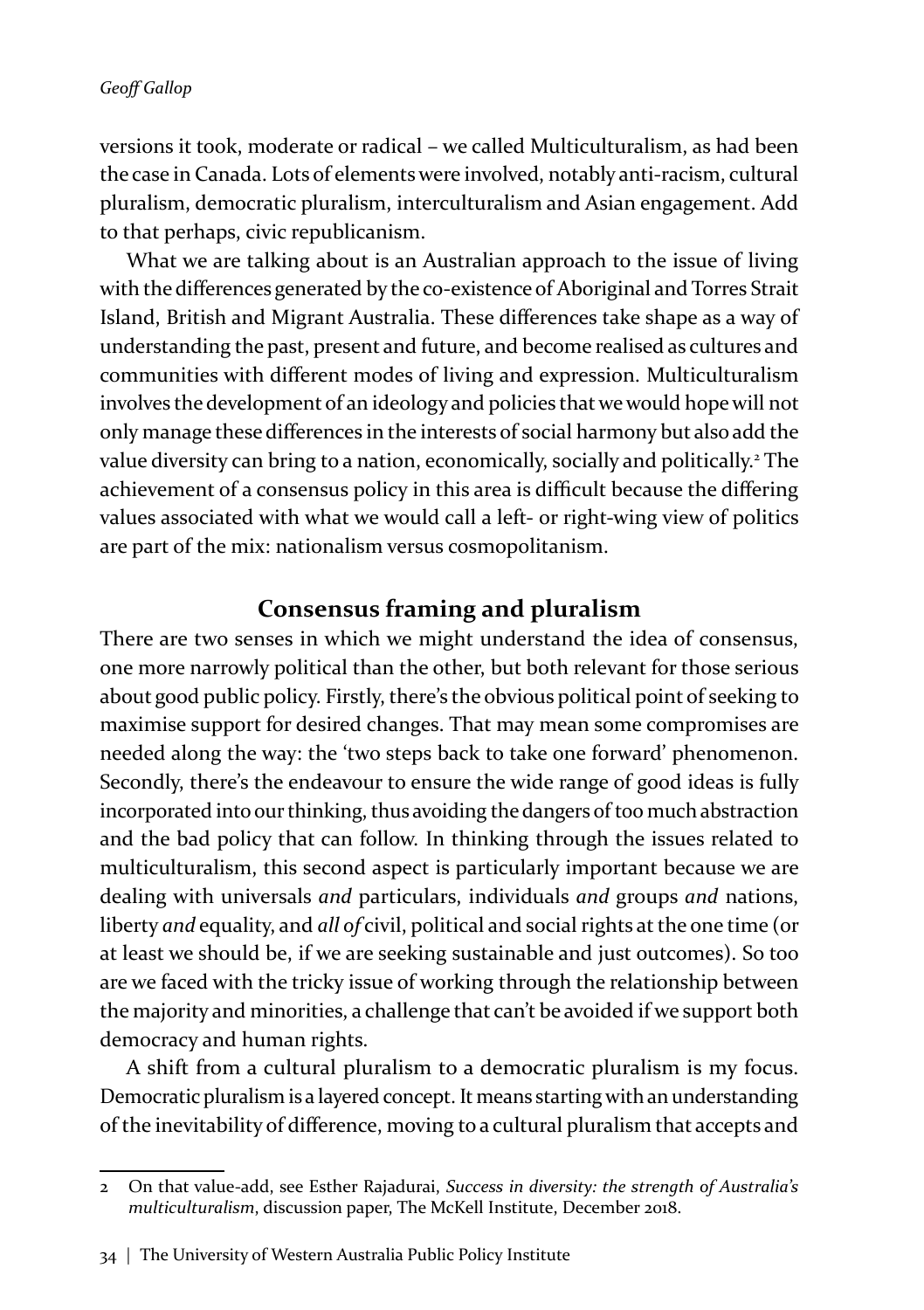respects such differences, and finishing up with a unity in and around those differences, rather than one that is radically separated from it. It certainly means, too, the avoidance of a structural pluralism that precludes a 'common sharing' and can lead to ugly forms of separatism.

Democratic pluralism is more than just liberal, in that it means going beyond an understanding of citizenship as "a legal status embodying rights – civil, political and social" to one that recognises the full participation of the "different".<sup>3</sup> We are taken beyond a "conventional view of citizenship" that "is disinclined to recognise difference in matters of public policy through for example, affirmative action or differential treatment of minority groups. Australia shares with most democratic societies a reluctance to particularisms such as those of ethnicity in matters of public policy". It's the view that differential treatment "violates the principle of non-discrimination"; we hear it often.<sup>4</sup>

This is why a good multiculturalist will ask questions like, does the focus on cultural needs and interests associated with cultural pluralism "minimise or neglect the more material and instrumental needs of ethnic groups in the public domain"?<sup>5</sup> Are racial and ethnic minorities being given a fair go when it comes to appointments in government and business? When important matters are being discussed, are minorities given a proper chance to contribute? It obliges us to ask hard questions about our society and the way it works, and this can hurt because it raises the question of power and influence: who has it and how do they keep it? Will a majority appreciate the power they have? No one should think the search for good answers to these questions is easy, politically or substantively, but they can't be ignored or wished away.

Hard thinking like this was precisely what we sought with the WA Charter of Multiculturalism, which reframed multiculturalism around four principles (Civic Ideals, Fairness, Equality and Participation).<sup>6</sup> What binds us, as I said in the Charter, "is not a traditional culture but the principles upon which this society is governed, including mutual respect, freedom from prejudice and discrimination, equality of opportunity, and full participation in society".

<sup>3</sup> Laksiri Jayasuriya, *Transforming a 'White Australia': issues of racism and immigration*, SSS Publications, 2012, p. 151.

<sup>4</sup> Laksiri Jayasuriya, 'The Political Foundations of Australia's Pluralist Society', *Australian Journal of Social Issues*, Vol. 29, No. 4, 1994, p.327.

<sup>5</sup> Ibid, p. 322.

<sup>6</sup> On the ideas behind the Charter, see Geoff Gallop, *Living with Difference: Does Multiculturalism Have a Future?*, Walter Murdoch Lecture, Murdoch University, 17 September 2003, and Laksiri Jayasuriya, 'Australian Multiculturalism Reframed', *Australian Quarterly*, Vol.80, Issue 3, May-June 2008.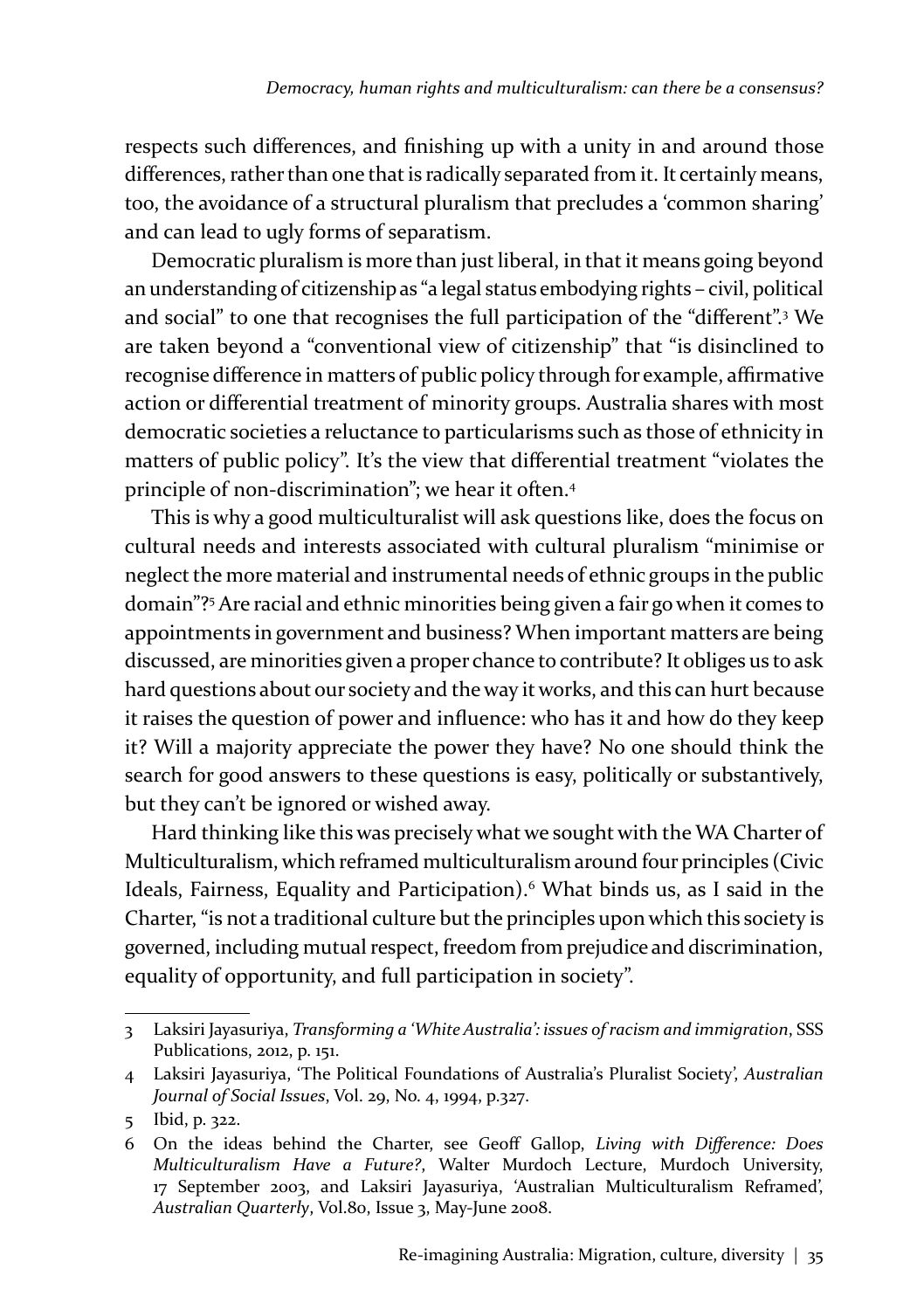### **A new and just relationship**

A significant part of our approach to living in a world of difference was a Statement of Commitment to build a "new and just relationship" between the Aboriginal people of WA (represented by the WA ATSIC State Council and supported by the three major Aboriginal peak bodies) and the Government of WA. It set out the principles and a process for the parties to negotiate on the agreed basis that the Aboriginal people are "the first peoples" of WA, something like what is intended for the proposed Voice<sup>7</sup> but not with the constitutional recognition being sought for that Voice. Its ambit was regional as well as statewide, providing a framework for negotiated regional agreements, again a bit like the Voice. It was forged in the knowledge that we were dealing with the intersection of two histories. The need to respect the land and cultural rights of Aboriginal people followed, as did the need to address their political and social rights as a disadvantaged minority.

Incorporating the question of Indigenous rights into the debates around multiculturalism is not without its controversy but is still important because it ensures we are reminded of the range of sources for difference in our society (one of these in Australia being indigeneity). Whereas British and Migrant Australia brought their own histories and traditions to a new land, all too conveniently regarded by the British as unoccupied, Indigenous Australia has 60,000 years or more of history and culture related to that land. It is one of those facts about difference and the unavoidability of deep moral and political disagreement that we tried to extinguish with the doctrines of Terra Nullius and Assimilation. Aboriginal peoples, their languages and their culture and their history pre-white settlement cannot just be extinguished as our predecessors thought possible.

That a sense of pride and spiritual connection with this history is carried forward by Aboriginal and Torres Strait Islander Australians today should be easy to understand by a British Australia that celebrates – and rightly so – its history of liberal and democratic achievements from the past, for example in relation to the Magna Carta (1215).

Earlier attempts in our history to de-legitimise and then destroy this very idea of Aboriginality were wrong, and did not and could not work. Initiatives like the Voice and our own Statement of Commitment are constructive and unifying; citizens of the Commonwealth Indigenous Australians remain and so too does the Constitution as the Nation's primary document. What is added is recognition of Aboriginal prior occupancy and jurisdiction, and institutionalisation of a right

<sup>7</sup> The common reference to the current initiative to develop formal mechanisms to include Indigenous people in local, regional and national governance including constitutional recognition – see: indigenous.gov.au/topics/indigenous-voice.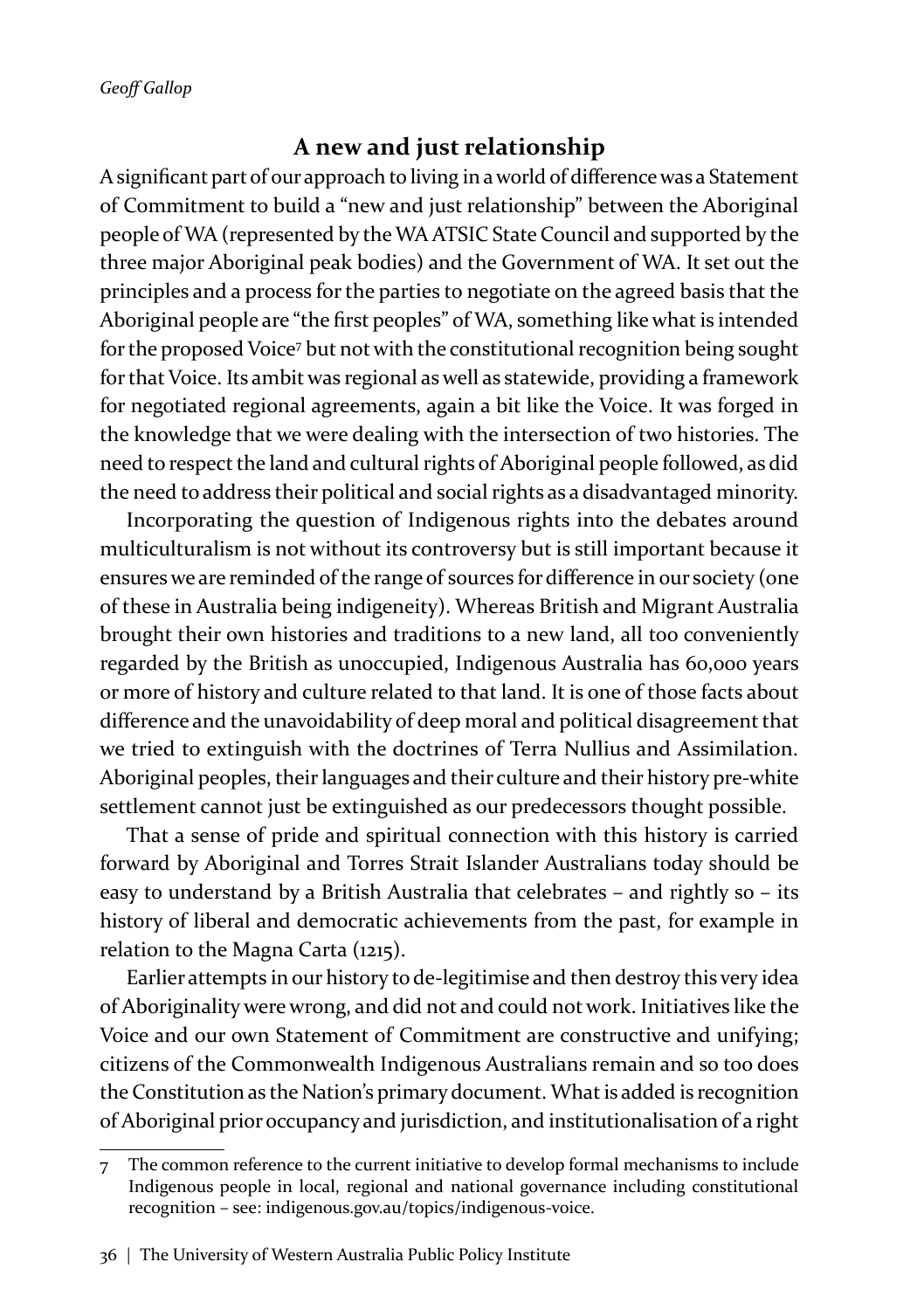to be heard. It's a constructive step that builds on achievements like the Race Discrimination Act (1975) and Native Title (1992).

#### **Substantive equality**

Just to say all Australians, born locally or overseas, Indigenous or non-Indigenous, are equal in civil and political rights only takes us so far down the road of a genuinely democratic pluralism. Formal freedoms may lack the back-up of capacity and opportunity to make them effective. The right to vote is important but still there will be minorities as well as majorities, and how the relationship between the two plays out can be as subtle as a wink and a nod, unseen and unacknowledged, or as obvious and hurtful as a torrent of abuse on a bus or train.

So it was that the concept of 'substantive equality' became a central element in the Gallop Government's multicultural armoury, its advocacy and transmission being given to a unit in the Equal Opportunity Commission. Formal equality prescribes "equal treatment of all people regardless of circumstances" and is "equated with fair treatment" but doesn't take into account "the accumulated disadvantage of generations of discrimination or the disadvantage faced by groups in a system that fails to recognise different needs". Substantive equality, on the other hand, "recognises that equal or the same application of rules to unequal groups can have unequal results."8 It is a reminder of the tension between ideas in general and ideas in practice.

What is being recognised here is that the legislation making it unlawful to discriminate on the ground of race in certain areas of public life, including the provision of goods, services and facilities, needs to be backed up by a deeper understanding of how inequality plays out in the community and in relation to government (for example an understanding of the difference between accessibility and responsiveness, both being needed if services are to play the role intended of them).

Critics talk of the splitting of the nation into two peoples, one with rights to representation not enjoyed by others, and see this as a recipe for ongoing conflict; one Australia not two, they preach! In relation to substantive equality, critics say involvement and integration into our society and its government does not require special measures as much as it requires individual and group commitment, something that is lost if minorities see themselves and are seen as victims. Positive or negative attitudes to migration – the numbers and the mix

<sup>8</sup> Western Australia Equal Opportunity Commission Substantive Equality Unit, *The Policy Framework for Substantive Equality*, Government of Western Australia, 2005, p.6.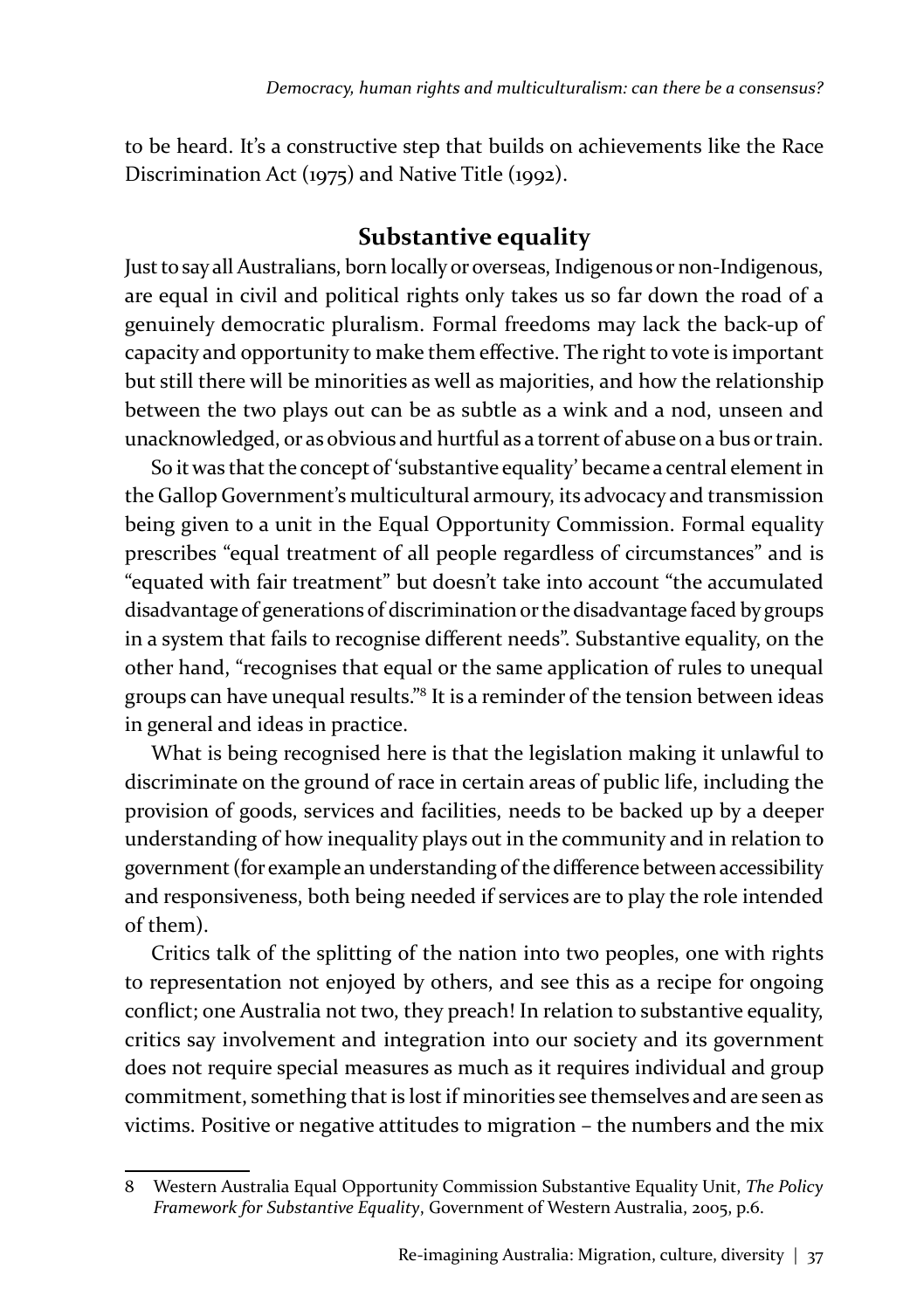– are also part of the package that underpins these disagreements. Attempts to take historical and structural inequality out of politics eventually fail, communitywide reflections on how power and influence is distributed being at the heart of the human condition and our individual consciences.

#### **Racism and extremism challenges**

Racism is another distinguishing feature of the politics of social and political inclusion. It is dangerous because it does not seek consensus via the balancing of values like liberty and equality, but rather seeks to impose a narrowly based conception of life, community and government. The ends are bad and often the means to achieve them even worse.

"This [is] vividly expressed by the cryptic slogan presented as a conflict between those who 'flew here' and those who 'grew here'."9 It becomes a case of prioritising 'our culture' against 'their culture', our culture being defined much more widely than may be assumed to follow from a democracy-inspired patriotism. Underneath, too, lies the view that, as much as they may try, nations accepting and promoting multiculturalism will inevitably find themselves engulfed in serious conflict.

The challenge faced by multiculturalism is not just to deal with these types of racism (which quite often manifest themselves as connected parts of one, always ugly whole), but also to face up to the reality of religiously justified Islamic extremism, be it homegrown and/or internationally inspired. Ultra-nationalist and ultra-religious extremism feed off each other, encourage separatism and create fear.

Add to that speaking out against prejudice and racism directed at minority communities. As Tim Soutphommasane put it in relation to Muslim communities: "If we are to expect Muslim communities to repudiate extremism perpetrated in the name of Islam, our society must be prepared to repudiate extremism that targets Muslim communities."10

<sup>9</sup> Laksiri Jayasuriya, *Transforming a 'White Australia': issues of racism and immigration*, SSS Publications, 2012, p. 116.

<sup>10</sup> Tim Soutphommasane, *The success of Australia's multiculturalism*, Speech to the Sydney Institute, 9 March 2006.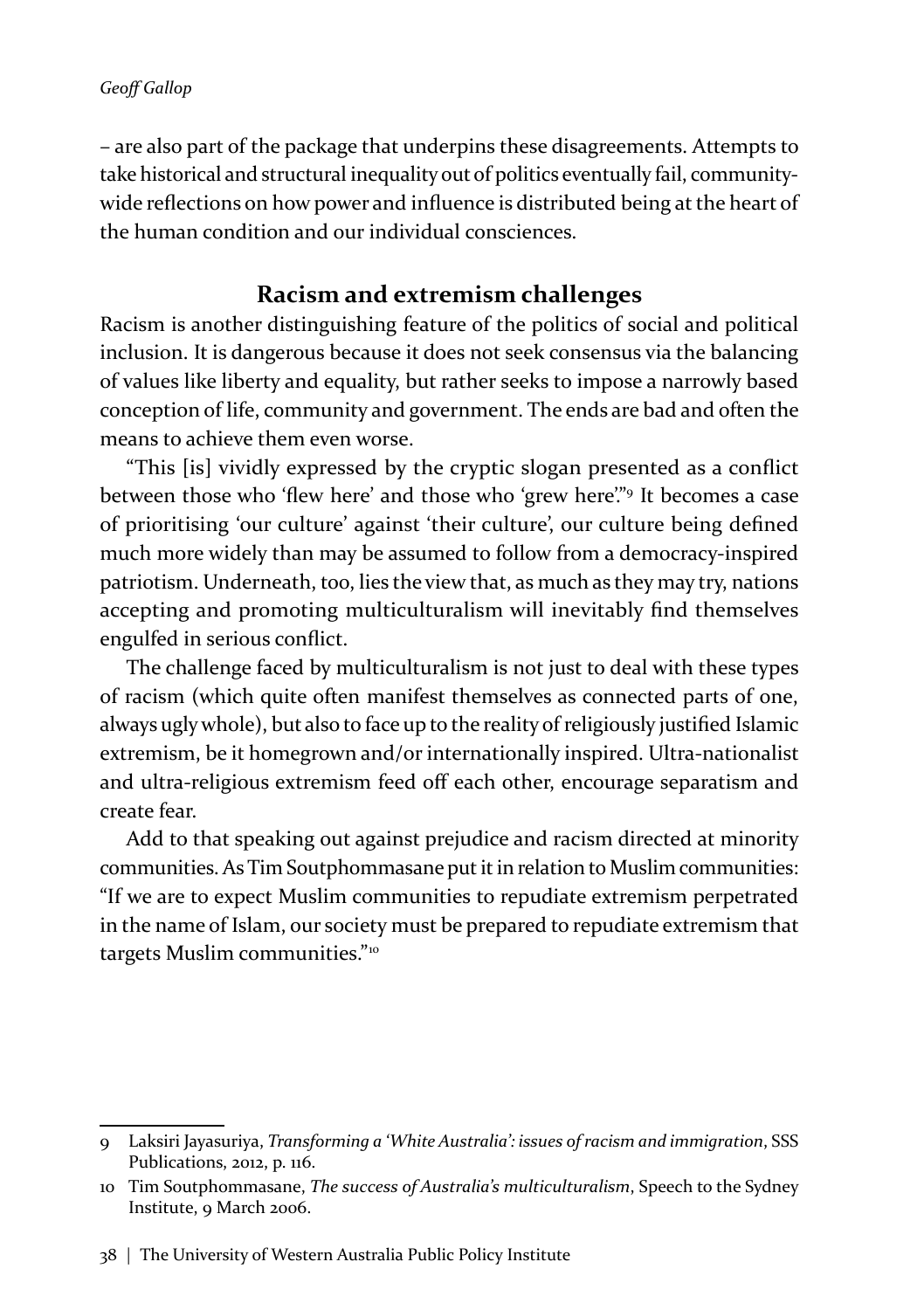#### **Australian values**

Surely there has to be some set of over-arching principles that can allow unity and diversity to live together? Does the state need to be completely neutral on the question of values? Our Citizenship Pledge states, "From this time forward, I pledge my loyalty to Australia and its people, whose democratic beliefs I share, whose rights and liberties I respect, and whose laws I will uphold." For those of a religious disposition, the words "under God" can also be used.

Adding other aspects of 'Australianness' to the equation becomes an important issue to explore. For example, the Commonwealth says this, regarding its expectations of migrants: "People are also expected to generally observe Australian social customs, habits and practices even though they are not normally legally binding." That is vague but provocative; on the surface perhaps understandable, but when you dig deep all sorts of hostilities may be given licence: for example, the clothes we wear, the food we eat and the events we do or do not celebrate. Indeed, it can be a code for prejudice.

What, then, of the prospect of consensus when it comes to unity and diversity? There is a culture war going on in which a conservative sees a once resilient status quo under attack, successful in defending our political inheritance from Britain but losing out in relation to traditional values associated with life, gender and sexuality. They plead, why interfere with a society and system that's worked well? In relation to the politics of culture that means *priority* for their version of Australian values and experience. In this frame, the obligation of newcomers to integrate into that history is given emphasis. To minorities, they say, opportunity is yours to grasp more than it is ours to promote.

Democratic pluralists, on the other hand, celebrate the freedoms associated with multiculturalism, seeing them as providing a dynamic base for both stability and progress. They are more aware of the power and influence of the new racism described above and the range of structural factors that affect life chances. They refer to active versus passive tolerance again, they understand that "mutual respect goes beyond passive tolerance in asking for styles of conduct and speech consistent with co-existing in a world of difference".12 They do not ignore the realities of inequality and are much more open to the changes that can happen as different peoples come together, respecting each other's uniqueness and keen to explore new ways of doing things.

<sup>11</sup> Department of Immigration and Border Protection, *Life in Australia: Australian Values and Principles*, Commonwealth of Australia, 2016.

<sup>12</sup> Geoff Gallop, *Living with Difference: Does Multiculturalism Have a Future?*, Walter Murdoch Lecture, Murdoch University, 17 September 2003, p.13.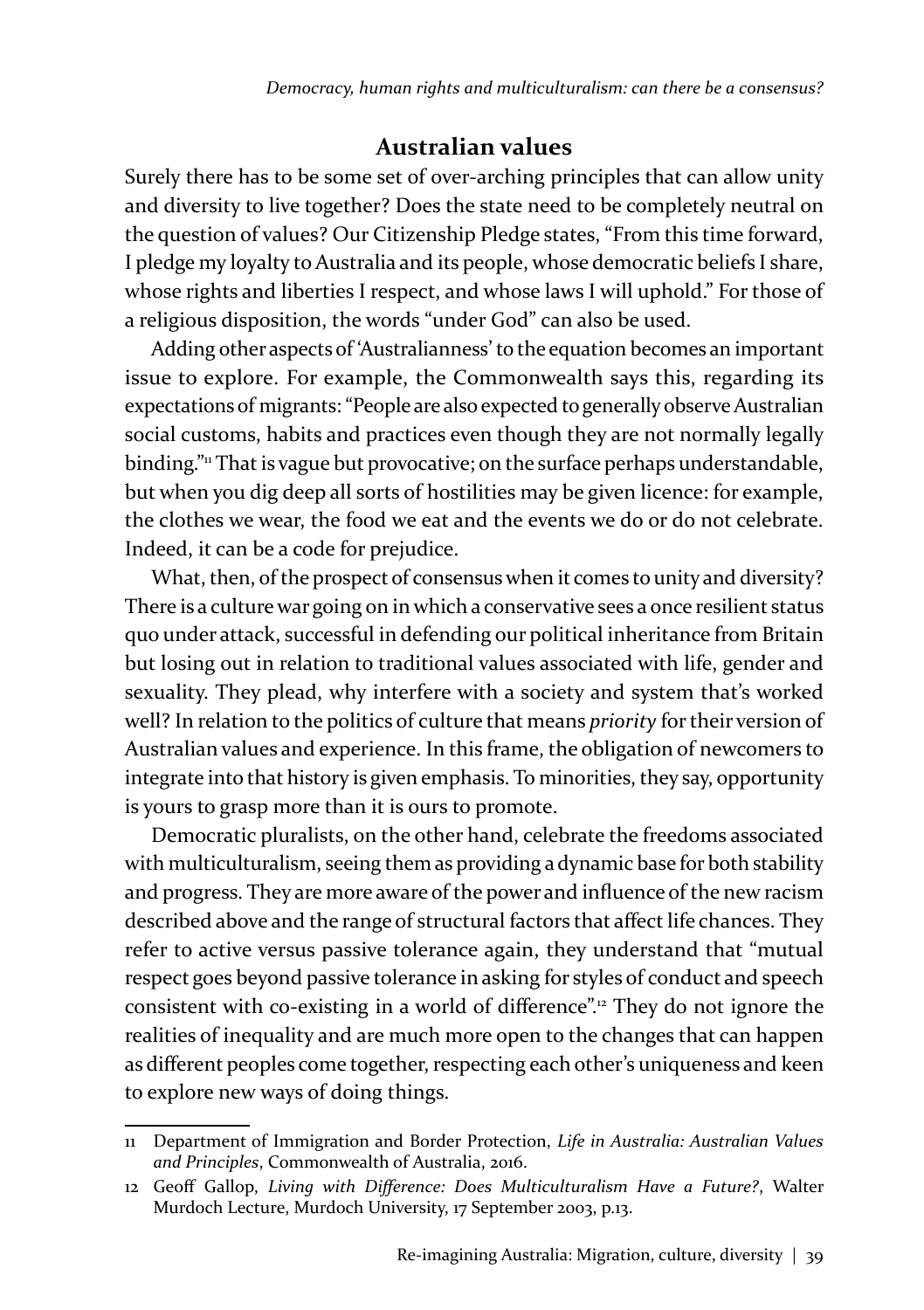#### *Geoff Gallop*

*This is an abridged version of the inaugural Laki Jayasuriya Oration given at UWA on 10 March 2020.*

*The Honourable Geoff Gallop AC is the former Premier of Western Australia and Emeritus Professor at the University of Sydney.*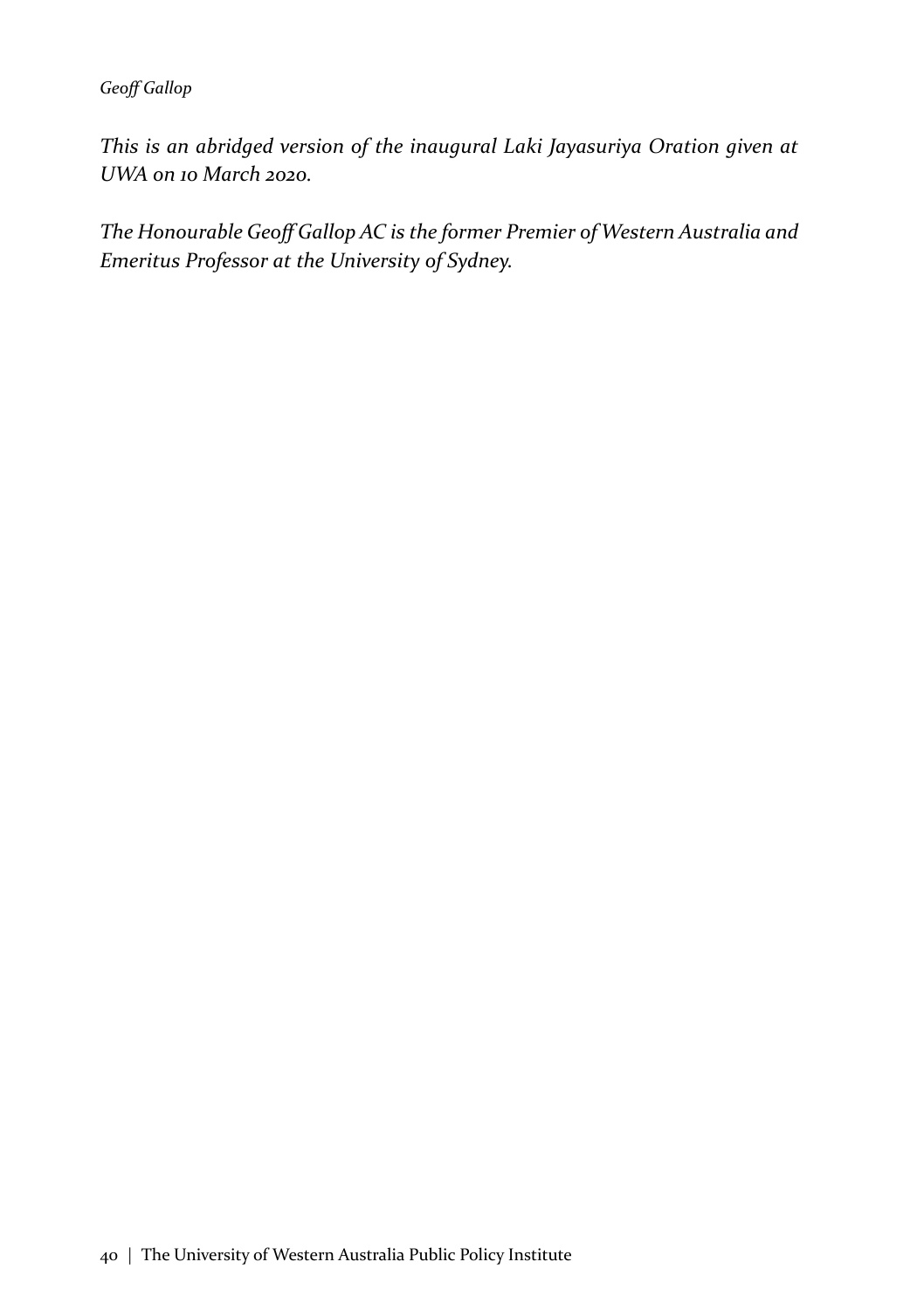# In what sense is Australia a multicultural society? Planning for/with multiculturalism

# Paul J. Maginn



According to the Australian Government's 2017 statement Multicultural Australia: United, Strong, Successful<sup>,</sup> Australia is "the *most successful* multicultural society in the world, uniting a multitude of cultures, experiences, beliefs and traditions".

The claim that Australia is *the* most successful multicultural country is open to debate however. Questions abound in relation to: (i) *how* multiculturalism is defined – demographically, sociologically and politically; (ii) the

overarching aims and objectives of multicultural policy – assimilation, integration and multiculturalism; and (iii) the criteria for measuring the successfulness of multiculturalism and multicultural policy – visibility, representation and participation in social, economic and political life.

In short, multiculturalism is more than just a demographic measure of the overall degree of cultural diversity at any given spatial scale – national, state, metropolitan, regional or suburban. This is, of course, not to dismiss the value of cultural diversity on the overall social, economic and cultural fabric of Australia.

The Commonwealth government's use of the term "*successful* multicultural nation" conveys the idea that all groups, especially immigrant and ethnic/racial minority communities, are integrated into the host society. Furthermore, the term 'integration' suggests that aspects of the identities, beliefs and practices of culturally diverse minorities are in some way surrendered, subsumed and even

<sup>1</sup> Australian Government, *Multicultural Australia: United, Strong Successful, Australia's multicultural statement*, Australian Government, 2017.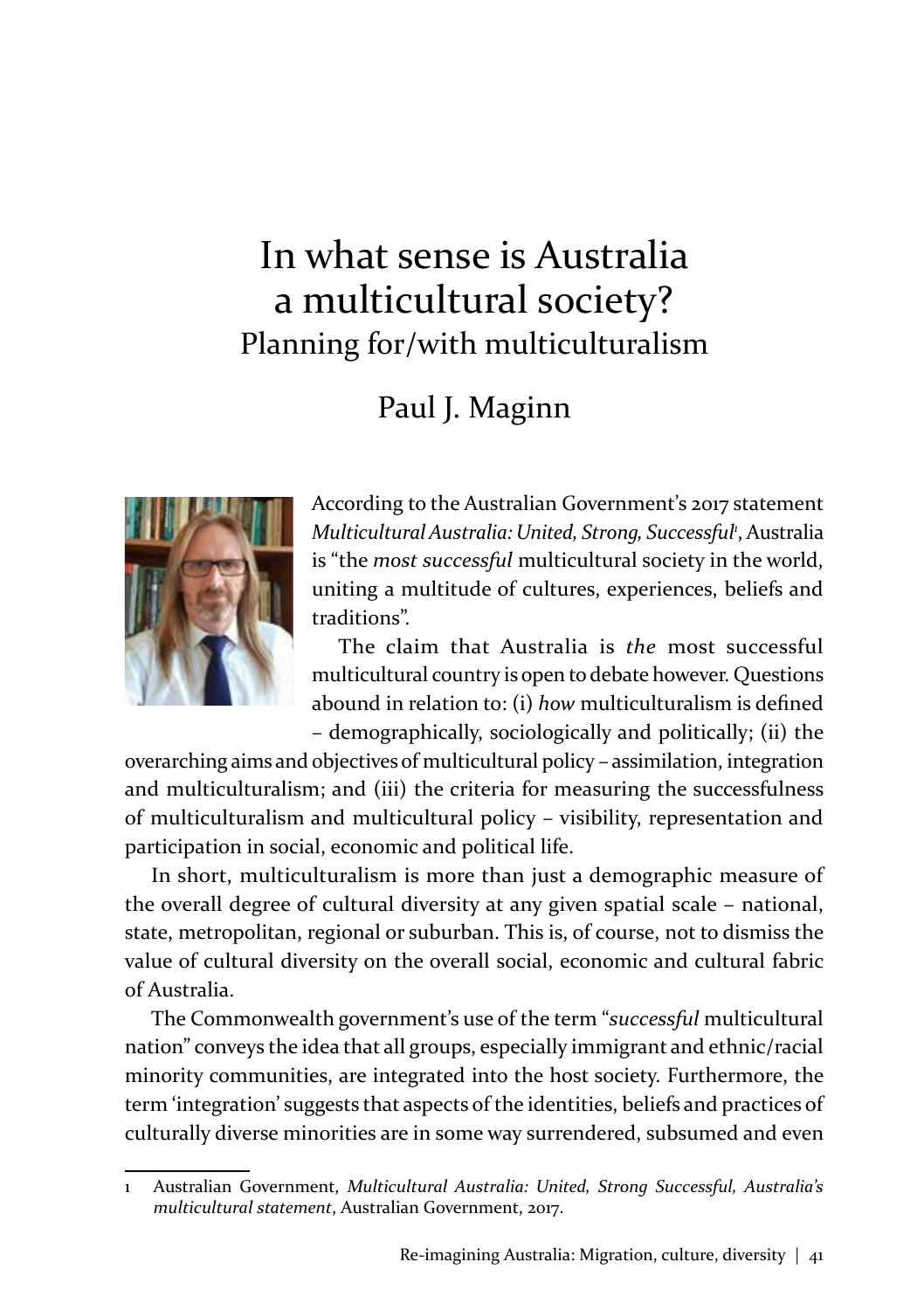rendered subordinate within, by and to the dominant white Judeao-Christian culture.

By way of a simple example, Australian migrant communities tend not to be referred to as 'African-Australians', 'Asian-Australians', 'Indian-Australians', 'Italian-Australians' or 'British/Irish-Australians' within political, policy or public discourses. This differs from the US where the ethnic and/or ancestral background of 'minority' Americans are commonplace – African-American, Asian-American, and Native-American. Such terminology itself acts as a signifier of cultural diversity.

Relatedly, whereas white migrants to Australia from countries such as the UK, Ireland and Europe are often (self-)described as 'expats', migrants from culturally and linguistically diverse backgrounds (CALD) tend to be defined as immigrants. When used, both of these terms signify a process of 'othering' whereby the former (expats) are deemed to have greater social status than the latter (immigrants).

People who migrate to Australia are encouraged (and expected) to become *Australian* and sign up to so-called *Australian values* – respect, equality, freedom and security – that underpin Australian democracy. These are, of course, worthy values but they are by no means uniquely Australian *per se*. While they underpin Australian democracy and are outlined in both Commonwealth and state government multicultural policy documents, not all migrant/minority communities enjoy the same level of respect, equality, freedom and opportunity as the wider white Australian population.

If this were the case, then a truly successful multicultural nation would look very different. That is, we could expect to see greater visibility, representation and/ or participation of ethnic minority groups within all aspects of Australian society. More specifically, there would be greater cultural diversity in senior/leadership roles within the business, media, arts and culture, science and technology and academic worlds – a point echoed in Shamit Saggar's essay 'Is Australia at ease with itself?' in this volume.

### **Ethnic diversity at state level**

The same would also be true of all levels of politics and policymaking – national, state and local. Since local government is the level of government closest to the people, and the socio-spatial governance level where culturally diversity is most visible, we might expect to see greater cultural diversity in terms of local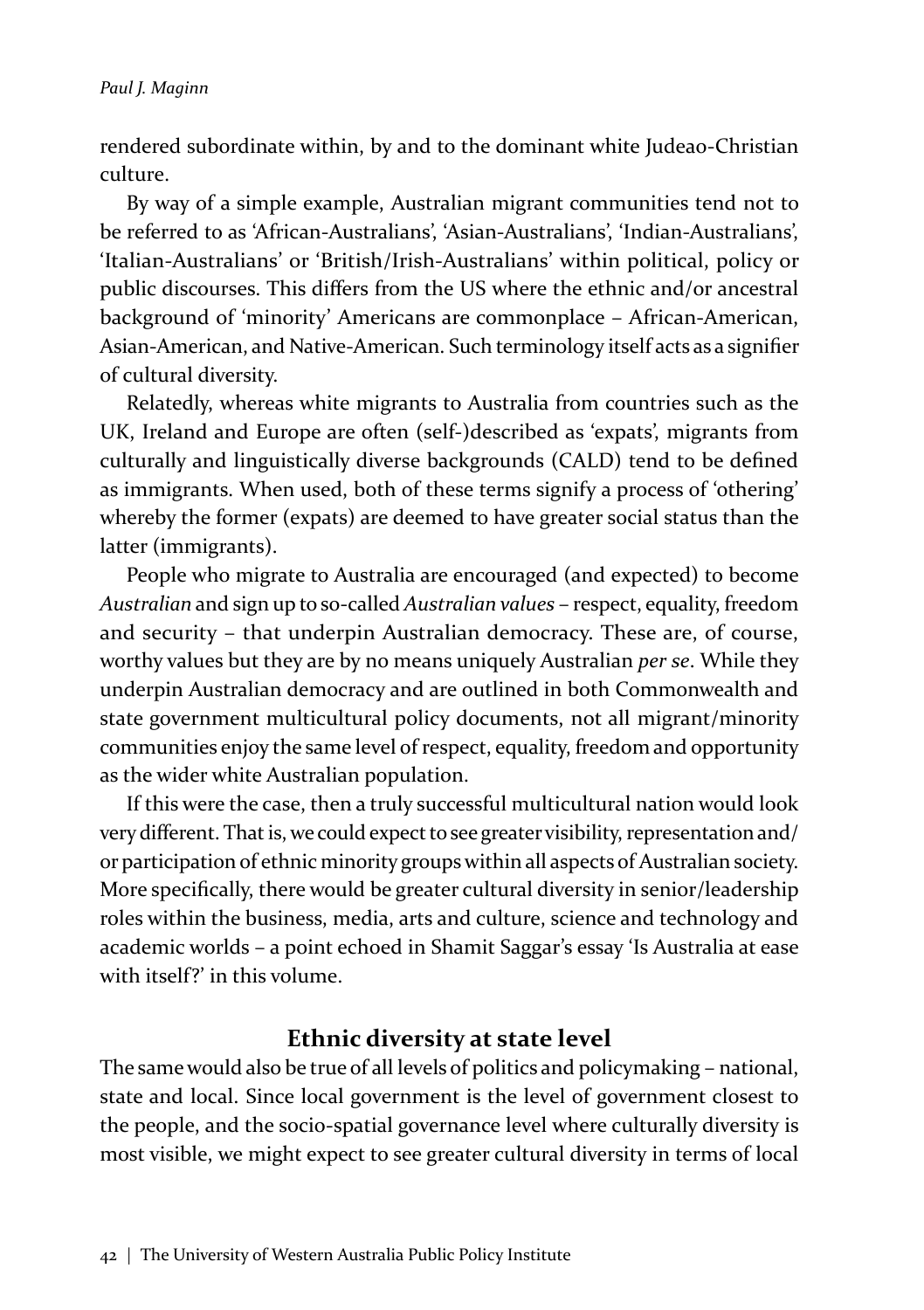councillors and professional staff. This is not the case in WA/Perth.<sup>2</sup> Greater diversity among our elected officials and policymakers might therefore translate into a policy environment more aware of cultural diversity.

In fact, it is curious that multiculturalism does not feature more prominently within government policies in Western Australia. After all, WA is a culturally diverse region with some 39.7 per cent of the state's population, according to the 2016 Census, born overseas. This is greater than both NSW (34.5 per cent) and Victoria (35.1 per cent). Furthermore, WA has had a Charter of Multiculturalism<sup>3</sup> since 2004. It states:

"The purpose of the Charter is to explicitly recognise that the people of Western Australia are of different linguistic, religious, racial and ethnic backgrounds, and to promote their participation in democratic governance within an inclusive society."

The Charter goes on to note that it is important for policymakers to be sensitive and responsive to the fact that although culturally diverse groups may have many of the same needs as the wider white Australian population they also have culturally specific needs.

"Despite the adoption of policies on multiculturalism for some decades, there is still a lack of appreciation that the needs of Indigenous people and people from Culturally and Linguistically Diverse background can be different, and that flexibility in service provision is required to cater to these differences. It is important to note that the flexibility in service arrangements to cater to different needs does not necessarily translate to parallel services."

The Charter does not appear to have been adopted and championed within state government policy domains. In terms of urban and regional planning policy, for example, the State's two most important strategic planning frameworks – *State Planning Strategy 2050* and *Perth and Peel @ 3.5m* – only make tacit reference to cultural diversity. Relatedly, WA State Government population forecasts (*WA* 

<sup>2</sup> Paul J. Maginn and Fiona Haslam-McKenzie, *Census of Western Australian Elected Members 2016*, Centre for Regional Development, School of Earth and Environment, The University of Western Australia, March 2017.

<sup>3</sup> Government of Western Australia, Office of Multicultural Interests, *WA Charter of Multiculturalism*, Government of Western Australia, November 2004.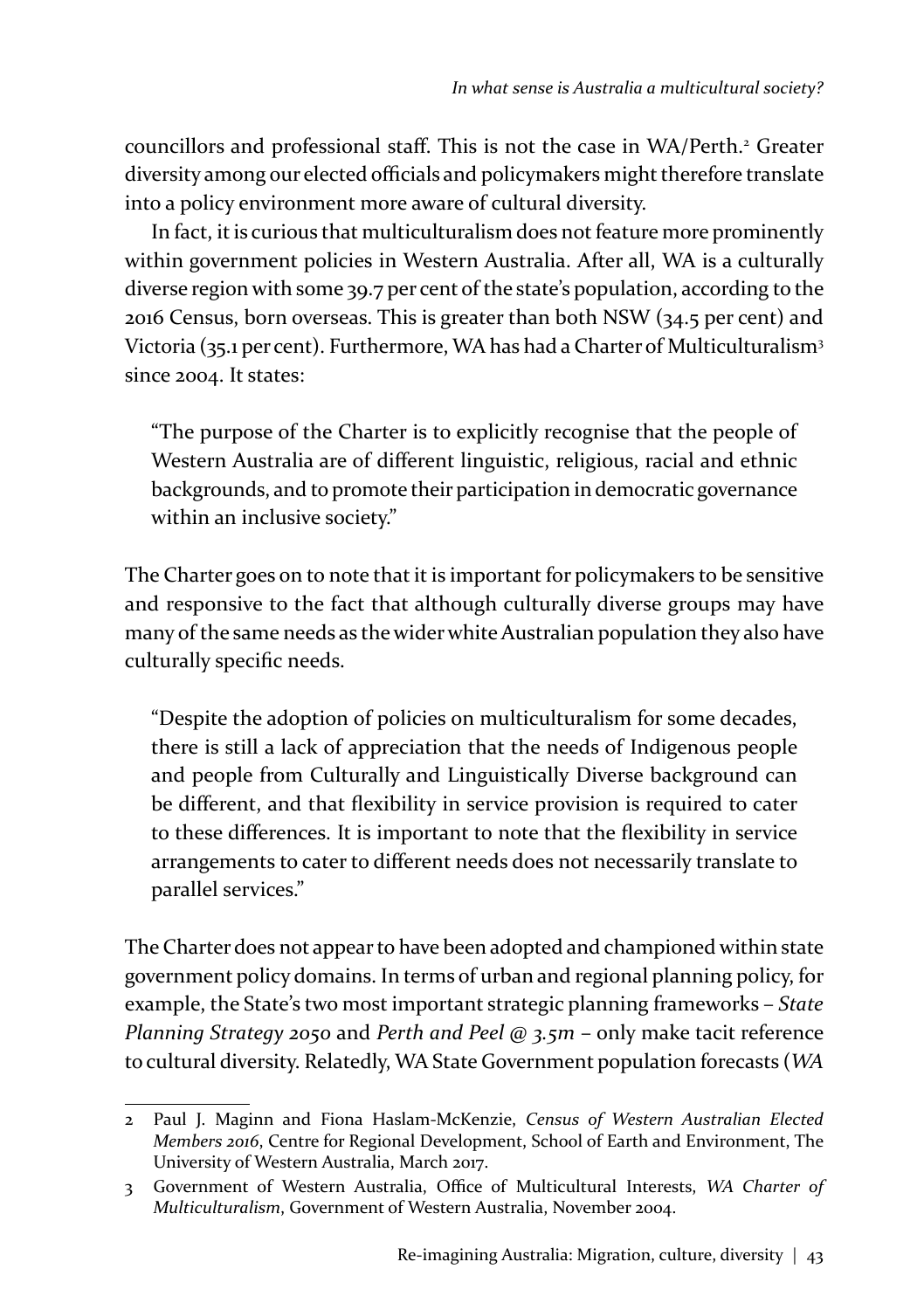*Tomorrow: Medium-Term Age-Sex Population Forecasts 2016 to 2031)* provide no kind of analyses on cultural diversity and what implications this might have on planning and public policy more generally, in relation to issues such as housing, education, employment, health and so on.

## **Urban and regional planning**

The absence of a meaningful policy commitment or interest in cultural diversity within urban and regional planning at the state level means that there is unlikely to be a substantive policy commitment to multiculturalism – beyond recognising and celebrating cultural festivals, harmony day, and NAIDOC week – at the local government level. Again, this is not to discount the role of this type of multicultural policy expression; these events are good starting points in acknowledging and promoting cultural diversity. Indeed, other simple policy actions could be developed in order to enhance and promote the fact that Perth/ WA is a multicultural society.

In terms of local government planning being more responsive and inclusive of cultural diversity, the ideal policy space for this to occur is the local planning strategy (LPS). All local governments in WA are required to develop an LPS, and as the title of this particular planning policy document indicates, its function is to respond and translate long-term strategic planning directions of the State Government to the local level.

The City of Stirling and the City of Vincent are two of the most culturally diverse local government areas within the Perth metropolitan region, with the share of overseas-born population accounting for 45 per cent and 44 per cent respectively of total population in 2016. Stirling is also the largest local government area (LGA) by population within Perth, with some 208,400 people, and covers a large geographical area that comprises a diverse mix of residential, industrial and commercial suburbs. In contrast, Vincent is a relatively small inner-suburban LGA, with a population of around 33,700 people.

Despite the high level of cultural diversity within both LGAs, multiculturalism does not appear to permeate either councils' LPSs in any meaningful policy sense. The term 'cultural diversity' appears once in the City of Vincent LPS, as part of policy recommendations relating to Built Form:

"Build on the sense of place evidenced by the area's history and cultural diversity."<sup>4</sup>

<sup>4</sup> Government of Western Australia, Department of Planning, *City of Vincent Local* 

<sup>44</sup>  $\mid$  The University of Western Australia Public Policy Institute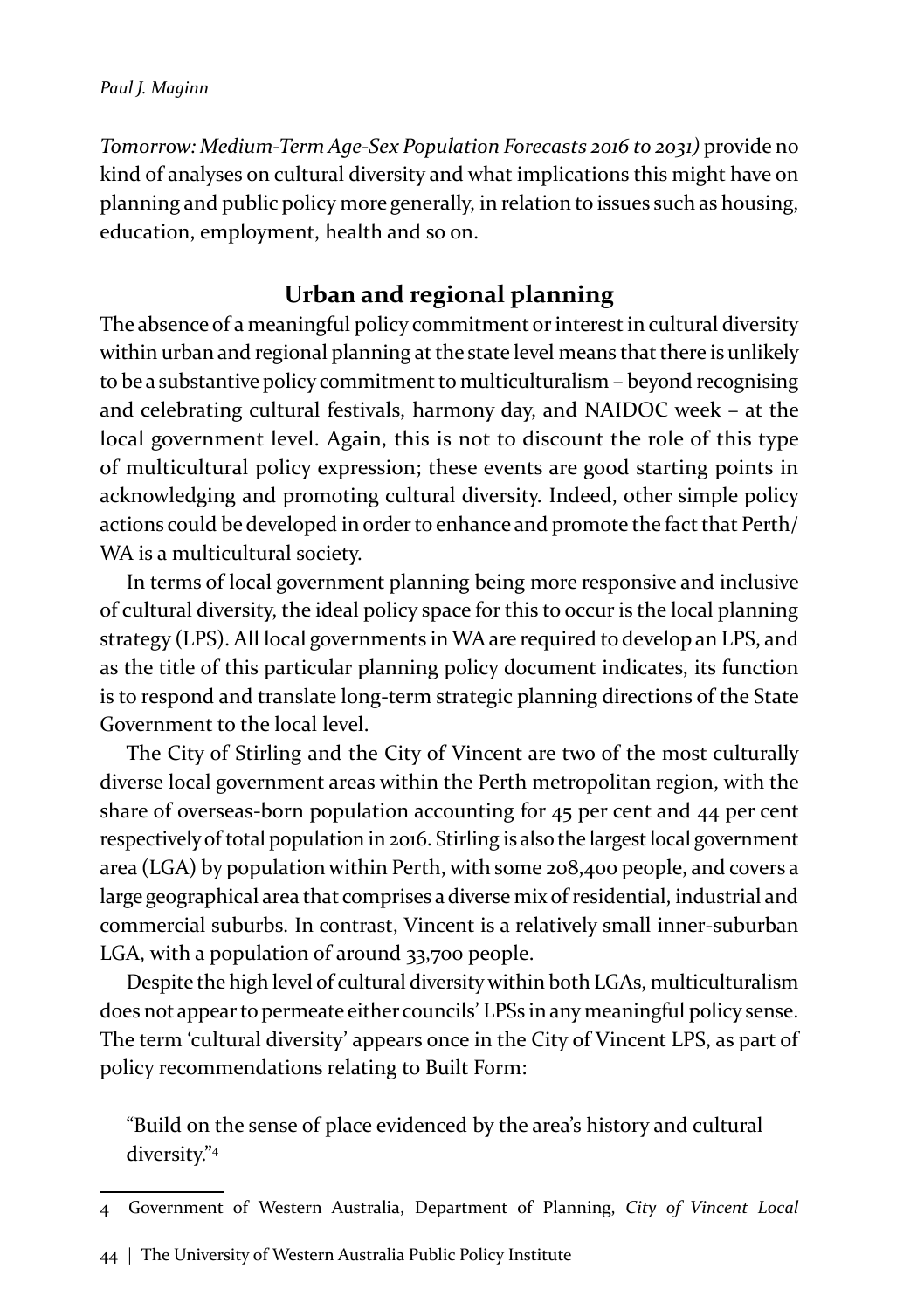Ironically, the City of Vincent LPS makes a bold statement about its multicultural character under the vision statement in its introduction:

"A Community of Communities…In 2024, Vincent is a place of colour and immense personality, a **rich cosmopolitan melting pot of cultures**  from every part of the globe. With our warm and open attitude, people from all walks of life choose to live here. Abundantly endowed with **memorable places**, intriguing and fascinating elements, and every imaginable convenience, Vincent has an outstanding residential quality of life."

Similarly, the City of Stirling LPS only mentions "cultural diversity" once and this in a rather matter-of-fact statement:

"There is strong multi-cultural diversity within the City of Stirling which includes people born in over 35 countries other than Australia."

Interestingly, the City of Stirling LPS seeks to enhance the cultural diversity of the local government area by attracting more international visitors by offering diverse attractions<sup>5</sup>:

"The City currently lacks a diversity of tourist attractions to meet the future tourism trends. These trends include entertainment, shopping and other urban activities to service the emerging tourism markets in China, Singapore, Malaysia and other Asian countries. However the City is strategically positioned to take advantage of these tourism trends by growing and diversifying the City's major Activity Centres and Corridors."

The absence of a substantive policy commitment to cultural diversity within the LPSs of the City of Stirling and the City of Vincent (and, presumably, those of other councils) appears largely due to the fact that cultural diversity does not feature in state planning policy discourses. Since local councils generally take their policy cues from the state government, if there are no clear policy signals that multiculturalism is a policy priority there can be little expectation that many councils will give it due attention.

*Planning Strategy*, Government of Western Australia, November 2016.

<sup>5</sup> Government of Western Australia, Department of Planning, *City of Stirling Local Planning Strategy*, Government of Western Australia, October 2019.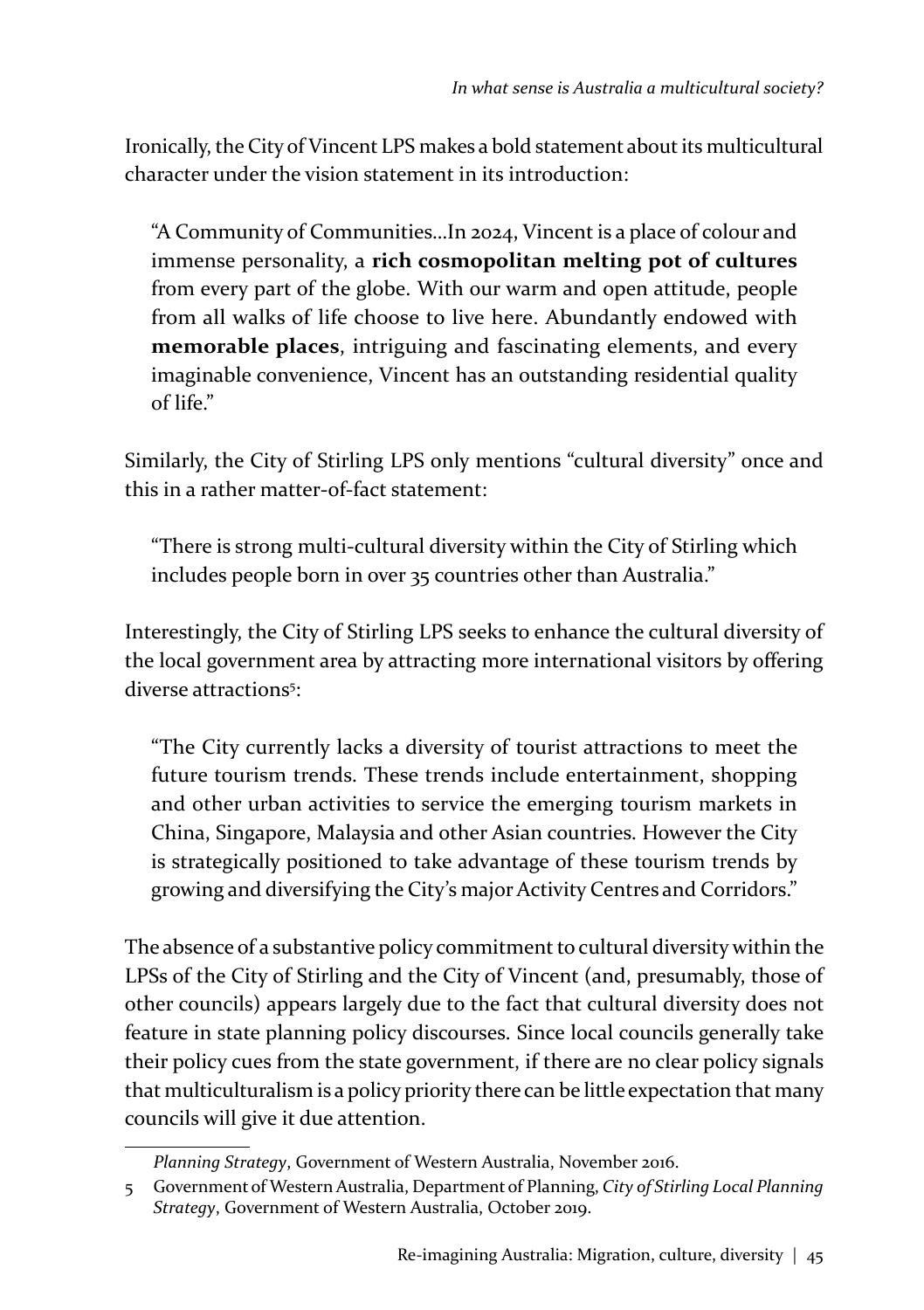Ultimately, a more nuanced and substantive policy commitment to multiculturalism is required if we are to ensure Indigenous and ethnic/cultural minority communities are given a 'fair go' at reaping the benefits of the opportunities Australia has to offer its citizens and residents. A step in this direction will move us closer to laying claim to being a *successful* multicultural nation.

### **The new Multicultural Policy Framework**

The WA State Government has recently (February 2020) taken up the mantle of multiculturalism with the endorsement of the Multicultural Policy Framework<sup>6</sup> (MPF), which scaffolds off the Charter of Multiculturalism. The MPF is designed to get state-level public sector agencies to become more responsive to cultural diversity by developing multicultural plans that must include "strategies, actions and key performance indicators". The MPF is somewhat similar to Disability Action Plans that government agencies are required by law to develop to ensure people with disabilities are treated fairly. Both reflect a philosophy of sensitising public policy to meet differential needs.

Although the MPF does not apply to local governments, there is potential for policy changes brought about by it at the state agency level to filter down to local councils. And, the State Government has indicated, "local government authorities and community and non-government organisations may wish to adapt the framework to their needs". This provides an ideal opportunity for major culturally diverse councils such as Stirling and Vincent, along with the City of Perth, City of Canning and City of Gosnells, to be leaders in multicultural policy development.

#### **Some proposals**

In terms of urban and regional planning, and playing a developmental and more instrumental role in enhancing multiculturalism within WA (and particularly within the Perth metro region), a number of broad policy ideas are proposed below.

First, in light of the recently endorsed MPF, the Western Australian Planning Commission (WAPC) should consider the development of a State Planning Policy (SPP) on multiculturalism. SPPs are the highest level of planning policy guidance within the WA planning process. They are used by the WAPC to guide it on strategic decisions relating to land subdivision and development approval, and to guide local councils on relevant matters pertaining to the preparation

<sup>6</sup> Government of Western Australia, *Western Australia Multicultural Policy Framework*, Government of Western Australia, February 2020.

<sup>46 |</sup> The University of Western Australia Public Policy Institute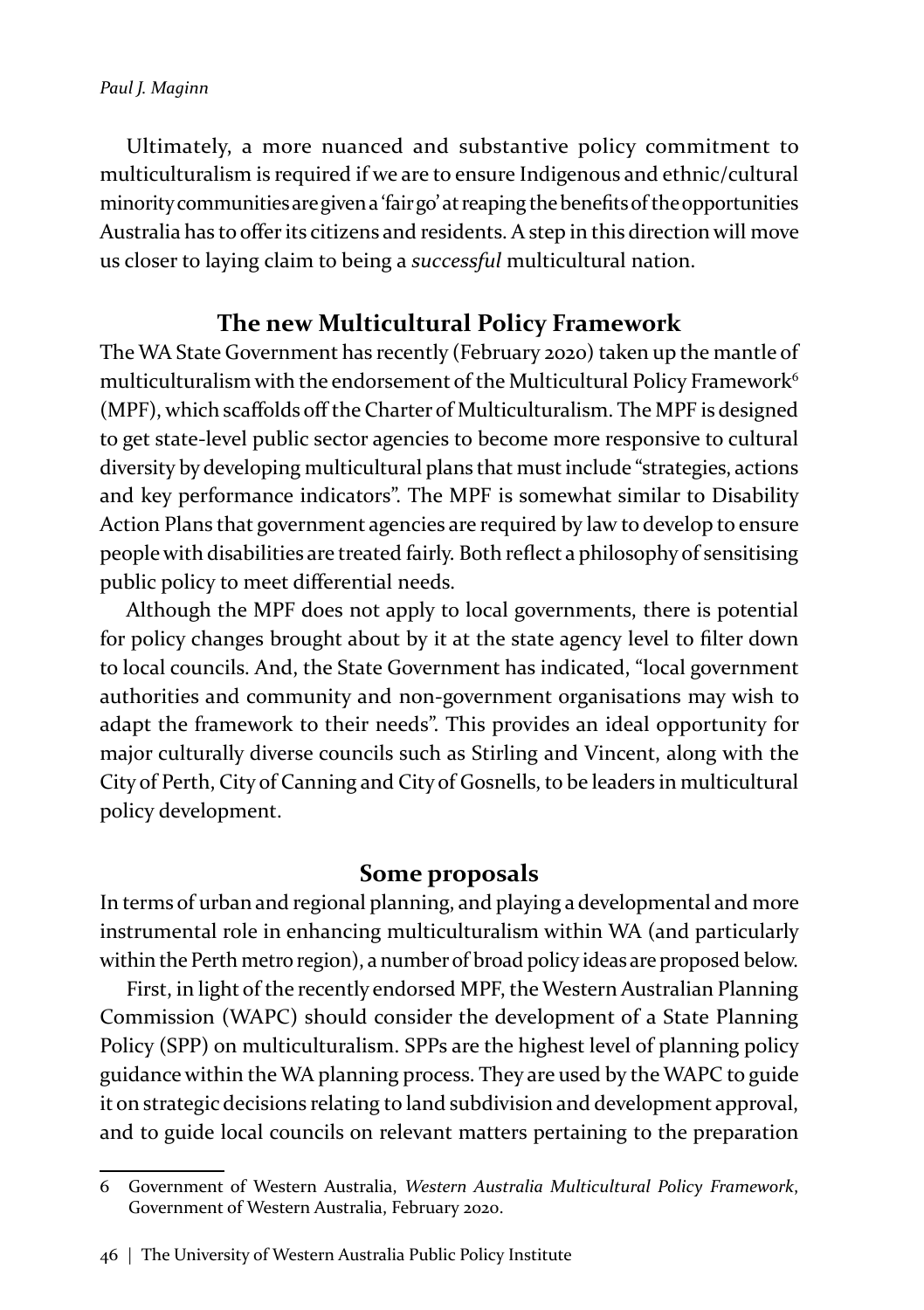of local planning schemes (it is also assumed here that such guidance would apply to local planning strategies, since this policy framework informs planning schemes). An SPP on multiculturalism would eradicate the apparent policy vacuum within local government planning on substantive multicultural policy.

Next, there should be more structured and developed training on multiculturalism for both state and local government planners so policy-making is more critically sensitive and responsive to the land-use and humanistic issues underpinning cultural diversity. Relatedly, there should also be better multicultural training and education for all elected officials within state and local government. For example, an increased understanding of cultural traditions in relation to familial/household structures, religious practices, educational requirements, social practices and the role of structural, institutional and individual discrimination will help create better-informed planning policies.

Third, when state and local government planners engage in consultations and participation exercises, they should monitor the profile of those who participate in any such events or processes. If minority groups in culturally diverse areas are absent and/or under-represented then alternative steps should be taken in an effort to reach those groups before any decisions are finalised.

Fourth, the cultural diversity within WA/Perth is also accompanied by linguistic diversity. Despite this, it is not often we see other languages used explicitly in public spaces, by public services or on public signage. Furthermore, in light of WA's shifting demographic profile – with increasing numbers of migrants from China and elsewhere in Asia – plus our increasing economic relationship with these same countries via the resources sector, tertiary education and tourism, a multi-lingual strategy should be developed. In short, public transport services, road signs and other public service signs should provide information in a range of languages over and above English.

*Dr Paul J. Maginn is an urban planner/geographer and Senior Lecturer in the Department of Geography at The University of Western Australia with research expertise in urban policy and governance, strategic planning and planning reform, Australian suburbia, and geographies of cultural diversity and sexuality.*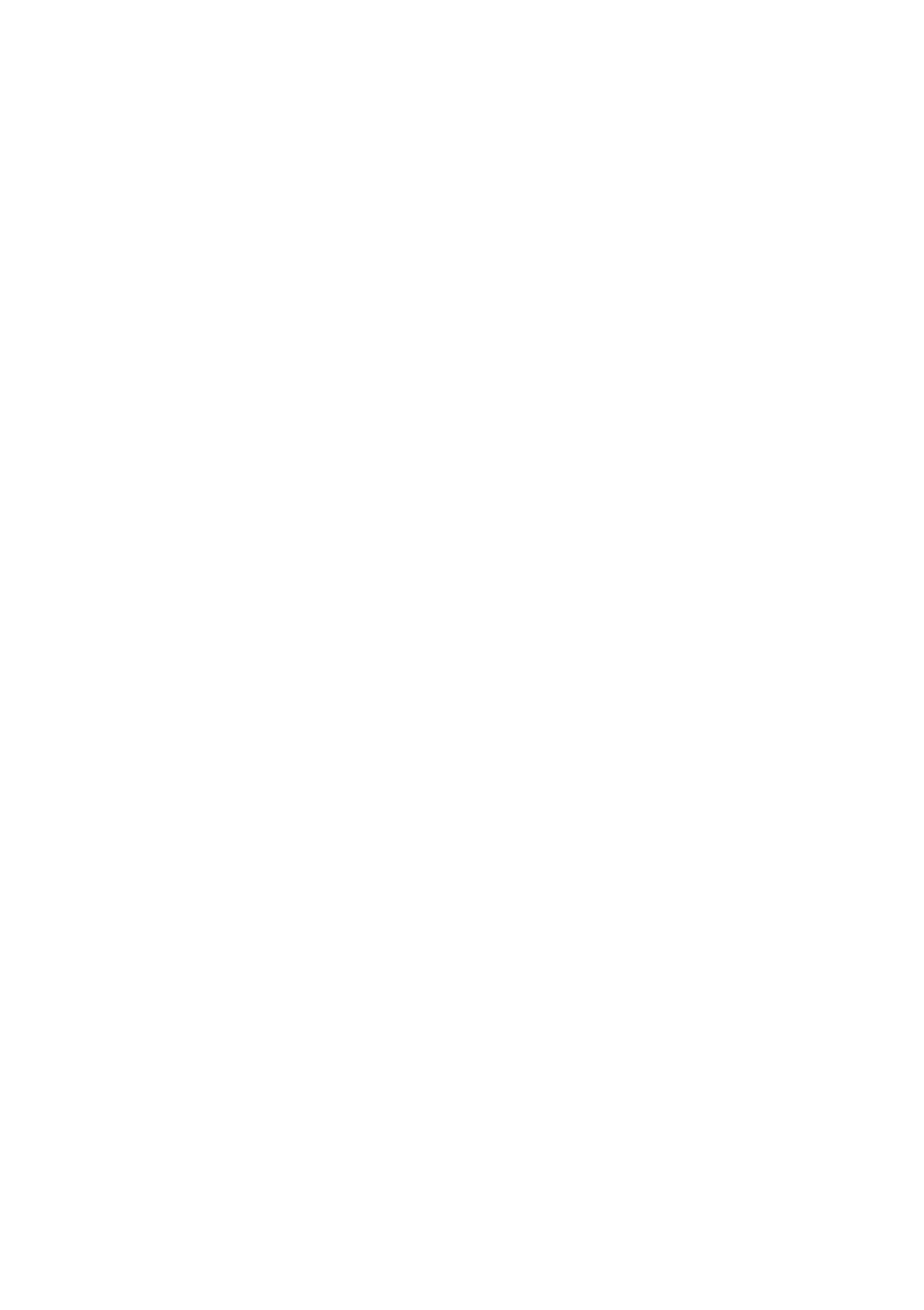# Multiculturalism in Australia: the triumph of self interest

# Mike Nahan



Most objective observers agree Australia has done multiculturalism well.

Over the last 25 years, we have become a truly multiethnic, multicultural society. This has been achieved by a large expansion of our immigration intake in tandem with an increasing proportion of new migrants from across Asia.

It's not just the degree and speed of change to our cultural mix but the generally harmonious nature of multicultural Australia; while there have been tensions at times, these

have been nowhere near the level seen in other countries.

How did it happen? Primarily, it occurred because of the economy. Australia, prior to the 2020 coronavirus recession, experienced just under 20 years of unbroken economic growth, including one of the largest resource booms in its history. During this period, unemployment was low but at the same time there were skill shortages, and our economic success was largely based on the expanding markets in Asia. Consequently, Government reached out for people and skills, and Asia was the logical source.

Additionally, governments, with differing degrees of success, regained public support for immigration by refocusing policy on the needs of the labour market and, more controversially, by limiting and controlling the intake of unskilled migrants.

One of the great ironies of this process has been the role of former Prime Minister John Howard. Mr Howard had, prior to winning government in 1996, expressed concerns about multiculturalism and the ability of the nation to absorb a large range of diverse cultures, specifically from Asia.

As such he was, and arguably still is, perceived by many as no friend of multiculturalism. Yet the policies of the Howard Government, through a wider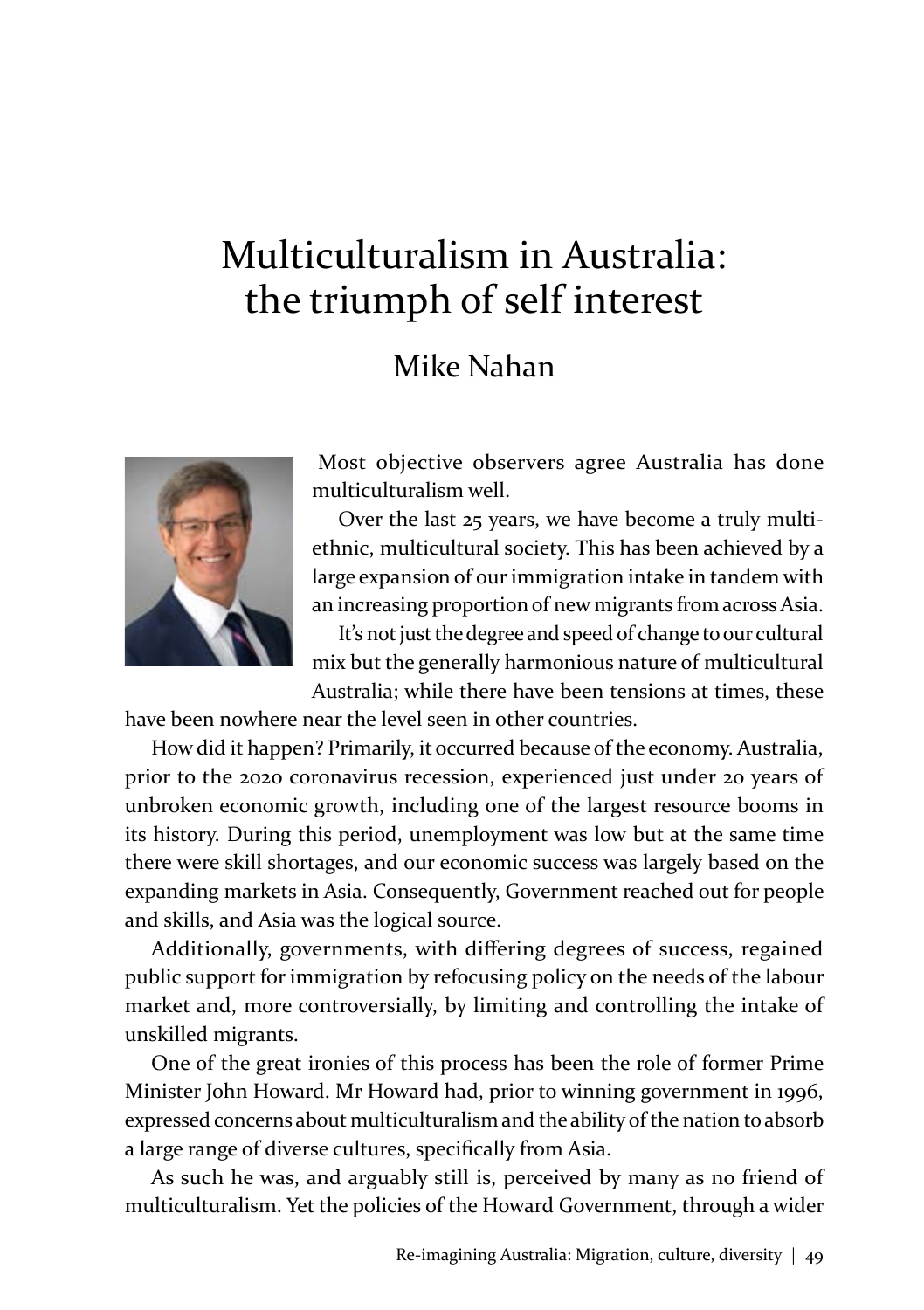appetite for new migration, resulted in the flourishing of multiculturalism in Australia, specifically from Asia. As respected journalist Paul Kelly correctly stated in 2005, "Howard is now one of the main architects of Australia as a multicultural society."1

### **Populate or perish: multiculturalism's foundation**

Of course, Australia's multicultural experiment did not start with the Howard Government, but with the Curtin and Menzies governments, and was further developed by successive governments. Following World War II, there was an accepted need for Australia to populate or perish, and to build a new industrial Australia. This gave rise to the requirement for people and labour beyond those who could be drawn from what was then perceived as the mother country.

Over the next twenty-five years, millions of migrants from all over continental Europe were welcomed to Australia to meets its needs. Most of the migrants were unskilled; however, they met the needs of the time, based on an economy that remained highly agricultural and focused on primary industries.

There was next-to-no government assistance available to migrants other than plenty of job opportunities and, as such, they posed no financial burden to the existing population. While they did face prejudice early, this dissipated over time through a strong work ethic, good citizenship, economic success and intermarriage. Eventually their cultures became part of the Australian culture. They established the core foundation of multicultural Australia.

Even though there was a large increase in migrants from non-traditional sources in the 1950s and 1960s, migrants from the UK continued to dominate Australia's intake. Notably, during those decades people deemed to be non-European were prevented from migrating here by the White Australia policy. During this time, Australia experienced full employment, with the unemployment rate cycling around two per cent. Consequently, the economy was able to absorb high levels of migration, including low-skill migrants.

From the 1970s to the early 1990s, Australian governments confronted a number of fundamental challenges. First, and most importantly, population and industrial development policies of the past were fraying, resulting in growing unemployment, particularly for low-skilled labour. From 1974, unemployment rates began to ratchet upward, reaching six per cent by the late 1970s. It was pushed up again to 10 per cent by the recession of 1982–83. It remained high

<sup>1</sup> Paul Kelly, *Howard and his haters miss real migrations story*, The Australian, 21 December 2005.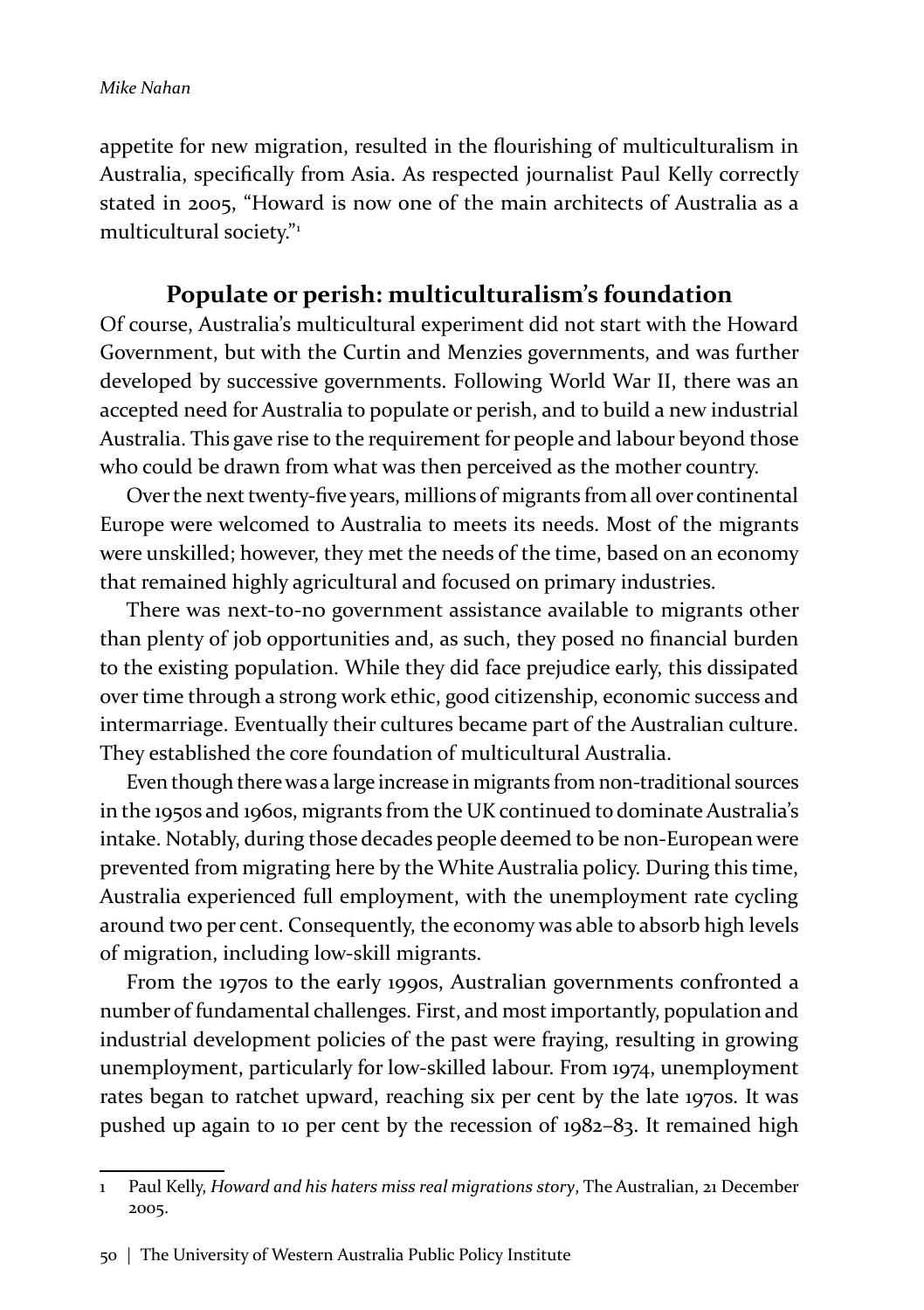throughout the 1980s and once again rose to 11 per cent during the recession of the early 1990s.<sup>2</sup>

Additionally, there was a move by major western nations – including Canada, the US, the UK and Australia – towards an open, non-discriminatory immigration policy. The White Australia Policy, which had been the cornerstone of Australia's immigration policy since the federation, was abandoned by the Holt Government in 1966.

Furthermore, the focus of government changed from creating growth and jobs to the creation of the welfare state.

Finally, Australia confronted the need to assist in accommodating waves of refugees from Vietnam, Cambodia, Lebanon, China, former Yugoslavia, Sri Lanka and Timor. Most of these refugees were unskilled, non-English-speaking, poor and traumatised.

Not surprisingly, successive governments from Whitlam through to Keating adjusted Australia's migration policies to meet these challenges and changed conditions. In response to rising unemployment, governments cut the permanent intake. The migrant intake was reduced from a post-war record high of 185,099 in 1969–70, to post-war low of 52,752 in 1975–76.

The migrant intake remained low until 1986, when it was allowed to increase to around 140,000. With the increase in unemployment in 1990, however, the permanent intake was cut back to between 60,000 and 80,000 by the mid-1990s.<sup>3</sup>

The last vestiges of the White Australia policy were eliminated by the Whitlam Government. It also introduced the Racial Discrimination Act, which made discrimination based on race or religion illegal. The Hawke Government subsequently put in place a non-discriminatory immigration policy and introduced skilled categories.

As part of its welfare agenda, the Whitlam Government introduced a family reunion program that increasingly came to dominate Australia's migration intake, accounting for 80 per cent of total intake by the mid-1990s. Subsequent Australian governments responded to the relevant waves of refugees by accepting them on a controlled and limited basis. Despite attempts to claim otherwise, there has been (with perhaps the exception of the Fraser Government) a commonality in approach, policies and even the rhetoric of consecutive governments from

<sup>2</sup> Jerome Fahrer and Alexandra Heath, *The Evolution of Employment and Unemployment in Australia*, Research Discussion Paper 9215, Reserve Bank of Australia, December 1992, p.4.

<sup>3</sup> Janet Phillips, Michael Klapdor and Joanne Simon-Davies, *Migration to Australia since Federation: a guide to statistics*, Background Note, Parliamentary Library, Parliament of Australia, October 2010, p.4.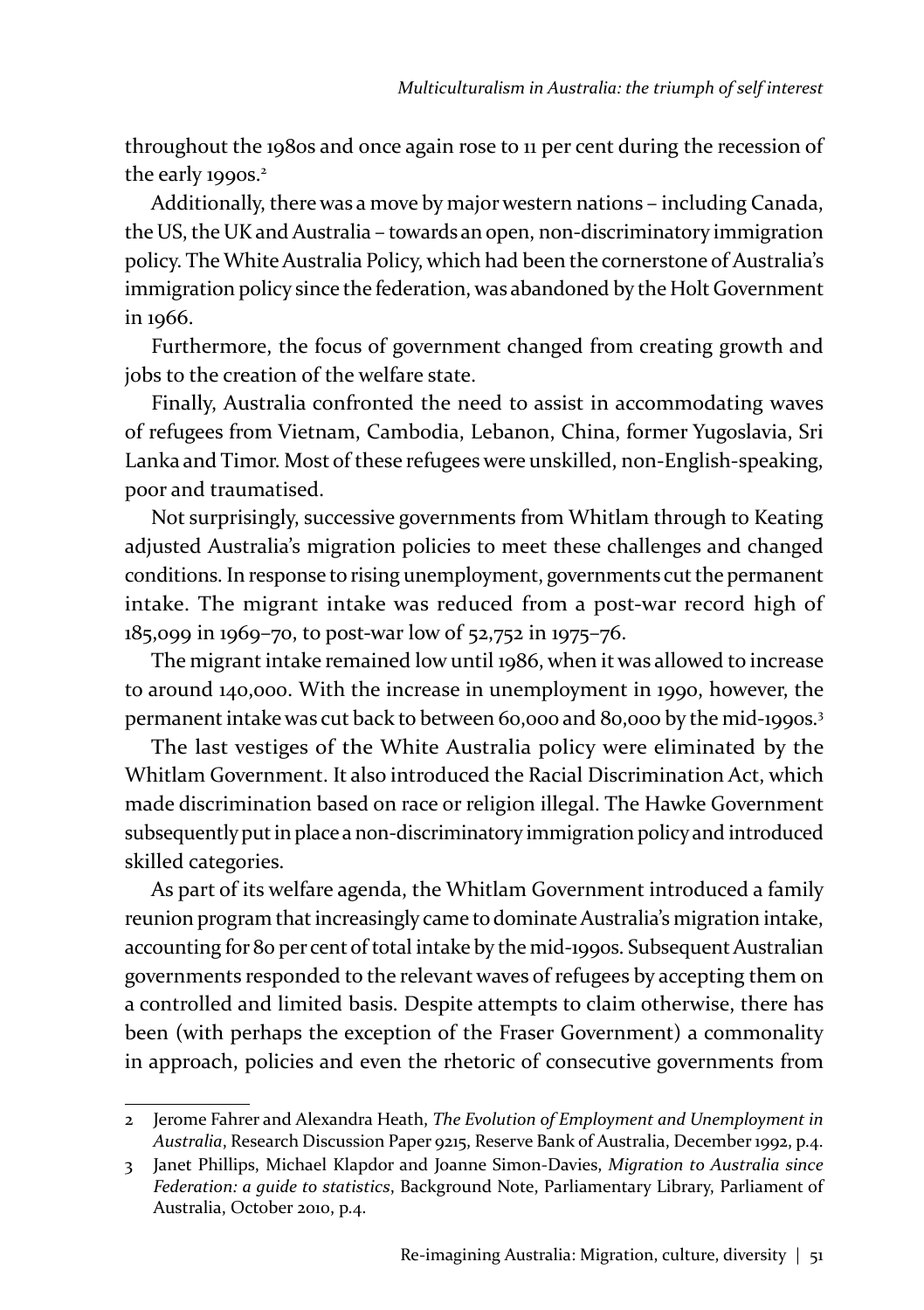Whitlam to Morrison regarding refugees. For example, the Whitlam Government established a specific refugee programme in 1975, largely retained by successor administrations. The number of refugee places varied over the years, peaking under the Fraser Government at 21,917 in 1981–82.

Governments established a range of programs designed to assist refugees. Even decades after they arrived, many struggled in the workplace, with onethird or more of recently arrived migrants depending on welfare as their main source of income.<sup>4</sup>

By the early 1990s there was growing concern with the ability of the Australian community to absorb refugees and unskilled migrants. While there was relatively limited ethnic conflict, migrants, particularly refugees and family migrants, tended to struggle in the job market. These issues naturally translated to broader community concerns with the immigration program and multiculturalism. These concerns largely rose and fell with unemployment levels, a trend that continued into the 2010s.<sup>5</sup>

The FitzGerald Report of the Committee to Advise on Australia's Immigration Policies, commissioned by the Hawke Government in 1988, warned "of a clear and present need for urgent immigration reform," and widespread concerns about multiculturalism<sup>6</sup>

#### **Howard's changes**

In response to these concerns, the Howard Government, elected in 1996, made major changes to Australia's migration program.

First, the skills categories were expanded and given priority, and after a few years the overall permanent intake was expanded dramatically. Between 1996 and 2006, Australia's intake of skilled migrants increased more than threefold, and then went on to double again by 2013. In 2017–18, skilled categories accounted for about 70 per cent of the total permanent intake, compared to around 30 per cent in 1996. The permanent intake reached a historic high in 2013.<sup>7</sup>

<sup>4</sup> Robert Birrell, *Immigration Reform in Australia: Coalition Government Proposals and Outcomes since March 1996*, Centre for Population and Urban Research, Monash University, 1997.

<sup>5</sup> The Treasury and Department of Home Affairs, *Shaping a nation: population growth and immigration over time, Commonwealth of Australia*, Commonwealth of Australia, 2018, Figure 35.

<sup>6</sup> Stephen FitzGerald, *Immigration: A Commitment to Australia, Report of the Committee to Advise on Australia's Immigration Policies*, Australian Government Publishing Service, 1988, chapter 1.

<sup>7</sup> Leith Van Onselen, *Australia's skilled migration programme is a giant fraud*, Australian

<sup>52 |</sup> The University of Western Australia Public Policy Institute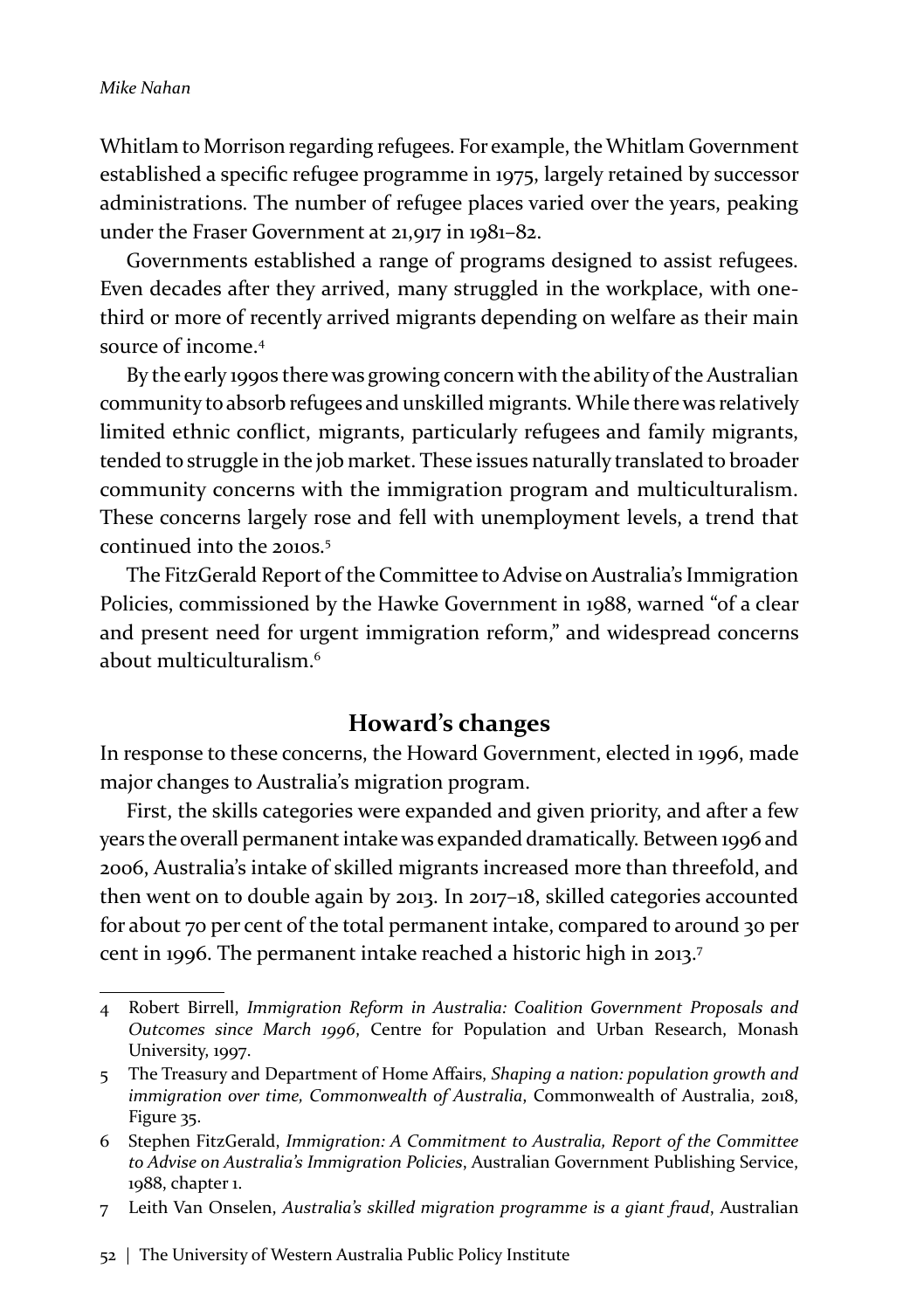Australia's refugee program was cut by the Howard Government and then held there by subsequent governments. The family reunion category has been kept more-or-less constant in absolute terms, but declined sharply as a share of total intake. In short, subsequent governments have sought to limit the number of unskilled migrants.

Subsequent governments – Labor and Liberal – have maintained Howard's basic approach and priorities.

While the family reunion category was effectively capped, family migration was supported under the skilled migrant programs, as skilled migrants were allowed to bring their immediate family with them.

The Howard and subsequent governments also introduced and expanded a range of temporary programs to meet the needs of workforce and businesses. These programs have largely remained uncapped, and grew significantly from 660,590 new visas in 2008–09 to 816,719 in 2017–18.8 The largest categories are student visas, followed by working holiday visas. Overall, there were 1.6 million temporary migrants in Australia in 2017.<sup>9</sup>

Consistent with the aim of encouraging permanent settlement, many of the temporary visa categories have been provided with pathways to permanent residency. The Australian Treasury identified more than 5,500 different pathways for people to move from a temporary to a permanent visa. These opportunities have been taken up at an increasing rate. The Department of Immigration and Citizenship estimated that in 2007–08, about one-third of the permanent intake came directly from temporary visa holders. 10 Treasury found in 2018 this trend had increased to around 55 per cent.

It is clear that the Howard Government's immigration policies have had a profound impact on the nation. They have resulted in the doubling of the overall population growth rate, limited the aging of the population, provided needed skills (particularly during the recent resources boom), laid the foundation for Australia's international education industry – now one of the nation's largest, which has provided vital funding to our universities and TAFEs – and underpinned the growth in the housing market, amongst other things.

Economy, Macro Business, 14 March 2018, https://www.macrobusiness.com.au/2018/03/ australias-skilled-migration-program-is-a-giant-fraud/.

<sup>8</sup> Australian Bureau of Statistics, *Migration Australia 2017/18*, 3412.0, 2019.

<sup>9</sup> The Treasury and Department of Home Affairs, *Shaping a nation: population growth and immigration over time*, Commonwealth of Australia, 2018, 19.

<sup>10</sup> Department of Immigration and Citizenship, *Annual Report 2009-10*, Commonwealth of Australia, 2010.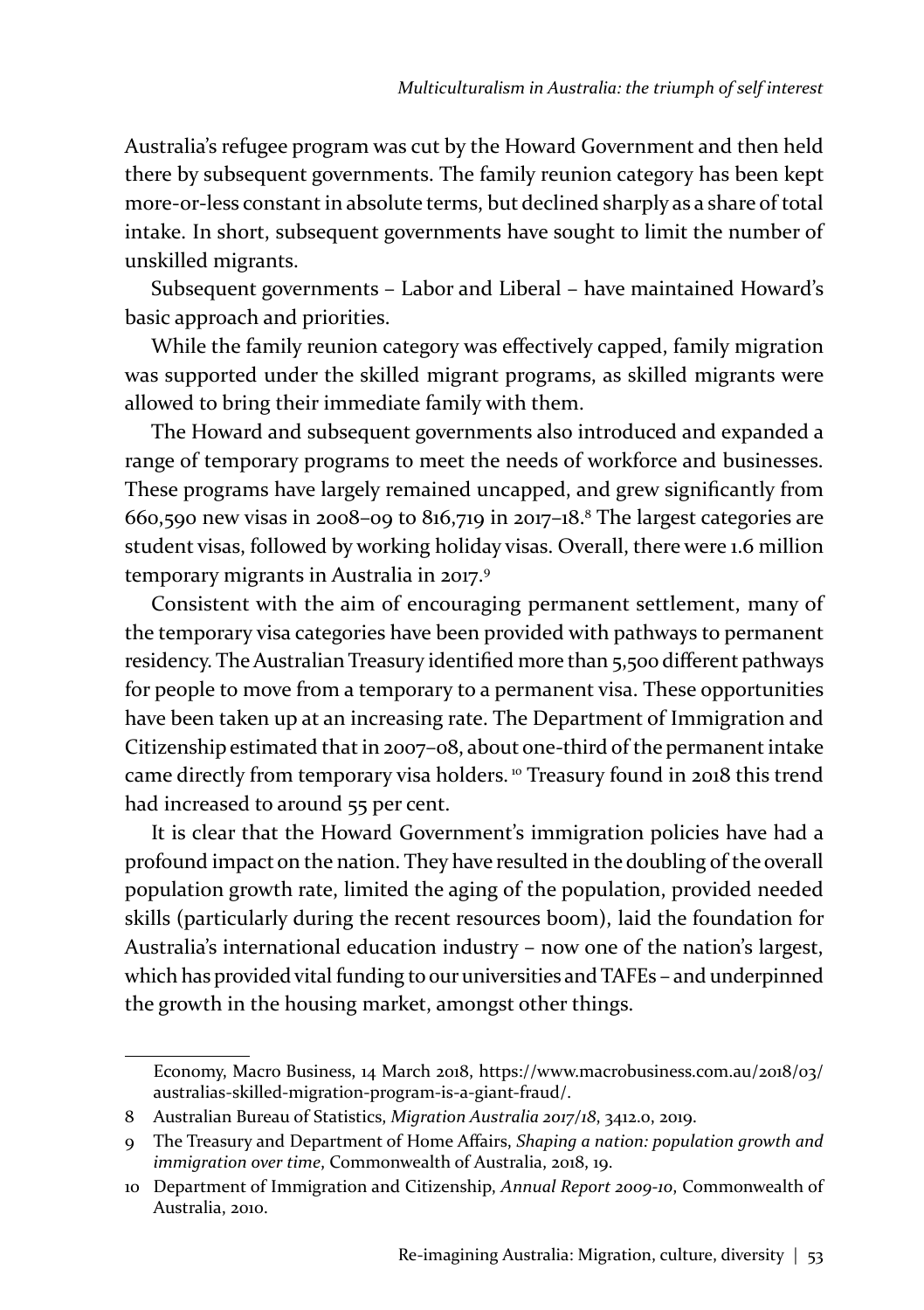#### **Australia's ethnic mix**

These policies also led to a significant shift in Australia's ethnic mix. Over the last 25 years, people from Asian countries have increasingly come to dominate permanent migration. In 2017–18 Asia accounted for 64 per cent of Australia permanent migrants, while Europe (mainly the UK) accounted for just 25 per cent. This was almost a complete reversal of the proportion in 1996.

India was by far the largest source of permanent migrants in 2017–18, followed by China, the UK and the Philippines (together accounting for 43 per cent of the permanent intake). $<sup>11</sup>$ </sup>

The changes to immigration policy and to the source countries have resulted in the majority of residents born overseas coming from Asian countries rather than Europe. This is a remarkable change that illustrates a significant transformation in the multicultural character in our nation.

What is extraordinary is that the change in the scale and composition of our migrant intake has been accompanied by a high level of support for immigration.

As shown in Figure 1, public support for Australia's migration program has increased from a low of 25 per cent in the early 1990s to more than 60 per cent in 2016. There is a number of reasons for this increased level of support.

Firstly, the last 25 years have been a period of sustained low unemployment and solid economic growth. Secondly, the public recognises the very real benefits of the expanded migration program and the need for skilled immigrants.

An international survey by the Pew Research Centre<sup>12</sup> recorded a 78 per cent level of support for skilled migrants in Australia. The survey also found that 62 per cent of Australians who were critical of high immigration generally, supported the migration of skilled people.

Lastly, new skilled migrants acclimatised well and quickly, and were net contributors to their new society immediately. Asian skilled migrants have a high level of workplace participation, higher-than-average incomes, low levels of welfare, a good command of English, and have settled into the Australian way of life.

<sup>11</sup> Department of Home Affairs, *Permanent Additions to Australia's Population 2017-18*, Commonwealth of Australia, 2018.

<sup>12</sup> Jacob Poushter and Stephen Cornibert, *Americans and Germans Disagree on the State of Bilateral Relations, but Largely Align on Key International Issues,* Spring Global Attitudes Survey, Pew Research Centre, 2019, Q53c.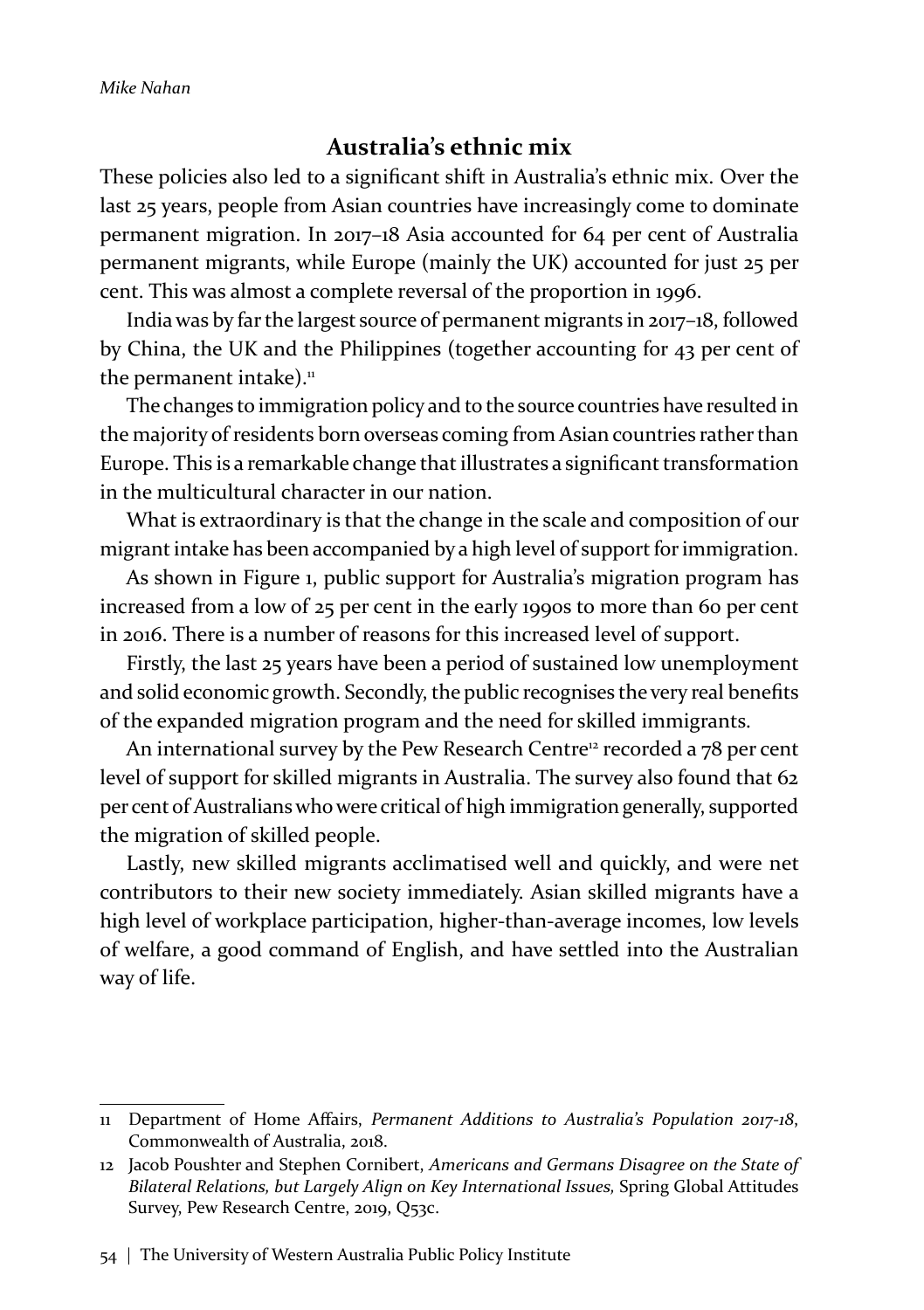#### **The picture today**

In 2019, the Morrison Government reduced the permanent intake planning target from 190,000 to 160,000, arguably heralding further reductions in the future. The Government has also tightened up by extending waiting time for migrant access welfare and replacing the 457 temporary visa class to limit pathways to permanency. It is also putting in place policies aimed at ensuring temporary migrants work in regional areas for a greater proportion of their overall time, following dispersal programs that have been adopted (with mixed success) in Canada.

With the severe economic challenges facing Australia for the foreseeable future due to the COVID-19 pandemic, I expect there to be a review of Australia's migration program. The Government will be required to focus on the recovery of the domestic economy and the high levels of unemployment.

As I have outlined earlier, Australia's migration policy has largely been dictated throughout its history by the nation's labour market and economic needs. Here in Western Australia, there was already little capacity throughout the domestic economy before the crisis hit us.

Many skilled migrants in recent years have had to take up unskilled work to obtain employment and develop an income stream. With millions of people rendered unemployed due to the closure of businesses across Australia, there will be minimal capacity for the nation to accept new skilled migrants from overseas. Consequently, the Commonwealth Government will be forced to wind back immigration levels, perhaps to historic lows, although this will not dissipate a large increase in demand from abroad from skilled people seeking a safer, better life in Australia. While the demand for refugee entry will only increase, Australia should continue to control its intake according to its needs and capacity.

This is a unique time in Australia's history, as historically we have been required to look abroad to boost population and meet skill shortages. In the short to medium term, however, policy-makers will be confronted with a different challenge.

In short, the Government will continue to alter the migrant intake and immigration policies to meet Australia' labour market and economic needs. If they do, as it has in the past, it will bode well for multiculturalism in Australia.

*The Honourable Dr Mike Nahan MLA is the Member for Riverton in the Parliament of Western Australia.*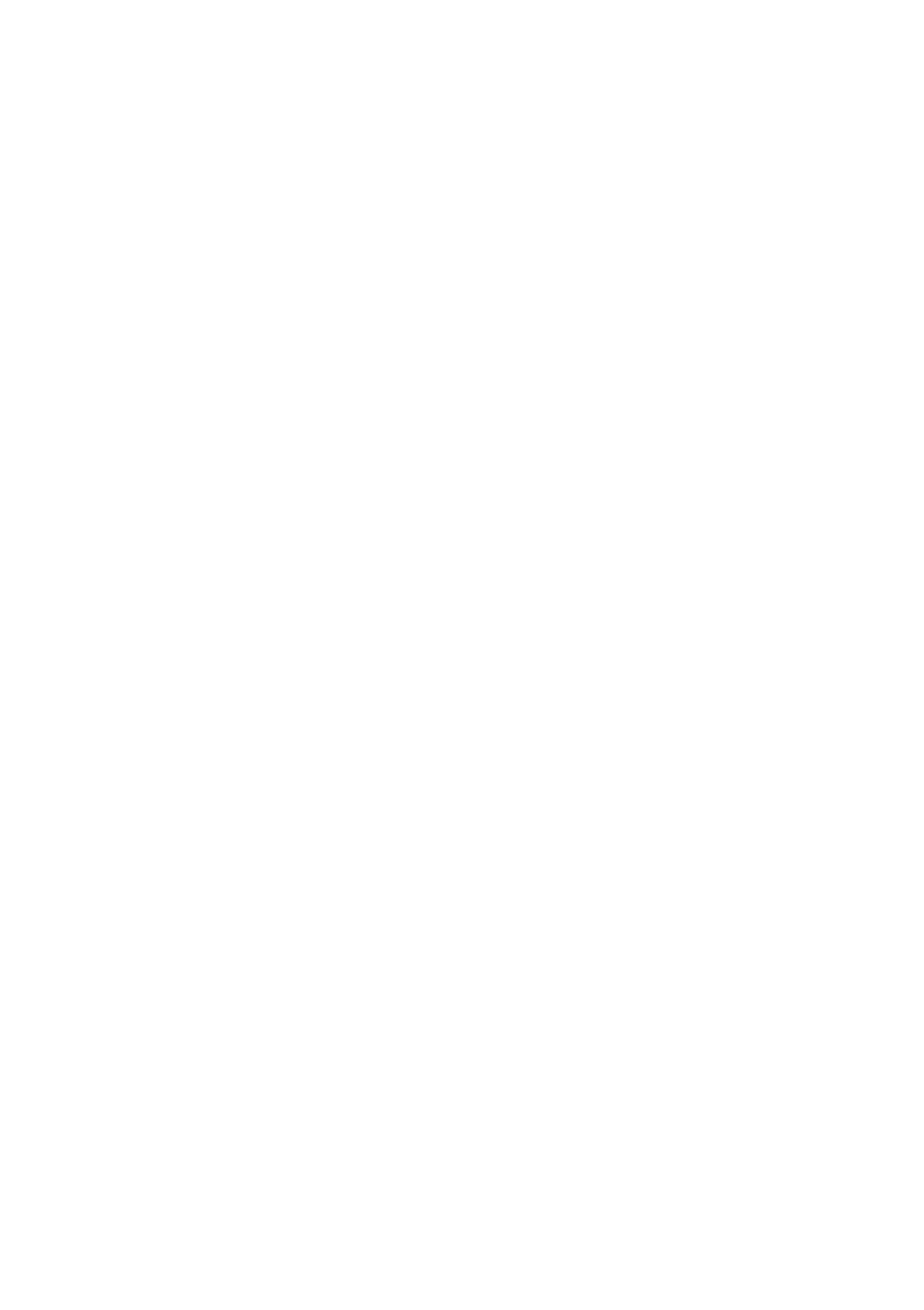# Australian ethnic change and political inclusion: finding strength in diversity in responding to global crises

Juliet Pietsch



Shortly after the COVID-19 epidemic broke out in the Chinese city of Wuhan, Australians with migrant or ethnic heritage, especially Asian-Australians, reported an increase in racism, hostility and other forms of intolerance, especially on public transport. In the period when the outbreak was still centred in Wuhan, the Australian Human Rights Commission noted that about one in four people who lodged racial discrimination complaints during January and February 2020 were targeted because of the fear that

the COVID-19 disease would spread to Australia.<sup>1</sup> Chinese and Hong Kong international students were particularly at risk because of their visible markers of difference and their prior experience of infectious diseases such as the SARS outbreak in 2002-2004. Those who had lived through similar pandemics overseas had quickly learnt of the importance of wearing protective facemasks to protect others in the community. This learned community response, however, was a marker of cultural difference that subjected some to experiences of stigmatisation or racial hostility.

The negative experience of Asian-Australians was no doubt emboldened by political leaders, such as President Trump referring to the coronavirus as the 'Chinese virus' or the 'Wuhan virus'. The World Health Organisation repeatedly advised political leaders not to target any nationality or ethnicity in references

<sup>1</sup> Jason Fang, Erwin Renaldi and Samuel Yang, *Australians urged to 'show kindness' amid reports of COVID-19 racial discrimination complaints*, ABC News, 3 April 2020, abc. net.au/news/2020-04-03/racism-COVID-19-coronavirus-outbreak-commissionerdiscrimination/12117738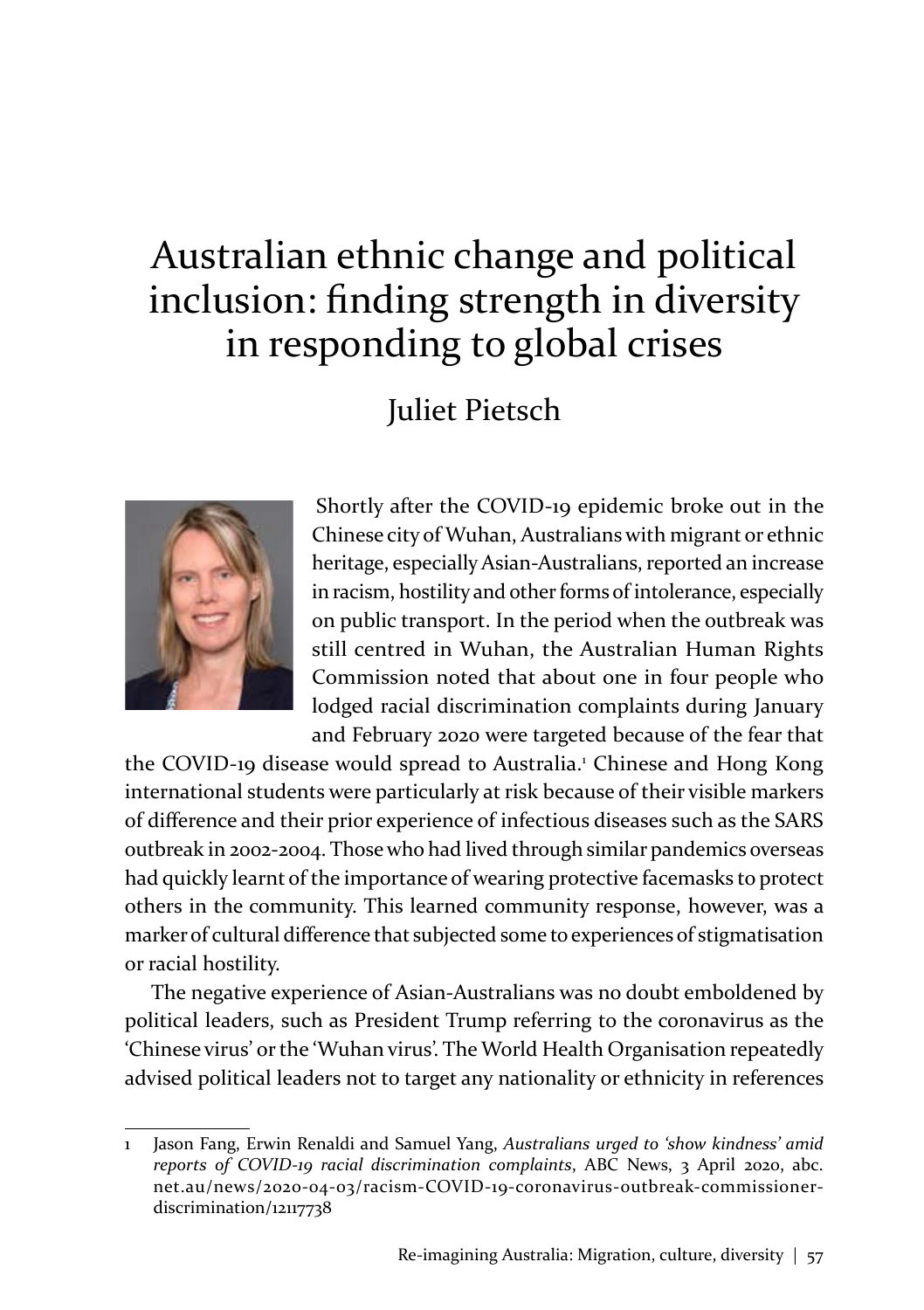to the COVID-19 as it could lead to racial profiling against Asians in migrantreceiving countries around the world. Mike Ryan, executive director of the WHO's Emergencies Program, reminded political leaders that "viruses know no borders and they don't care about your ethnicity, the colour of your skin or the money you have in the bank".<sup>2</sup> In Australia, Pauline Hanson, Queensland Senator for One Nation, felt these comments were not justified. In a Twitter statement, she suggested that, "China must be called out and any attempts to attack or criticise people for referring to COVID-19 as a 'Chinese virus' should be pushed back on", which generated more than 3,500 retweets and 9,400 likes among her Twitter followers.<sup>3</sup>

What is disappointing is not so much Pauline Hanson's comments – which have always represented those with a genuine fear of globalisation and new patterns of migration – but rather the silence in the broader political debate on the importance of protecting migrant and ethnic-minority communities from stigmatisation and racial hostility in times of perceived external threat. During such times, there is an even greater need for political leaders to promote cultural diversity as a source of strength, especially in addressing some of the biggest global catastrophes and challenges of our time. Cultural diversity can bring to the table a variety of different perspectives, experiences and viewpoints to address a common goal. For example, political leaders from Singapore, Taiwan and Hong Kong have had very different views on the importance of wearing masks as a community response to COVID-19. This is just one example of the need for different experiences in political decision-making.

In a recent study on temporary migration, Anna Boucher from the University of Sydney noted that the coronavirus pandemic brings not only a health and economic crisis but a migration crisis, which is closely related to the long-term shift from permanent migration to temporary migration.<sup>4</sup> The bulk of Net Overseas Migration (NOM) is now primarily made up of temporary migrants, which, as Boucher observes, has largely contributed to Australia's economic success story. Further to this, one of Australia's biggest export markets is international students. In 2018, international students collectively contributed more than \$35

<sup>2</sup> Morgan Gstalter, *WHO officially warns against calling it 'Chinese Virus,' says 'there is no blame in this*, The Hill, 19 March 2020, thehill.com/homenews/administration/488479 who-official-warns-against-calling-it-chinese-virus-says-there-is-no

<sup>3</sup> Pauline Hanson (24 March 2020), twitter.com/paulinehansonoz/status/1242290462 615990272?lang=en, [Twitter Post].

<sup>4</sup> Anna Bucher, *Covid-19 is not only a health crisis, it's a migration crisis*, The Lowy Institute, 2 April 2020, lowyinstitute.org/the-interpreter/COVID-19-not-only-health-crisis-it-smigration-crisis.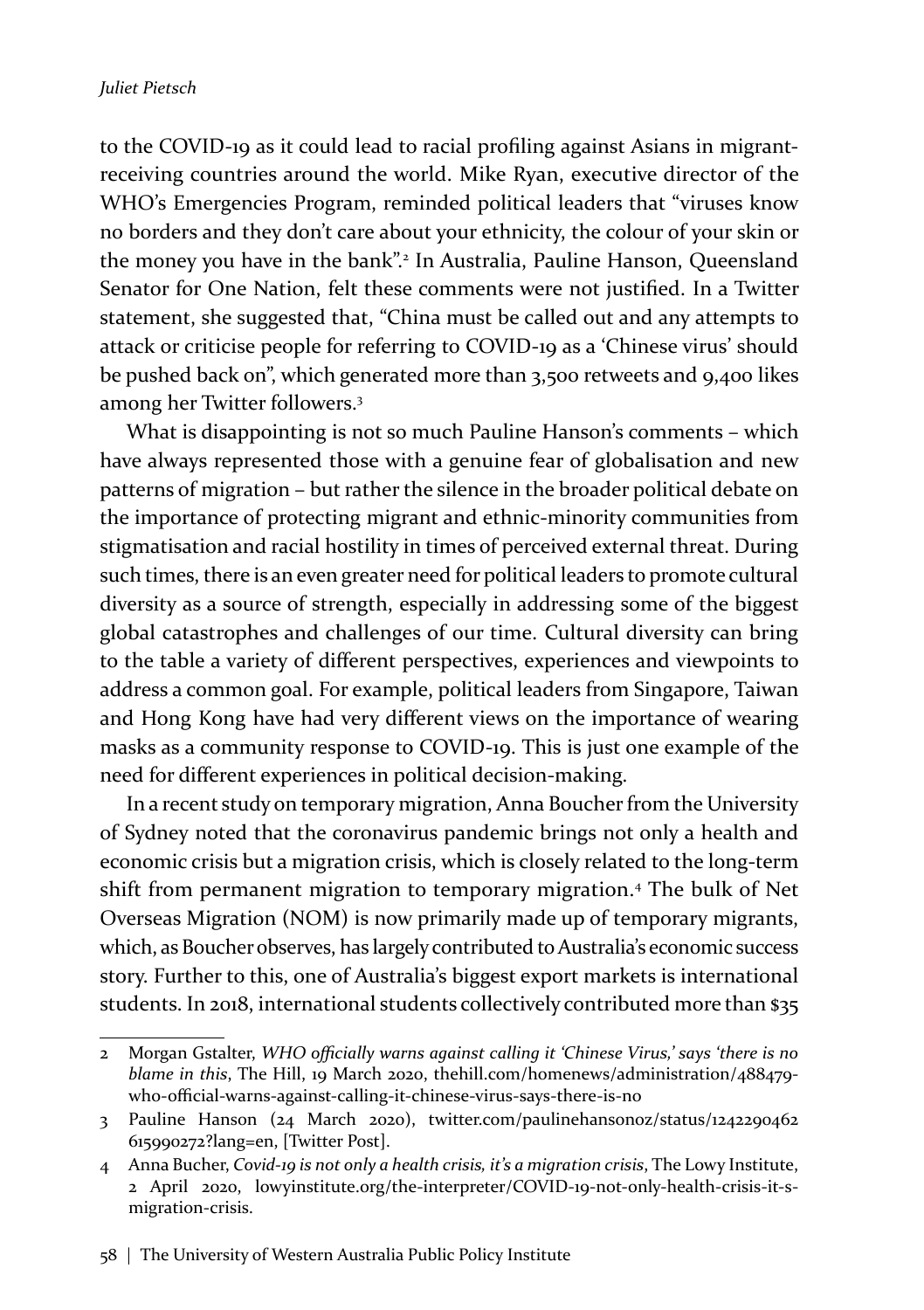billion to the Australian economy, supporting 240,000 jobs, while also partly filling the shortfall in declining federal government funding for Australian universities. Yet, international students and other temporary visa holders were not considered eligible for financial support at the commencement of Australia's coronavirus lockdown. Instead, Prime Minister Scott Morrison remarked that if international students were unable to support themselves, "there is the alternative for them to return to their home countries. Australia must focus on its citizens and its residents to ensure that we can maximise the economic supports that we have".<sup>5</sup>

Migrants of East Asian descent and international students have not been the only targets of stigmatisation and hostility during the COVID-19 crisis. Temporary migrant workers and asylum seekers are also easily forgotten about, often carrying with them a great deal of knowledge, skills and experience, not to mention a great deal of resilience necessary for coping in times of crisis and upheaval. Migrant workers living in overcrowded hostels and asylum seekers in detention centres are experiencing great difficulty in following government directives on social distancing. While more than 80 per cent of asylum seekers have been found to be genuine refugees under the UN convention, they are currently living in conditions that can be regarded as dangerous, with many having existing health conditions that place them in the high-risk categories for COVID-19.

International students, migrant workers and asylum seekers, who now have no access to social welfare, also find themselves between a rock and a hard place, as their home countries are facing COVID-19 outbreaks that are quite likely to be much worse than Australia's. Even if they wanted to go home, with limited access to employment many no longer have the financial means to purchase a return flight. Of course, that's even if there are available flights to their home country. With QANTAS and Virgin Australia grounding virtually their entire fleets, and almost all other international carriers doing the same, finding a flight home is an increasingly unlikely scenario.

What is clear in the present crisis is that 'Team Australia' – a phrase frequently used by politicians – is not inclusive of many migrants and ethnic minorities who are significant contributors to the Australian labour market and social fabric. Their exclusion not only exposes existing social and political inequalities but also whether or not Australia is truly committed to the values of multiculturalism and inclusivity within its democracy. One reason why stigmatisation and racial

<sup>5</sup> Jano Gibson and Alexis Moran, *As coronavirus spreads, 'its time to go home' Scott Morrison tells visitors and international students*, ABC News, 3 April 2020, abc.net.au/news/2020- 04-03/coronavirus-pm-tells-international-students-time-to-go-to-home/12119568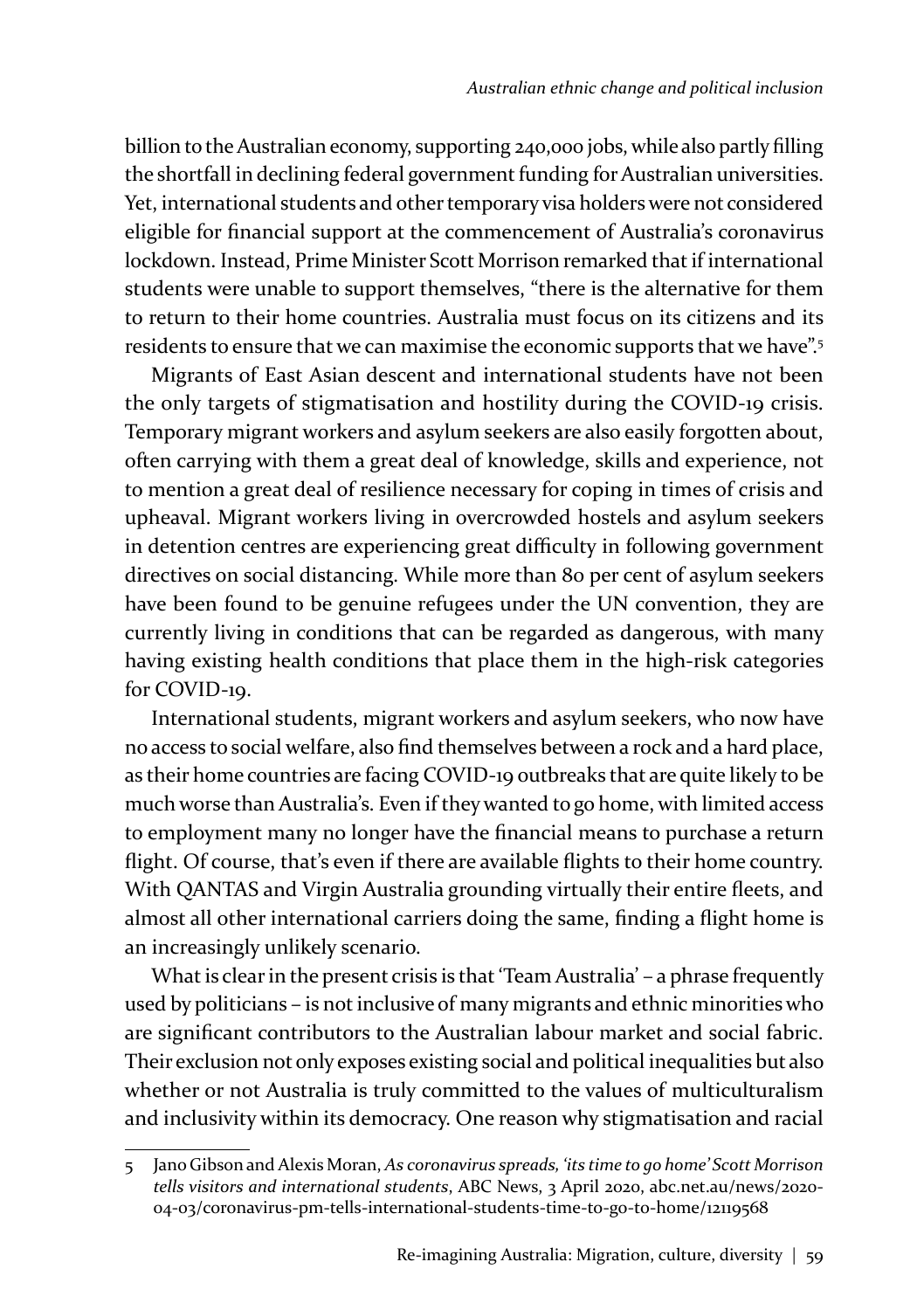hostility towards migrant and ethnic-minority groups continues in Australia without any real challenge is the lack of ethnic political representation and leadership. In a case study of India, Simon Chauchard (2014) shows that improving ethnic representation in politics matters for intergroup relations, because their presence in leadership roles signals that members of disadvantaged groups ought not to be treated with hostility.<sup>6</sup> The numerous benefits of ethnic representation have been found in other democracies with culturally diverse populations. For example, across Europe, Bloemraad and Schönwälder (2013) find that "political parties are gradually recognising that they need to broaden their appeal to reach out to residents of migrant origins and to represent this new diversity in their membership and leadership."<sup>7</sup> Other studies in the United States, Canada, and the United Kingdom have similarly demonstrated the symbolic and material benefits of descriptive representation for racial and ethnic minorities.<sup>8</sup>

Greater ethnic representation and inclusion in politics not only brings about important symbolic social change but also includes migrants and ethnic minorities in decision-making processes more generally, especially on issues such as racism that have a disproportionate impact on new migrants with markers of difference to the majority population. Internationally, research has shown political representatives with experience of stigmatisation and racial hostility are more likely to make a stand on racism and the protection of marginalised communities from harm. For example, Heath *et al.* (2013) demonstrated the similarities in the political agendas and opinions of ethnic minority candidates on issues such as combating racial discrimination and labour-market disadvantage.9 Of course, not all ethnic candidates are likely to have similar views on social and political issues that influence party-political decision-making. However,

<sup>6</sup> Simon Chauchard*, '*Can Descriptive Representation Change Beliefs about a Stigmatized Group? Evidence from Rural India', *American Political Science Review*, 108 (2), 2014, p. 403-422.

<sup>7</sup> Irene Bloemraad and Karen Schönwälder, 'Immigrant and Ethnic Minority Representation in Europe: Conceptual Challenges and Theoretical Approaches', *West European Politics,*  36, 2013, p. 565.

<sup>8</sup> Susan Banducci, Todd Donovan and Jeffrey Karp, 'Minority Representation, Empowerment, and Participation', *Journal of Politics,* 66, 2004, p. 534-56; Karen Bird, 'The Political Representation of Visible Minorities in Electoral Democracies: a Comparison of France, Denmark, and Canada', *Nationalism and Ethnic Politics,* 11, 2005, p. 425-65; Karen Bird, Thomas Saafeld and Andreas Wüst (eds.), *The Political Representation of Immigrants and Minorities: Voters, Parties and Parliaments in Liberal Democracies*, Routledge, 2011; Didier Ruedin, 'Ethnic Group Representation in a Cross-National Comparison', *Journal of Legislative Studies,* 15, 2009, p. 335-54.

<sup>9</sup> Anthony Heath *et al.*, *The Political Integration of Ethnic Minorities in Britain*, Oxford University Press, 2013.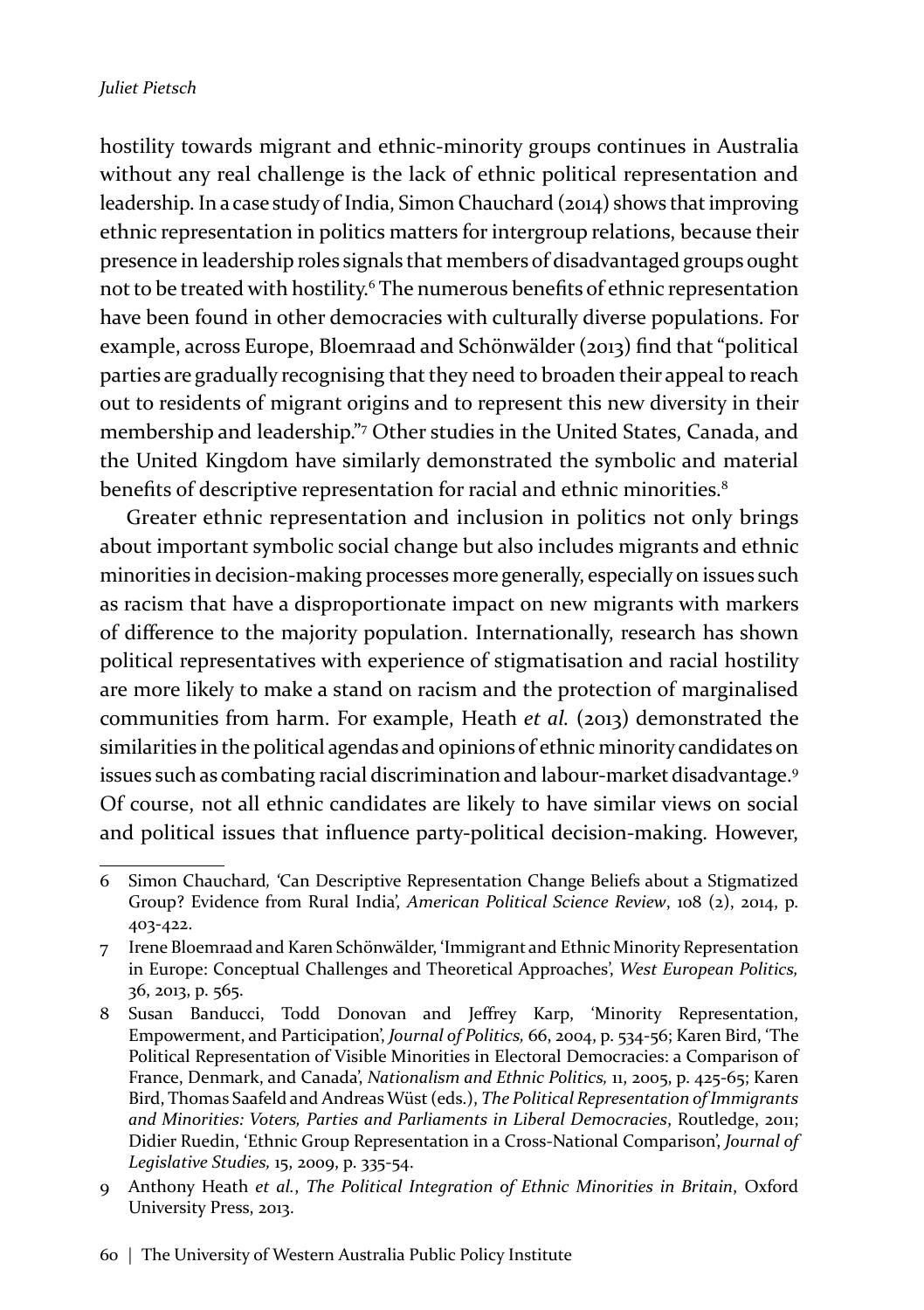in terms of combating racism, preliminary evidence in Australia suggests those with a migrant or minority background are more likely to make a stand. As an example, 21 March was the UN's International Day for the Elimination of Racial Discrimination. With the spike in COVID-19 related racism cases, it seemed like a good opportunity for senators and MPs to remind Australians of the importance of combating racism, xenophobia, stigmatisation, hostility and other forms of racial intolerance that are known to increase in times of perceived external threat. However, any gestures of support were limited to just a handful of politicians with a relatively recent experience of migration or racism.

In scanning the official digital platforms senators and MPs use to connect with local constituents, it is clearly evident those with a personal experience of migration or racism are the ones most likely to post or tweet an acknowledgment of the value of cultural diversity and the need to protect minority communities from harm. On 21 March, the Egypt-born Anne Aly, Member for Cowan, asked Australians to "use today to reflect, and remind ourselves of the need to be ever vigilant against hatred and division in our society".10 The Malaysia-born Penny Wong, Senator for South Australia, called for Australians to "make Australia more inclusive, accepting, respectful and equal".<sup>11</sup> Peter Khalil, Member for Wills and with parents born in Egypt, has acknowledged the importance of the Australian-Kurdish community in his electorate and its contribution to Australia's multicultural society. Maria Vamvakinou, Member for Calwell, acknowledged that the COVID-19 crisis meant that "For those Australians who have lived through war and depression, who have experienced expulsion from their homes and the destruction of their lives, understanding the current threat to our lives, here in this lucky country, will come easier than to those of us who have not had such experiences".<sup>12</sup> Finally, Linda Burney, Member for Barton and an Indigenous Australian, highlighted the challenges faced by Chinese restaurant owners and grocers in her electorate<sup>13</sup> (as well as Indigenous and remote communities) who are disproportionately at risk of catching, and perhaps dying from, COVID-19.

<sup>10</sup> Anne Aly (21 March 2020), https://www.facebook.com/anneazzaaly/posts/today-march-21st-is-the-international-day-for-the-elimination-of-racial-discrimi/1035582463490283/ [Facebook Post].

<sup>11</sup> Penny Wong (21 March 2020), https://twitter.com/welcomingaus/status/1241155728 502472704 [Twitter Post].

<sup>12</sup> Maria Vamvakinou (21 March 2020), https://www.facebook.com/pg/mariavamvakinou/ posts/?ref=page\_internal [Facebook Post].

<sup>13</sup> Linda Burney, *We stand with you and we are going to get through this together*, Speech at the House of Representatives, 27 February 2020, https://www.lindaburney.com.au/ speeches.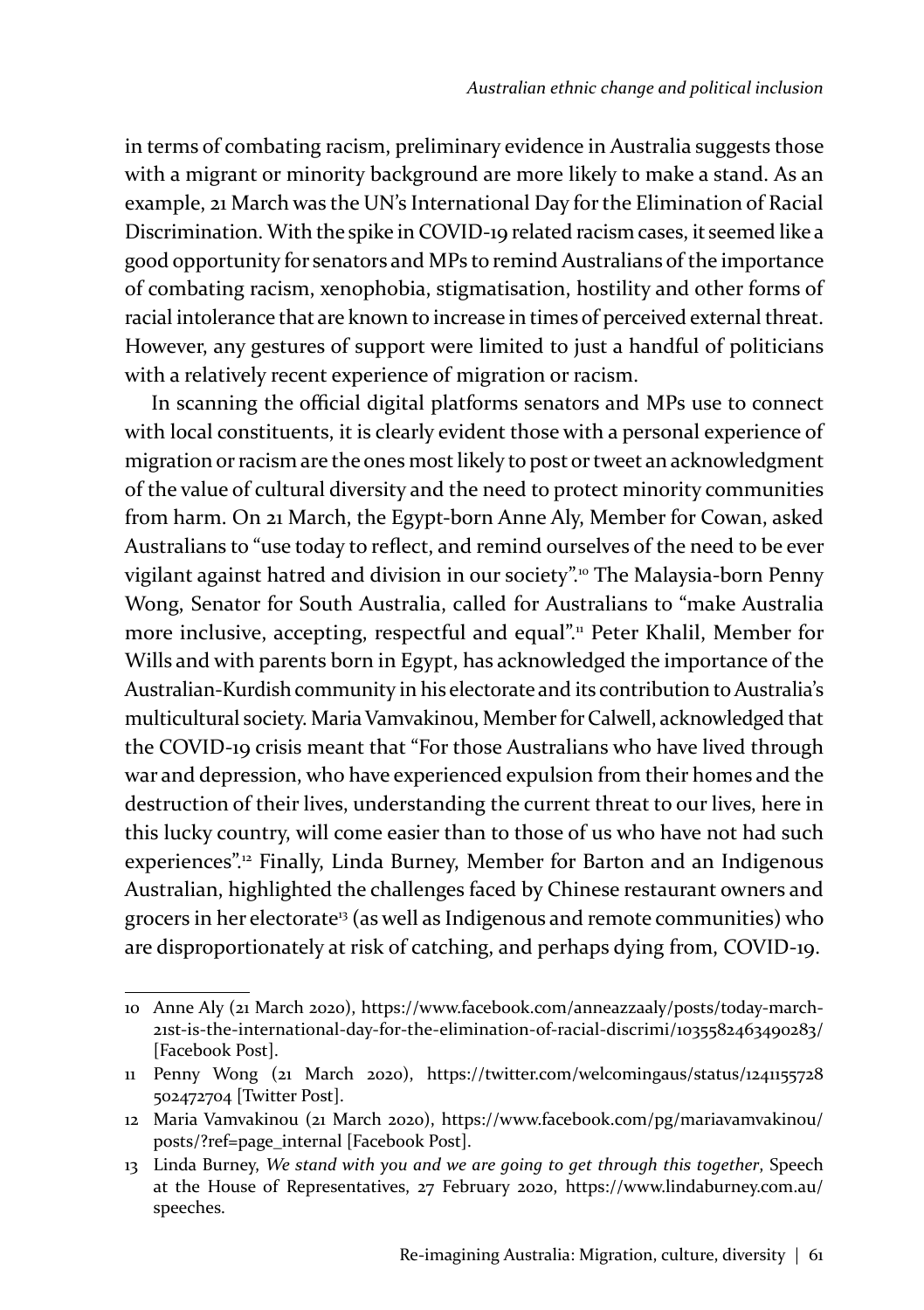#### *Juliet Pietsch*

The examples above show racial and ethnic representation in politics matters. While there are always exceptions, on the whole the academic literature in migrantreceiving countries has found those with a relatively recent experience of migration or racism are more likely to make a stand on changes to legislation and policies that have a disproportionate impact on migrants and ethnic communities.<sup>14</sup> Having one or two voices in Parliament is a step forward in making symbolic change. However, a stronger collective voice is more likely to result in substantive policy changes that address racism as well as promote the benefits of diversity as a source of strength. At present, that only a few politicians in Australia regularly make a public stand during times of crisis, economic instability or perceived threat is a possible reflection of a lack of wider party buy-in. In this sense, Australia is an outlier compared to other Western immigrant societies and stands out as not only having limited ethnic representation compared to other parliaments around the world, but also as having a weak political voice necessary to stand up against racism and drive change in social attitudes. This is perplexing in a country that prides itself on its multicultural successes.

The world we live in is far more globally interconnected than ever before. While there are always initial social, cultural and policy challenges with each migration wave, Australia needs to ensure that all of those living within its borders are treated with care and dignity, and are seen to be part of the solution to national and global crises rather than the cause. It is the acknowledgment, strengthening, equipping and resourcing of Australia's migrant and ethnic communities that will assist with the kind of innovation and problem-solving needed to address some of the most difficult social and political challenges. Following the coronavirus pandemic, other crises – such as climate change, mass human displacement, terrorism and extremism, global poverty, economic insecurity and violence towards women and children – await urgent attention. Australia will need a well-resourced and valued migrant population to contribute to solving some of the serious problems that lie ahead. This will require strengthening our commitment to the value of diversity within Australia's core political institutions as a first step. The next step may require a rethink on migration policy more generally. The global health crisis has exposed a possible fragility in migration policy, as demonstrated by the sudden experiences and feelings of insecurity within Australia's comparatively large migrant and ethnic-minority population.

<sup>14</sup> Juliet Pietsch, *Race, Ethnicity and the Participation Gap: Understanding Australia's Political Complexion*, University of Toronto Press, 2018.

<sup>62  |</sup>The University of Western Australia Public Policy Institute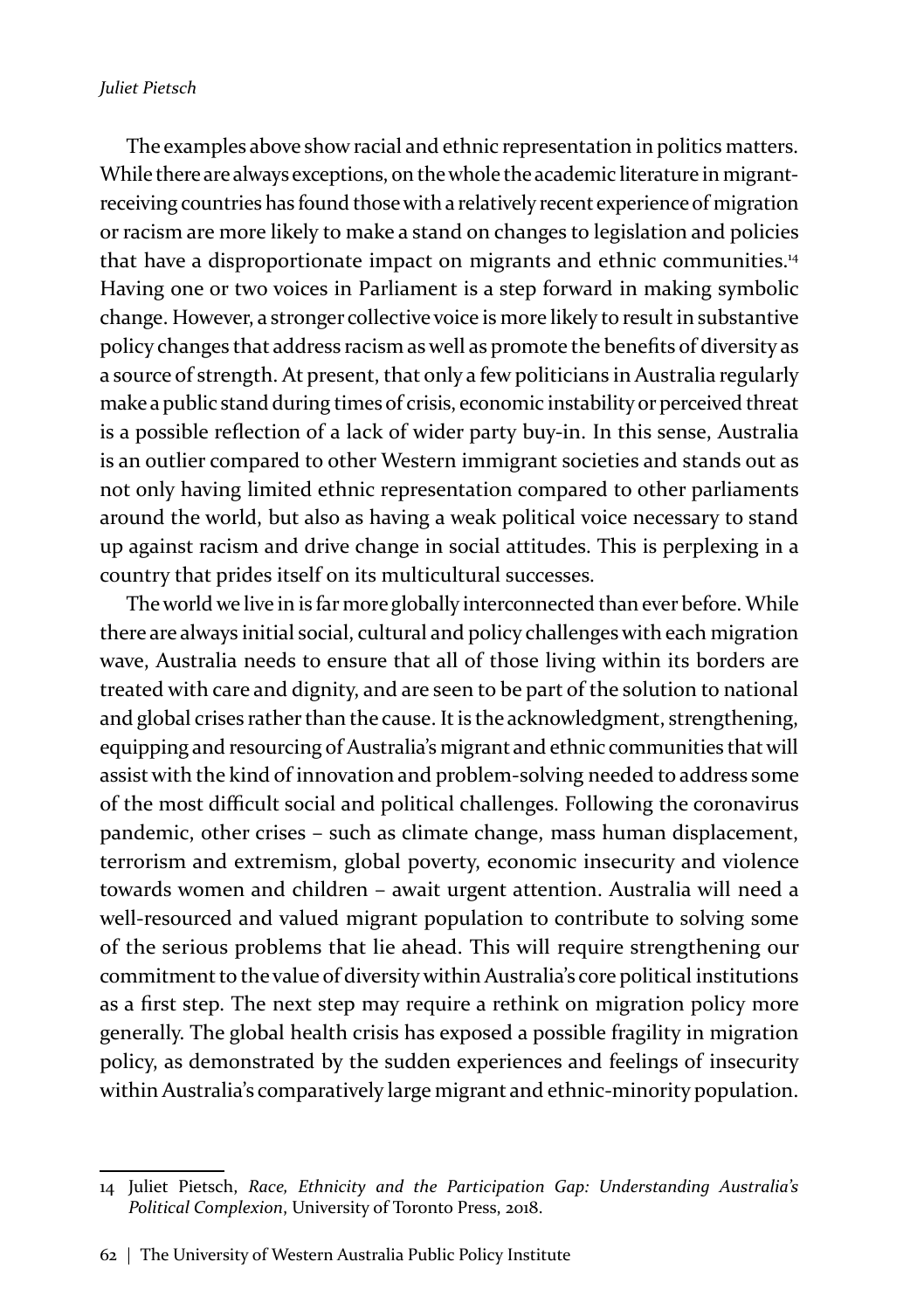*Juliet Pietsch is a Professor of Political Science at Griffith University and Head of the School of Government and International Relations. She has particular research interests in Australian politics, migration and comparative politics.*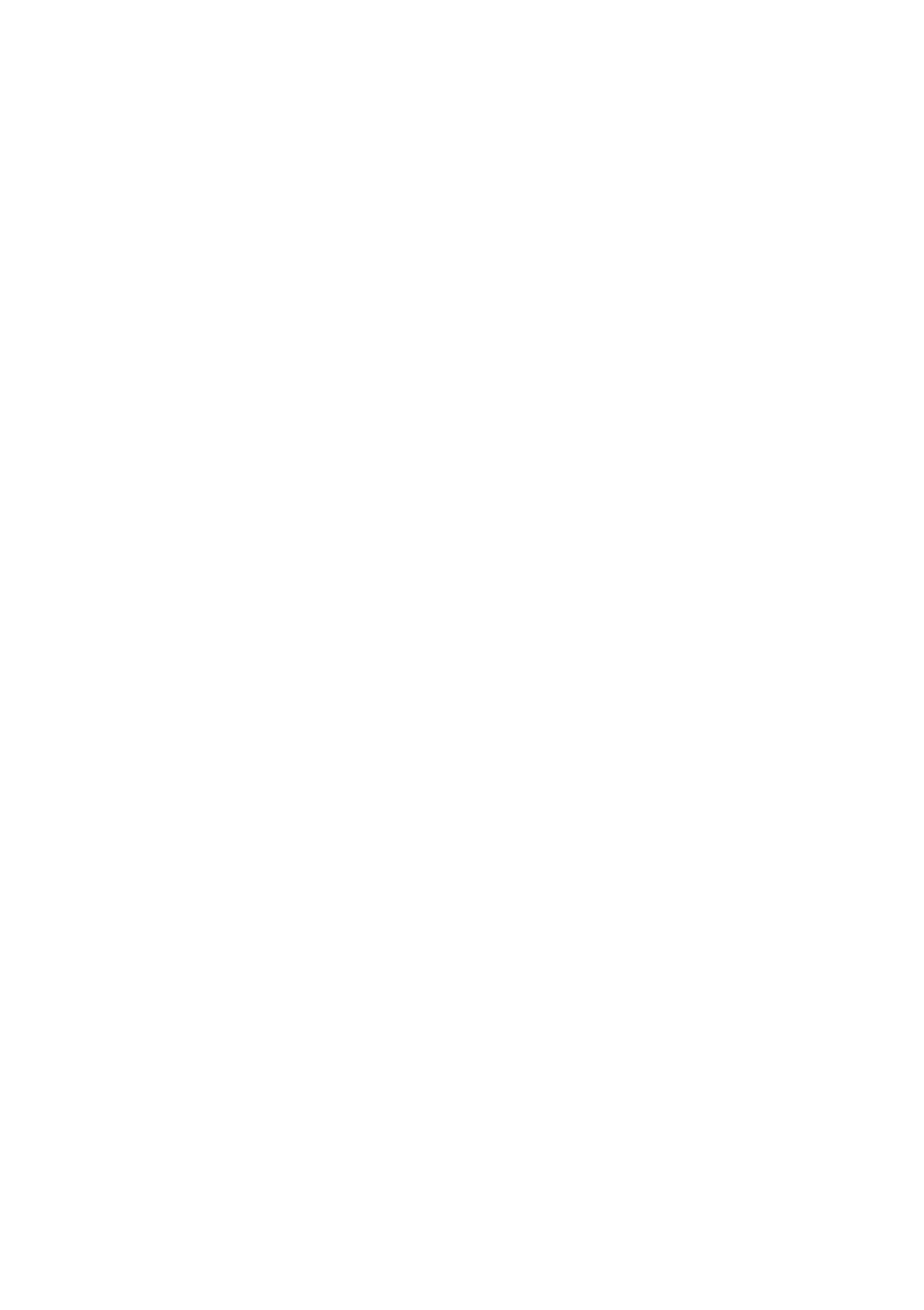# An immigration economy that lacks ethnic diversity in its politics and government

Benjamin Reilly

#### **Introduction**



This short piece surveys three big challenges for migration, democracy and diversity in Australia.

The first challenge is our historically exceptionally high rate of immigration, which for the past two years has been increasing our population at a faster rate than our national economic growth. Even though immigration contributes to economic growth, it has now reached the point that per capita income levels are, for the first time in a generation, declining.

A second major challenge is the differential impact of migration on our cities and regions. Migration in Australia is not evenly distributed, but is accruing overwhelmingly in Sydney and Melbourne, while other cities, and in particular regional areas, are missing out. Australia's fastest-growing city, Melbourne, received 120,000 additional residents in 2018 – 2,400 a week. Most of this population growth (65 per cent) was due to net overseas migration and concentrated in outer suburbs. In comparison, the rest of Victoria could attract less than 20,000 people all year. This is causing great congestion, bottle-necks and problems of basic servicing of outlying areas. Various government schemes to try to address this problem – by incentivising migrants to settle in rural areas, for instance – have had some success at the individual level but have done little to shift the balance in terms of overall numbers.

A final challenge is one for our political system, and our political parties and parliaments in particular. These key institutions of democracy are no longer themselves representative of the diversity of our society. The composition of our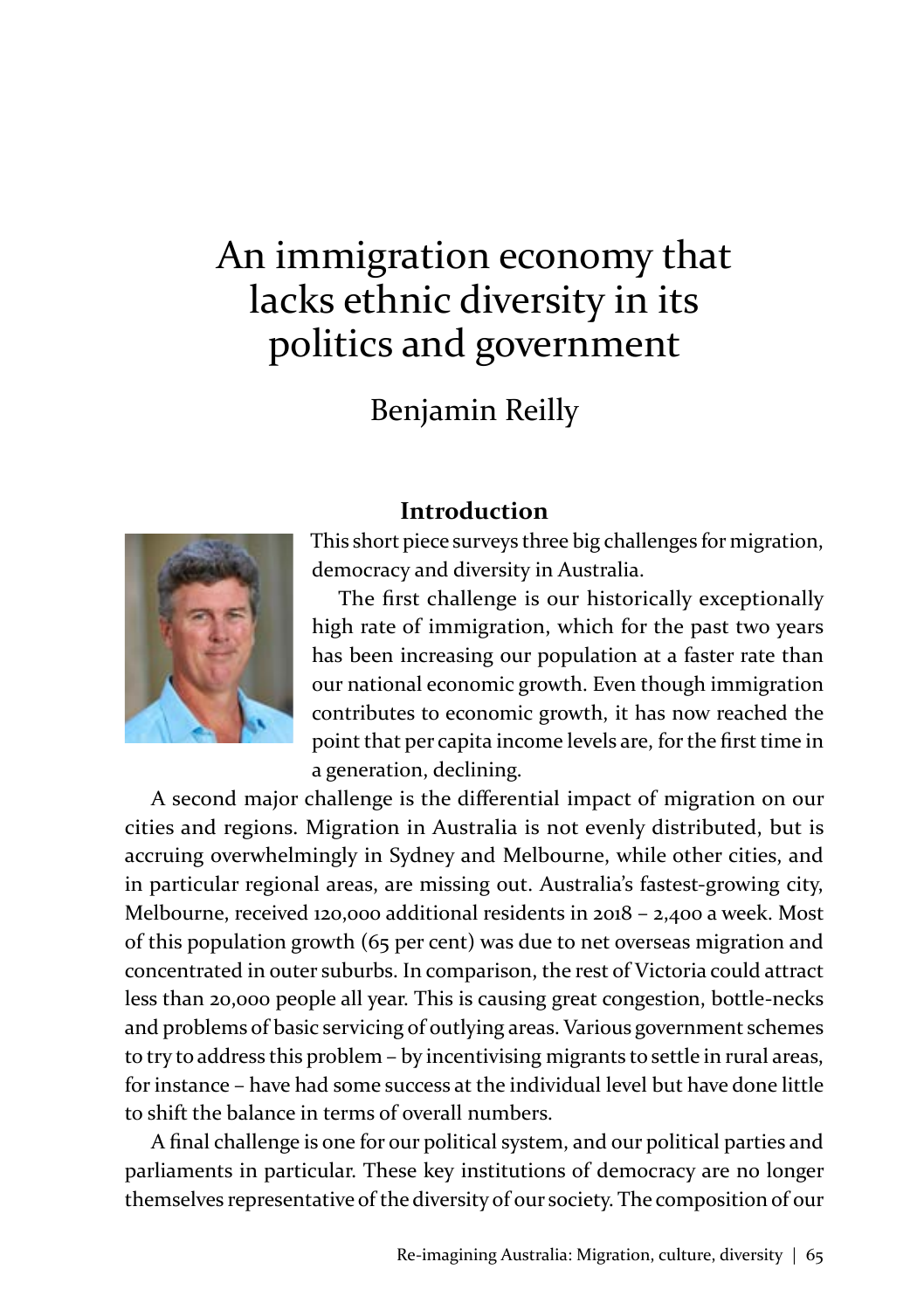immigration has changed dramatically – most now comes from the Indo-Pacific, rather than Europe, as in the past. India and China have overtaken traditional migration countries such as the United Kingdom and New Zealand as our top source countries. But our politics has not kept pace, and recent research has found that our parliaments in particular are highly *unrepresentative* of our diversity. We fall well behind other comparable countries on most measures and in some ways the problem is getting worse, not better.

#### **Discussion**

Immigration has been a great boon for Australia – indeed, it was successive waves of post-war immigration that, more than any other factor, saved Australia from global marginalisation, domestic parochialism and economic decline. Our country has been immeasurably benefitted by the new entrants from all parts of the world. Australia's population has doubled in size over the course of my lifetime, and today almost half the population were either born overseas or are the children of someone born overseas.

But with this change has come a new and troubling dependence. Australia's economy is now addicted to immigration. This has been very good for the size of our economy and for those who can afford to live in well-serviced areas of major cities. But for those who are pushed into the outer suburbs, which includes a large proportion of immigrants themselves, things are much harder. Commuting time, public transport and basic infrastructure for example, simply have not kept pace with our immigration-fuelled growth.

There is also a deeper problem. Immigration has changed from a situation where those outside Australia are lured here by a growing economy to one where our growing economy is a result of that very migration itself. We are in danger of turning immigration itself –- rather than innovation and productivity improvements –- into a major driver of economic activity, with growth stemming purely from the infusion of new people and the resulting demand for housing and services.

Without new migrants from Asia each year, Australia's economy would quickly slide into recession. Indeed, on estimates of per capita GDP, Australia has been in a per capita recession since 2019. The reason is not the composition of migration but the rate. For the past decade, we have been increasing our population via international migration at over 200,000 migrants per year. In recent years, that figure has been higher, increasing our total population by almost one per cent a year. As a result, since 1990, Australia's population has increased by almost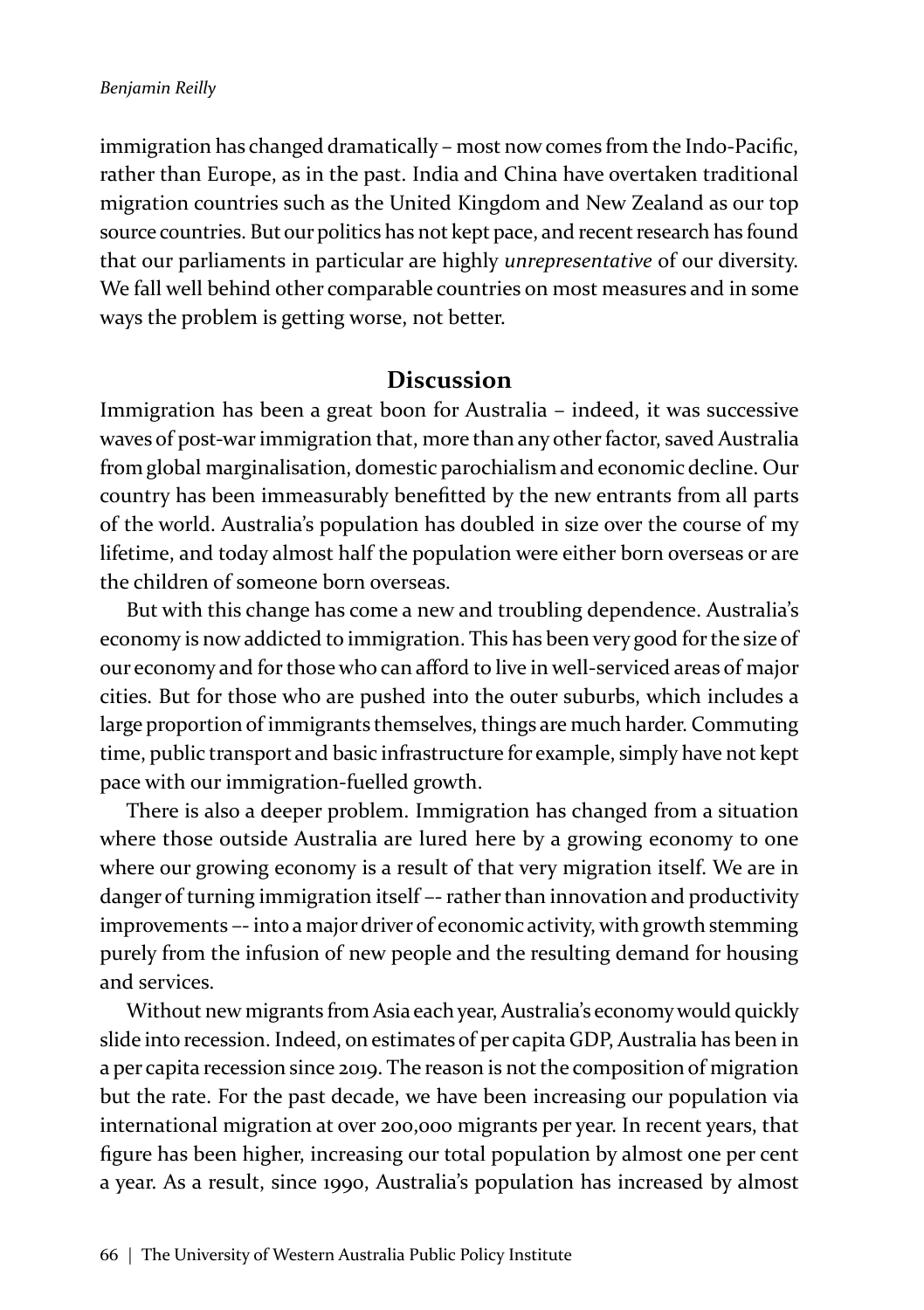50 per cent – an historic and unprecedented pace of growth even when compared to other settler societies such as the US or Canada.

As *The Australian's* Adam Creighton has argued,

"Politicians crow about the scarcity of our recessions – by convention, two quarters of negative GDP growth – but the relentless influx of people means it's nigh on impossible to have one.

Consider that US net overseas migration was 595,000 last year; in Australia, with less than 8 per cent America's population, it was about 240,000. Indeed, when adjusted for population, Australia has had recessions in 2000, 2006, late 2008 and is almost certainty in the midst of one now.

GDP growth is being propped up by immigration-fuelled population growth. When you account for population growth, the Australian economic 'miracle' quickly evaporates. In fact, on a per capita basis, Australia is one of the worst performing economies in the developed world".<sup>1</sup>

Some analysts go further, arguing that immigration in Australia has the characteristics of a Ponzi scheme, in which ever-increasing infusions of new entrants are needed to stave off an inevitable collapse. Sydney University's Salvatore Babones, for instance, argues that Australia has become "the world's first immigration economy":

"As Australia's population grows, the country needs exponentially more and more immigrants in order to continue to reap the same economic benefits. As a result, Australia's heavy reliance on immigration to float the economy and fund government budgets runs the risk of turning into a giant immigration Ponzi scheme. So far, Australia has more or less been able to stretch existing infrastructure to accommodate a much larger population. But sooner or later, things will come to a head. When they do, Australia may experience the world's first immigration economic crash."<sup>2</sup>

Universities are both the beneficiaries of this shift and part of the problem. In 2019, the total number of international students in Australia hit an all-time high

<sup>1</sup> Adam Creighton, *GDP has never been an ideal measure of nation's health*, The Australian, 25 February 2020.

<sup>2</sup> Salvatore Babones, *The world's first immigration economy*, Foreign Policy, October 2018.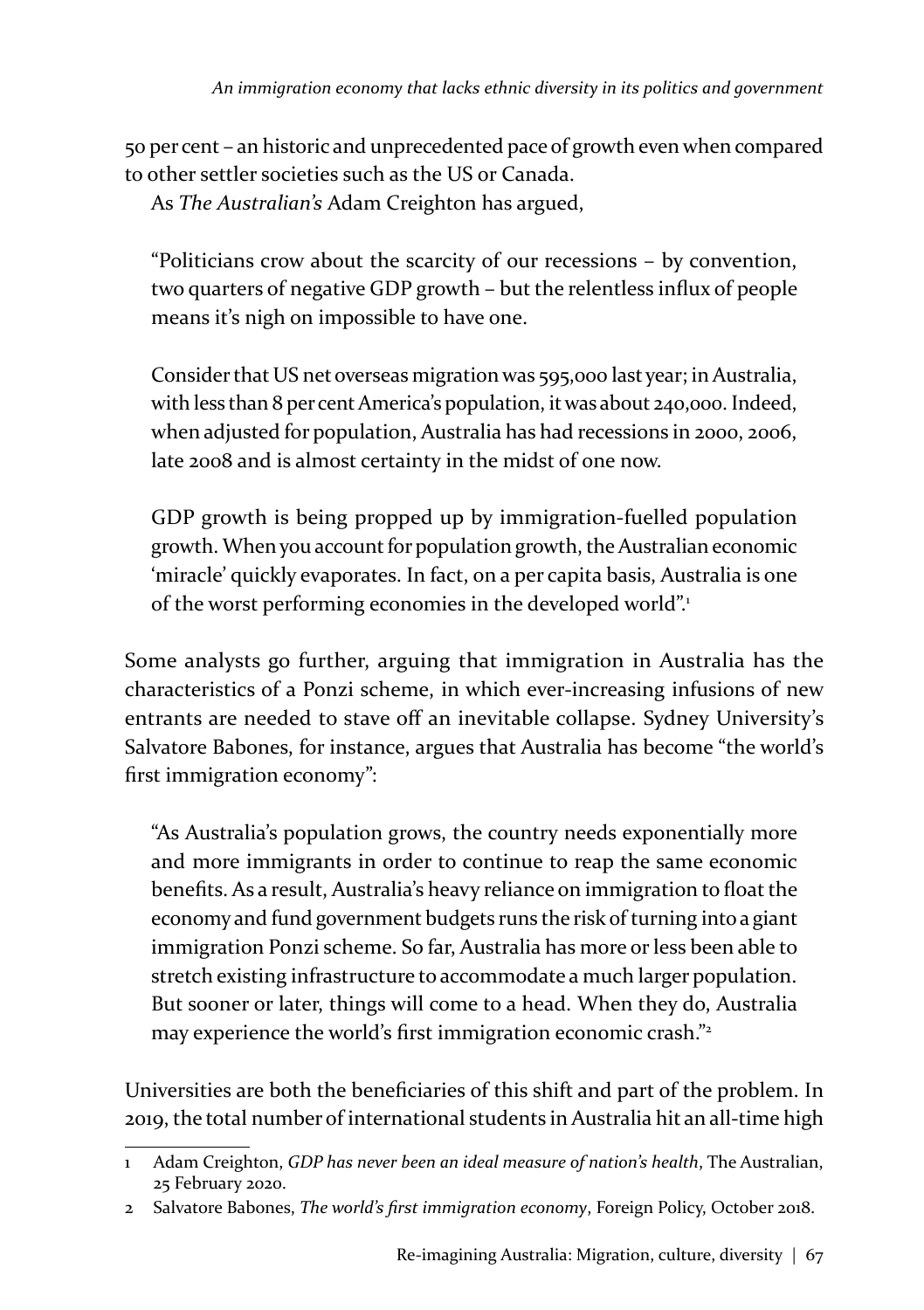of 613,000 – many of whom are attracted by the prospects of post-study work visas. But despite all the rhetoric about skills and targeted occupation lists, many students and indeed skilled visa holders find their post-study careers mired in lowskilled work. The Grattan Institute has found that of the one million temporary visa holders in Australia – a huge number for a country of 25 million people almost 60 per cent of the 600,000 who are in work are in low-skill occupations.

A quarter of all workers with temporary skilled visas are in low-skilled occupations. As well as being a poor investment for the students and temporary workers themselves, this has created a large pool of workers competing for the low-skilled entry-level jobs on which many of Australia's young people and those from disadvantaged backgrounds rely for the first steps in employment. This strains social cohesion and could also undermine popular support for immigration more generally.

A final challenge for democracy and diversity in Australia is our increasingly unrepresentative politics. An ever more diverse Australian society is represented politically by parliaments which look less and less like the population at large. This is not just a case of needing to catch up with a changing society. Our federal parliament, for example, is far less diverse in its ethnic composition than comparable assemblies in Canada, New Zealand and the United Kingdom, despite ours having on most measures a higher degree of societal diversity.

Consider some statistics. According to one survey, one in 10 MPs elected in the recent British election are from black and minority ethnic backgrounds. At the 2019 Canadian federal election, 15.1 per cent of MPs elected were what the Canadians call 'visible minorities'. In New Zealand, Maori seats are reserved in Parliament, over six per cent of all MPs hail from the Polynesian region and another six per cent from Asia. By contrast, only nine of 227 or four per cent of Australian federal MPs have non-European heritage. Under-representation extends to senior leadership levels. Not a single Australian federal minister is from an Asian-Australian background. In stark contrast, upon becoming Prime Minister, Boris Johnson said he would form a "cabinet for modern Britain", including four British Asians in senior positions. In Canada, six of the 37 members of the Cabinet are Canadians of Asian heritage. Australia lags behind its peers in every aspect of political representation of culturally diverse minorities.

Studies by Juliet Pietsch<sup>3</sup> have found that in comparative terms, Australia's

<sup>3</sup> Juliet Pietsch, *Race, Ethnicity, and the Participation Gap: Understanding Australia's Political Complexion*, University of Toronto Press, 2018. Juliet Pietsch*, '*Trends in Migrant and Ethnic Minority Voting in Australia: Findings from the Australian Election Study', *Ethnic and Racial Studies*, 40(14), 2017, p. 2463–2480.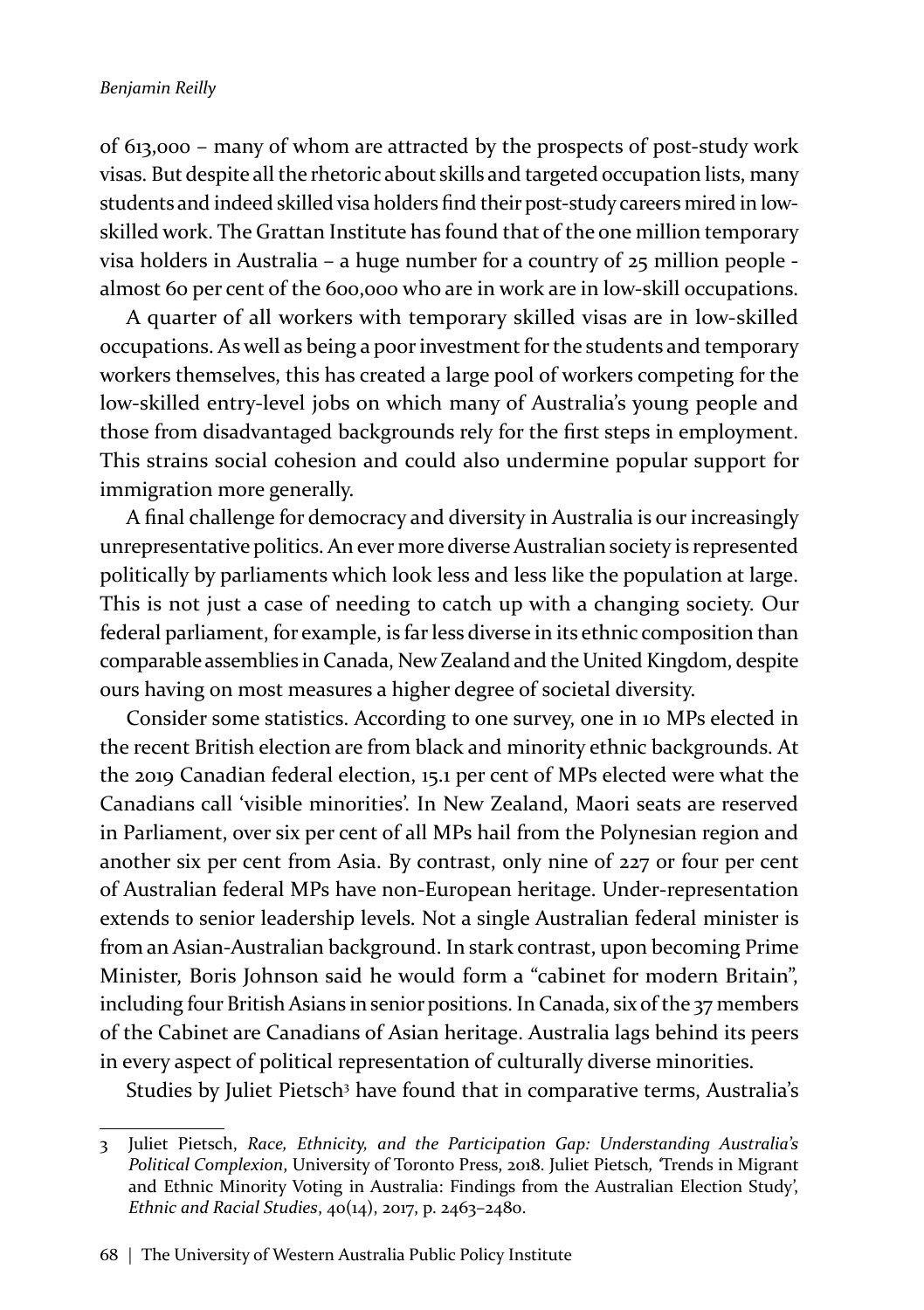very low rates of immigrant and ethnic minority political representation are particularly concentrated in the federal House of Representatives, where governments are formed. This democratic deficit suggests the existence of persistent ethnic hierarchies within our formal political institutions – including our political parties, who are responsible for recruiting and nominating candidates – which is inconsistent with democratic ideals of representation and accountability in pluralist societies.

The paradox here is that our major political parties, while struggling to put forward diverse candidates, are extremely attentive to ethnic voters. Our major parties have consistently sought to incorporate ethnic voters into their fold. The research on migrant voting in Australia shows that the "ethnic vote" has almost disappeared. Today, migrants come from an array of countries (with India and China the fastest-growing source), but tend to vote in similar ways to the rest of the population, following class cleavages rather than ethnic origins. In 2013, India was Australia's largest source country, making up 23 per cent of the total migration program, with China second largest and Vietnam, Malaysia, the Philippines, Sri Lanka, Korea and Singapore all in the top 10 for skilled migrants in Australia. The disappearing ethnic vote at a time of increased migration from abroad is the dog that did not bark of Australian politics.

Nonetheless, Australian politics does have a clear problem in terms of ethnic representation in the leadership of our parties and particularly in our parliaments. Osmond Chiu has written about this situation from the perspective of a Chinese Australian. He argues Asian-Australians face a range of barriers to political participation. In most seats, political parties do not see pre-selecting Asian candidates as electorally advantageous, while Chinese-Australians face additional hurdles due to the foreign interference debate. While parties have courted Asian-Australian communities, these are primarily vehicles for financial donations with no role in party decision making. This means that engagement is often 'transactional' and focuses on fundraising or numbers for support in pre-selections rather than improving representation.<sup>4</sup>

One positive consequence of this situation is that even as Australia's parties struggle to nominate diverse candidates, they remain broad-based in their electoral strategies. I believe that we are lucky that Australian politics has never featured ostensibly ethnic parties of the kind common in many diverse democracies, including comparable countries such as the United Kingdom

<sup>4</sup> Osmond Chiu, *What should Australia do about ... its politics being too white?*, China Matters Explores, January/February 2020, http://chinamatters.org.au/policy-brief/policybrief-january-february-2020/.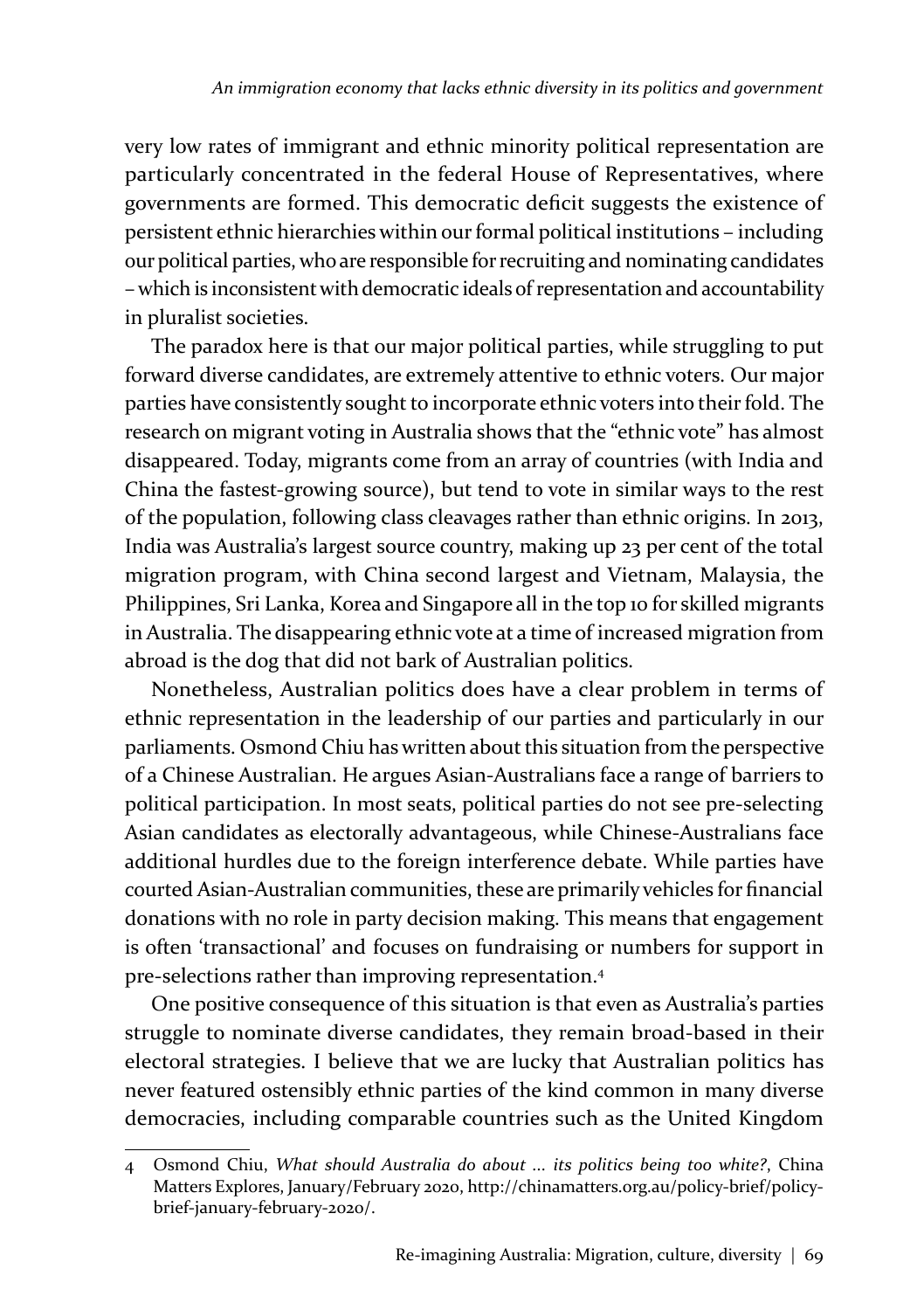(e.g. the Ulster Unionists and Sinn Féin), Canada (Parti *Québécois*) or New Zealand (*Māori Party*). One reason for this is our political institutions: the combination of compulsory voting, majoritarian elections, preferential balloting and impartial redistricting has made elections a contest for the political centre, and protected the positions of the major parties of government.<sup>5</sup> This has made it difficult for ethnically-based movements to emerge – including in the Senate, which offers much lower barriers to entry. Although some might argue that populist insurgent parties such as One Nation are an example of a 'white right' ethnic party themselves.

### **Policy recommendations**

- » The federal and state parliaments should publish data on the cultural diversity of its parliamentarians.
- » Political parties should foster internal diversity in party membership, party executives and candidate pre-selection processes.
- » Political parties should adopt targets, e.g. 20 per cent of culturally diverse candidates for winnable seats.
- » GDP per capita should be used as a relevant indicator and migration rates adjusted when it turns negative.
- » Skilled migration visas should not be available for unskilled labour.

*Benjamin Reilly is Professor of Political Science and International Relations in the School of Social Sciences at The University of Western Australia and a Fellow of the UWA Public Policy Institute. His work focuses on democratisation and electoral reform in ethnically divided societies.*

<sup>5</sup> Benjamin Reilly, *Democracy in Divided Societies: Electoral Engineering for Conflict Management*, CUP, 2001; idem, 'Centripetalism and Electoral Moderation in Established Democracies', *Nationalism and Ethnic Politics*, 24(2), 2018, p. 201–221.

<sup>70 |</sup> The University of Western Australia Public Policy Institute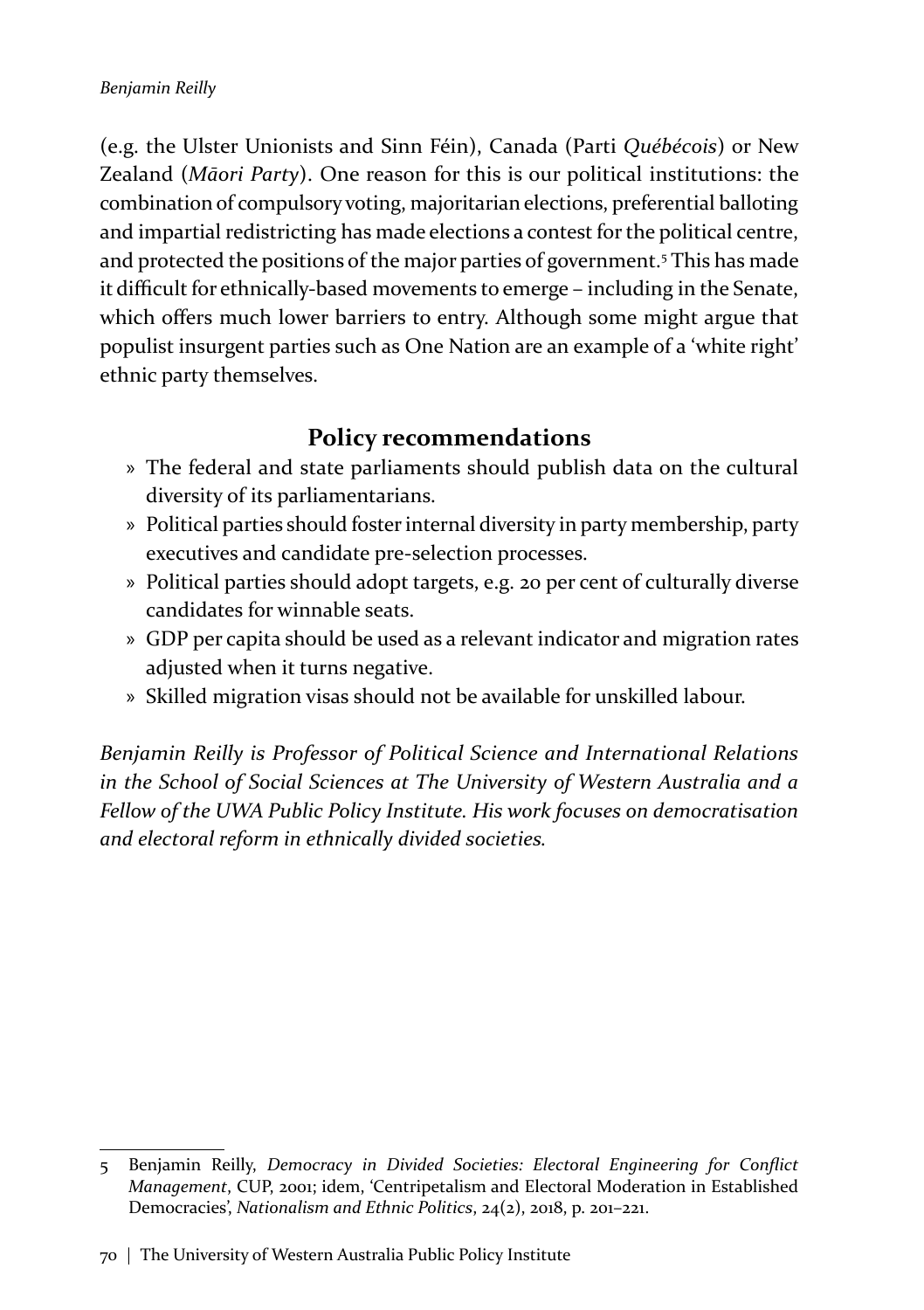# Is Australia at ease with itself? Shamit Saggar



Commentators, who are used to comparing countries, particularly across the rich, developed world, take Australia in their stride. Its economy, schooling, healthcare, infrastructure and social values are regularly put up against those of Western Europe and North America, allowing intelligent comparisons to be drawn. Like is compared with like.

But when it comes to the ethnic composition of its population these comparisons are distorted by history. The unspoken twist is that, until two generations ago, Australia practised a policy of racial exclusion. The nation-builders of federation sought to place a tight straitjacket on the ethnic complexion and character of future Australians, reflecting the values of the early post-Victorian age. This policy persisted into the 1970s and meant that Australia remained, for a very long time, in Asia but certainly not *of* Asia.

In 2020 it is possible to see the results of this social experiment. Very few older Australians beyond their fifties are of non-European descent, and this demographic feature is now hard-baked into politics and policy debates. There is a danger that political and business leaders, seeing little ethnic heterogeneity in their ranks, absent-mindedly miss the very real changes that have taken place in a country much browner than when they grew up.

The over-fifty white Australians have also grown up as the first generation that has had to share legal rights and citizenship with Indigenous Australians. They have done so starting from a low base but progress has been glacial.

#### **Differences and distinctions**

In policymaking terms, these changes also affect how smart, evidence-based policies are formulated to meet changing circumstances. For example, each new slew of proposals concerning health and social care, taxation on higher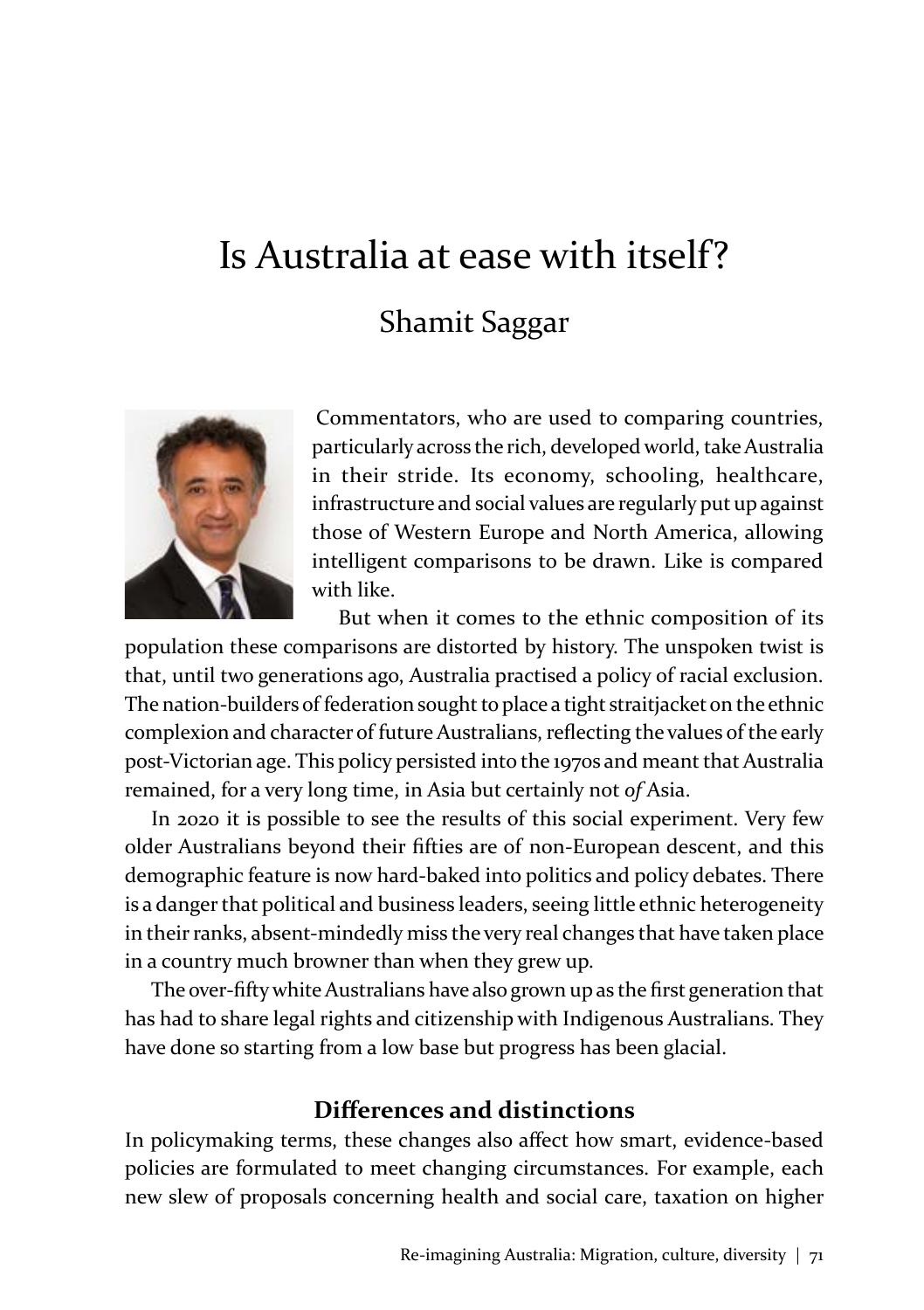#### *Shamit Saggar*

earnings and property ownership is perceived very differently by white Australians than their ethnic-minority counterparts. This is chiefly because the former are structurally older, better off and homeowners, so they are more reliant on (and exposed to changes in) these services and policies.

Equally, younger Australians are considerably more likely to be of Asian (and increasingly of African, Middle Eastern and Pacific Islander) heritage, and are disproportionately impacted by policy proposals in tertiary education, access to the housing market and international visa regimes that give them access to overseas labour markets and public benefits. These are the parts of public life in which they participate in larger numbers. Besides generational differences, Australia's Asian groups are concentrated in urban areas and mostly untouched by social care needs, so policies to expand infrastructure and services in those areas will have similar uneven impacts.

Much the same happens in other ethnically plural, developed societies. For example, as the UK began a dramatic shift to a mass higher-education system 25 years ago, it was possible to predict that a very large slice of the new participants would hail from its young ethnic minority groups, the parents and grandparents of whom had settled there a couple of decades previously.

In other words, a subtle yet significant ethnic twist is contained in each of these policy areas and therefore in the formulation of future public policies. The question is how much emphasis should be given to these differential exposures and impacts, regardless of how important we think that ethnic differences are in themselves.

By not taking these demographic facts into account it is easy to imagine a major lacuna in policymaking. In the early phase of the COVID-19 public health crisis, the Commonwealth government sought to support employment through a wage subsidy program, but specifically excluded temporary skilled visa holders, substantial proportions of whom are from Asia and India in particular. The uneven effects of the policy are not hard to see.

#### **Dealing with the past**

Modern Australia is a tale of its racial history benignly distorting the present. Meanwhile demographic destiny is not only about the past, in which White Australia was the only Australia. Indigenous Australia remained outside the realm of official recognition until the 1960s, and national reconciliation continues to elude government to this day. It is wise to remember that for much of the postwar period, Australia's leaders anguished over the need to populate or perish, heralding the large migration of white Europeans to the young, hopeful country.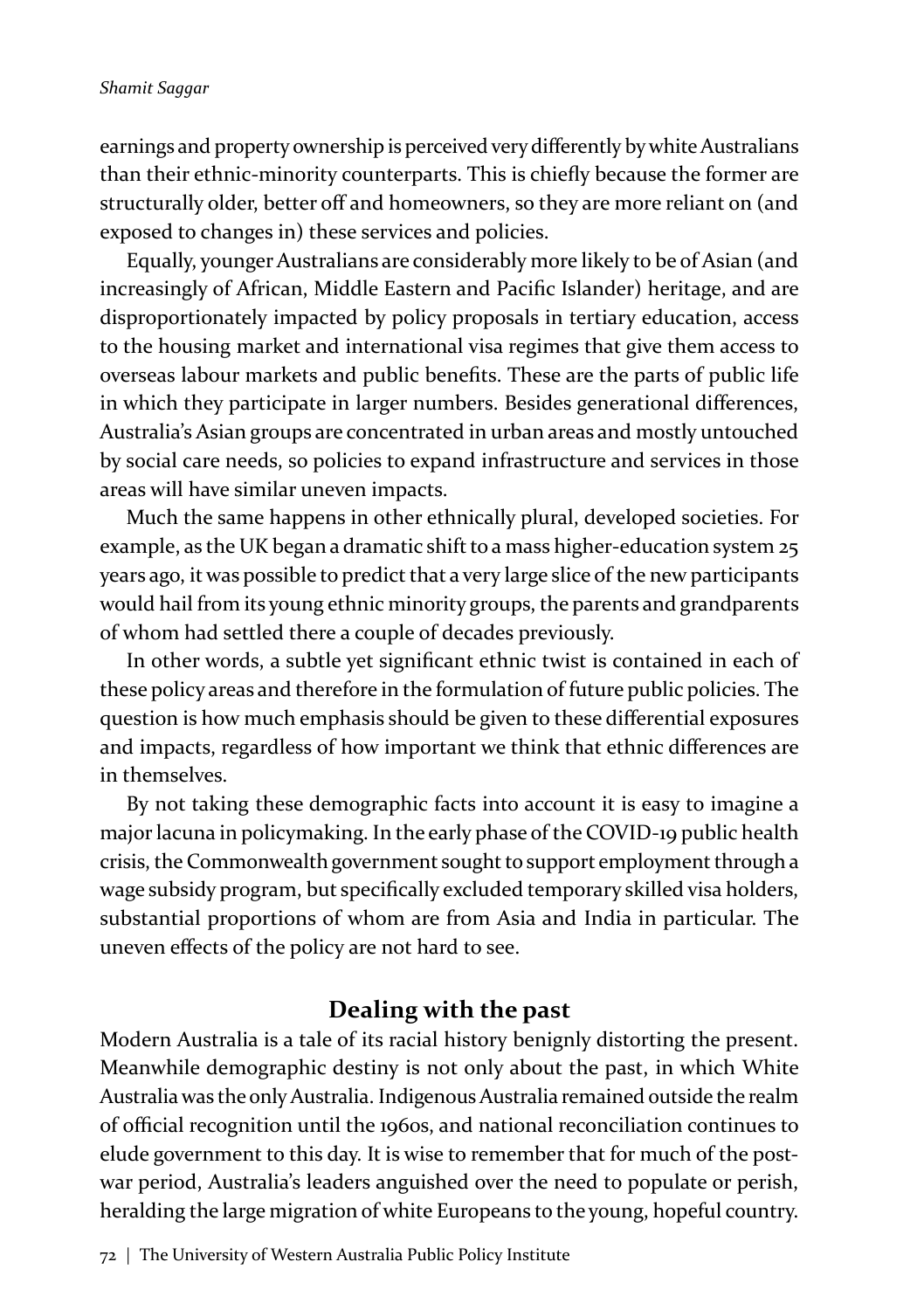But it remained a white past and a white future. Demographically, the country had changed, but its major institutions, including politics, higher education, media, the arts and the public service, failed to reflect this.

That hangover can affect many parts of Australia, not least the majority white group's sense of their attachment to national cultural norms, symbols and practices; it also fuels fears among some that these are being watered down or too rapidly eroded in favour of newer, more inclusive national baggage. Tim Wilson, MP (Liberal), stepping into a political row over religious freedom in 2016, argued that there was "a cultural concern about whether we're preserving the best type of society we've been in the past...based on Western traditions of freedom of religion, freedom of speech and liberal democracy".<sup>,</sup> Indigenous people and early Chinese migrants would have been excluded from his sense of a mythical white past. That past contains many other tensions. For example, most country towns in the 1940s and 1950s were divided between Catholics and Protestants, who were rarely allowed to associate with one another. Intermarriage caused all sorts of problems for families who had not been allowed to speak to each other.

In that sense Australia's advocates of maintaining faith in institutions steeped in the past are connected to similar disputes across Europe and North America. A large slice of President Trump's appeal in 2016 rested on reversing the erosion of a white settler past. Dealing with the past in all of these places has been controversial, ranging from statues of Cecil Rhodes in Oxford through to calls for state reparations for historic crimes such as the slave trade. Cultural and ethnic polarisation is both a symptom and a cause in these disputes.

### **Ethnic penalties**

The past can also be overlaid with exclusion and resistance. If success was correlated with whiteness, a lack of success should not be so hard to explain.

It is frankly embarrassing that in modern-day Australia almost all senior roles in government or business are held by middle-aged white men – a point also made by Paul Maginn in his essay 'In what sense a multicultural society? Planning for/with multiculturalism' in this volume. One (sympathetic) spin on this is that they have grown older and more successful because their cohort was hard-wired to be ethnically homogeneous, and they grew to trust and work collaboratively with those 'just like us'. For them, it is hard to notice that which is ubiquitous. Another interpretation is that they have never had to compete

Kathy Marks, The racial discrimination law dividing Australia, BBC News, 6 December 2016, bbc.com/news/world-australia-38205024.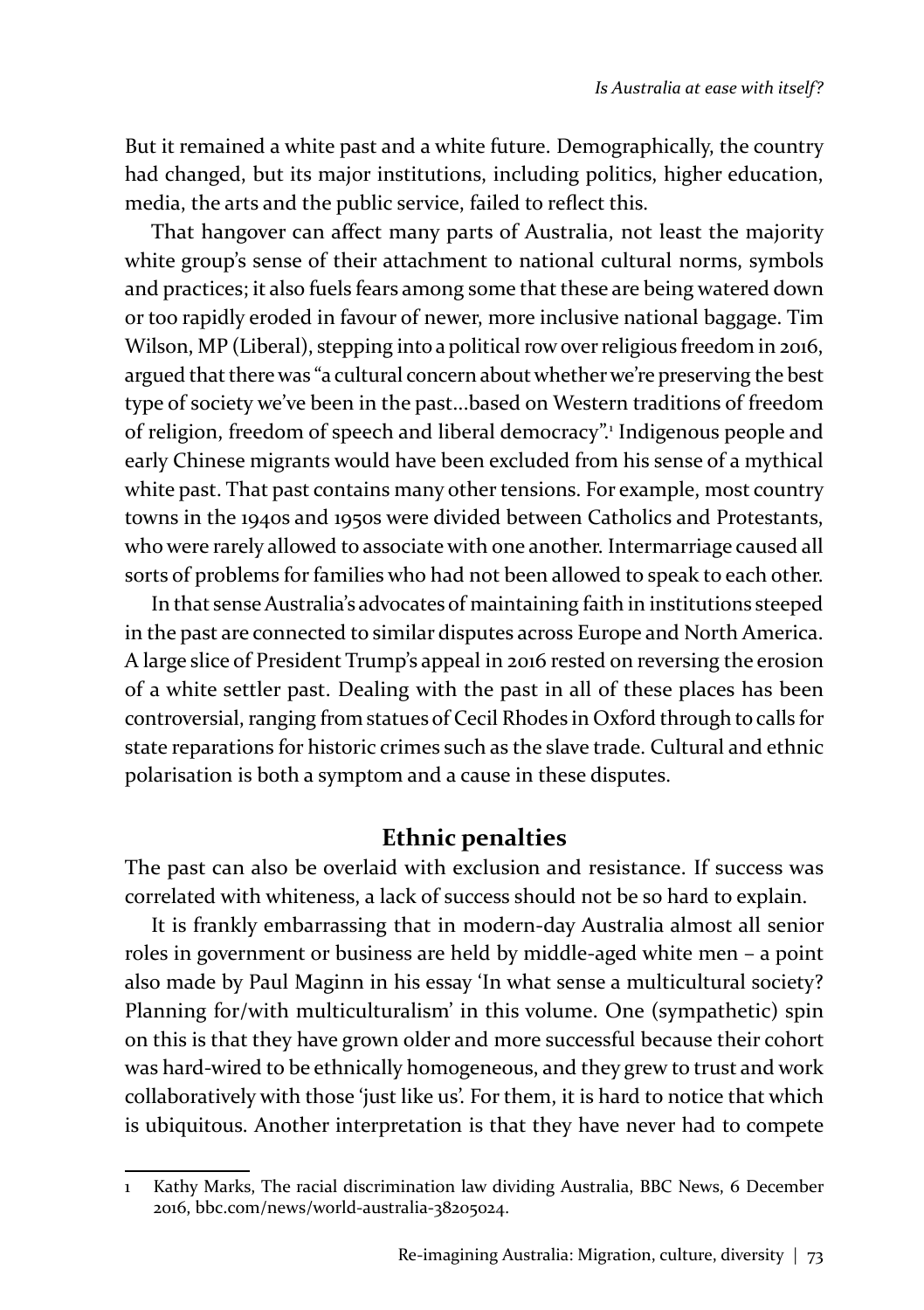with a wider pool, and continue to behave rationally to restrict competition in order to maintain their privilege. As a group, they were never required to learn to trust and work alongside others who 'are not like us'. Many mediocre, white men have been excused from competing as a result.

Juliet Pietsch's recent study on Australian federal politics<sup>2</sup> drives home this point and complements my own recent work on top jobs and professions in the UK.<sup>3</sup> Both signal that these gross disparities in the complexion of those at the top matter, and for two reasons. One is that manifest unfairness in opportunity structures. This should be tackled as a priority so that better outcomes are secured for those who are held back. The other reason is, if anything, more important. It is about the reputational stain afflicting those organisations that are slow to reform, and the danger of second-generation migrants beginning to buy into grievance politics because they sense they are being overlooked. Their patience is stretched if we expect them to stand politely behind those they can comfortably outperform.

## **Setting the pace of change**

How fast should governments go to address these issues? Conventionally, academic experts and commentators have erred towards caution. They held that the majority white electorate was easily antagonised by policies and gestures that favoured ethnic minorities in areas such as education, jobs and housing.<sup>4</sup> Any political party perceived as minority-friendly, whatever its intentions, would be punished by the median white voter who had weaned on a formula of soft hostility to newcomers. This outlook has dominated Australian politics and underscores Sam Roggeveen's recent warning about the potential for black and brown immigration to polarise Australian public opinion and poison the country's politics.<sup>5</sup>

Other countries, by contrast, have gone faster and further, even though many of the same electoral fears have existed. In this volume, Ben Reilly notes that a tenth of the UK national parliament comprises visible minorities, and Boris

<sup>2</sup> Juliet Pietsch, *Race, Ethnicity, and the Participation Gap – Understanding Australia's Political Complexion*, University of Toronto Press, 2018.

<sup>3</sup> Shamit Saggar et. al., *Bittersweet Success? Glass Ceilings for Britain's Ethnic Minorities at the Top of Business and the Professions*, Policy Exchange, 2016.

<sup>4</sup> Sarah Cameron and Ian McAllister, *Trends in Australian Political Opinion: Results from the Australian Election Study,* School of Politics and International Relations, ANU, 2019, p.125.

<sup>5</sup> Sam Roggeveen, *Our Very Own Brexit: Australia's Hollow Politics and Where It Could Lead Us*, Penguin, 2019.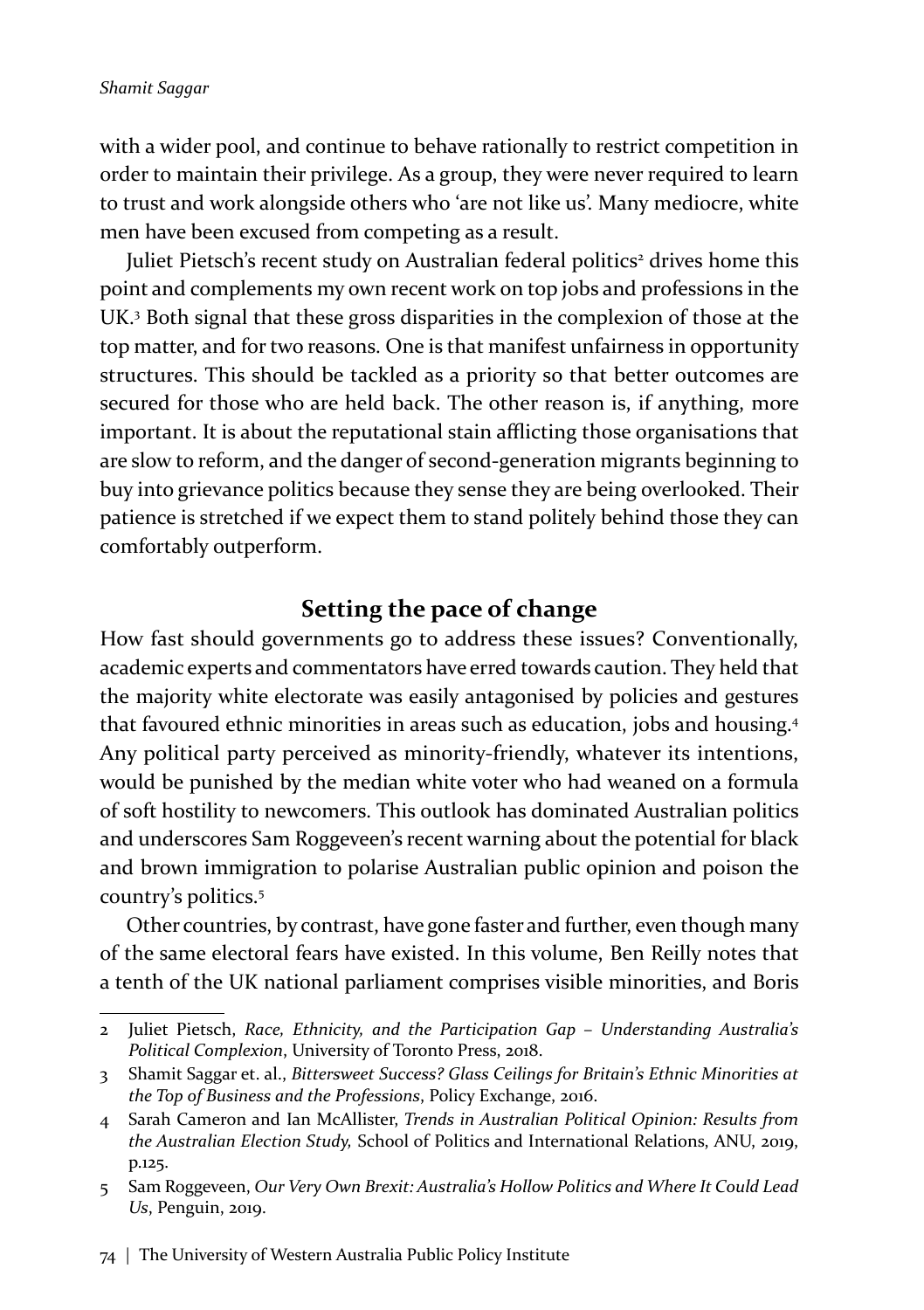Johnson's still-newish Cabinet includes several big hitters of South Asian heritage. The substantial over-representation of South and East Asian figures at the top of US tech and social media giants has not gone unnoticed. Australia's best-known example – *Shemara Wikramanayake*, presiding over Macquarie Bank – appears to be an exception to prove a rule. It may seem tough at the top in Australia but, by any accounts, fresh and overdue competition from ethnic minorities will be make it considerably tougher.

The transformation has ebbed and flowed, fuelled by two factors. First, the demographic wave in Australia has been smaller and began moving later, compared to the UK and North America. There, very large concentrations of nonwhite ethnic minorities are now well or highly educated, hold good jobs, seek out prestigious education for themselves and their offspring, and have aspirations that are not lightly deflected. Their path to integration is set and accelerating and, while they may be held back by unfair and unaccountable practices, their drive has been enough to get to their destination.

Secondly, Australia still lacks reliable data on its ethnic composition, itself a prerequisite for an informed view about whether, or how far, people's ethnic and cultural background affects their material opportunities. Through complex analysis of labour market data, the performance of white majorities and visible minorities in acquiring, holding onto and progressing in employment can be measured, taking account of the facts about their skills, qualifications, experience and other pertinent factors that are unevenly distributed across groups.

In Australia, we know with clarity that being of an Indigenous background – all else considered – remains a significant disadvantage in employment. Some other ethnic minority groups (primarily but not limited to those of African heritage) limp along the bottom of the jobs market, earning much less than similarly qualified white Australians. Other groups such as Indians (through the international student pathway to Australian residency and citizenship) are succeeding in accessing employment. That is the good news. The bad news is that many are now working in occupations that provide a poor return to their investment in their education. The worry is that, while holding postgraduate degrees, Australia's Indian Uber drivers grow resentful of an outcome they had not imagined.<sup>6</sup>

The case for reliable data is not predicated on demonstrating ethnic disadvantage. It is not definitive evidence of discrimination at work but instead a

<sup>6</sup> Damien Cave, Get to Know Your Overqualified Uber or Ola Driver, The New York Times, 22 March 2018, nytimes.com/2018/03/22/world/australia/uber-ola-immigrationmulticulturalism-letter50.html.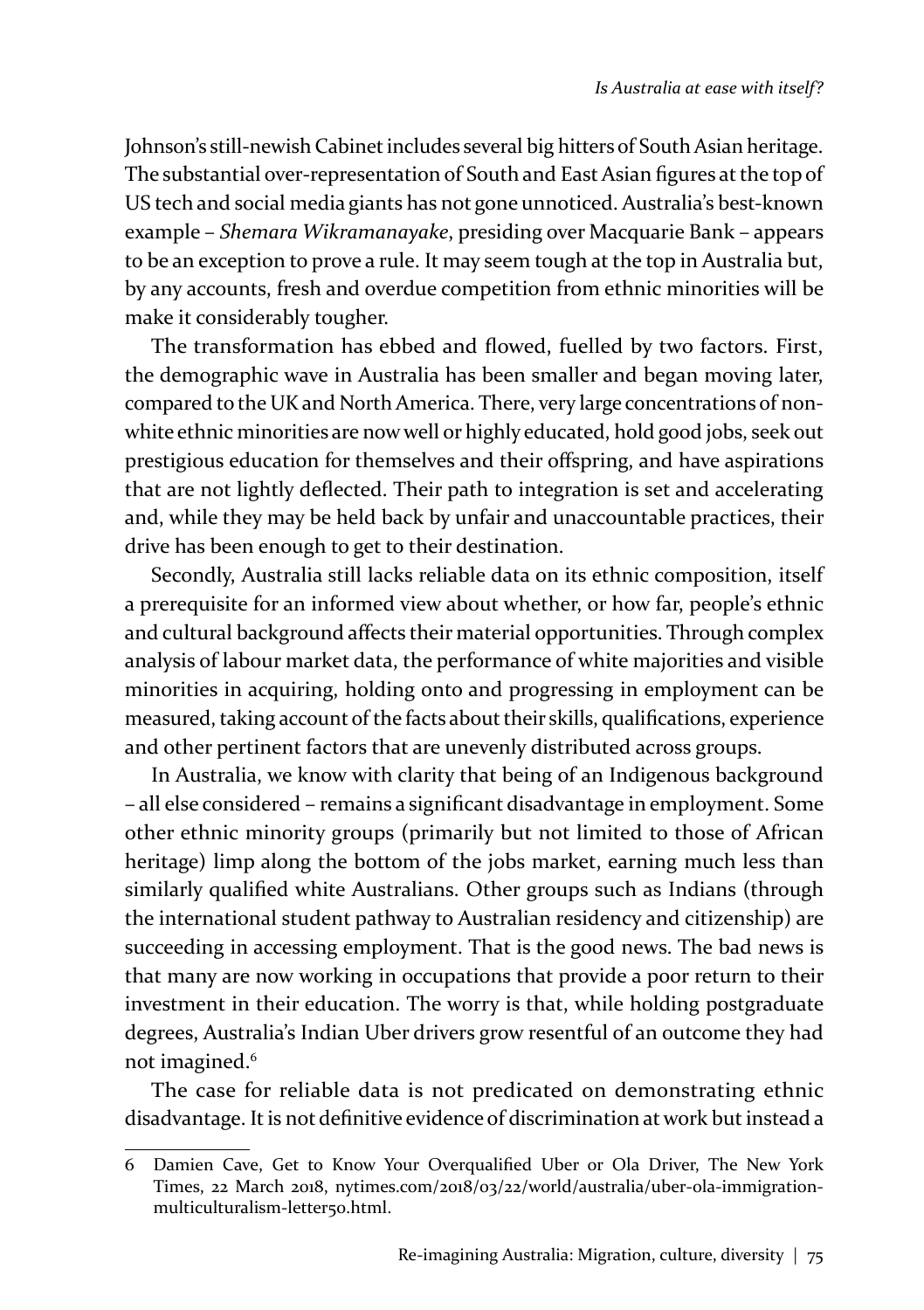very heavy hint that the ambitions of whole groups are being thwarted. Evidence from mystery shopping using CV tests is much better at making this case.

That points to a further danger: that Australia's reputation for fairness will become eroded in the eyes of its future generations. Young, educated, urban, white Australians may also object to discriminatory practices going unchecked and call for tougher actions by government. Dr Imran Lum, a young banking executive at NAB, makes the pointed observation that there are not many people who look like him at the snowy white peaks of his industry and others like it.<sup>7</sup>

### **Immigration's pace**

These are not minor risks for Australia to be at ease with itself. They are heightened by Australia's very high net migration rate, which hovers at around a quarter million each year – a staggeringly large figure, comparatively speaking, given the country's population base. Setting aside debates about the economic aspects of current inward migration, it is clear that Australia is becoming browner and especially more East and South Asian in its major metropolitan areas.

The politics of immigration are not so straightforward. For one thing, following the Tampa refugee crisis in 2001, national party competition has revolved around an unwritten rule that tough border controls should be upheld and seen to be upheld. Any hints of irregular migrant flows into the country quickly dominate and paralyse the debate. Secondly, Australia is situated close to populous countries with potential instabilities. Not so long ago, Indonesia was viewed in sceptical terms by immigration hawks, and today its democratic and economic successes have calmed many of these concerns. This may not be for long if Indonesia and other South East Asian countries struggle to deal with the COVID-19 public health crisis.

Finally, fresh, non-European migration into Australia is a regular reminder that the ethno-cultural fabric of the country is changing at a rapid pace, and this gives rise to first-order questions about common values. For instance, in the decade ending 2016, Australians in the General Census who self-identified as Muslims rose from 340,000 to 604,000, Buddhists from 419,000 to 564,000 and Hindus from 148,000 to 440,000.<sup>8</sup> This level of diversity of faith is uncharted territory for Australia.

<sup>7</sup> Speaking at the Western Australia-ASEAN Trade and Investment Dialogue (Perth, 15 November 2019).

<sup>8</sup> Andrew Markus, *Mapping Social Cohesion 2019*, The Scanlon Foundation Surveys, Scanlon Foundation Research Institute, 2019.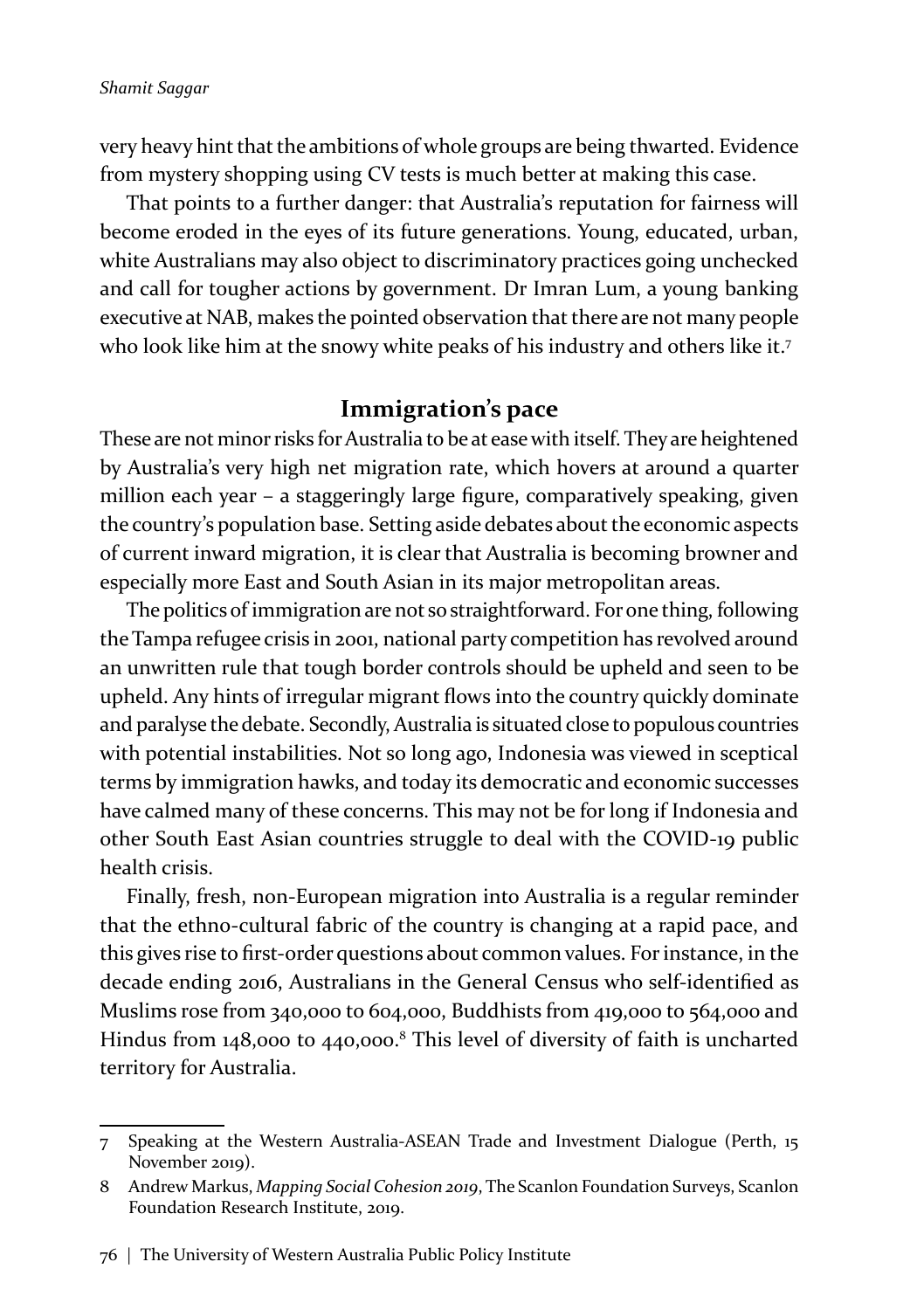### **Multiculturalism's future**

How far can the values and preferences of Australia's non-European groups be fused together with pre-existing ideas about what Australia is and what it means to be Australian? The multicultural framework has created more than an agenda for this to happen, although in practice the national debate has been highly reactive and event-driven.

One useful metric is the Scanlon-Monash Index of Social Cohesion, an element of which examines levels of backing for governments who support ethnic minorities to maintain their customs and traditions. By 2019, two-fifths of Australians endorsed this principle. Meanwhile, just 14 per cent fully signed up to the claim that "accepting immigrants from many different countries makes Australia stronger", although to put this in some context the true disbelievers (who strongly or very strongly rejected this claim) stood at 28 per cent. Overall, those who agreed (with different levels of intensity) amount to seven in 10 respondents.

Perhaps the biggest challenge lies in clarifying how multiculturalism is understood by Australians today. Most of the debate is centred on a broad-based celebration that the country's rich and quite recent ethnic diversity has come about without great political rancour. The opposition of One Nation supporters and identifiers has mostly surged and peaked, with its appeal limited (and, over time, diminishing) to the misgivings of older, less educated voters. The other concentration lies among rural and regional voters, for example in regional areas of North Queensland, and Ipswich on the outskirts of Brisbane (typically big mining and working-class towns that have been more exposed to global shocks than elsewhere in Australia).

The fulcrum of this celebratory account is in the sense of the absence of overt conflict – i.e. that European-style discord has been largely avoided in Australia. Harmony has prevailed, therefore. Few minorities have taken to hard-line oppositional politics, let alone pursued violence in support of their viewpoint. This outlook can mask complacency, however, since harmonious relations are likely to be papering over frustrations about the extent of equal opportunities and fair chances in education, employment and housing. The true extent of Australia's 'Fair-Go' mantra will depend not so much on the transmission of older values and symbols to newer ethnic minority Australians, but more on their experiences and perceptions of level playing fields.

The immigrant dream is often cited, containing the idea that the hardships and setbacks of the first generation are warranted on the implicit understanding that tomorrow will be a brighter (and fairer) day for their offspring. It is a simple and credible test of Australian national inclusion and of a society at ease with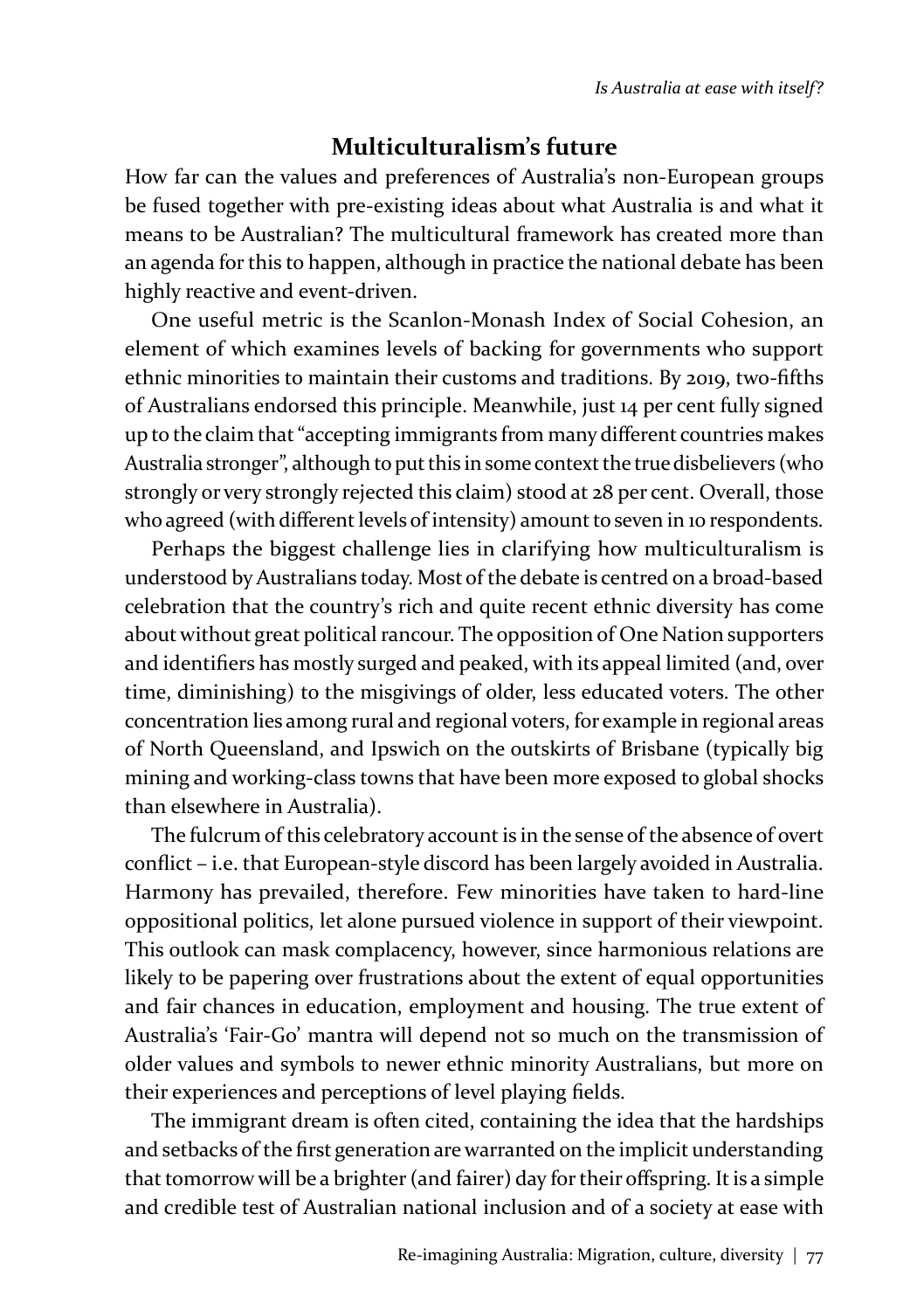#### *Shamit Saggar*

itself, with great application to the country's future success. 'Making it', for Asian, African Middle Eastern and Pacific Islander Australians, rests on translating that ideal into lived experience.

*Shamit Saggar CBE FAcSS is Director of the UWA Public Policy Institute, Visiting Professor at the Policy Institute, King's College London and Emeritus Professor of Political Science at the University of Essex. He has research interests in migration, public policy, political participation, regulation and radicalisation.*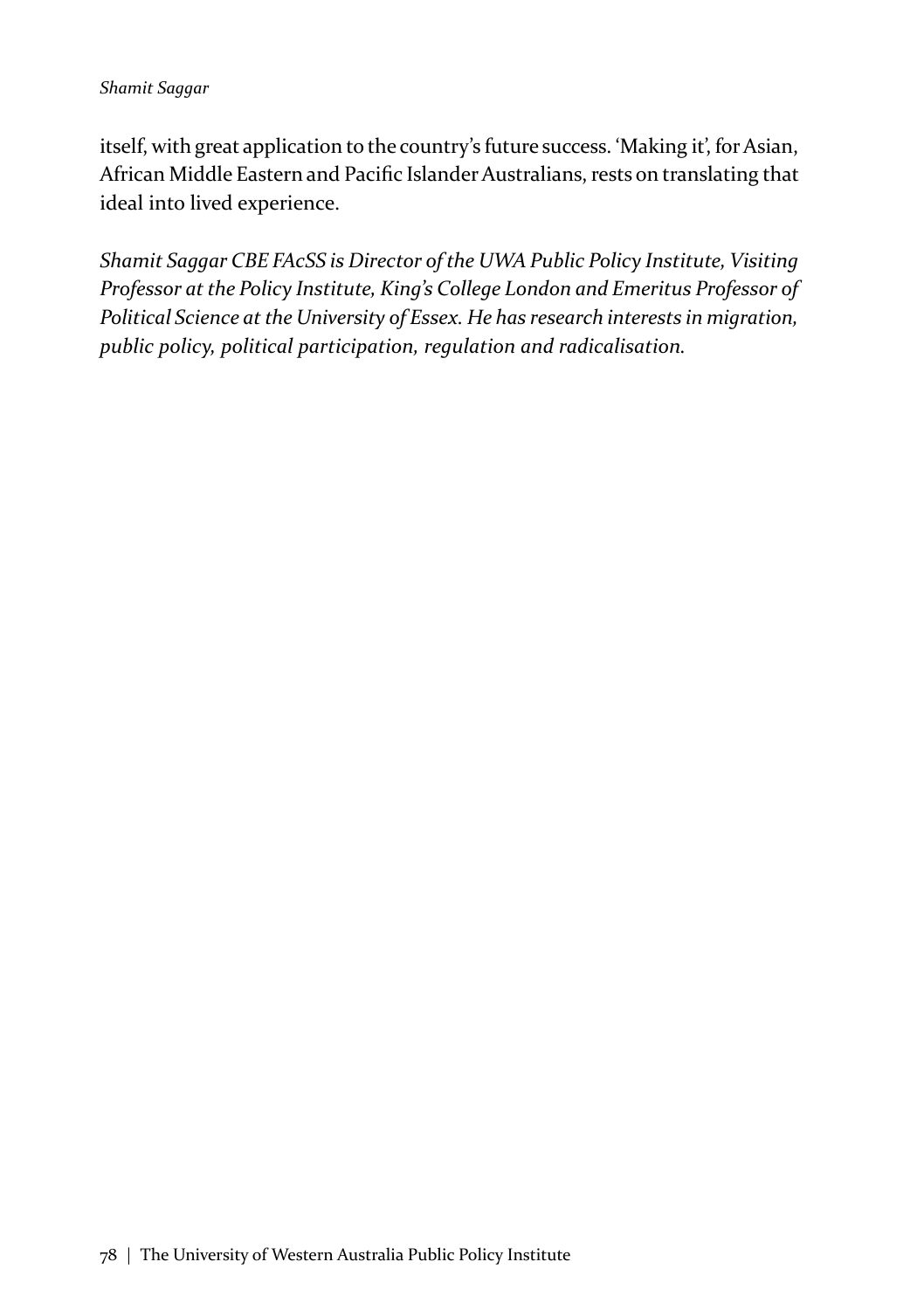# Australia's Muslim story: Future opportunities

## Samina Yasmeen



Australia's Muslim story is not new. Traditional links between indigenous communities in the north and Muslims from the Makassar region left cultural imprints long before the Europeans arrived. British control of the continent, and later the formation of the Commonwealth of Australia, turned it into a migration story. Cameleers arrived from British India, including a large contingent of Muslims, who made their mark across the continent by constructing

mosques and practising their religion. After the First World War, migrants from Turkey and Albania added to Muslim numbers, followed by the arrival of Lebanese Muslims in the 1970s. But it was only after the end of the Cold War and the resulting instability that the number and cultural diversity of Muslims increased.

According to the 2016 Census of Population and Housing, 604,240 Muslims constituted 2.6 per cent of the total population in 2016. Of these, nearly twothirds (62 per cent) were born overseas and 93 per cent lived in urban areas across the country. The median age for this population was 27 years – one of the two youngest religious communities in the country.<sup>1</sup> Estimates suggest that Muslims are likely to account for 4.9 per cent of the total Australian population by 2050, ranking as the second-largest religion in the country after Christianity.<sup>2</sup> Ensuring their inclusion in social, economic and political spheres marked by substantive equality will be necessary in a multicultural Australia.

<sup>1</sup> The other group includes those holding Aboriginal traditional beliefs. Australian Bureau of Statistics, *Census reveals Australia's religious diversity on World Religion Day*, Media Release, 18 January 2018.

<sup>2</sup> Pew Research Centre, *The Future of World Religions: Population Growth Projections, 2010- 2050,* 2 April 2015, p. 234.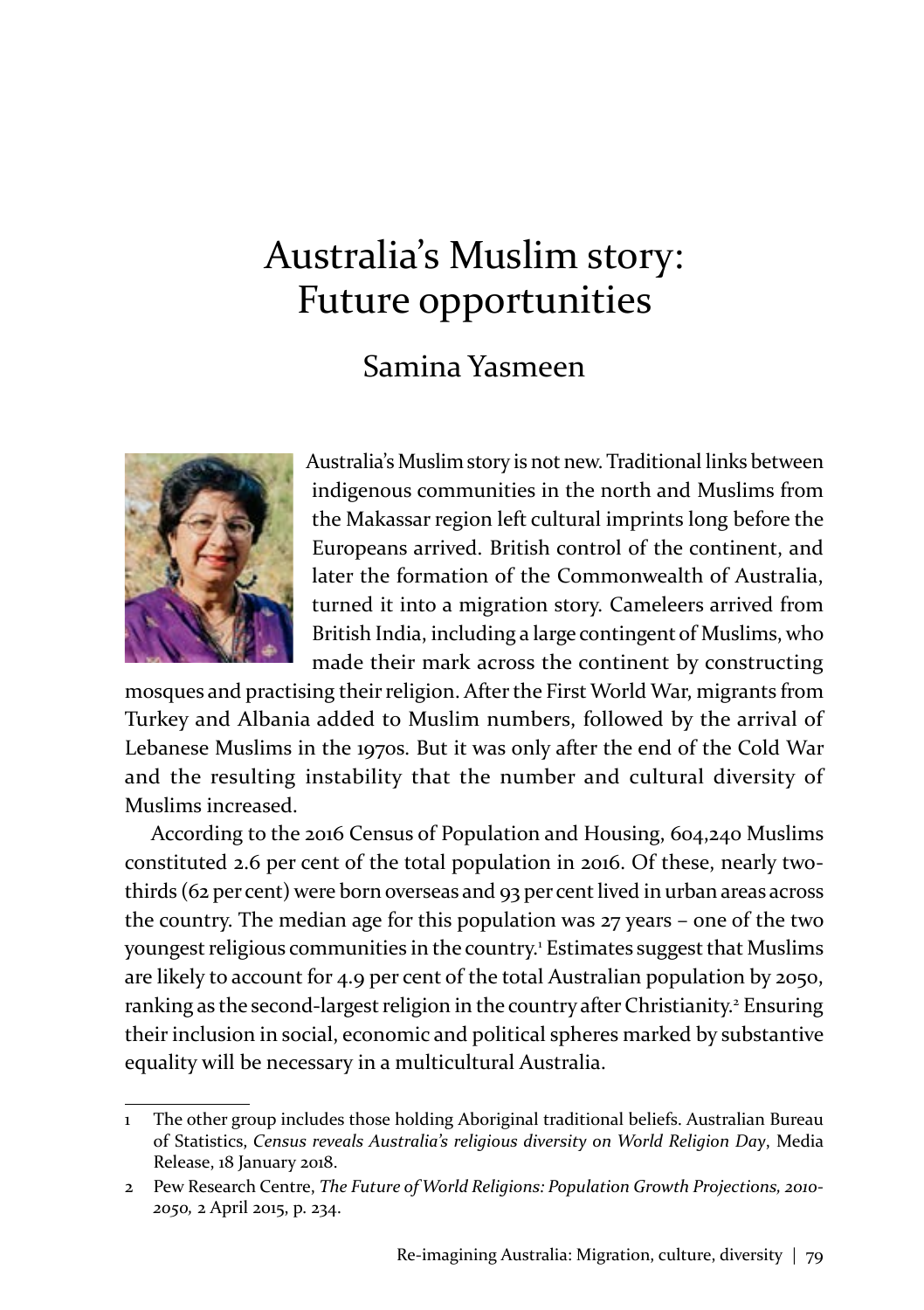The growing negative perception of the wider community towards Muslims (and Islam) presents a major challenge on the path towards ensuring both broader and deeper inclusion of Muslims in Australia. While Muslims were historically 'othered' as part of the Asian immigrants, the tendency to essentialise Islam as inherently antithetical to Australian core values, and Muslims as harbouring aims that threaten Australian security, has gained strength in the post-9/11 decades.

That some Muslims have engaged in anti-state terrorist planning and activities, and also joined the so-called Islamic State in Iraq and Syria, could explain this negativity. But it does not take into account that only a tiny minority among the Muslim minority communities of Australia have participated in the militant space. Instead, in line with the expression popularised by the Runnymede Trust (UK) in the 1990s, "'closed' views of Islam and Muslims have come to dominate the language of 'othering' Muslims. Islam is perceived and portrayed as a monolithic religion marked by irrational, primitive, sexist and violent values".<sup>3</sup> Muslims are seen as committed to introducing Sharia law in Australia, which would run counter to the core Australian values. Some alarmist concerns are also based on the faulty assumption that Muslim women's birth rate far exceeds that of the mainstream Australian females (4.5 children per couple as opposed to 1.5 children per couple for the national average). This trajectory is seen as shifting the demographic balance in a couple of generations, with a Muslim majority in Australia that may vote in Sharia law.<sup>4</sup>

Islamophobic views have contributed to prejudicial portrayals of Muslims in the media as much as everyday conversations. Muslim women who subscribe to traditional Islamic dress code have borne the brunt of such prejudices: they are harassed, often publicly criticised and sometimes physically threatened. The frequency of such violence increases in times of crisis, such as the Sydney siege (2014), when Muslim women were afraid of travelling alone.

Public attitudes also limit Australian Muslims' access to employment. Research findings indicate that unemployment/non-participation rates among workingage Muslims are 43 per cent, compared to the national average of 24 per cent. To some extent this imbalance may reflect a current cultural preference among Muslim women to forsake employment in favour of bringing up children at

<sup>3</sup> The Runnymede Trust*, Islamophobia: A Challenge for Us All*, Report of the Runnymede Trust Commission on British Muslims and Islamophobia, 1997, p. 3.

<sup>4</sup> Liz Allen and Nick Parr, *Factcheck Q&A: the facts on birth rates for Muslim couples and non-Muslim couples in Australia*, The Conversation, 24 July 2017, theconversation. com/factcheck-qanda-the-facts-on-birth-rates-for-muslim-couples-and-non-muslimcouples-in-australia-81183.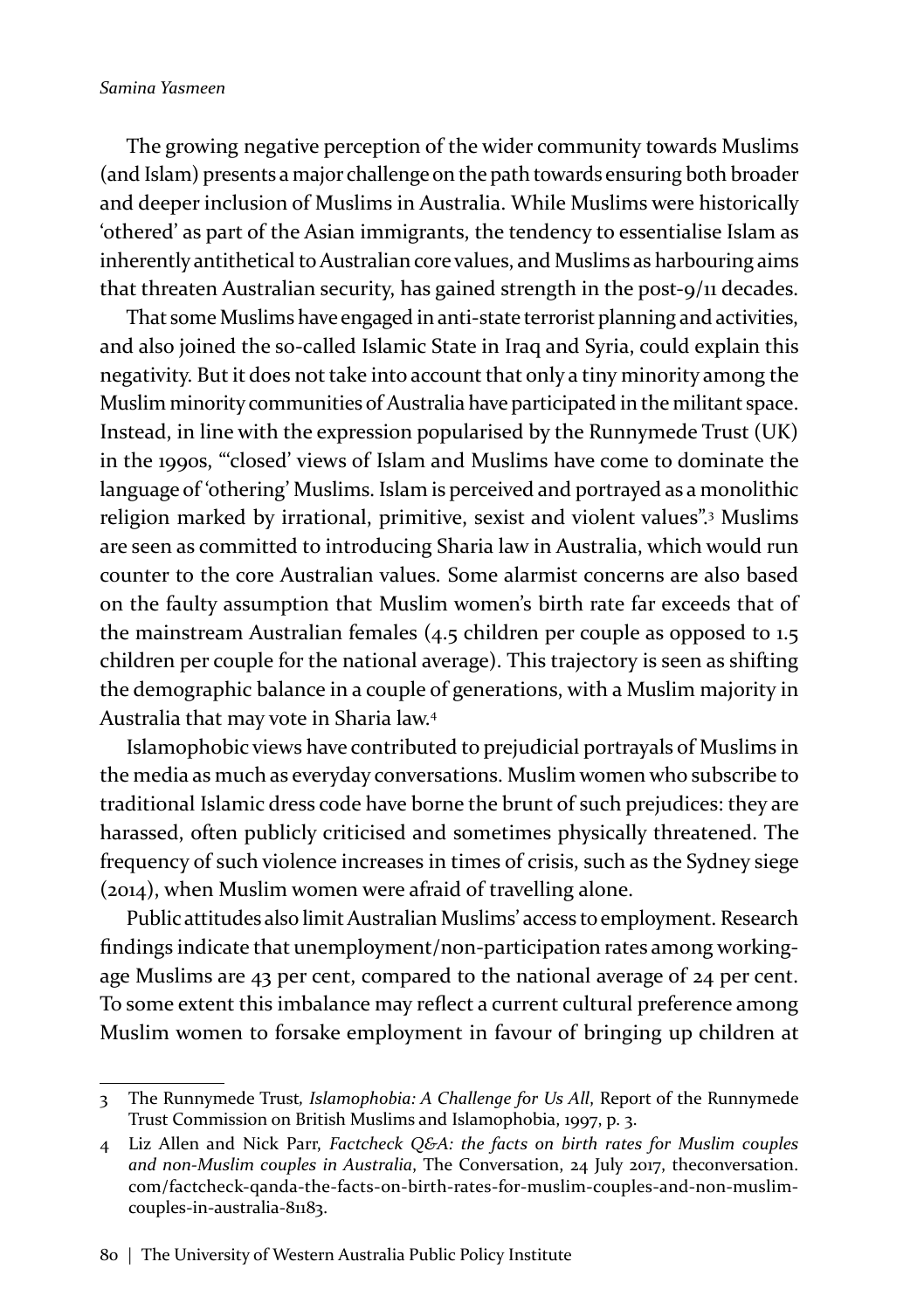home – a preference not grounded in religious beliefs. But even then, the fact remains that the Muslim male employment rate is the lowest, at 70 per cent as opposed to the national average of 81 per cent.<sup>5</sup> This is despite the fact that educational qualifications of both Muslim men and women either equal or are better than the national average.<sup>6</sup>

The relative lack of access to the labour market impacts on family dynamics, including domestic violence. Though definitive research findings on the prevalence of domestic violence directed at women is not available, groups focusing on Muslim women's rights in Australia place it at par with the national rate of incidence. Anecdotal evidence suggests that it is closely linked to the assumption that male members are to be the breadwinners in a family. Hence, if Muslim men are unemployed or employed at a level that is not commensurate with their qualifications, they feel a loss of power and status within the family sphere. The sense of powerlessness contributes to them adopting restrictive or violent attitudes towards women, and other members of the family. Some of these men erroneously justify such violence in terms of religious teaching, which, in their view, accords men a higher status in the family.

The lower socio-economic status of Muslims in Australia, coupled with the growing Islamophobia, also has inter-generational implications. Other than restricting the possibilities of the next generations of Muslims for upward social and economic mobility, negative perceptions also affect Muslim children. A collaborative research project on children and Islamophobia being conducted by researchers from Charles Sturt University, Western Sydney University and the Centre for Muslim States and Societies at UWA indicates some Muslim children are indirectly and directly facing the effects of Islamophobia. Focus-group discussions with young Muslims at university level have also revealed concerns among the youth that they are mistrusted by their fellow students and wrongly assumed to be supporting jihadi violence. Given that, according to the 2016 Census, 37 per cent of the Australian Muslim population is below 19 years of age, it is possible that a proportion of the Muslim youth could be growing up feeling perceptually, economically and socially excluded from the mainstream Australian community. This could even impact on Australia's

<sup>5</sup> Sushi Das, *Fact Check: Are more than half of Australia's working-age Muslims not in the workforce?*, ABC News, 6 September 2018, abc.net.au/news/2018-06-04/fact-checkmuslim-workforce/9800656.

<sup>6</sup> Riaz Hassan, Au*stralian Muslims: A Demographic Profile of Muslims in Australia*, International Centre for Muslim and Non-Muslim Understanding, University of South Australia, 2015.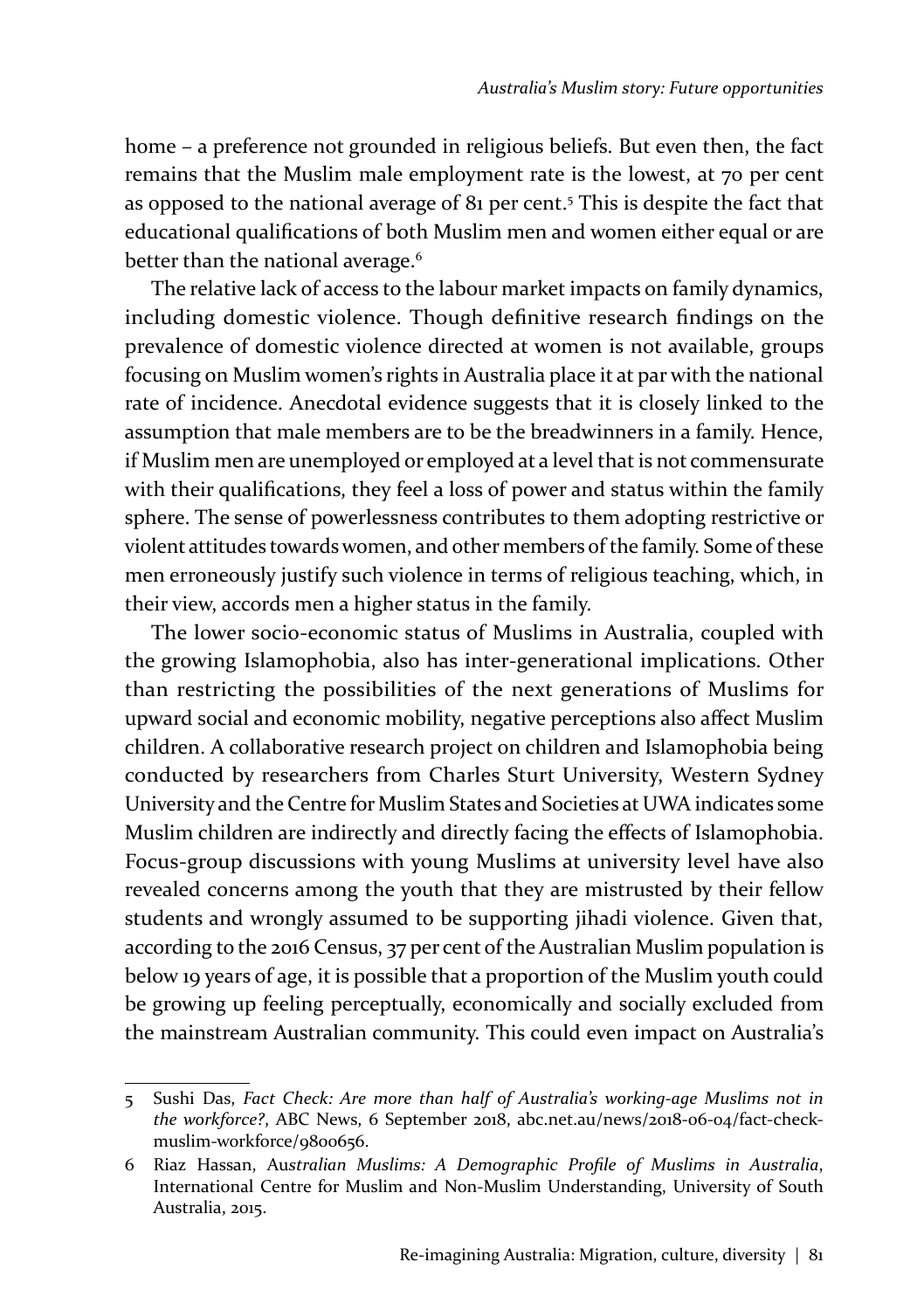#### *Samina Yasmeen*

reputation – particularly in the Indian Ocean region – as a country hostile to its Muslim population.<sup>7</sup>

Developing appropriate policies to address both the current and future impediments to promoting Muslim substantive inclusion is entangled with an associated challenge: who to engage from within the Muslim community to deal with the situation? Historically, Muslim men have dominated the structures and associations established to communicate Muslim issues, voices and suggestions. The rapid growth in the number and ethno-national origins of Muslim immigrants has altered the situation to some extent in the post-9/11 era. Muslim women across all ages are also exhibiting activism to counter both misperceptions and negativity towards Islam and Muslims.

But the extent to which these new voices and agents are actively engaged by state and federal government is determined by the tendency prevalent even among governmental institutions to essentialise Islam and Muslims. The tendency to treat Muslims as a monolithic community – severely distorting in the face of ethnic and sectarian diversity characteristic of the Muslim communities – and the privileging of orthopraxy as the site where partners could be found, has often resulted in state and federal governments missing out on the full array of possible partners from among Muslims.

A tendency persists of engaging imams and other Muslims who subscribe to more traditional interpretations of Islamic teachings as a pathway to promoting more substantive inclusion of the Muslim community. Such approaches fail to appreciate the diversity of views and approaches within the Australian Muslim community: in line with the global trends, transnationalism has contributed to the emergence of progressive, conservative and Sufi networks among Australian Muslims. This multiplicity, coupled with the arrival of a generation of professional Muslims including doctors, engineers and IT specialists in the new millennium, has meant that not all Muslims privilege orthopraxy. Nor do they all view imams and mosques as the source of guidance and engagement. This diversity is also present among Australian-born Muslims, who comprise 36.3 per cent of the total Australian Muslim population.

Devising strategies to promote Muslim inclusion through appropriate agents of change, therefore, requires nuanced approaches. The project must take into account the effect of responses to the COVID-19 pandemic. As the rates of unemployment increase in the wake of the coronavirus, Muslim communities will

<sup>7</sup> The Christchurch attacks by an Australian citizen in March 2019 have already been used by some Muslims in the region as evidence of 'rampant Islamophobia' in Australia.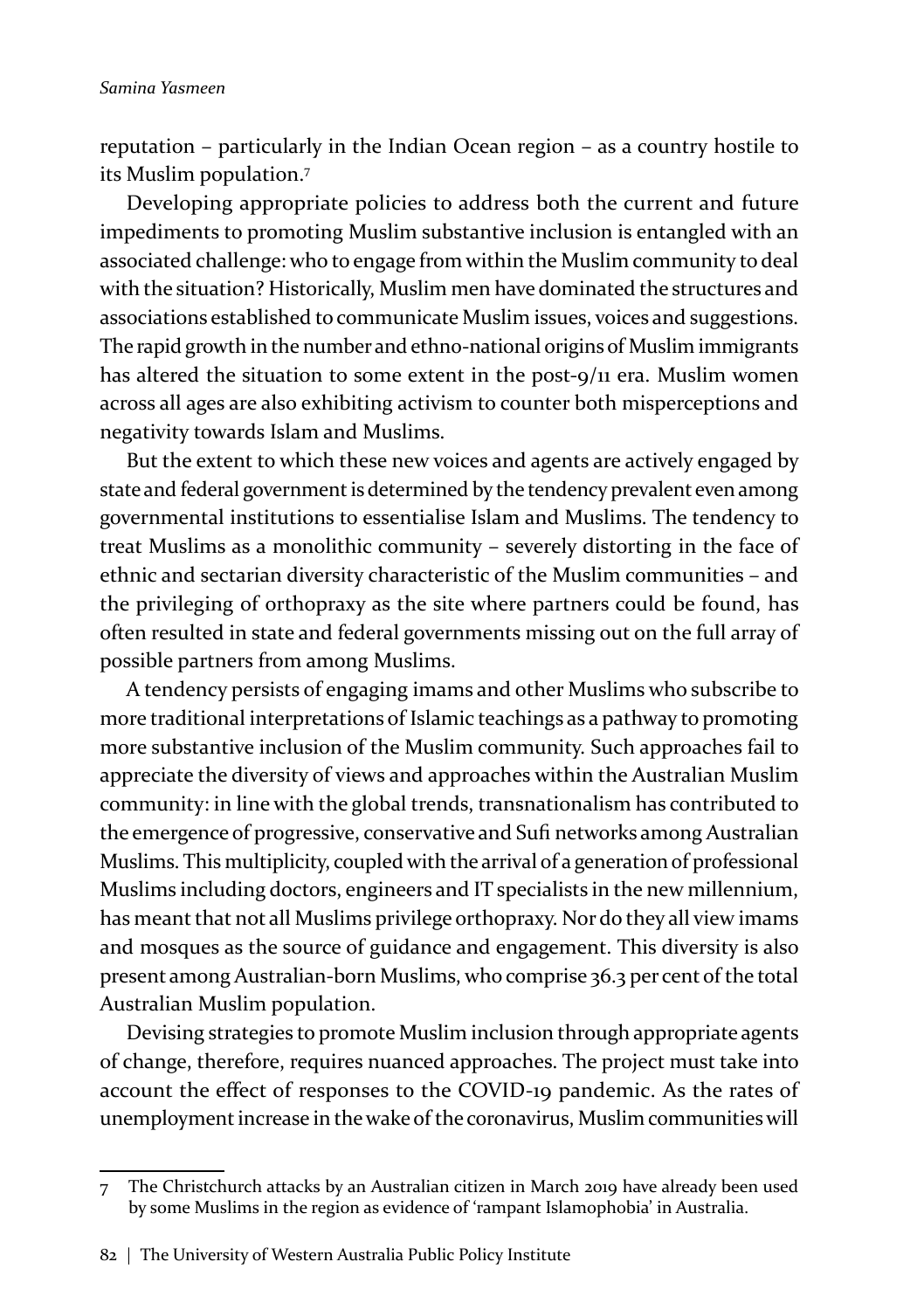also be affected. It is too early to estimate the true extent of this impact, but it is not inconceivable that the downward economic trend and increased unemployment rates would further worsen the situation for Muslim families. The problem is likely to be compounded by continuing, if not increasing, Islamophobia. The fear and stigmatisation of the 'others' has already commenced, with Chinese and Asian communities being blamed for the virus, but it is conceivable that this negativity would extend to and encompass all those who are visibly different, including Muslims. Under these circumstances, both federal and state governments need to focus on altering the perceptual blockage – or Islamophobia – in society as a pathway to dealing with equitable access to employment and preventing intergenerational negative impacts on Muslim communities.

Public statements by leaders at state and federal levels occupy a significant place in addressing Islamophobic ideas. The existence of jihadi narratives and associated militant acts within Australia and overseas sometimes prompts Australian political leaders to seek 'reformation' of Islam, or suggestions that the Muslim community needs to be more 'proactive' in tackling terrorism. Such reactions reflect the prevalent tendency of essentialising Muslim identities that are not restricted to Australia, but they reaffirm negative views among some in the mainstream community while simultaneously conveying to Muslims that they are being viewed suspiciously, despite not condoning violent interpretations of Islam. This, in turn, undermines prospects of countering Islamophobia and promoting Muslim inclusion in the society. The project of promoting Muslim inclusion, therefore, necessitates that government leaders avoid such generalisations when addressing acts of militancy.

Declared statements that do not essentialise Muslim identities, however, need to be supplemented with creating spaces in which Muslims across all ages can collaborate in projects with members of the wider community as citizens. It is mainly through the active and collaborative interaction between Muslims and members of the wider community to address issues being faced in their localities that a shared sense of citizenship and belonging can be fostered. For example, this would be promoted through fresh state government funding for schools that bring students from diverse backgrounds to identify and operationalise projects that could serve their communities. This could be designed along the model developed by APEX Australia – which has operated in Australia since 1931 and has been engaged in 'transforming communities at grass roots level' and raising funds for numerous charities – but it would need to be structured for school-age children. Similarly, specific allocations could be made in funding for community engagement projects managed by the Federal Government that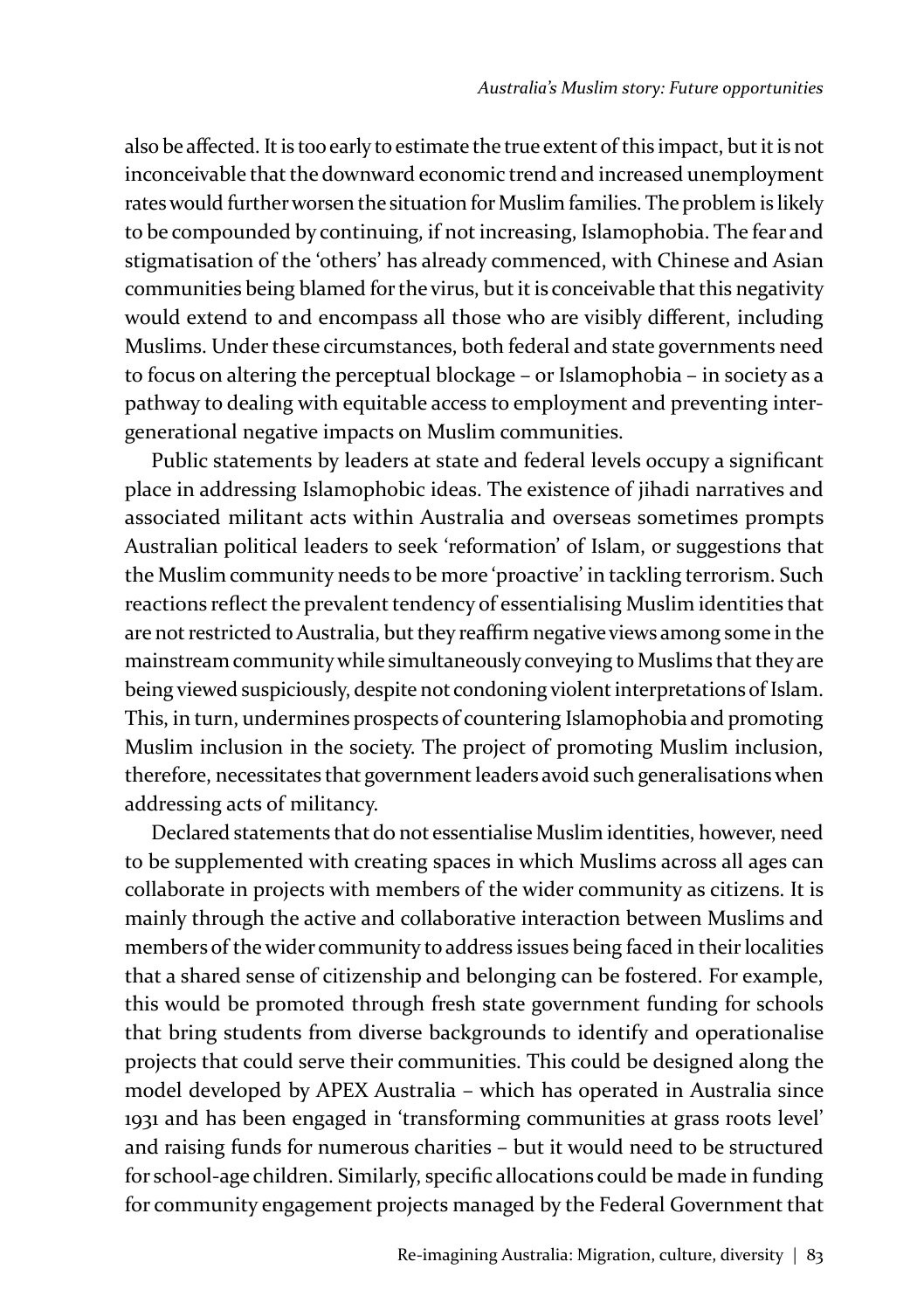engage Muslim men and women in distinct spaces to collaborate and work with others in the wider community.

The success of this approach is closely intertwined with selecting appropriate leaders-cum-influencers from within the Muslim community. As previously mentioned, privileging religious leaders and orthopraxy would limit the nature of Muslim engagement. While continuing to engage children enrolled in Islamic schools or areas with Muslim majority population, for example, it would be as much use – or even more useful – to engage Muslim children enrolled in state schools as well as Muslim professionals (both male and female) as leaders.

Expectations matter, and it is important to recognise that instantaneous solutions to the emerging Islamophobia are not possible. But creating spaces for collaboration across different members of our communities would provide a long-lasting and more resilient pathway to dealing with misperceptions about Muslims in the wider community, and vice versa.

*Samina Yasmeen AM is Professor at the School of Social Sciences and Director of the Centre for Muslim States and Societies at The University of Western Australia, and Fellow of the UWA Public Policy Institute. She has conducted qualitative research on Muslim identities in Australia and published papers and reports on Islamophobia, Muslim inclusion and exclusion, and Muslim women as citizens in Australia.*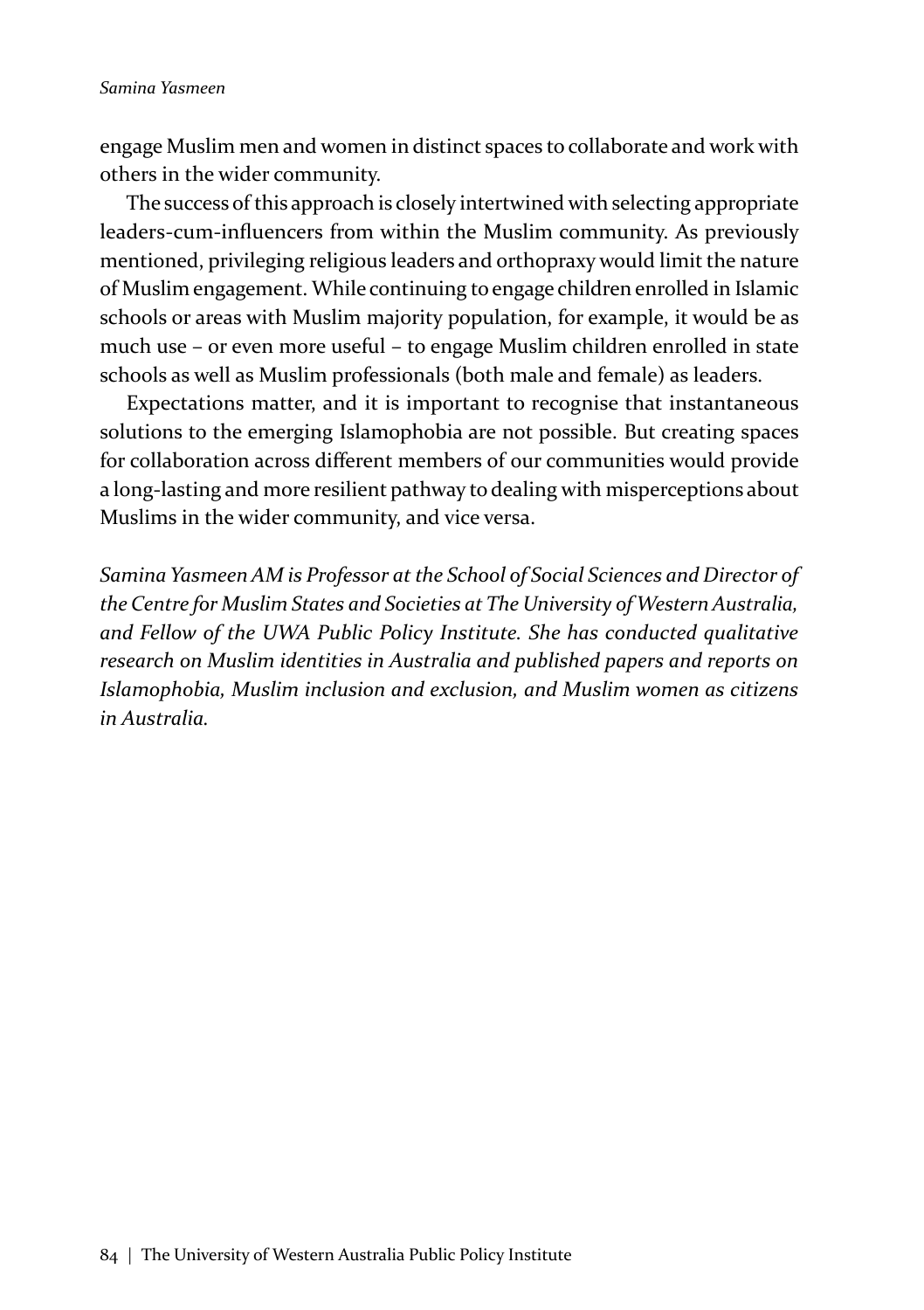# Can business support multicultural inclusion?

# Edward Zhang

### **Multiculturalism and multicultural inclusion**



In the introduction of the WA Charter of Multiculturalism formulated in 2004, Geoff Gallop states, "Today, Western Australia is a multi-ethnic, multi-religious and multicultural society, whose members are drawn from a rich heritage of cultural traditions and histories. Such cultural diversity brings with it many and varied benefits, not least of which is a creative, sustainable and successful economy that can meet the challenges of the 21st century. The diversity also

brings with it many challenges that we as a society must collectively address."<sup>1</sup>

The Cultural and Linguistic Diversity in Western Australia 2016 Census shows that 28.5 per cent of Australians were born overseas. People of Western Australia have their origins in more than two hundred countries and regions, and speak more than 270 languages.

In the contemporary political context, multiculturalism has opened a new perspective to cope with the challenges that accompany Australia's ever-growing cultural, linguistic and religious diversity. Only through the better inclusion of culturally and linguistically diverse (CaLD) groups can the many challenges be appropriately addressed.

Multiculturalism has enriched and vitalised the Australian society since its beginnings in the 1970s. Businesses have played an important role in its shaping and evolution, and in supporting multicultural inclusion. Multiculturalism as enunciated by the Charter enables all Western Australians, irrespective of their differences on the basis of culture, religion,

<sup>1</sup> Government of Western Australia, Office of Multicultural Interests, *WA Charter of Multiculturalism*, Government of Western Australia, November 2004.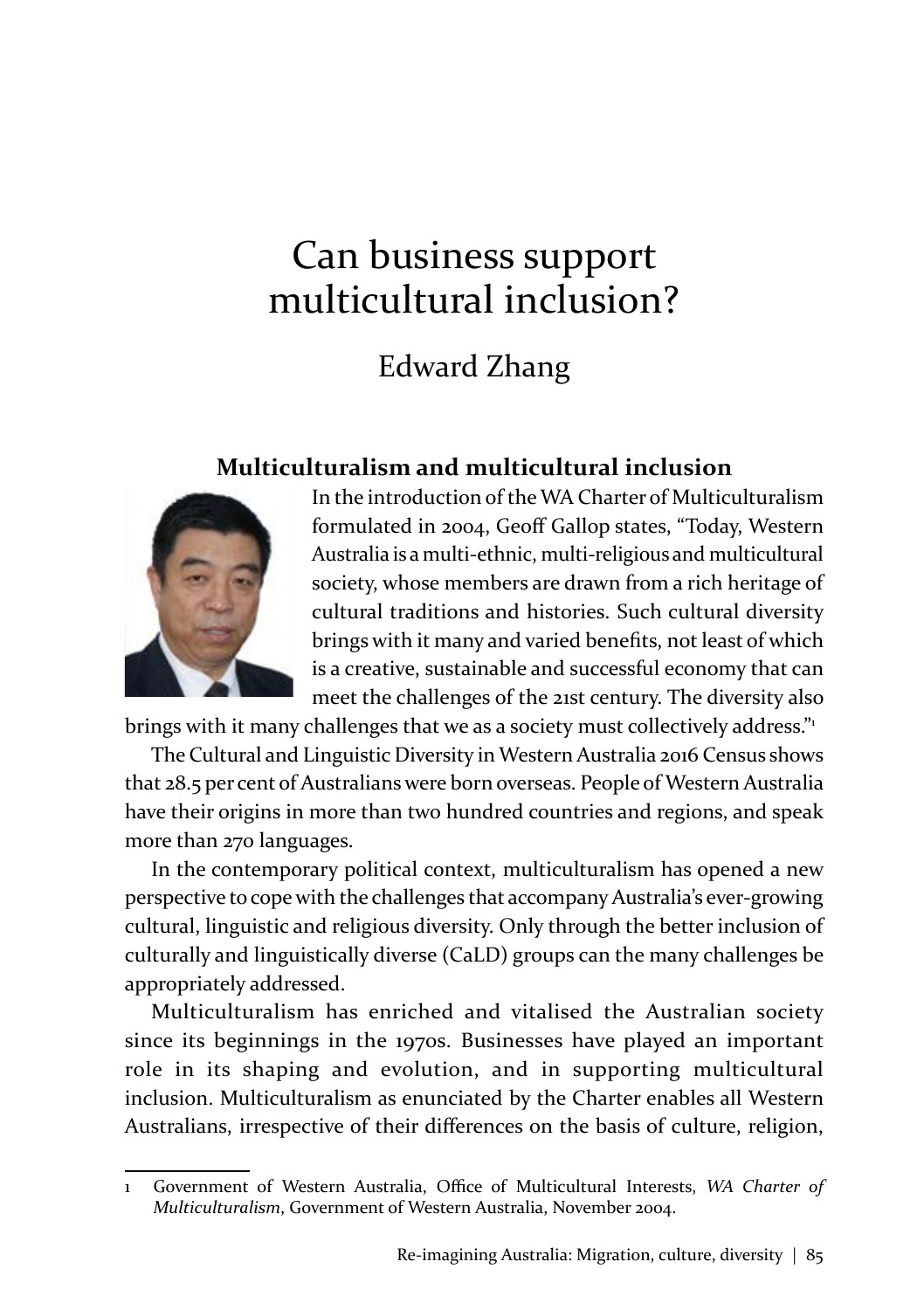history and other variables, to have the opportunity to participate equally in the political, social and economic life of this society.

As Inclusion WA puts it, "Inclusion is acceptance of all people regardless of their differences. It is about appreciating people for who they are. Inclusion allows people to value differences in each other by recognising that each person has an important contribution to make to society."<sup>2</sup>

Multicultural inclusion provides CaLD groups and individuals with the opportunity to find a valued role and to cultivate a sense of belonging in Australian society. Members of multicultural communities thus require equal opportunities to be involved in social, cultural, political and economic activities, and can achieve their goals and aspirations through participation in those activities.

Multicultural inclusion is by no means a synonym for 'a melting pot', as used in the United States in its early migration history. In that context, a melting pot is a society in which members of minority groups are expected to assimilate into the dominant culture, in contrast to one in which members of minority groups can maintain their distinct collective identities and practices.

Businesses can support multicultural inclusion in many ways internally and externally.

Internally, they can support their CaLD employees by giving them the opportunity to maintain their respective languages and cultures while using English as their main language of communication. Multicultural inclusion in a business means that such employees have the opportunity to participate in a welcoming environment, and that the role such employees play is valued by the business.

Externally, businesses provide opportunities for groups and individuals to participate in activities, campaigns, sports and recreational events that celebrate and help maintain different cultural practices, and that are organised by governments, mainstream communities and other CaLD organisations.

At the same time, businesses themselves, which may have different cultural backgrounds, also need to be included in the Australian economy and society. However, ethnic minority businesses, for example those owned by Chinese and Vietnamese migrants, are often more concentrated in certain sectors including real estate, groceries, international trade, and so forth, though some of their business activities may not be confined to their respective communities. The barriers they face when trying to enter other business areas may vary, from lack of support to discrimination.

<sup>2</sup> inclusionwa.org.au/about-us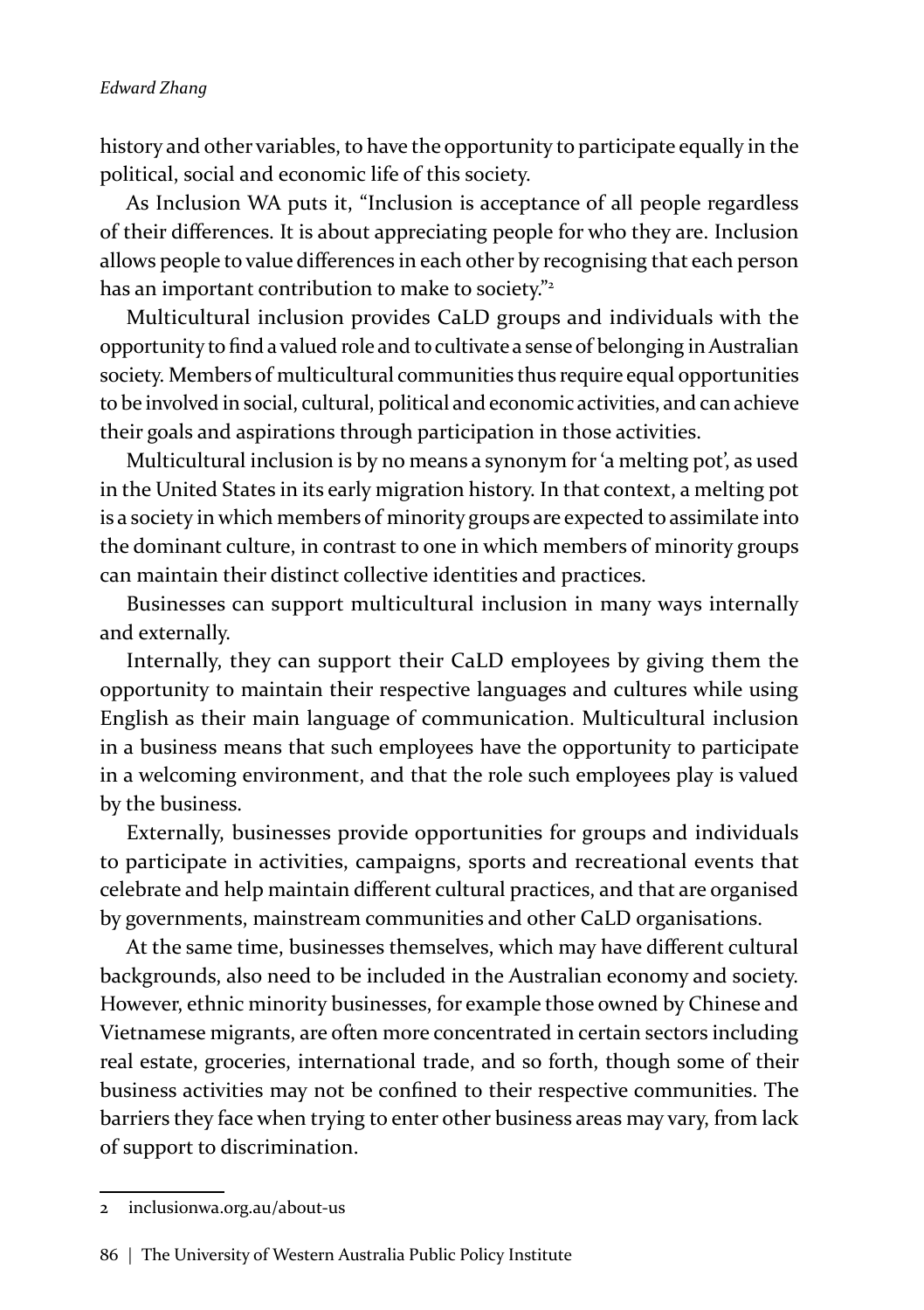The larger issue has to do with why such businesses owned or run by ethnic minorities succeed to begin with. While some undoubtedly exist and thrive to support real demands within those communities (e.g. grocery provision, fashion and apparel, specialised travel services), many of these businesses serve to provide some employment for those who have been rebuffed in mainstream job markets. Individuals who are discouraged by discrimination and scarce opportunities may find it rational and attractive to set up on their own. Only some of them will serve their own communities as their primary markets, whereas many others will branch out to innovate and serve demand across society as a whole. It is the latter who have the greatest chance of affecting dynamic change to reshape the wider business environment.

## **Need of business support for multicultural inclusion**

Encouraging multicultural inclusion requires effective policies and support from government, and – equally important – assistance and action from the business sector.

Increasing multicultural inclusion not only benefits CaLD communities, which are generally relatively low socio-economic communities and low participation groups, but the Australian society as a whole.

Multicultural inclusion is not just about including people of different backgrounds in the public life, but also about sharing cultural heritages, so all Australians can learn from each other, appreciate the beauty of different cultures and languages, and present a unique and brand-new Australian image.

One of the principles of the WA Charter of Multiculturalism is to encourage the full and equitable participation in society by individuals and communities, irrespective of origins, culture, religion, ethnicity and nationality, and encourage a sense of identity and belonging as Australian citizens within a multicultural society.

With the increase of migrants, the backgrounds and profile of the Australian workforce have inevitably changed, with more and more CaLD people being trained and employed. To include them in all walks of life has become a key factor in building a harmonious society in Australia.

According to the WA Department of Local Government, Sports and Cultural Industries, only half of Western Australians who were born in non-English speaking countries participate in an organised physical activity, that is, have memberships at local and state sporting clubs.<sup>3</sup>

<sup>3</sup> dlgsc.wa.gov.au/sport-and-recreation/participation/community-inclusion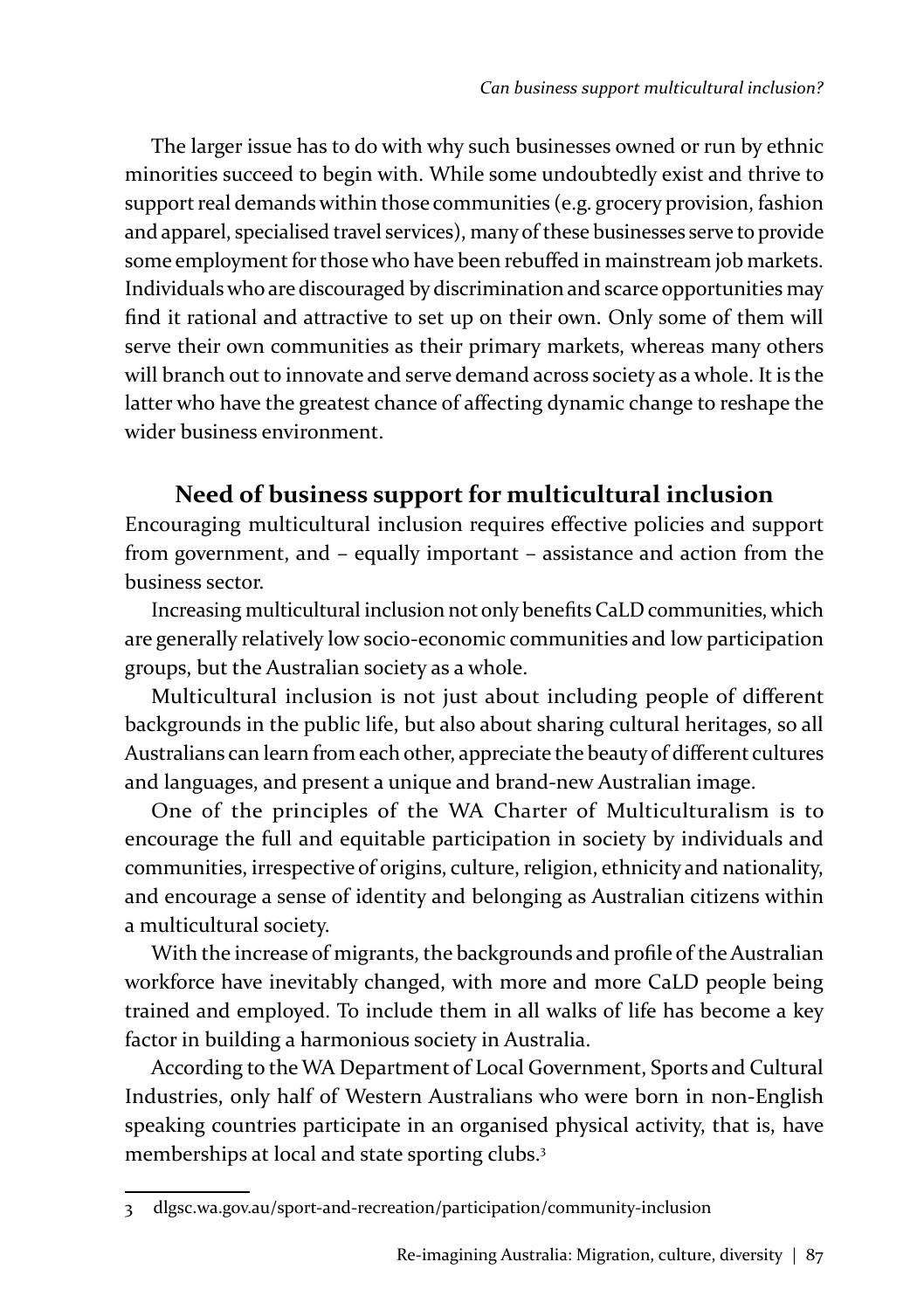To encourage the other half to be included, businesses have lots to contribute and to offer, for example, providing financial and organisational assistance.

### **Case study: WA Chinese community**

It is not only long-established, large enterprises (such as mining companies) that can meaningfully support multicultural inclusion. In a sense, businesses set up by multicultural communities can contribute even more in this regard.

In the last thirty years, with a mining boom and the resulting economic growth, Western Australia has attracted more and more new migrants, who, being the first generation of migrants, rarely have family or other support networks and resources. This is where support from business proves to be crucial. Among new migrant communities, the WA Chinese community, with 103,683 people, i.e., 4.2 per cent of WA's total resident population in 2016, is the fastest-growing ethnic minority community.4

Businesses in the Chinese community collaborate with arts and sports groups and associations to identify opportunities of participation, from single projects to building long-term relationships with organisers and organisations. They provide financial support and organisational capacity so certain individuals or groups can afford to take part in events and activities that incur costs, fees or other expenses.

Since the Labor government formulated the WA Charter of Multiculturalism and started the inception of the Office of Multicultural Interests (OMI), businesses operated by members of the Chinese community have contributed tremendously to the formation and development of the multicultural society of Western Australia.

In the 190 years since the first Chinese man (called Man Chow) arrived in WA, businesses owned by migrants with Chinese heritage have emerged, from carpentry, gardening and restaurants in the early days to education, tourism, publishing, real-estate development, importing and exporting, religious and cultural products and practices, in the last thirty-odd years. The Chinese community – consisting of people of Chinese heritage from China, Malaysia, Singapore, Vietnam and other countries – has brought culture that has enriched the multicultural fabric of Australia. Lion dancing, dragon dancing, Chinese painting, calligraphy, Chinese, Malaysian and other Asian cuisines and ingredients,, commodities and articles have since entered the local market.

<sup>4</sup> Government of Western Australia, Office of Multicultural Interests, *Western Australia Multicultural Policy Framework*, Government of Western Australia, February 2020, p. 6.

<sup>88 |</sup> The University of Western Australia Public Policy Institute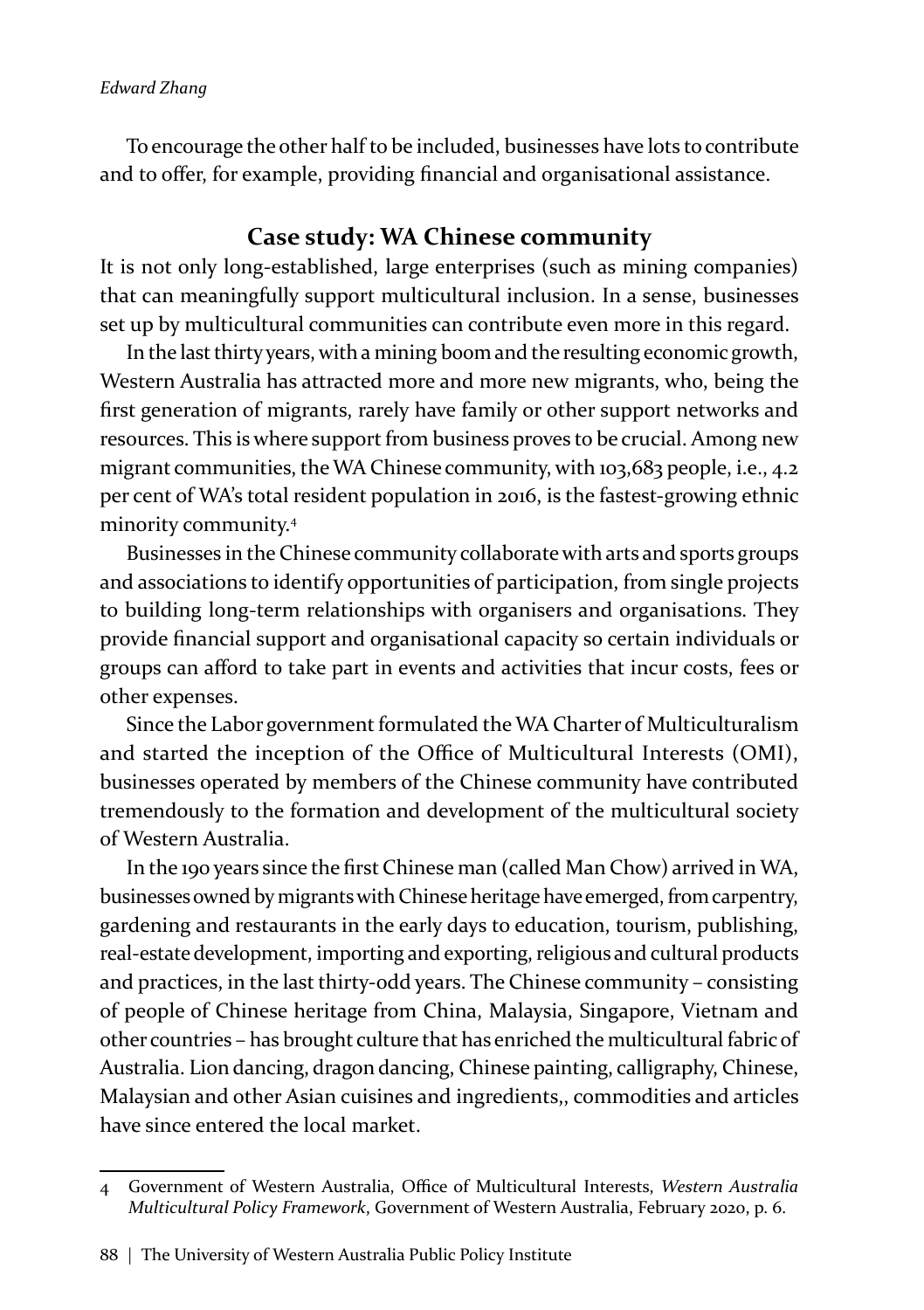As a result, the Chinese community sees more successful entrepreneurs, business owners and individuals emerging – mostly new migrants in the last three decades – who actively support multicultural inclusion.

Three businesses owned by Chinese migrants are reflective of this. Australian Education and Migration Services Pty Ltd, established in 1999, with customers in more than 32 countries, has developed close business relationships with government agencies, local businesses, universities, colleges and schools in WA and nationwide to promote Australian education and other business and investment opportunities to overseas customers. In 2018, the company initiated the Alpha Innovation Contest, which attracted contestants from different cultural backgrounds and with a panel consisting of multi-national professionals. Its purpose is to promote Australian technologies, innovations and start-ups, as well as funding opportunities, commercialisation and markets through international links and partners.

Australian Natural Biotechnology Pty Ltd was established in 2009. Besides selling and exporting Australian health products, the company is now focusing on beekeeping and honey production. They have imported high-quality beekeeping equipment and facilities for local beekeepers, whose costs are greatly reduced as a result. The company has been trying to include people of different backgrounds in the beekeeping and honey-producing industry, for example the Noongar people, to whom they have donated beehive boxes and provided beekeeping skills.

Sunlong Fresh Foods, established in the early 1990s, has employees from around twenty countries and regions, including China, Cambodia, Vietnam, India, Iraq, Japan, Hong Kong, Malaysia, Singapore, Greece, United Kingdom and Italy. Sunlong has financially supported the dragon boat team of Chung Wah Association, the first Chinese association in WA, incorporated 100 years ago. Chung Wah staged the first Chung Wah Cup Dragon Boat Competition on 12 June 2016, attended by about eight hundred people. Dragon boating is a traditional Chinese watersport and cultural event, but for many years, Chung Wah Dragon Boat Team was not even a member of the Dragon Boating WA Inc (DBWA), the state governing body for the sport. Two years ago, with Sunlong's support, Chung Wah Dragon Boat Team became a member of DBWA for the first time. Last year, the team participated in the competition organised by DBWA, and outperformed most teams.

Like the dragon boating, events organised by the Chinese community – such as the Chinese Cultural Festival, the Chinese New Year Festival, the China Day Racing Event, the Chinese Idol Singing Competition, and Dragon Dancing, Tai Chi and Kung Fu – have included many CaLD groups and the mainstream community.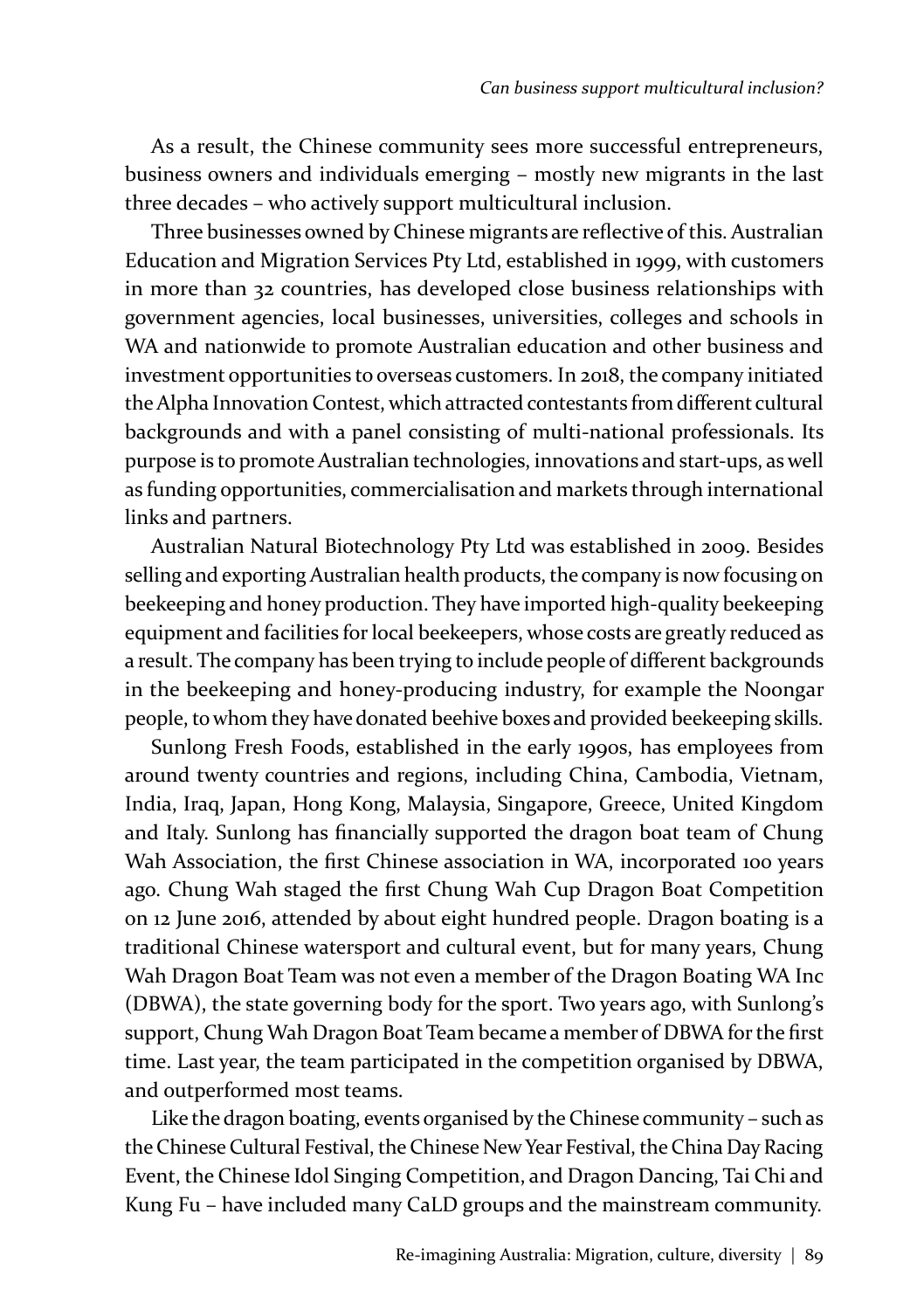#### *Edward Zhang*

Chinese background singers, dancers and artists participate in cultural events demonstrating their own cultural characteristics, which have formed a new and unique facet in our multicultural society. They are employed, contracted or invited to perform with professional music or artistic bodies such as WASO, AusDancing, and Voice Moves. They are seen on the stage at different cultural events such as the Perth Festival, the Swan Valley Festival, the Mandurah Chinese New Year, the Christmas Pageant, and the WA Australian Asian Association's multicultural dancing festival.

### **Challenges and suggestions**

However, there are still difficulties and challenges when businesses – especially businesses with Chinese background – support multicultural inclusion in certain areas of life in Australia, especially in politics. Multicultural inclusion in these areas remains inadequate and weak.

First, there is further scope for business support for multicultural inclusion to be provided in an organised or well-planned way as a result of systematic backing from government. Businesses need government policy and incentives to strengthen their actions on multicultural inclusion, such as preferential taxation policies, funding and rewards.

Second, challenges mentioned in the introduction to the WA Charter of Multiculturalism still exist today. "Multiculturalism is still a contested idea, often because it is misunderstood and perceived either as a policy which compartmentalises on the basis of culture, or as a policy which provides special treatment to some minority groups."5 Promotion of multiculturalism still has a long way to go.

Third, there are challenges to refine and adapt strategies to best include people of different cultures and religions. Businesses need support to develop cultural awareness to acknowledge differences such as taboos, protocols and offences. There is tremendous practical know-how available that can be richly deployed in our state.

Fourth, a constant challenge confronting CaLD communities is the cultural shock experienced by first-generation immigrants. Support is needed for a CaLD community to maintain its original culture, language and social habits, so it can help reduce this shock and enable new immigrants to settle down more smoothly.

<sup>5</sup> Government of Western Australia, Office of Multicultural Interests, *WA Charter of Multiculturalism*, Government of Western Australia, November 2004.

<sup>90 |</sup> The University of Western Australia Public Policy Institute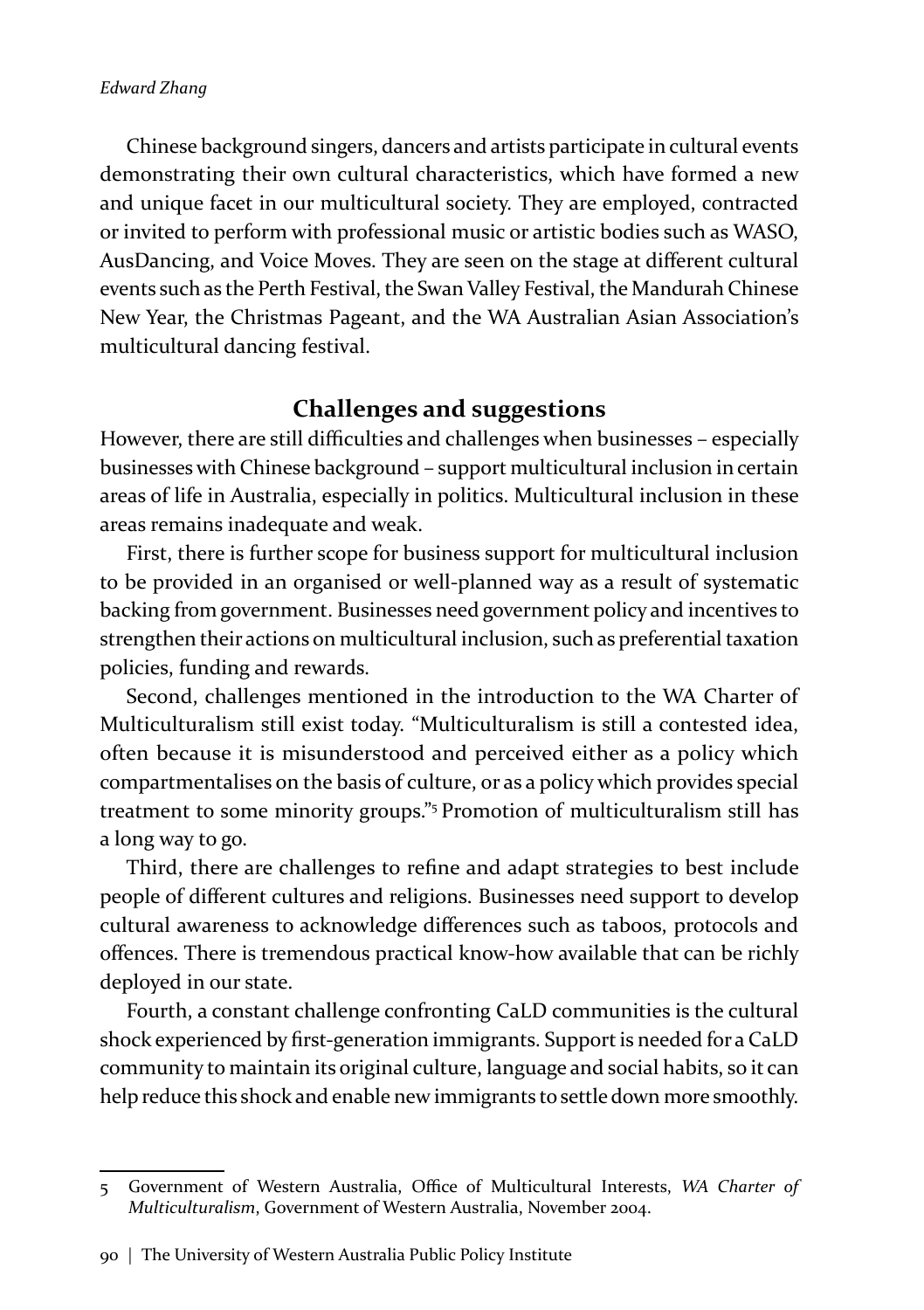Last, but not least, racial discrimination still exists in certain areas and, to certain degrees, adversely affects multicultural inclusion. Thus, there is an onus on government to develop smarter policies to bear down on discrimination. Another approach is for government to develop better recognition and rewards for medium and large businesses that have achieved the most in terms of workplace inclusion. These leaders have invested in their diverse workforces and can act as a powerful force to mobilise other businesses that are supportive in principle but lack suitable know-how to get started. The UK's *Think, Act, Report* initiative6 – dealing with gender equality – is an excellent example that can be used to shape change in WA.

In February 2020, the State Government launched the Western Australia Multicultural Policy Framework as a guideline for government departments and agencies to implement the WA Charter of Multiculturalism. The Framework emphasises the centrality of evidence-based policies, programs and services that are culturally responsive, in order to achieve equitable access and outcomes for all.<sup>7</sup>

In conclusion, to address the challenges, government departments and agencies need to improve their communication with CaLD communities through effective channels to be officially established. Businesses should be encouraged to employ CaLD staff, provide language services and run cultural training programs among their staff members. For this, more support is needed from federal, state and local governments in opportunities, policies and funding.

Australia is a pluralistic society, and its ethnically diverse communities are valuable resources in developing its economy, establishing cooperative relationships and building a healthy and harmonious multicultural society. CaLD groups should not just be included in our society, they should be regarded and treated as a pivotal force.

*Dr Edward Zhang OAM JP is Associate Professor in China, PhD graduate and lecturer at Curtin University, Chief Editor of Australian Chinese Times and Member of the Multicultural Advisory Group of the Western Australian government.*

<sup>6</sup> gov.uk/government/publications/think-act-report/think-act-report

<sup>7</sup> Government of Western Australia, *Western Australia Multicultural Policy Framework*, Government of Western Australia, February 2020, p. 12.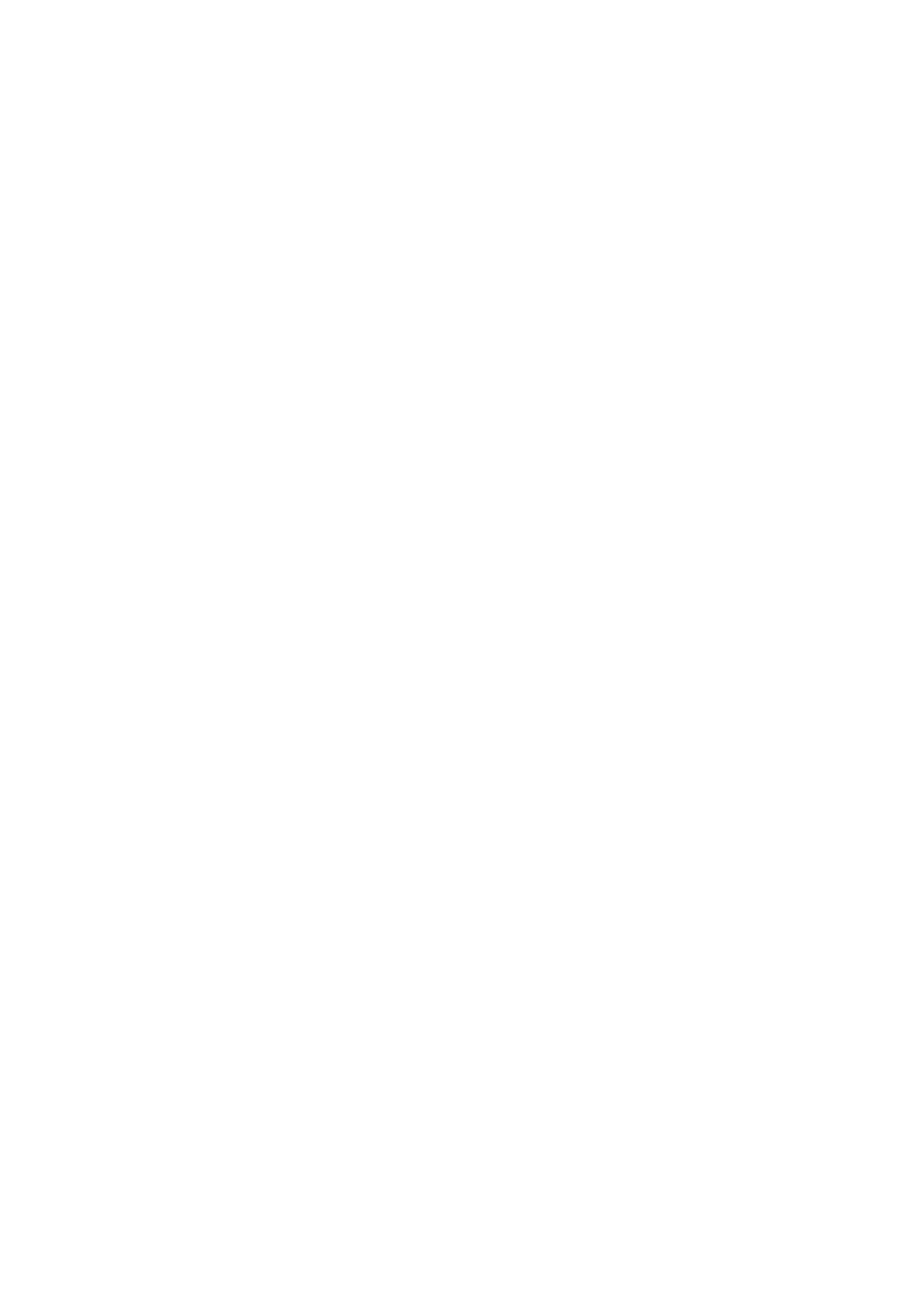# About UWA PPI

The UWA Public Policy Institute (UWA PPI) is a bridge between academic research and government, public and business needs, delivering real-world policy impact at state, national and regional levels.

UWA PPI helps to provide solutions to local and regional policy challenges, both current and future. Through our collaboration with UWA academics and research users and practitioners we support a healthy and effective policyecosystem in Perth and WA.

Drawing on UWA's distinct geographical advantage as Australia's Indian Ocean capital city, and by championing an evidence-based approach to policy-making, we also create fresh opportunities for UWA to collaborate with countries across the region.

We do all of this by

- » translating current UWA research insights into private policy roundtables, public awareness events and report launches;
- » building capacity with UWA academic staff to enable successful policy engagement;
- » commissioning and publishing evidence-based reports to inform state government strategic priorities;
- » delivering programs that nourish leadership capabilities to meet the future challenges of the Indian Ocean region.

### **Director**

Professor Shamit Saggar CBE FAcSS







UWA Public Policy Institute The University of Western Australia M475, 35 Stirling Highway, Crawley WA 6009 uwappi@uwa.edu.au +61 8 6488 5825